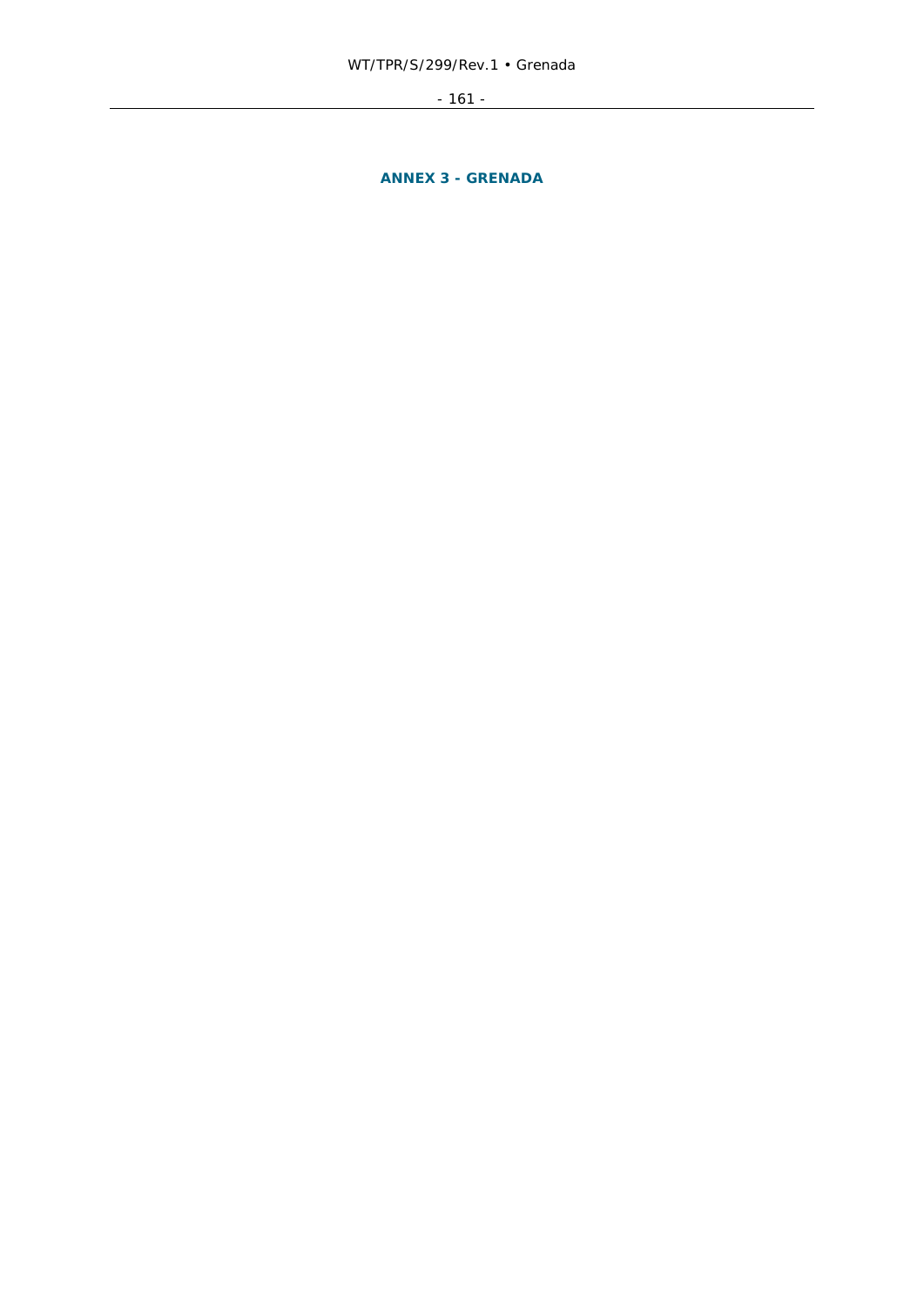# $-162 -$

# **CONTENTS**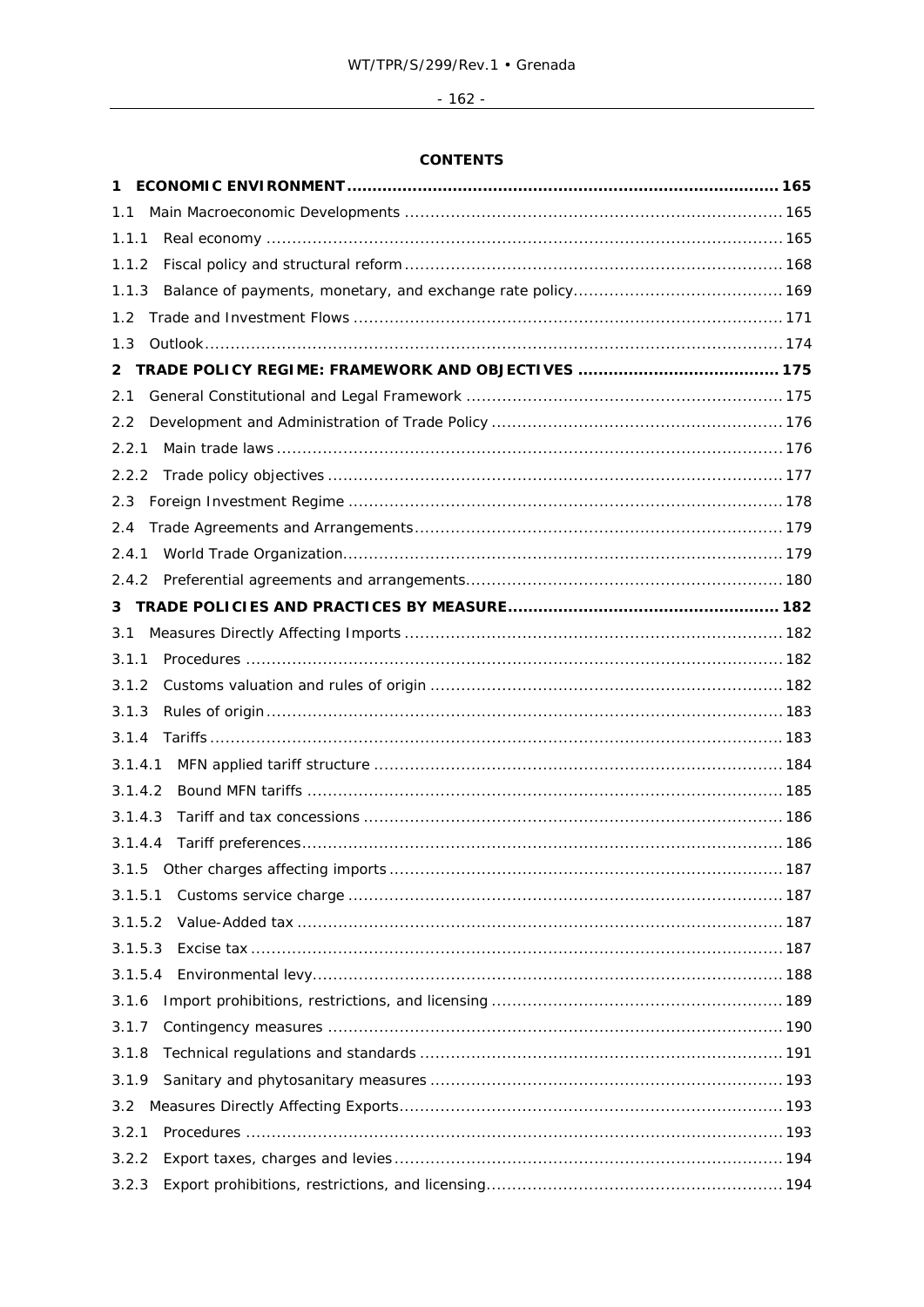| 100<br>$\overline{\phantom{0}}$<br>$\sim$<br>. טט |
|---------------------------------------------------|
|---------------------------------------------------|

| 3.2.4     |  |
|-----------|--|
| 3.2.5     |  |
| 3.3       |  |
| 3.3.1     |  |
| 3.3.2     |  |
| 3.3.3     |  |
| 3.3.4     |  |
| 3.3.5     |  |
| 3.3.6     |  |
|           |  |
|           |  |
| 4.1.1     |  |
| 4.1.2     |  |
|           |  |
| 4.2       |  |
| 4.3       |  |
|           |  |
| 4.4.1     |  |
| 4.4.1.1   |  |
|           |  |
| 4.4.1.2.1 |  |
| 4.4.1.2.2 |  |
| 4.4.1.2.3 |  |
| 4.4.1.2.4 |  |
|           |  |
|           |  |
| 4.4.3     |  |
| 4.4.3.1   |  |
|           |  |
| 4.4.4     |  |
| 4.4.5     |  |
| 4.4.6     |  |
|           |  |
| 5.        |  |

# **CHARTS**

| Chart 1.2 Merchandise trade, by main origin and destination, 2007, 2008 and 2009 173 |  |
|--------------------------------------------------------------------------------------|--|
|                                                                                      |  |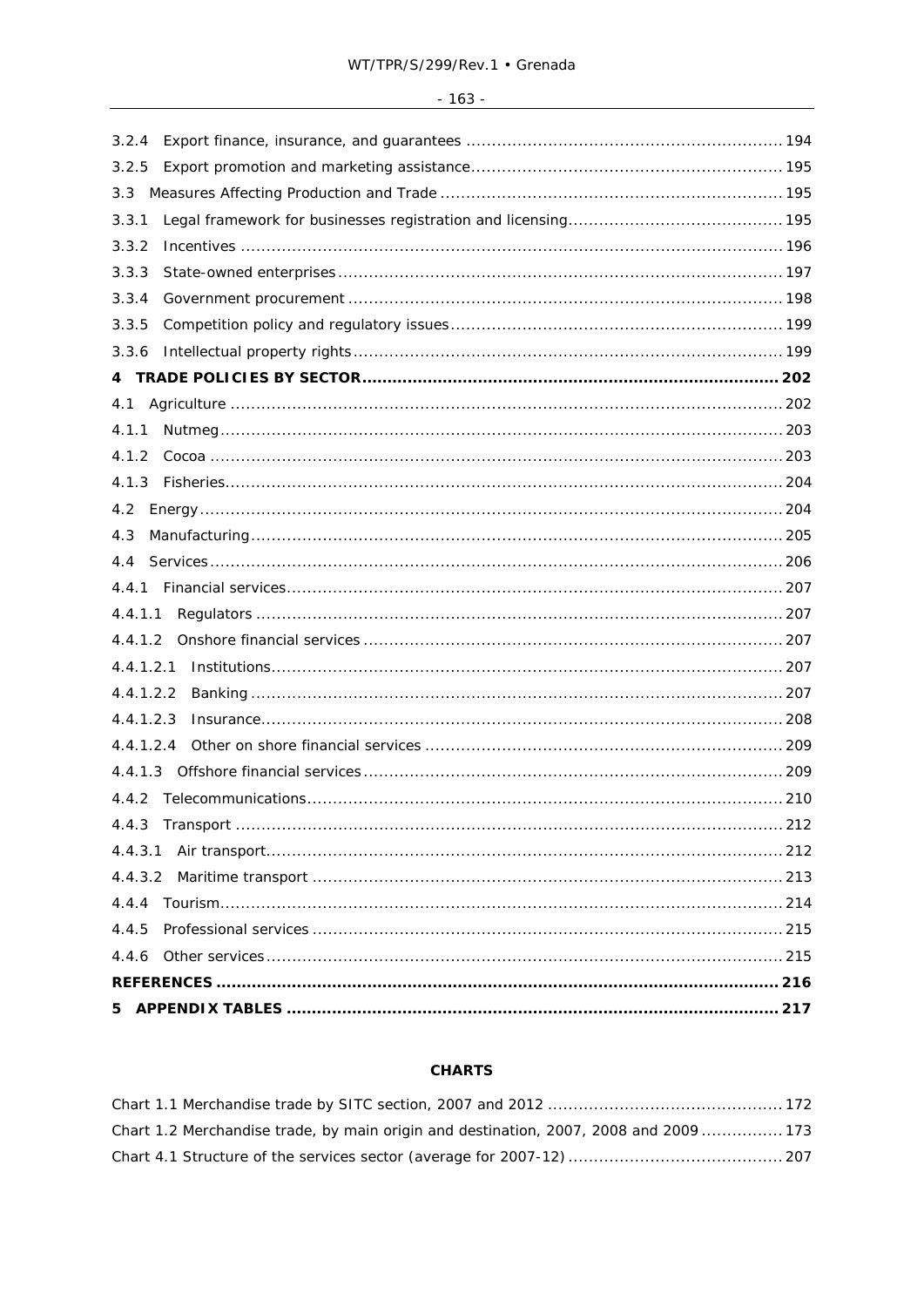# - 164 -

# **TABLES**

| Table 1.1 Composition of GDP by economic activity, 2000 and 2007-13  165                   |  |
|--------------------------------------------------------------------------------------------|--|
|                                                                                            |  |
|                                                                                            |  |
|                                                                                            |  |
|                                                                                            |  |
| Table 2.1. Major trade-related laws and regulations, December 2013  176                    |  |
|                                                                                            |  |
|                                                                                            |  |
|                                                                                            |  |
|                                                                                            |  |
| Table 3.3 Structure of the tariff schedule in Grenada, 2006 and 2013 184                   |  |
|                                                                                            |  |
| Table 3.5 Tariff headings where applied rates exceed bound rates, 2013 186                 |  |
|                                                                                            |  |
| Table 3.7 Goods subject to the environmental levy, December 2013  189                      |  |
|                                                                                            |  |
| Table 3.9 Technical regulations adopted by Grenada, December 2013  191                     |  |
| Table 3.10 Goods subject to exports control and/or licensing, December 2013 194            |  |
| Table 3.11 Summary of taxes and mandatory contribution in Grenada 195                      |  |
| Table 3.12 Government procurement indicators, fiscal years 2008/12 198                     |  |
|                                                                                            |  |
| Table 4.2 Taxes and charges in the electricity sector, December 2013  205                  |  |
|                                                                                            |  |
| Table 4.4 Financial institutions licensed under the Banking Act, 2005 (December 2013)  208 |  |
|                                                                                            |  |
|                                                                                            |  |
|                                                                                            |  |

# **APPENDIX TABLES**

| Table A1. 1 Merchandise exports and re-exports by SITC section, 2007-12  217   |  |
|--------------------------------------------------------------------------------|--|
|                                                                                |  |
| Table A1. 3 Merchandise exports and re-exports by trading partner, 2007-12 219 |  |
|                                                                                |  |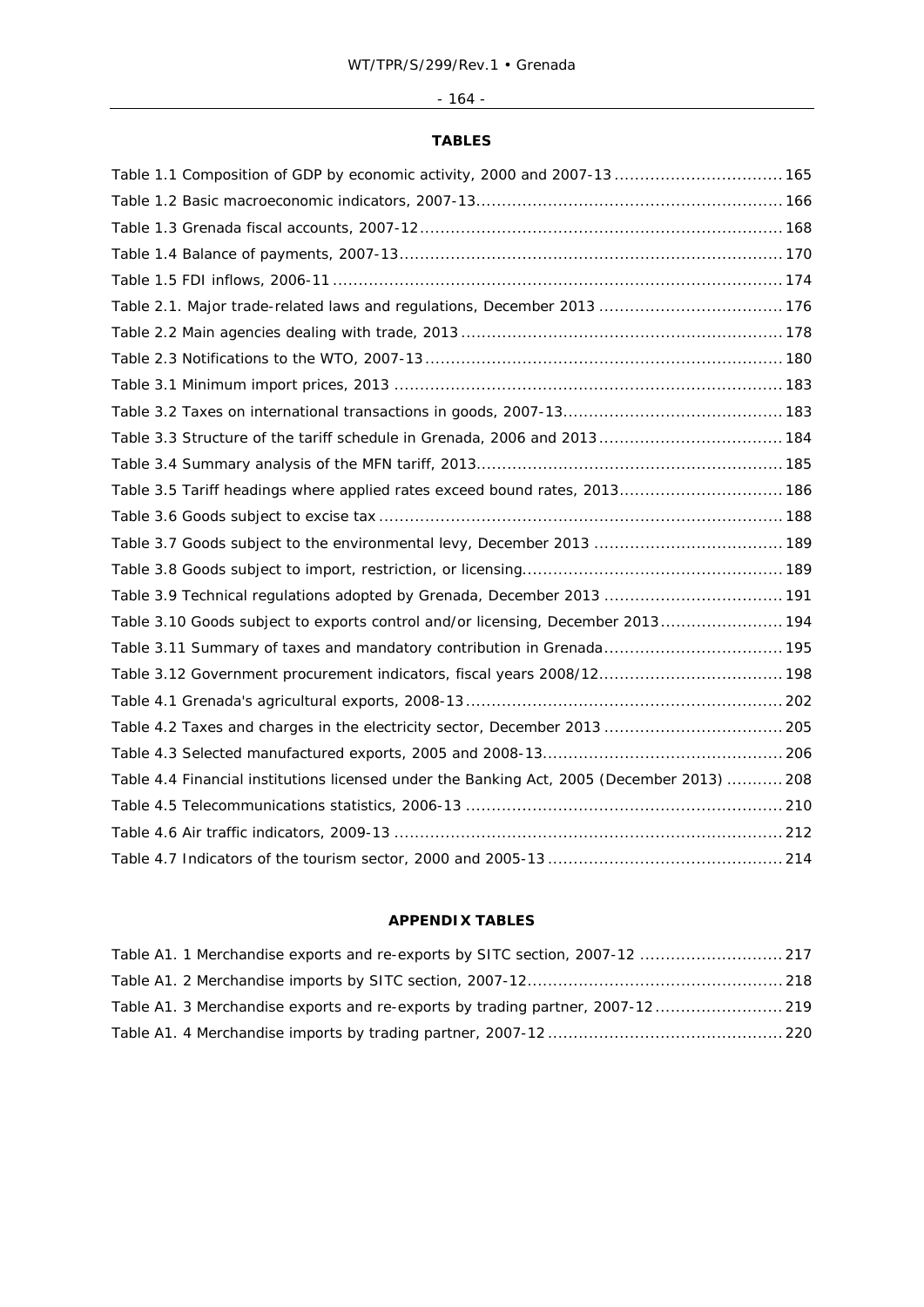## **1 ECONOMIC ENVIRONMENT**

### **1.1 Main Macroeconomic Developments**

## **1.1.1 Real economy**

1.1. The importance of the services sector in Grenada increased during the period under review, as the agriculture sector continued to shrink. This trend is more pronounced than in other OECS members as the manufacturing sector is relatively small, and construction less important. Services accounted for slightly over 80% of GDP at current prices in 2012 and 2013 (Table 1.1). Construction accounted for some 6.3% of GDP in 2013, water and electricity for 4.5%, agriculture for 4%, and manufacturing for just 3.5%. As in most of the rest of the OECS, tourism is the major activity in terms of foreign exchange and employment, and has the largest direct and indirect impact on GDP. Education services, also of major importance in Grenada, accounted for 22.5% of GDP in 2013, twice its level in the last decade. This is due mainly to the activities of St. George's University, which has become a regional and international education hub. Other services activities of relevance include transportation and communications, real estate, banking and insurance, and wholesale and retail trade, all of which are linked, to a large extent, to the tourism industry.

# **Table 1.1 Composition of GDP by economic activity, 2000 and 2007-13**

| yo or open at market prices,          | 2000 | 2007 | 2008 | 2009 | 2010 | 2011 | 2012 | 2013 <sup>a</sup> |
|---------------------------------------|------|------|------|------|------|------|------|-------------------|
| Agriculture, livestock, and forestry  | 5.4  | 2.9  | 3.0  | 3.8  | 3.8  | 3.8  | 4.0  | 4.0               |
| Crops                                 | 4.8  | 2.2  | 2.3  | 3.1  | 2.9  | 3.0  | 3.1  | 3.1               |
| Livestock                             | 0.5  | 0.5  | 0.5  | 0.6  | 0.6  | 0.7  | 0.7  | 0.7               |
| Forestry                              | 0.2  | 0.2  | 0.2  | 0.2  | 0.2  | 0.2  | 0.2  | 0.2               |
| Fishing                               | 1.2  | 1.2  | 1.3  | 1.4  | 1.4  | 1.3  | 1.6  | 1.8               |
| Mining and quarrying                  | 0.6  | 0.6  | 0.5  | 0.4  | 0.4  | 0.3  | 0.2  | 0.2               |
| Manufacturing                         | 4.0  | 4.2  | 3.8  | 3.8  | 4.0  | 3.9  | 3.6  | 3.5               |
| Electricity and water                 | 3.6  | 4.4  | 4.6  | 4.4  | 4.5  | 4.4  | 4.6  | 4.5               |
| Electricity                           | 2.2  | 3.1  | 3.6  | 3.3  | 3.6  | 3.5  | 3.7  | 3.6               |
| Water                                 | 1.5  | 1.4  | 1.0  | 1.1  | 0.9  | 0.9  | 0.9  | 0.9               |
| Construction                          | 9.6  | 12.6 | 11.2 | 8.2  | 8.2  | 6.9  | 5.6  | 6.3               |
| Wholesale and retail trade            | 7.8  | 8.6  | 8.5  | 7.5  | 7.9  | 8.2  | 8.2  | 8.6               |
| Hotels and restaurants                | 5.1  | 5.1  | 5.0  | 5.0  | 4.0  | 4.4  | 4.4  | 4.3               |
| Transport, storage, and               | 13.2 | 14.6 | 13.5 | 14.2 | 13.1 | 12.9 | 12.2 | 12.0              |
| communications                        |      |      |      |      |      |      |      |                   |
| Transport and storage                 | 10   | 10.0 | 9.2  | 9.9  | 9.2  | 8.7  | 8.1  | 8.0               |
| Communications                        | 3.1  | 4.7  | 4.3  | 4.2  | 3.9  | 4.2  | 4.1  | 4.0               |
| Financial intermediation              | 5.6  | 7.3  | 7.5  | 7.6  | 7.2  | 6.5  | 7.1  | 6.8               |
| <b>Banks</b>                          | 4.5  | 5.5  | 5.8  | 5.8  | 5.9  | 5.2  | 5.8  | 5.6               |
| Insurance                             | 1.0  | 1.8  | 1.6  | 1.7  | 1.2  | 1.2  | 1.2  | 1.2               |
| Activities auxiliary to financial     | 0.0  | 0.0  | 0.0  | 0.0  | 0.0  | 0.0  | 0.0  | 0.0               |
| intermediation                        |      |      |      |      |      |      |      |                   |
| Real estate, renting and business     | 12.8 | 13.6 | 12.7 | 13.4 | 13.6 | 14.1 | 13.7 | 13.3              |
| activities                            |      |      |      |      |      |      |      |                   |
| Owner occupied dwellings              | 9    | 9.1  | 8.6  | 9.3  | 9.4  | 9.7  | 9.5  | 9.2               |
| Real estate activities                | 1.2  | 1.2  | 1.1  | 1.2  | 1.2  | 1.2  | 1.2  | 1.2               |
| Renting of machinery and<br>equipment | 0.2  | 0.2  | 0.2  | 0.1  | 0.1  | 0.1  | 0.2  | 0.2               |
| Computer and related activities       | 0.1  | 0.1  | 0.1  | 0.1  | 0.1  | 0.1  | 0.1  | 0.1               |
| <b>Business services</b>              | 2.3  | 3.0  | 2.8  | 2.7  | 2.7  | 2.9  | 2.7  | 2.7               |
| Public administration, defence, and   | 5.6  | 6.7  | 7.7  | 7.8  | 8.3  | 8.5  | 8.4  | 8.0               |
| compulsory social security            |      |      |      |      |      |      |      |                   |
| Education                             | 8.6  | 14.5 | 16.9 | 18.9 | 19.5 | 20.5 | 22.5 | 22.5              |
| Public                                | 4.1  | 4.1  | 5.0  | 4.8  | 4.6  | 4.8  | 4.7  | 4.5               |
| Private                               | 5.1  | 10.4 | 11.9 | 14.1 | 14.9 | 15.6 | 17.8 | 18.0              |
| Health and social work                | 2.0  | 2.0  | 2.2  | 2.2  | 2.5  | 2.6  | 2.5  | 2.4               |
| Other community, social and           | 2.0  | 2.1  | 2.0  | 2.0  | 2.0  | 1.8  | 1.9  | 1.9               |
| personal services                     |      |      |      |      |      |      |      |                   |
| Activities of private households as   | 0.9  | 0.9  | 0.9  | 1.0  | 1.0  | 1.0  | 1.0  | 1.0               |
| employers                             |      |      |      |      |      |      |      |                   |
| Less: FISIM                           | 1.5  | 1.5  | 1.5  | 1.5  | 1.5  | 1.3  | 1.4  | 1.2               |

(% of GDP at market prices)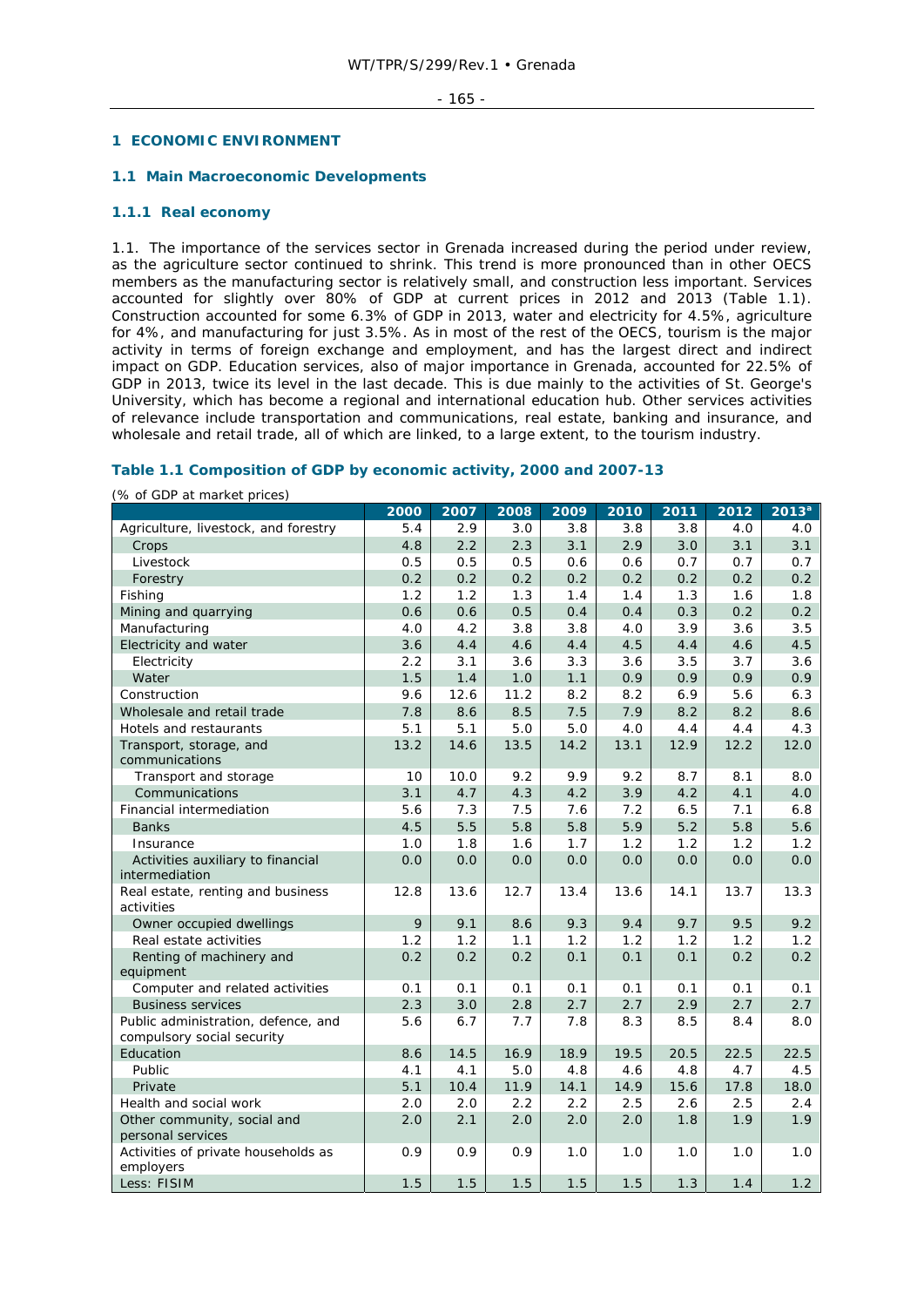| ۰.<br>۰.<br>.,<br>× |  |
|---------------------|--|

|                            | 2000 | 2007 | 2008 |      |      |      |      | $2009$ 2010 2011 2012 2013 $^{\rm a}$ . |
|----------------------------|------|------|------|------|------|------|------|-----------------------------------------|
| <b>GVA in basic prices</b> | 86.3 | 86.1 | 86.7 | 87.6 | 86.3 | 85.8 | 86.3 | 87.1                                    |
| Taxes minus subsidies      | 13.7 | 13.9 | 13.3 |      | 13.7 | 14.2 | 13.7 | 12.9                                    |
| GDP in market prices       | 100  | 100  | 100  | 100  | 100  | 100  | 100  | 100                                     |

a Estimate.

Note:  $0.0 =$  Less than  $0.05\%$ .

Source: Grenada Central Statistical Office and ECCB. Viewed at: http://www.eccbcentralbank.org/Statistics/index.asp [12.12.13].

1.2. Agriculture's contribution to GDP fell to 4% in 2013 from over 5% in 2000 (Table 1.1). The sector has not fully recovered from the devastation left by hurricane Ivan in 2004, which caused the destruction of 90% of Grenada's nutmeg trees (section 4.1). Grenada is the world's second largest producer of nutmeg. Since the previous TPR of Grenada, the production of nutmeg has been recovering although, affected by the nutmeg wilt disease, the industry barely reached 10% of its pre hurricane level. Nevertheless, the share of agricultural exports in total exports has been growing and reached 46.5% of total exports in 2011; nutmeg accounts for some 35% of agricultural exports.

1.3. The contribution of manufacturing (including agri-industry) continues to be very small. The manufacturing sector consists primarily of light manufactures exported mainly to the United Kingdom, the United States, and other CARICOM countries.

1.4. Grenada was seriously affected by the global economic crisis: GDP contracted by 6.6% in 2009, and the average annual GDP contraction rate for the 2009-12 period was 1.7% (Table 1.2). Economic activity in Grenada is estimated to have expanded in the first six months of 2013 relative to the corresponding period of 2012, and to have continued to expand during the rest of the year. However, growth has been modest, estimated by the IMF at just 0.8% for 2013 and forecasted to reach just 1% in 2014.<sup>1</sup>

# **Table 1.2 Basic macroeconomic indicators, 2007-13**

(In percentage of GDP unless otherwise specified)

|                                                  | 2007    | 2008    | 2009    | 2010           | 2011    | 2012    | 2013 <sup>a</sup> |
|--------------------------------------------------|---------|---------|---------|----------------|---------|---------|-------------------|
| <b>Real sector</b>                               |         |         |         |                |         |         |                   |
| Nominal GDP at market prices<br>(EC\$ million)   | 2,048.5 | 2,230.1 | 2,082.5 | 2,081.7        | 2,102.4 | 2,164.1 | 2,242.4           |
| Nominal GDP at basic prices<br>(EC\$ million)    | 1,763.6 | 1,934.1 | 1,825.0 | 1,797.3        | 1,803.9 | 1,868.3 | 1,952.7           |
| Real GDP at market prices<br>(2006 EC\$ million) | 2,002.0 | 2,021.0 | 1,887.3 | 1,877.7        | 1,892.0 | 1,857.5 | 1,886.4           |
| Real GDP at basic prices<br>(2006 EC\$ million)  | 1,723.6 | 1,752.7 | 1,654.0 | 1,621.1        | 1,623.4 | 1,603.7 | 1,642.7           |
| GDP per capita at market prices<br>(EC\$)        | 22,750  | 24,240  | 21,915  | 21,680         | 21,670  | 21,640  | 22,240            |
| GDP growth (real, market prices)                 | 6.1     | 1.0     | $-6.6$  | $-0.5$         | 0.8     | $-1.8$  | 1.6               |
| GDP growth (real, basic prices)                  | 6.3     | 1.7     | $-5.6$  | $-2.0$         | 0.1     | $-1.2$  | 2.43              |
| GDP components (current price)                   |         |         |         |                |         |         |                   |
| Consumption                                      | 94.5    | 98.5    | 98.6    | 103.4          | 105.7   | 107.3   | 105.1             |
| Private                                          | 81.2    | 83.5    | 83      | 87.2           | 89.8    | 91.2    | 89.5              |
| General government                               | 13.3    | 15      | 15.6    | 16.2           | 15.9    | 16.1    | 15.6              |
| Gross capital formation                          | 35.4    | 31.1    | 23.9    | 22             | 19.9    | 16.3    | 18.6              |
| Construction                                     | 21.8    | 19.5    | 14.3    | 14.1           | 11.8    | 9.7     | 11                |
| Transport equipment                              | 1.4     | 1.2     | 1.1     | 0.7            | 0.8     | 0.7     | 0.7               |
| Other equipment                                  | 12.2    | 10.3    | 8.5     | 7.1            | 7.3     | 6       | 6.8               |
| Goods and non-factor services<br>(NFS)           | $-29.9$ | $-29.5$ | $-22.5$ | $-25.4$        | $-25.6$ | $-23.6$ | $-23.6$           |
| Exports of goods                                 | 5.4     | 4.9     | 4.6     | $\overline{4}$ | 4.8     | 5.3     | 5.4               |
| <b>Exports of NFS</b>                            | 22.3    | 20.3    | 19.7    | 19.8           | 20.4    | 20.4    | 19.6              |
| Imports of goods                                 | 43.2    | 41      | 34.1    | 37             | 37.9    | 37.5    | 36.7              |

 $\frac{1}{1}$ <sup>1</sup> IMF online information. Viewed at: http://www.imf.org/external/country/grd/index.htm.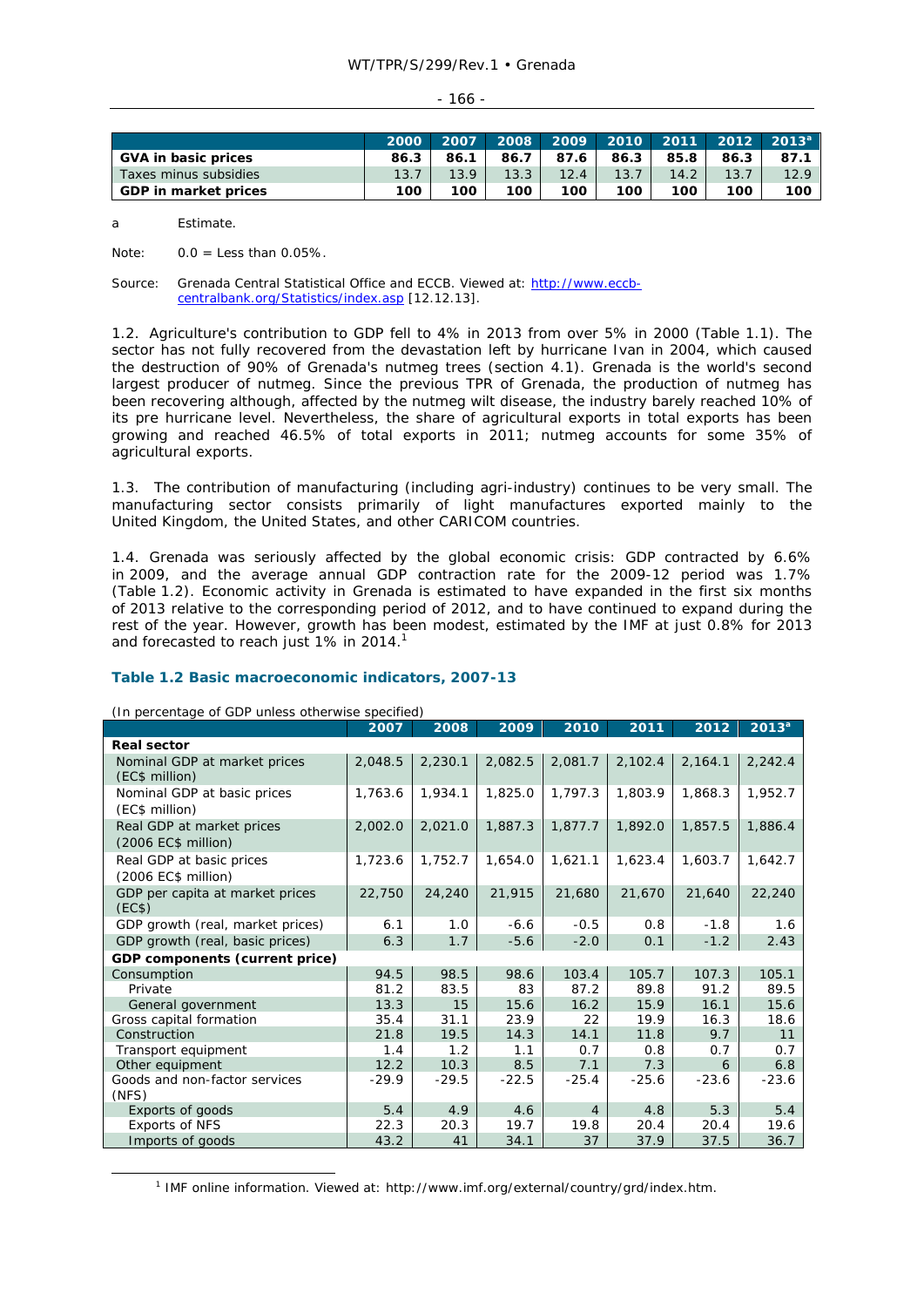#### WT/TPR/S/299/Rev.1 • Grenada

|                                                      | 2007      | 2008      | 2009      | 2010     | 2011      | 2012     | 2013 <sup>a</sup>    |
|------------------------------------------------------|-----------|-----------|-----------|----------|-----------|----------|----------------------|
| Imports of NFS                                       | 14.3      | 13.7      | 12.7      | 12.2     | 12.9      | 11.9     | 11.9                 |
| Gross national savings                               | 3.6       | 0.6       | $-1.6$    | $-4.4$   | $-6.7$    | $-7.8$   | $-5.2$               |
| Foreign savings                                      | 31.9      | 30.5      | 25.6      | 26.4     | 26.6      | 24.1     | 23.8                 |
| Prices (in percentage)                               |           |           |           |          |           |          |                      |
| Consumer price index (end of<br>period)              | 7.4       | 5.2       | $-2.3$    | 4.2      | 3.5       | 1.8      | 1.6                  |
| Consumer price index (period<br>average)             | 3.9       | 8.0       | $-0.3$    | 3.4      | 3.0       | 2.4      |                      |
| Implicit gross value added deflator<br>(end period)  | $\cdot$ . | $\cdot$ . | $\cdot$ . | $\ldots$ | $\cdot$ . | $\ldots$ | $\ddot{\phantom{0}}$ |
| General government finance                           |           |           |           |          |           |          |                      |
| Current revenue                                      | 20.9      | 20.8      | 19.3      | 19.9     | 20.2      | 19.7     | $19.8^{b}$           |
| Tax revenue                                          | 19.7      | 19.5      | 18.2      | 18.7     | 19.2      | 18.6     |                      |
| Income and profits                                   | 3.0       | 4.2       | 4.2       | 3.5      | 3.5       | 3.5      | $\cdot$ .            |
| Property                                             | 1.4       | 1.2       | 0.9       | 0.8      | 0.7       | 0.8      | $\ddot{\phantom{0}}$ |
| Domestic goods and services                          | 2.7       | 2.9       | 2.8       | 8.1      | 8.6       | 8.4      | $\cdot$ .            |
| International trade and<br>transactions <sup>c</sup> | 9.3       | 9.3       | 7.8       | 4.2      | 4.2       | 3.9      | $\ddot{\phantom{0}}$ |
| Import duties                                        | 2.5       | 2.5       | 2.1       | 2.3      | 2.4       | 2.2      | $\cdot$ .            |
| Consumption tax                                      | 4.9       | 4.8       | 4.1       | 0.3      | 0.0       | 0.0      |                      |
| Customs service charge                               | 2.0       | 2.0       | 1.6       | 1.6      | 1.8       | 1.6      | $\cdot$ .            |
| Non-tax revenue                                      | 1.3       | 1.4       | 1.1       | 1.2      | 1.1       | 1.0      | $\ddot{\phantom{0}}$ |
| Total public debt                                    | 84.4      | 86.0      | 96.9      | 99.5     | 106.0     | 107.6    | $\ddotsc$            |
| Money and interest rates                             |           |           |           |          |           |          |                      |
| Broad money, M2 (end of period),<br>million EC\$     | 1,703.2   | 1,767.2   | 1,820.0   | 1,837.4  | 1,849.7   | 1,862.3  | 1,908.7              |
| Weighted deposit rate                                | 3.0       | 3.2       | 3.0       | 2.7      | 2.9       | 2.7      | $2.5^{b}$            |
| Weighted lending rate                                | 9.7       | 9.2       | 10.7      | 9.5      | 10.3      | 9.2      | 9.1 <sup>b</sup>     |
| Prime lending rate                                   | 8.5       | 8.5       | 8.5       | 8.5      | 8.5       | 8.5      | 8.5                  |

#### - 167 -

Not available

a Estimations.

b As of September 2013.

c Does not include the VAT.

Source: ECCB online information. Viewed at: http://www.eccb-centralbank.org/Statistics/index.asp [12.12.13].

1.5. The 2013-14 modest expansion was influenced mainly by developments in construction and manufacturing, with agriculture also contributing positively to economic growth. $2$  Construction activity rebounded in the first half of 2013, recording positive growth for the first time since 2006 due to some large private commercial projects, namely the Sandals La Source Resort renovation and the new National Insurance Scheme commercial complex, as wells as the resumption of work at the Bailles Bacolet Resort and Spa. The expansion in construction was also supported by growth in the public sector capital programme, primarily maintenance and rehabilitation of roads, schools, and other public buildings. On the other hand, construction activity was moderate in the private residential subsector. After a period of contraction, and partly driven by domestic demand, production in the manufacturing sector is estimated to have increased in 2013. Among the most dynamic industries were beverages, in particular beer, rum, malt, and stout, and, to a lesser extent, soft drinks. Other expanding activities included the production of paints and poultry feed, while there were declines in the production of flour and toilet paper. $3$  The estimated increase in agricultural production was driven mainly by improved planting conditions and higher domestic demand. Among the traditional crops, banana production rose by over 18% and nutmeg output grew by 30%, although the levels remain well below those attained prior to Hurricane Ivan. By contrast, production of cocoa and fruits and vegetables contracted. Fish production increased in 2013, as more boats were put out to sea. Activity in the tourism industry declined in the first half of 2013, largely as a result of a contraction in both stay-over visitors and cruise ship arrivals.

1.6. In the medium run, Grenada faces the challenge of increasing competitiveness, by overhauling its institutional and regulatory framework and simplifying business practices. Some

 $\frac{1}{2}$ <sup>2</sup> ECCB (2013a).

<sup>3</sup> ECCB (2013a).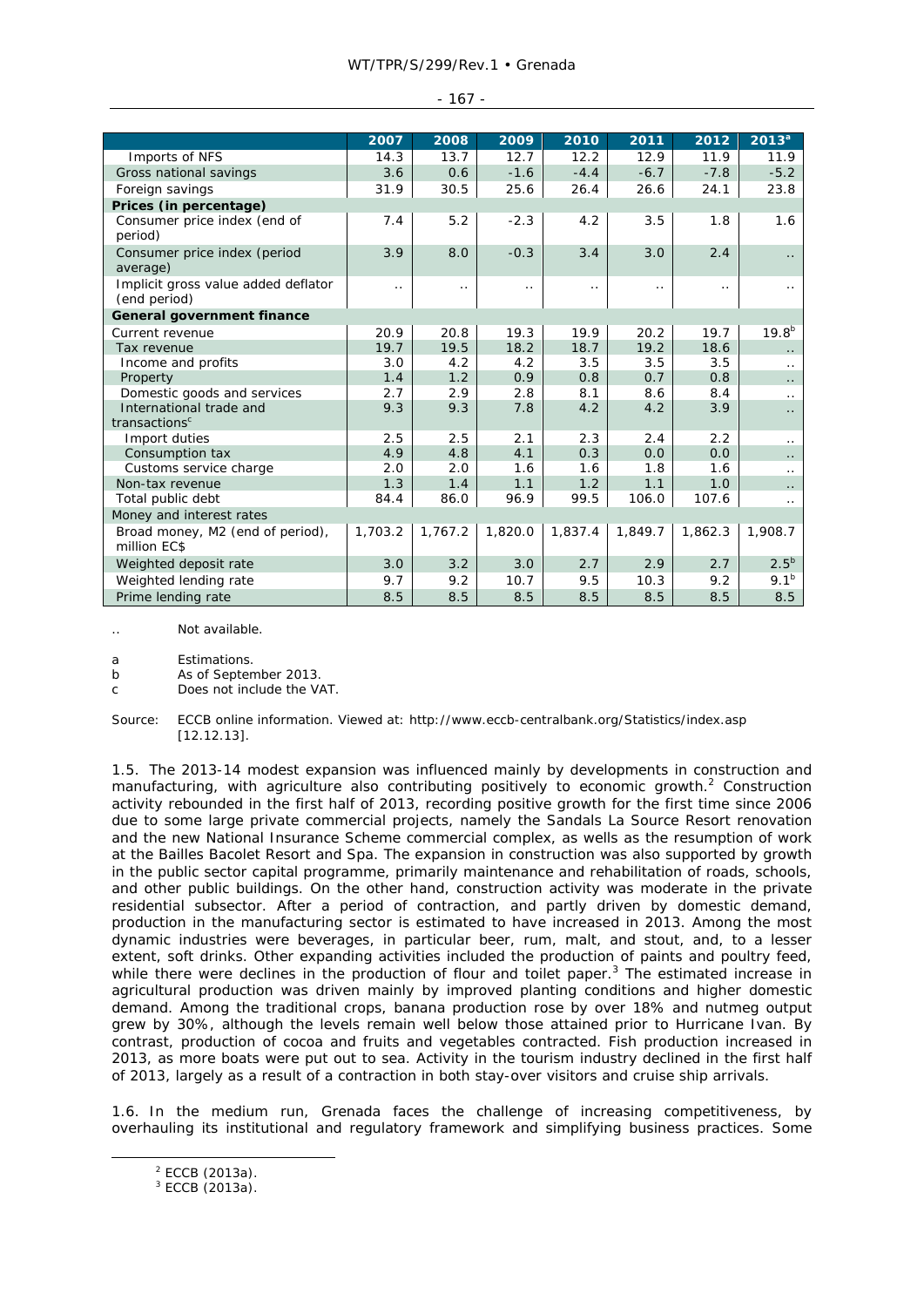$-168 -$ 

measures have been adopted in this respect, including some trade facilitation measures, such as the introduction of ASYCUDA World, the repeal of the Fiscal Incentives Act and its replacement by more sectorally neutral incentives legislation (the Investment Incentives Act, section 2.2.1), and the passing of long-awaited legislation on intellectual property rights, including new patents, copyright and trademark laws, to replace the obsolete colonial legislation. However, further regulatory changes need to be introduced, such as fully fledged competition policy, intellectual property laws in areas such as trade secrets, and customs valuation legislation to apply the WTO Agreement and stop the use of the Brussels Valuation system.

1.7. In the 2012, Article IV Consultations with Grenada<sup>4</sup>, the IMF emphasized Grenada's sizeable competitiveness gap, products of higher energy costs and wages, and lower productivity. The IMF noted that, as this has put downward pressure on profit margins and stifled investment, achieving higher growth and sustained employment generation will require the implementation of key structural reforms, including "wage discipline to reflect productivity combined with efforts to enhance labour skills, improving flexibility of labour and product markets, facilitating access to credit, fostering small enterprise development, addressing high energy costs by using alternative sources, better exploiting the linkages between the agricultural and tourism sectors, and more effective monitoring and implementation of efficiency-enhancing reforms at state-owned enterprises".

1.8. In the near future, the authorities expect the pace of economic activity to accelerate triggered by increased activities in the construction sector, both private and public, and expansion in the tourism industry with the opening of the Sandals La Source Resort and Spa. Risks to the prospects include natural disasters/unfavourable weather conditions and weaker economic growth, particularly in the United States, a major trading partner and source of tourists and students.

1.9. During the period under review, consumer price inflation was moderate, rising at an annual average rate of 2% on an end-of-period basis between 2008 and 2012. Consumer prices are estimated to have decreased by 0.1% in 2013 and are forecast to remain moderate in 2014, expanding by some 1.7%, according to the IMF.

# **1.1.2 Fiscal policy and structural reform**

1.10. The Ministry of Finance is responsible for fiscal policy formulation and implementation in Grenada. Due to the lack of an independent monetary policy as a consequence of the common currency and the exchange rate peg to the U.S. dollar, fiscal policy is the main domestic policy instrument used. As with other OECS countries, there is still a high dependency on taxes on foreign trade for revenue (section 3.1.4).

1.11. Grenada's fiscal accounts deteriorated as a consequence of the global economic crisis, and its impact on tourism. The overall fiscal deficit before grants reached 6.3% of GDP in 2009 and declined in subsequent years, to 3.1% of GDP in 2012 (2% after grants). The deficit is mostly in the capital account; the current account was in surplus in some years of the period.

# **Table 1.3 Grenada fiscal accounts, 2007-12**

| , וטווווווטוון שט           |        |        |        |        |        |        |
|-----------------------------|--------|--------|--------|--------|--------|--------|
|                             | 2007   | 2008   | 2009   | 2010   | 2011   | 2012   |
| <b>CURRENT REVENUE</b>      | 428.44 | 464.51 | 401.80 | 414.90 | 425.71 | 425.27 |
| Tax revenue                 | 402.83 | 433.78 | 379.94 | 389.89 | 403.03 | 403.18 |
| Taxes on income and profits | 74.83  | 94.56  | 87.23  | 73.19  | 73.89  | 75.49  |
| of which:                   |        |        |        |        |        |        |
| Personal                    | 16.31  | 23.39  | 28.22  | 24.42  | 25.27  | 27.95  |
| Company                     | 45.80  | 71.17  | 59.01  | 48.77  | 48.62  | 47.54  |
| Taxes on property           | 29.04  | 25.96  | 18.84  | 17.40  | 14.92  | 16.42  |
| Taxes on domestic goods &   | 71.27  | 78.66  | 75.97  | 178.19 | 189.79 | 189.48 |
| services                    |        |        |        |        |        |        |
| of which:                   |        |        |        |        |        |        |
| Licences                    | 14.13  | 17.21  | 16.36  | 14.84  | 15.75  | 15.51  |
| Stamp duties                | 5.39   | 5.54   | 4.27   | 3.52   | 3.83   | 12.81  |
| Consumption tax             | 36.12  | 40.88  | 37.53  | 8.78   | 1.46   | 0.31   |
| Value added tax             | n.a.   | n.a.   | n.a.   | 140.58 | 159.94 | 152.63 |

#### (EC\$ million)

 $\frac{1}{4}$ <sup>4</sup> IMF Press Release No. 12/198, "Statement by the IMF Mission to Grenada", 30 May 2012.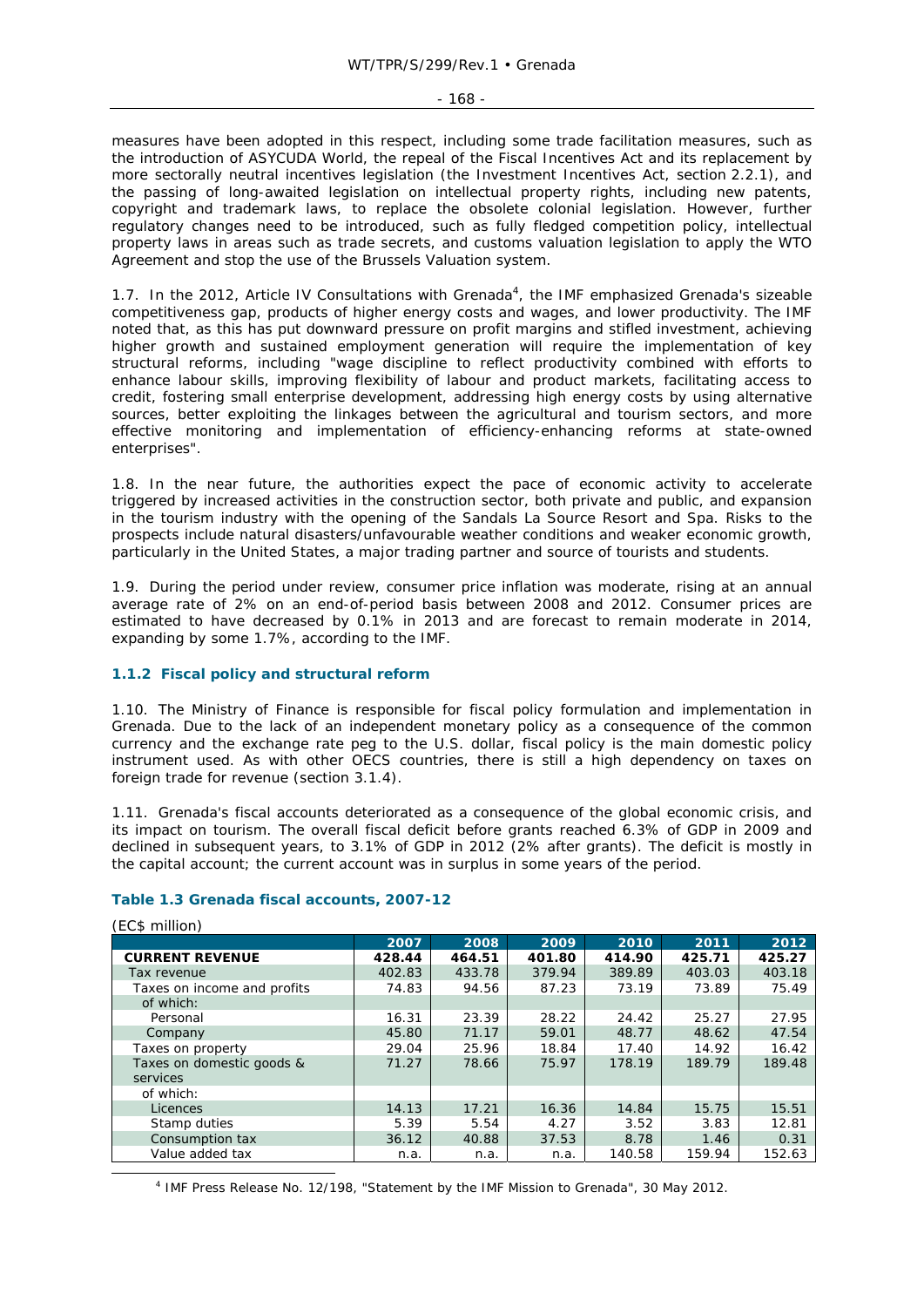#### WT/TPR/S/299/Rev.1 • Grenada

|                                      | 2007      | 2008      | 2009      | 2010      | 2011      | 2012      |
|--------------------------------------|-----------|-----------|-----------|-----------|-----------|-----------|
| Taxes on international trade &       | 227.68    | 234.60    | 197.89    | 121.12    | 124.43    | 121.79    |
| transactions                         |           |           |           |           |           |           |
| of which:                            |           |           |           |           |           |           |
| Import duties                        | 50.98     | 56.03     | 44.32     | 47.88     | 49.51     | 48.04     |
| Consumption tax                      | 100.10    | 108.06    | 84.55     | 6.27      | 0.27      | 0.27      |
| Customs service charge               | 40.12     | 44.02     | 33.33     | 33.67     | 37.55     | 35.66     |
| Non-tax revenue                      | 25.61     | 30.74     | 21.87     | 25.01     | 22.67     | 22.09     |
| <b>CURRENT EXPENDITURE</b>           | 346.04    | 413.60    | 416.65    | 408.55    | 420.76    | 458.13    |
| Personal emoluments                  | 158.40    | 200.81    | 191.24    | 199.43    | 221.59    | 227.22    |
| Goods and services                   | 79.08     | 84.68     | 85.95     | 91.89     | 75.09     | 86.40     |
| Interest payments                    | 33.02     | 34.88     | 45.31     | 43.01     | 51.60     | 73.64     |
| <b>Domestic</b>                      | 11.22     | 9.72      | 14.47     | 8.80      | 18.02     | 23.09     |
| External                             | 21.79     | 25.15     | 30.84     | 34.21     | 33.59     | 50.55     |
| Transfers and subsidies              | 75.55     | 93.24     | 94.14     | 74.21     | 72.48     | 70.87     |
| Pensions                             | 18.72     | 24.93     | 23.35     | 22.67     | 25.34     | 26.62     |
| <b>Current account balance</b>       | 82.39     | 50.91     | $-14.85$  | 6.36      | 4.94      | $-32.86$  |
| Capital revenue                      | 0.09      | 0.10      | 0.14      | 0.17      | 0.11      | 0.09      |
| Current grants                       | 0.21      | 16.75     | 16.45     | 17.47     | 0.00      | 0.73      |
| Capital grants                       | 19.64     | 34.80     | 12.71     | 33.18     | 60.07     | 20.81     |
| Capital expenditure and net          | 211.27    | 213.88    | 117.07    | 107.95    | 131.53    | 108.36    |
| lending                              |           |           |           |           |           |           |
| Of which: capital expenditure        | 211.27    | 213.88    | 117.07    | 107.95    | 131.53    | 108.36    |
| Primary balance before grants        | $-95.77$  | $-127.99$ | $-86.46$  | $-58.41$  | $-74.88$  | $-67.49$  |
| Primary balance after grants         | $-75.92$  | $-76.44$  | $-57.31$  | $-7.76$   | $-14.80$  | $-45.95$  |
| <b>Overall balance before grants</b> | $-128.79$ | $-162.86$ | $-131.77$ | $-101.42$ | $-126.48$ | $-141.13$ |
| Overall balance after grants         | $-108.94$ | $-111.32$ | $-102.62$ | $-50.77$  | $-66.40$  | $-119.59$ |
| Financing                            | 108.94    | 111.32    | 102.62    | 50.77     | 66.40     | 119.59    |
| <b>Domestic</b>                      | 102.41    | 90.03     | 90.27     | 16.20     | 79.70     | 113.15    |
| ECCB-net                             | 11.90     | 2.12      | $-36.90$  | 22.71     | 35.60     | 2.26      |
| Commercial banks-net                 | 54.44     | 17.12     | 12.87     | $-11.59$  | 4.79      | $-45.14$  |
| Other                                | 36.07     | 70.78     | 114.31    | 5.09      | 39.31     | 156.03    |
| External                             | 6.52      | 21.29     | 12.35     | 34.57     | $-13.30$  | $-27.80$  |
| Net amortization                     | 6.77      | 17.29     | 12.35     | 34.57     | $-13.30$  | $-27.80$  |
| Disbursement                         | 29.54     | 51.36     | 39.15     | 72.36     | 16.44     | 25.08     |
| Amortization                         | $-22.78$  | $-34.07$  | $-26.80$  | $-37.79$  | $-29.74$  | $-52.88$  |

#### $-169 -$

n.a. Not applicable.

Source: ECCB online information. Viewed at: http://www.eccb-centralbank.org/Statistics/index.asp [12.12.13].

1.12. The fiscal operations of central government are estimated to have resulted in an overall deficit of EC\$134.1 million in 2013, compared with EC\$116.3 million in 2012. The widening of the deficit resulted primarily from an expansion in capital expenditure, despite a 24.8% reduction in current spending. This reflected the Government's strategy to achieve fiscal consolidation mainly by cutting current expenditure. At the end of the first quarter of 2013 the Government decided to suspend interest payments as a result of a declared debt restructuring intent. As at March 2014, interest payments were still suspended. Current revenue fell by 4% in 2013 as there was a decline in tax receipts.

1.13. The disbursed outstanding debt of the public sector totalled EC\$2.33 billion, some 109% of GDP, at the end of 2012. The outstanding debt of the Central Government totalled EC\$1.92 billion; the outstanding debt of public corporations was EC\$2.3 billion.

# **1.1.3 Balance of payments, monetary, and exchange rate policy**

1.14. Grenada's current account section of the balance of payments traditionally posts a deficit, due to the large size of its merchandise trade deficit, as imports of goods largely exceed exports, and the surplus in services, although considerable, is insufficient to cover the difference. Current account deficits, although still large, declined somewhat as a percentage of GDP during the period under review, falling from 31.9% of GDP in 2007 to 23.8% in 2013 (Table 1.4). This was mainly on account of a reduction in imports, which in 2013, were still below pre-crisis levels. The large deficits require considerable capital inflows for their financing. The deficits were largely financed by foreign direct investment before the global crisis, but in recent years financing has relied more on other types of investment, such as investment in foreign securities, and on sizeable capital inflows,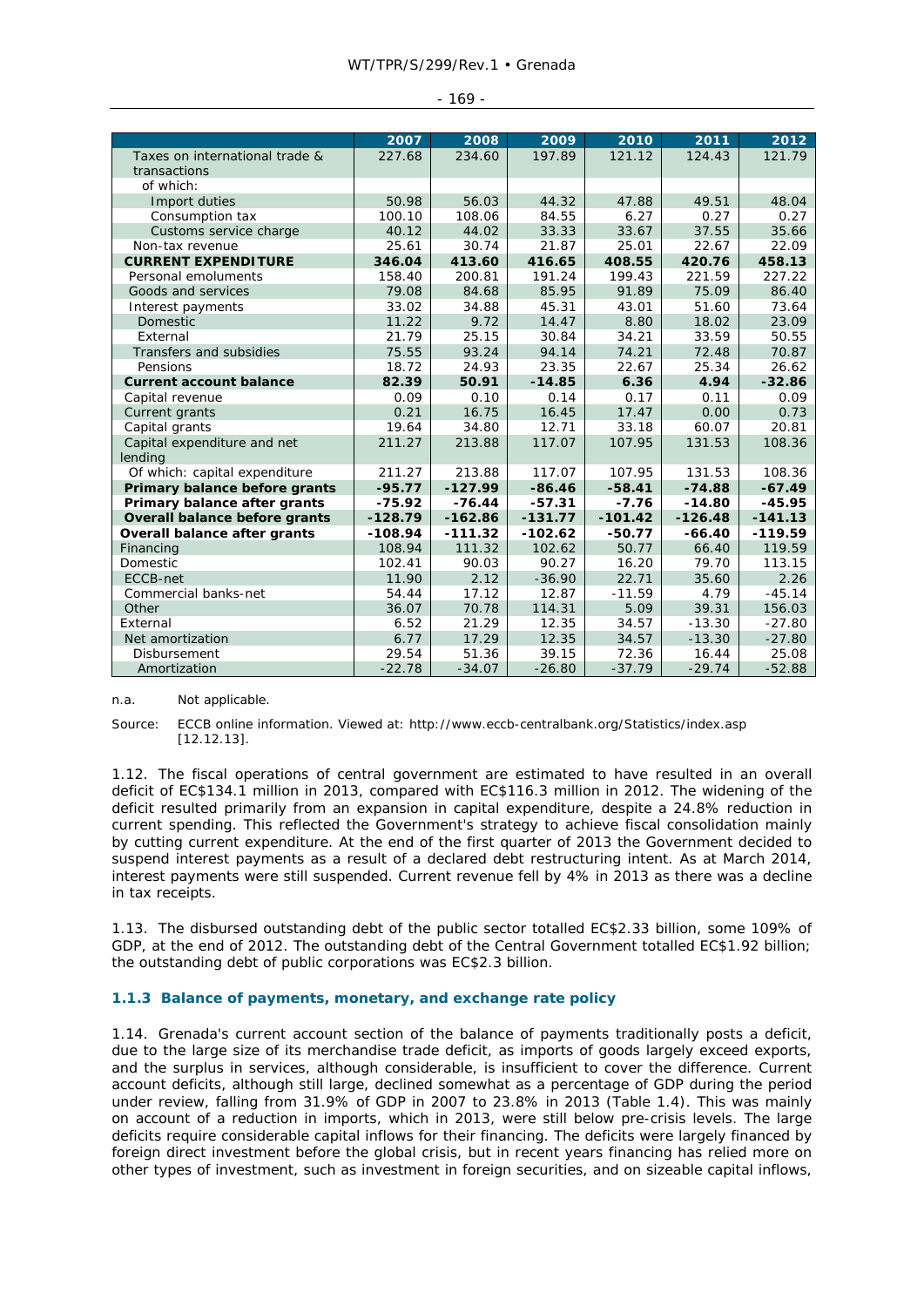#### - 170 -

of some US\$150 million a year. The global crisis also affected Grenada's balance of payments through a sharp decline in tourism receipts.

# **Table 1.4 Balance of payments, 2007-13**

| (EC\$ million) <sup>a</sup>                     |                      |                      |                      |                          |          |                          |                      |
|-------------------------------------------------|----------------------|----------------------|----------------------|--------------------------|----------|--------------------------|----------------------|
|                                                 | 2007                 | 2008                 | 2009                 | 2010                     | 2011     | 2012                     | 2013                 |
| <b>Current account</b>                          | $-652.6$             | $-680.3$             | $-532.3$             | $-550.5$                 | $-558.9$ | $-521.7$                 | $-533.4$             |
| Goods and services                              | $-612.5$             | $-658.6$             | $-469.1$             | $-528.7$                 | $-538.2$ | $-510.8$                 | $-530.1$             |
| Goods                                           | $-775.3$             | $-805.4$             | $-614.5$             | $-687.0$                 | $-697.0$ | $-695.3$                 | $-701.1$             |
| Merchandise                                     | $-795.1$             | $-833.0$             | $-631.0$             | $-703.6$                 | $-712.7$ | $-717.4$                 | $-724.5$             |
| Credit                                          | 90.2                 | 81.7                 | 78.8                 | 67.4                     | 84.6     | 93.4                     | 98.5                 |
| Debit                                           | $-885.3$             | $-914.7$             | $-709.8$             | $-771.0$                 | $-797.3$ | $-810.9$                 | $-823.0$             |
| Repair on goods                                 | 0.0                  | 0.01                 | 0.0                  | 0.0                      |          |                          |                      |
| Goods procured in ports by                      | 19.8                 | 27.6                 | 16.5                 | 16.6                     | 15.7     | 22.2                     | 23.4                 |
| carriers                                        |                      |                      |                      |                          |          |                          |                      |
| Services                                        | 162.9                | 146.8                | 145.4                | 158.3                    | 158.8    | 184.4                    | 171.0                |
| Credit                                          | 455.8                | 451.8                | 410.3                | 412.1                    | 429.4    | 441.9                    | 438.5                |
| Debit                                           | $-292.9$             | $-305.0$             | $-264.9$             | $-253.8$                 | $-270.5$ | $-257.5$                 | $-267.5$             |
| Transportation                                  | $-113.5$             | $-119.5$             | $-93.5$              | $-96.3$                  | $-95.1$  | $-86.9$                  | $-88.9$              |
| Travel                                          | 306.6                | 311.9                | 274.1                | 273.1                    | 287.5    | 299.3                    | 292.6                |
| Insurance services                              | $-28.1$              | $-26.2$              | $-24.9$              | $-23.8$                  | $-27.4$  | $-30.8$                  | $-31.5$              |
| Other business services                         | 5.1                  | $-3.7$               | 3.4                  | 12.3                     | 12.4     | 12.3                     | 8.6                  |
| Government services                             | $-7.3$               | $-15.8$              | $-13.7$              | $-6.9$                   | $-18.6$  | $-9.5$                   | $-9.7$               |
| Income                                          | $-111.0$             | $-115.3$             | $-170.2$             | $-107.7$                 | $-85.8$  | $-92.6$                  | $-74.7$              |
| Compensation of employees                       | 0.7                  | 0.5                  | 0.5                  | 0.5                      | 0.4      | 0.4                      | 0.5                  |
| Investment income                               | $-111.6$             | $-115.8$             | $-170.7$             | $-108.1$                 | $-86.2$  | $-93.0$                  | $-75.1$              |
| <b>Current transfers</b>                        | 70.8                 | 93.7                 | 107.0                | 85.8                     | 65.0     | 81.7                     | 71.4                 |
| General Government                              | 13.4                 | 44.0                 | 62.2                 | 40.0                     | 18.7     | 29.9                     | 19.6                 |
| Other sectors                                   | 57.4                 | 49.6                 | 44.8                 | 45.8                     | 46.3     | 51.9                     | 51.9                 |
| Capital and financial account                   | 711.9                | 677.2                | 638.1                | 515.8                    | 563.6    | 466.7                    | 556.4                |
| Capital account                                 | 104.8                | 110.7                | 104.4                | 160.2                    | 140.5    | 158.3                    | 159.4                |
| Financial account                               | 607.1                | 566.5                | 533.7                | 355.6                    | 423.1    | 308.4                    | 396.9                |
| Direct investment                               | 422.7                | 364.1                | 276.9                | 163.1                    | 115.2    | 85.0                     | 167.8                |
| Portfolio investment                            | $-6.9$               | $-0.7$               | 37.8                 | 7.8                      | 27.2     | $-8.3$                   | 12.9                 |
| Other investment                                | 191.3                | 203.2                | 219.0                | 184.7                    | 280.8    | 231.8                    | 216.3                |
| Net errors and omissions                        | -30.3                | $-18.2$              | $-36.0$              | 8.7                      | 0.7      | 49.5                     | 27.2                 |
| <b>Overall balance</b>                          | 29.0                 | $-21.3$              | 69.8                 | $-26.0$                  | 5.4      | $-5.4$                   | 50.2                 |
| Financing                                       | $-29.0$              | 21.3                 | -69.8                | 26.0                     | -5.4     | 5.4                      | $-50.2$              |
| Change in SDR holdings                          |                      |                      | $-47.3$              |                          |          |                          |                      |
| Change in Government foreign                    | $-0.2$               | 4.0                  |                      | $\overline{\phantom{a}}$ | L.       | $\overline{\phantom{a}}$ |                      |
| assets                                          |                      |                      |                      |                          |          |                          |                      |
| Change in imputed reserves                      | $-28.8$              | 17.3                 | $-22.5$              | 26.0                     | $-5.4$   | 5.4                      | $-50.2$              |
| <b>Memorandum items</b>                         |                      |                      |                      |                          |          |                          |                      |
| Current account balance (% of<br>GDP)           | $-31.9$              | $-30.5$              | $-25.6$              | $-26.4$                  | $-26.6$  | $-24.1$                  | $-23.8$              |
| Estimated visitor expenditure<br>(EC\$ million) | $\ddot{\phantom{0}}$ | $\ddot{\phantom{0}}$ | . .                  | $\ddot{\phantom{0}}$     |          | $\ddot{\phantom{0}}$     | $\ddot{\phantom{a}}$ |
| Outstanding external public debt<br>(% of GDP)  |                      |                      | $\ddot{\phantom{0}}$ | $\ddot{\phantom{0}}$     | . .      |                          |                      |
| Import cover ratio (months)                     |                      |                      |                      |                          |          |                          |                      |

.. Not available.

Note:  $-$  = zero;  $0.0$  = less than EC\$50.000.

a EC\$2.7 = US\$1.

Source: ECCB online information. Viewed at: http://www.eccb-centralbank.org/Statistics/index.asp [12.12.13].

1.15. Together with the other OECS States, Grenada is a member of the Eastern Caribbean Currency Union (ECCU). The Monetary Council of the Eastern Caribbean Central Bank (ECCB) is responsible for monetary policy for the whole OECS. The exchange rate is pegged to the U.S. dollar, at a rate of EC\$2.70 per US\$1. The nominal effective exchange rate has followed the movement of the U.S. dollar vis-à-vis the currencies of other trading partners due to the peg, but, since inflation has differed, and due to an average CPI increase higher in Grenada than in the United States, there has been a real currency appreciation vis-à-vis the U.S. dollar, which has implied a loss of international competitiveness for Grenada during the period under review.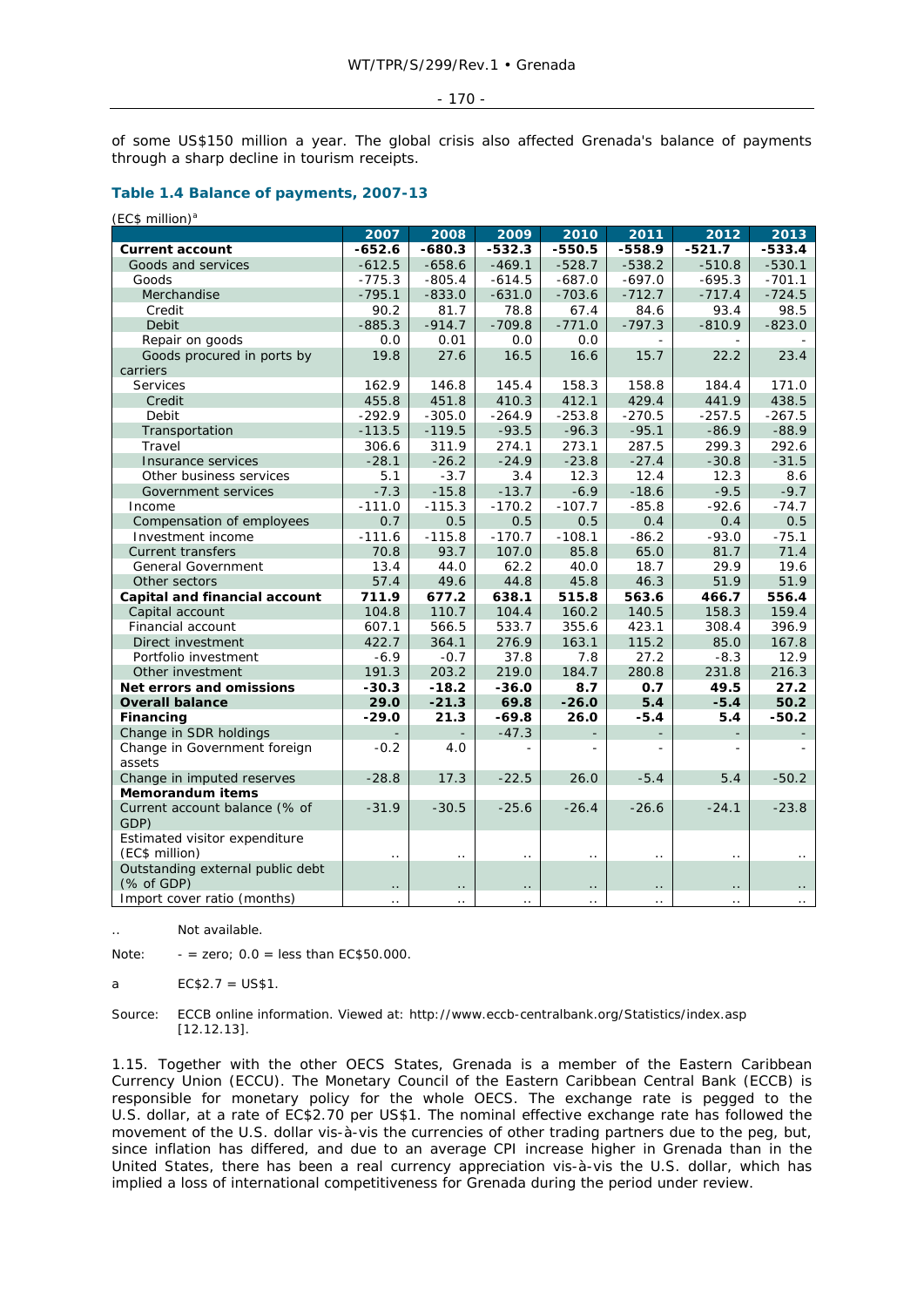#### - 171 -

1.16. The growth in monetary aggregates was moderate during the period under review, in particular since 2009, moving *pari passu* with the general weakness of the economy. Broad money supply (M2) expanded at an annual average rate of just 1.1% between 2008 and 2012; M2 expanded by 2.5% in 2013, triggered by a sharp increase of the net foreign assets of the banking system. The net indebtedness of the Central Government to the banking system declined in 2013. In the first half of 2013, the weighted average interest rate on deposits declined by 0.12 percentage points to 2.55% at the end of June 2013, while the weighted average interest rate on loans was 9.07%. As a result, the weighted average interest rate spread was 6.52% in June 2013, the same as in 2012. Private sector credit growth has been sluggish since 2009, as banks have been cautious to lend, especially to extend to mortgages; standards have been tightened.

### **1.2 Trade and Investment Flows**

1.17. Exports of goods are highly concentrated in agricultural products, particularly nutmeg, bananas, mace, and fish (Chart 1.1). Exports of manufactures consist mainly of flour, paper, animal feed and beverages (Table A1.1). Exports of agricultural products accounted for around 55.5% of total exports. Some 30% of all imports are fuels and minerals, 21% foodstuff, and other agricultural products; imports of machinery of transport equipment accounted for some 16% of total imports in 2012, while imports of other manufactured goods (SITC 6 and 8) accounted for another 11% (Table A1.2).

1.18. Grenada's main trading partners for its exports continue to be the other OECS countries, followed by the United States, and the European Union. Over half of imports originate in the United States and Trinidad and Tobago, followed by the United Kingdom, Antigua and Barbuda and other OECS countries, Jamaica and Canada (Chart 1.2 and Tables A1.2 and A1.3).

1.19. Total foreign direct investment during 2007-12 amounted to EC\$1,427 million. The main foreign investment inflows in the period were in construction, hotel development and reconstruction, and other services (Table 1.5).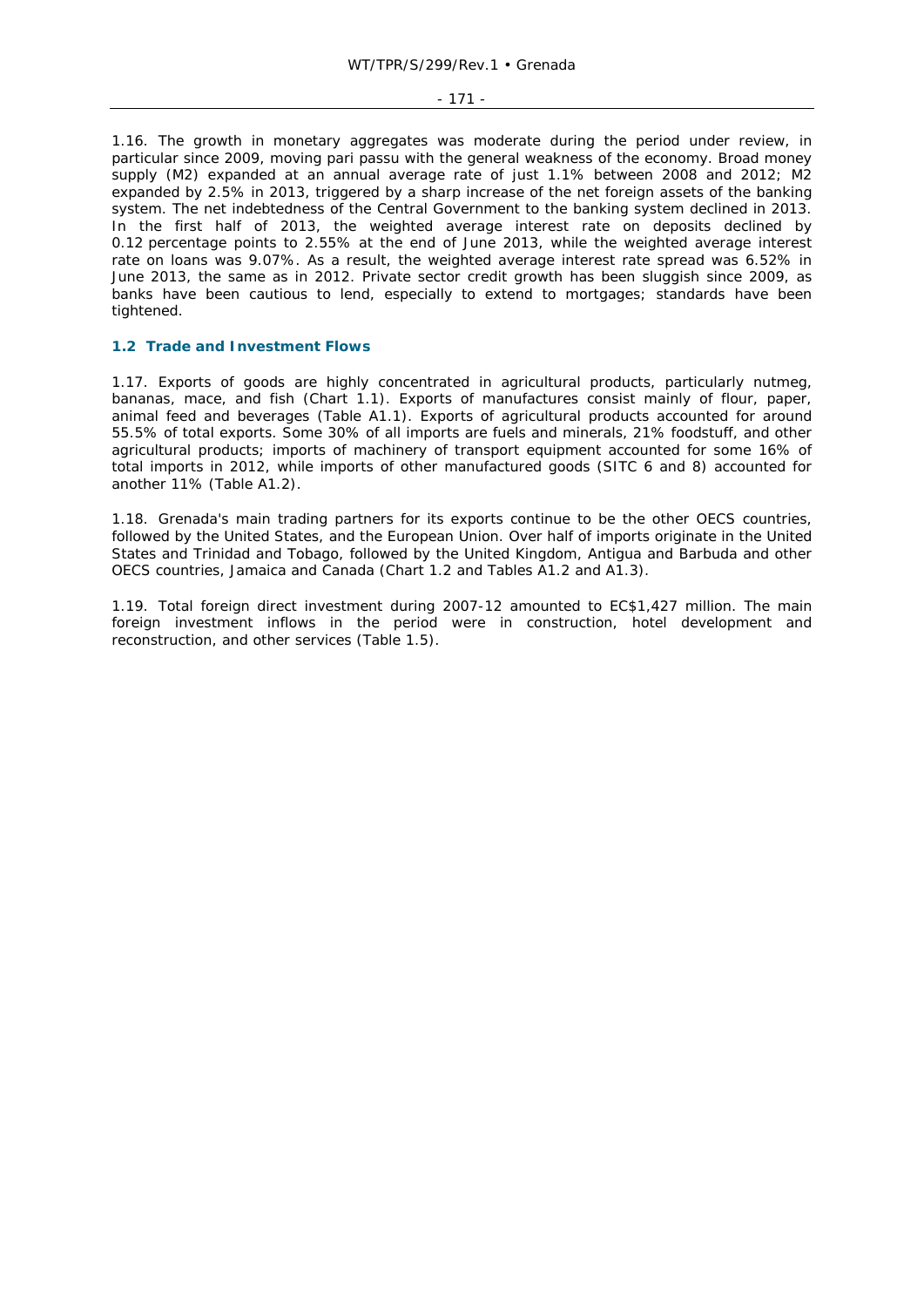#### - 172 -



**Chart 1.1 Merchandise trade by SITC section, 2007 and 2012** 

**Total: US\$365 million Total: US\$341 million**

Source: ECCB online information. Viewed at: http://www.eccb-centralbank.org/Statistics/index.asp [12.12.13].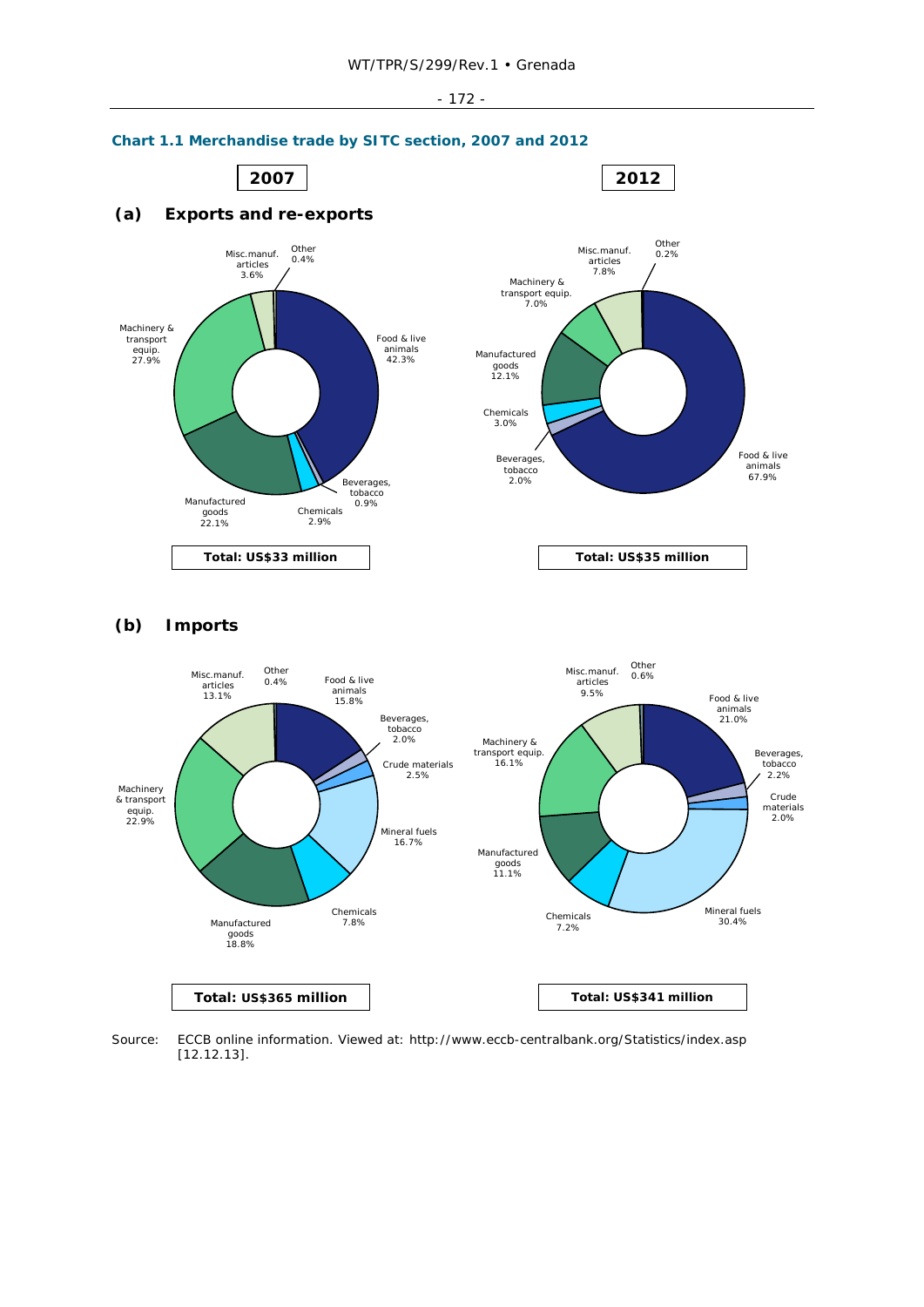#### - 173 -



**Chart 1.2 Merchandise trade, by main origin and destination, 2007, 2008 and 2009** 

**(a) Exports and re-exports**

Source: ECCB online information. Viewed at: http://www.eccb-centralbank.org/Statistics/index.asp [12.12.13]. And UNSD Comtrade database.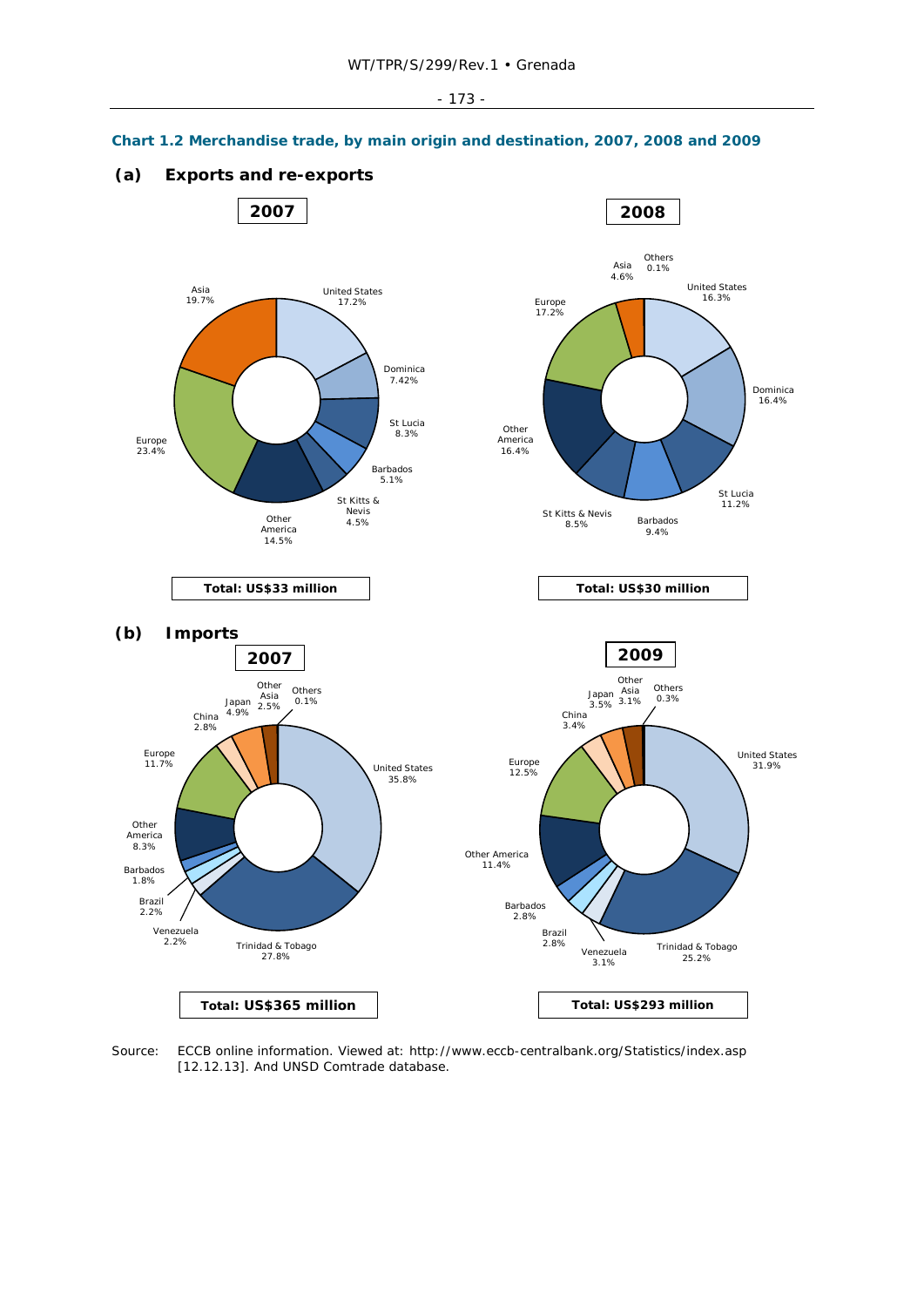#### - 174 -

# **Table 1.5 FDI inflows, 2006-11**

(US\$ million unless otherwise specified)

|                                         | 2006 | 2007  | 2008  | 2009  | 2010 | 2011 |  |  |
|-----------------------------------------|------|-------|-------|-------|------|------|--|--|
| Foreign capital inflow                  | 95.6 | 172.4 | 148.1 | 104.0 | 63.4 | 40.8 |  |  |
| In % of GDP                             | 15.9 | 27.0  | 22.8  | 17.0  | 10.5 | 6.7  |  |  |
| FDI by country/region of origin (share) |      |       |       |       |      |      |  |  |
| North America                           | 3.4  | 1.9   | 1.0   | 2.6   | 12.8 | 0.0  |  |  |
| Europe                                  | 94.1 | 87.9  | 98.1  | 89.9  | 77.0 | 99.9 |  |  |
| Caribbean                               | 2.3  | 3.6   | 0.3   | 13.5  | 10.1 | 0.1  |  |  |
| China                                   | 0.2  | 6.6   | 0.65  | 0.0   | 0.0  | 0.0  |  |  |
| Number of jobs created                  | 171  | 223   | 132   | 174   | 333  | 214  |  |  |

Source: Central Statistics Office, and Grenada Industrial Development Corporation.

### **1.3 Outlook**

1.20. No government economic forecasts were available for the current review. The IMF forecasts GDP growth of 1.25% in 2014; consumer prices are expected to increase by 1.7%. Over the medium-term, the IMF notes that to resume sustained growth Grenada would need to deal with its sizeable competitiveness gap, and that achieving higher growth and sustained employment generation will require the implementation of key structural reforms. These include improving the business climate, implementing wage discipline, addressing high energy costs, reforming stateowned enterprises, and streamlining tax incentives, as well as putting public debt on a sustained downward trajectory.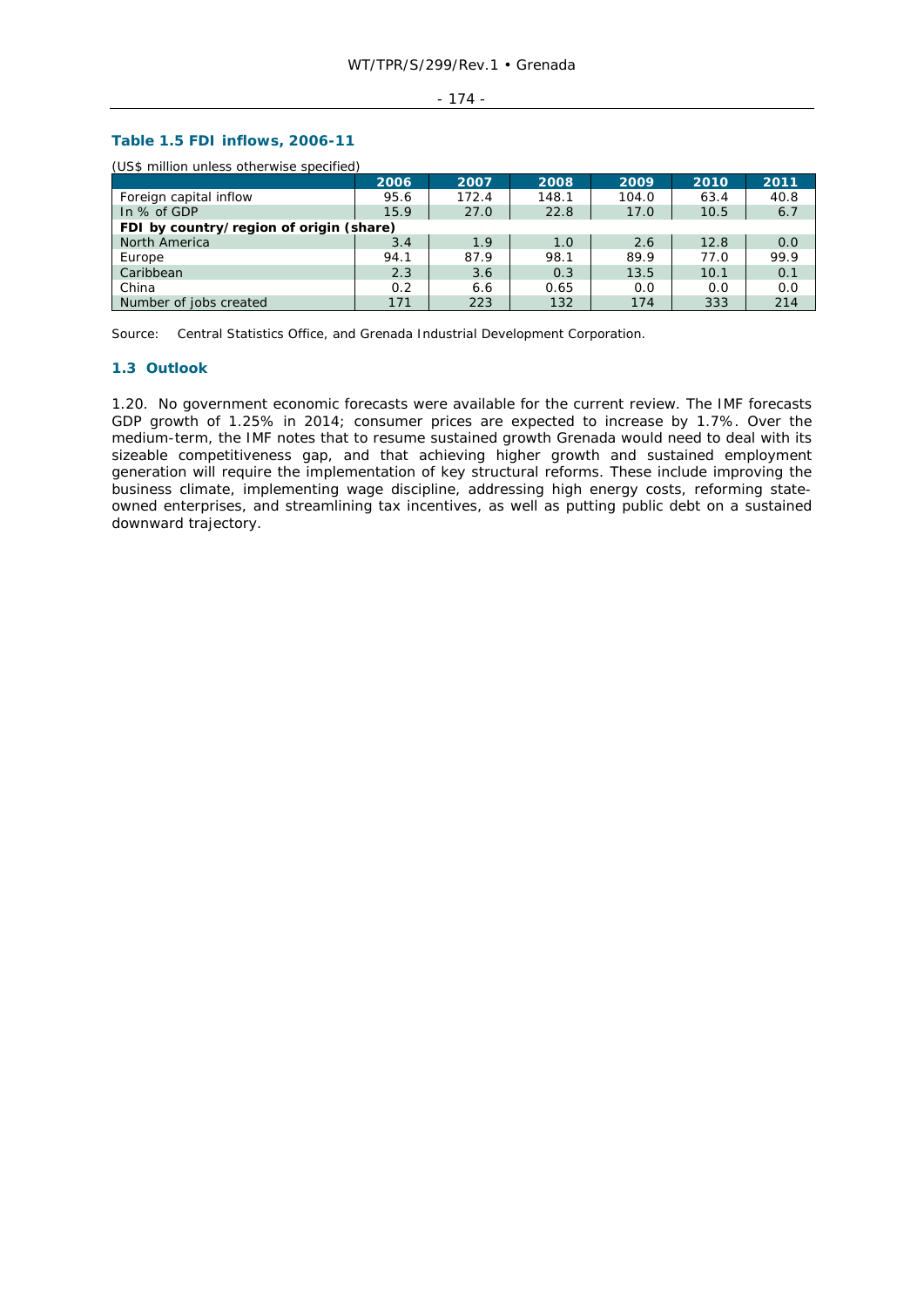# **2 TRADE POLICY REGIME: FRAMEWORK AND OBJECTIVES**

## **2.1 General Constitutional and Legal Framework**

2.1. Grenada is a parliamentary democracy closely modelled on the Westminster model. The Head of State is the British Monarch, represented in Grenada by a Governor General, appointed on the recommendation of the Prime Minister after consultation with the Leader of the Opposition. Under the Constitution, the Governor General enjoys residuary powers that include the appointment of the Prime Minister and Ministers, and the dissolution and prorogation of the Parliament.

2.2. Executive authority is vested in the Prime Minister and the Cabinet. The Prime Minister is normally appointed by the Governor General on the basis that he or she appears to command the majority of the support of the House of Representatives. He has exclusive authority to nominate elected members of his party to ministerial posts, although the Governor General makes such appointments, acting on his advice. The Cabinet is collectively responsible to Parliament for advice to the Governor General. The current Governor General was appointed in May 2013, and the Prime Minister, in February 2013.

2.3. The legislative branch is composed of a Senate and a House of Representatives. The Senate consists of 13 members appointed by the Governor General. Of the 13 senators, seven are appointed on the advice of the Prime Minister; three on the advice of the Leader of the Opposition, and three on the advice of the Prime Minister, after consultation with organizations or interests groups that he considers should be represented. The House of Representatives consists of 15 members directly elected for a five-year term through a simple majority or first-past-the-post system. Grenada's last elections were held in February 2013. Either chamber may initiate or amend legislation. However, the initiation of legislation related to public finances is subject to the Prime Minister's consent.

2.4. The judicial system is independent from the other branches of Government, and has four levels. At the lowest level, Magistrates Courts deal with routine matters, minor civil and criminal cases. Appeals may be brought to the Magisterial Court of Appeals or the High Court, which also deals with more serious cases. If necessary, appeals may be taken to the Eastern Caribbean Supreme Court, an itinerant court, based in Saint Lucia (Common Report). Grenada is party to the Agreement Establishing the Caribbean Court of Justice, a regional court with both original and exclusive jurisdiction for interpreting provisions of the Revised Treaty of Chaguaramas 2001, and appellate jurisdiction for municipal appeals from the member states. However, it has not made the required constitutional modifications to make its appellate jurisdiction the final court of appeal.<sup>5</sup> The court of last resort remains the Judicial Committee of the Privy Council (in London).

2.5. The Constitution is the supreme law in Grenada. $6$  International agreements have no direct effect: they must be incorporated into domestic law before they may be invoked before the courts. Bills are normally introduced in the House, usually by a senior Minister. After passage in both chambers of Parliament, bills must receive the assent of the Governor General; they become law upon publication in the *Government Gazette*.

2.6. Although most trade negotiations are usually handled by the minister responsible for trade, the Cabinet has ultimate responsibility for authorizing the conclusion and signing of trade treaties and trade-related agreements.

2.7. Grenada is party to the Inter-American Convention against Corruption. Effective 2007, the Integrity in Public Life Act requires all public servants to report their income and assets for review by an Integrity Commission. The Commission was established in February 2010, and commenced operations on 1 January 2014.

 $\frac{1}{5}$  $5$  A revision of the Constitution is currently under way. Changes include the form of Government (republican versus constitutional monarchy) and the accession to the Caribbean Court of Justice as the final appellate court (viewed at: http://www.gov.gd/egov/docs/budget\_speech/Budget\_Speech\_2013.pdf). <sup>6</sup> The Grenada Constitution Order 1973.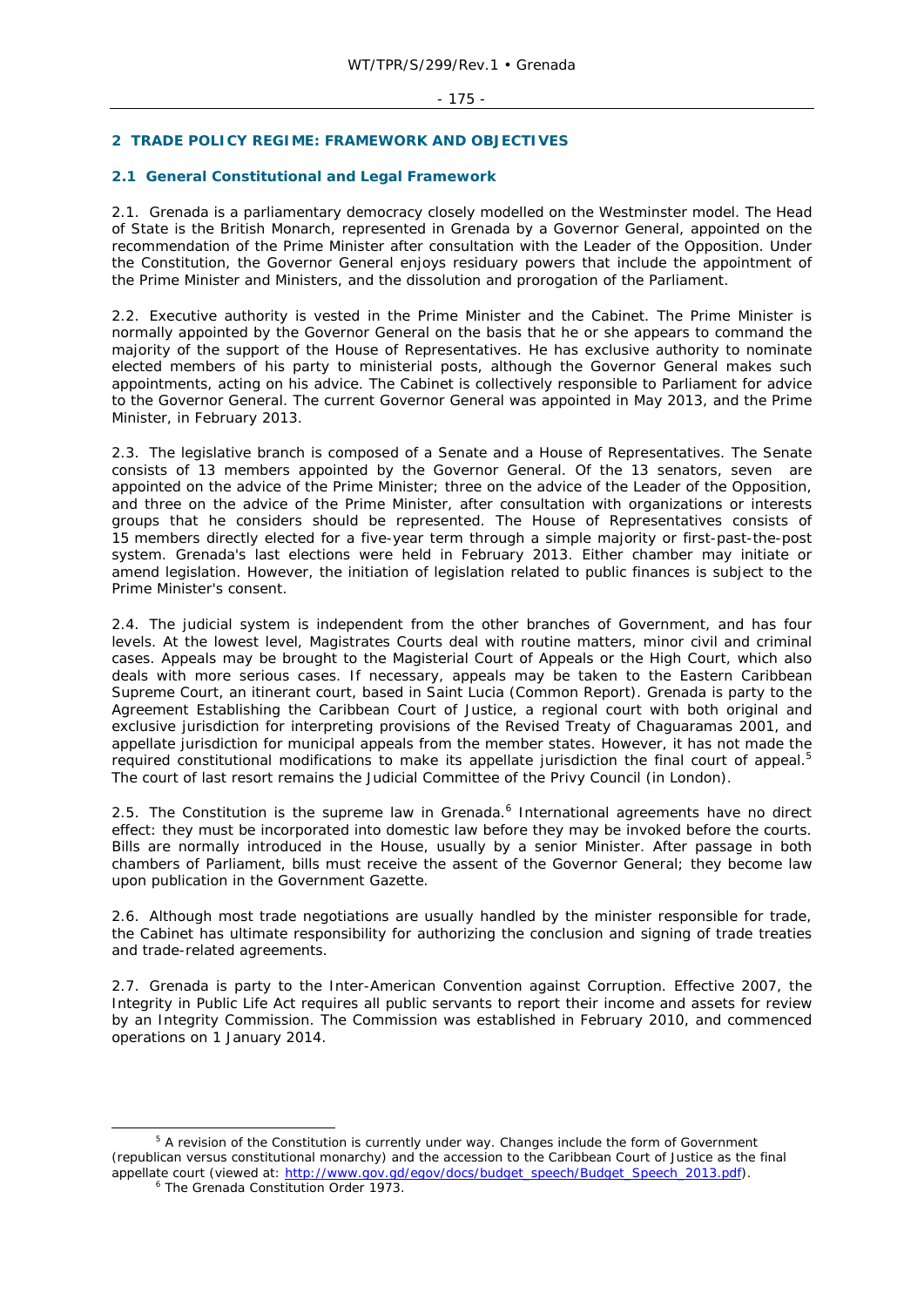# **2.2 Development and Administration of Trade Policy**

# **2.2.1 Main trade laws**

2.8. Since 2007, Grenada has enabled or amended some legislation affecting the trade policy environment (Table 2.1).

# **Table 2.1. Major trade-related laws and regulations, December 2013**

| <b>Customs and tariff-related</b><br>Customs (Control and Management) Act<br>Act No. 14 of 1995<br>Customs (Service Charge) Act<br>Act No. 4 of 1993<br>Act No. 14 of 1995<br><b>Customs Duties Act</b><br>Act No. 13 of 1995<br>Act No. 9 of 1999<br>Foreign trade<br><b>Exchange Control Act</b><br>15th December, 1950<br>Act No. 15 of 1996<br>Foreign Exchange Tax Act<br>Act No. 3 of 1977<br>Act No. 29 of 1987<br>Importation of Textiles (Quotas) Act<br>27th June, 1934<br>Investment/business environment<br><b>Fiscal Incentives Act</b><br>Act No. 41 of 1974<br>Act No. 14 of 1995<br>Grenada Investment Promotion Act<br>Act No. 22 of 2009<br><b>Investment Code Incentives Act</b><br>Act No. 13 of 1983<br>Prevention of Corruption Act<br>Act No. 15 of 2007<br>Public Procurement and Contract Administration<br>Act No. 25 of 2007<br>Act<br>Registration of Business Names Act<br>18 December 1954<br>Act No. 7 of 1981<br><b>Standards and technical regulations</b><br>Animals (Diseases and Importation) Act<br>Cap. 15 of 1958<br>Act No. 9 of 1991<br>Banana (Protection and Quality Control) Act<br>16 August 1985<br>Act No. 28 of 1998<br>Exportation of Fresh Produce Act<br>Act No. 10 of 2003<br>Importation of Fish (Regulation) Act<br>22 September 1951<br>Importation of Publications (Prohibition) Act<br>Act No. 25 of 1964<br>Merchandise Marks Act<br>22 May 1889<br>National Metrology Act<br>Act No. 18 of 1997<br>SRO 16 of 1998<br>Pesticides Control Act<br>Act No. 88 of 1979<br>Act No. 28 of 1973<br><b>Plant Protection Act</b><br>Act No. 19 of 1986<br>Act No. 13 of 2005<br>Standards Act<br>Act No. 6 of 1989<br><b>Intellectual property rights</b><br>Copyright Act<br>Act No. 32 of 1988<br>Corporate Affairs and Intellectual Property Office<br>Act No. 19 of 2009<br>Act<br><b>Patents Act</b><br>16 May 1898<br>2012<br>Trademarks<br>2012<br><b>State-trading enterprises</b><br>Marketing and National Importing Board Act<br>Act No. 40 of 1973<br>Act No. 14 of 2008<br>Tax regime<br>Excise Tax Act<br>Act No. 4 of 2010<br>General Consumption Tax Act<br>Act No. 7 of 1995<br>SRO 7 of 2009<br>Income Tax Act<br>Act No. 2 of 2010<br>Act No. 36 of 1994<br>Petrol Tax Act<br>Act No. 15 of 2005<br>Act No. 9 of 2006<br>Value Added Tax (Transitional Provisions) Act<br>Act No. 17 of 2009<br>Motor Vehicles Insurance (Third Party Risks) Act<br>1st April 1940<br>Act No. 39 of 1994<br><b>Sectoral laws</b><br>Agriculture, fishing, and forestry<br>Agricultural Industries Protection Act<br>Banana Act<br>Cap. 25 of 1958<br>Act No. 24 of 2000<br><b>Cotton Control Act</b><br>Act No. 24 of 1966<br>Act No. 10 of 1990<br><b>Fisheries Act</b><br>Act No. 15 of 1986<br>Act No. 1 of 1999<br>Nutmeg (Regulation of Export) Act<br>1st November 1935<br>Nutmeg Industry Act<br>8 March 1947<br>Act No. 35 of 1991<br>Energy, utilities, and natural resources<br><b>Electricity Supply Act</b><br>Act No. 18 of 1994<br>Act No. 12 of 2005<br>National Water and Sewerage Authority Act<br>Act No. 25 of 1990<br>Act No.23 of 2008<br>Petroleum Act<br>8 December 1956<br>SRO 50 of 1961<br>Petroleum and Natural Gas Deposits Act<br>Act No. 22 of 1989<br>Act No. 31 of 2007<br><b>Industry</b> | Legislation                                    | <b>Reference or date of first</b><br>adoption | <b>Latest amendment</b> |
|--------------------------------------------------------------------------------------------------------------------------------------------------------------------------------------------------------------------------------------------------------------------------------------------------------------------------------------------------------------------------------------------------------------------------------------------------------------------------------------------------------------------------------------------------------------------------------------------------------------------------------------------------------------------------------------------------------------------------------------------------------------------------------------------------------------------------------------------------------------------------------------------------------------------------------------------------------------------------------------------------------------------------------------------------------------------------------------------------------------------------------------------------------------------------------------------------------------------------------------------------------------------------------------------------------------------------------------------------------------------------------------------------------------------------------------------------------------------------------------------------------------------------------------------------------------------------------------------------------------------------------------------------------------------------------------------------------------------------------------------------------------------------------------------------------------------------------------------------------------------------------------------------------------------------------------------------------------------------------------------------------------------------------------------------------------------------------------------------------------------------------------------------------------------------------------------------------------------------------------------------------------------------------------------------------------------------------------------------------------------------------------------------------------------------------------------------------------------------------------------------------------------------------------------------------------------------------------------------------------------------------------------------------------------------------------------------------------------------------------------------------------------------------------------------------------------------------------------------------------------------------------------------------------------------------------------------------------------------------------------------------------------------------------------------------------------------------------------------------------------------------------------------------------------------------------------------------------------------------------------------------------------------------|------------------------------------------------|-----------------------------------------------|-------------------------|
|                                                                                                                                                                                                                                                                                                                                                                                                                                                                                                                                                                                                                                                                                                                                                                                                                                                                                                                                                                                                                                                                                                                                                                                                                                                                                                                                                                                                                                                                                                                                                                                                                                                                                                                                                                                                                                                                                                                                                                                                                                                                                                                                                                                                                                                                                                                                                                                                                                                                                                                                                                                                                                                                                                                                                                                                                                                                                                                                                                                                                                                                                                                                                                                                                                                                                |                                                |                                               |                         |
|                                                                                                                                                                                                                                                                                                                                                                                                                                                                                                                                                                                                                                                                                                                                                                                                                                                                                                                                                                                                                                                                                                                                                                                                                                                                                                                                                                                                                                                                                                                                                                                                                                                                                                                                                                                                                                                                                                                                                                                                                                                                                                                                                                                                                                                                                                                                                                                                                                                                                                                                                                                                                                                                                                                                                                                                                                                                                                                                                                                                                                                                                                                                                                                                                                                                                |                                                |                                               |                         |
|                                                                                                                                                                                                                                                                                                                                                                                                                                                                                                                                                                                                                                                                                                                                                                                                                                                                                                                                                                                                                                                                                                                                                                                                                                                                                                                                                                                                                                                                                                                                                                                                                                                                                                                                                                                                                                                                                                                                                                                                                                                                                                                                                                                                                                                                                                                                                                                                                                                                                                                                                                                                                                                                                                                                                                                                                                                                                                                                                                                                                                                                                                                                                                                                                                                                                |                                                |                                               |                         |
|                                                                                                                                                                                                                                                                                                                                                                                                                                                                                                                                                                                                                                                                                                                                                                                                                                                                                                                                                                                                                                                                                                                                                                                                                                                                                                                                                                                                                                                                                                                                                                                                                                                                                                                                                                                                                                                                                                                                                                                                                                                                                                                                                                                                                                                                                                                                                                                                                                                                                                                                                                                                                                                                                                                                                                                                                                                                                                                                                                                                                                                                                                                                                                                                                                                                                |                                                |                                               |                         |
|                                                                                                                                                                                                                                                                                                                                                                                                                                                                                                                                                                                                                                                                                                                                                                                                                                                                                                                                                                                                                                                                                                                                                                                                                                                                                                                                                                                                                                                                                                                                                                                                                                                                                                                                                                                                                                                                                                                                                                                                                                                                                                                                                                                                                                                                                                                                                                                                                                                                                                                                                                                                                                                                                                                                                                                                                                                                                                                                                                                                                                                                                                                                                                                                                                                                                |                                                |                                               |                         |
|                                                                                                                                                                                                                                                                                                                                                                                                                                                                                                                                                                                                                                                                                                                                                                                                                                                                                                                                                                                                                                                                                                                                                                                                                                                                                                                                                                                                                                                                                                                                                                                                                                                                                                                                                                                                                                                                                                                                                                                                                                                                                                                                                                                                                                                                                                                                                                                                                                                                                                                                                                                                                                                                                                                                                                                                                                                                                                                                                                                                                                                                                                                                                                                                                                                                                |                                                |                                               |                         |
|                                                                                                                                                                                                                                                                                                                                                                                                                                                                                                                                                                                                                                                                                                                                                                                                                                                                                                                                                                                                                                                                                                                                                                                                                                                                                                                                                                                                                                                                                                                                                                                                                                                                                                                                                                                                                                                                                                                                                                                                                                                                                                                                                                                                                                                                                                                                                                                                                                                                                                                                                                                                                                                                                                                                                                                                                                                                                                                                                                                                                                                                                                                                                                                                                                                                                |                                                |                                               |                         |
|                                                                                                                                                                                                                                                                                                                                                                                                                                                                                                                                                                                                                                                                                                                                                                                                                                                                                                                                                                                                                                                                                                                                                                                                                                                                                                                                                                                                                                                                                                                                                                                                                                                                                                                                                                                                                                                                                                                                                                                                                                                                                                                                                                                                                                                                                                                                                                                                                                                                                                                                                                                                                                                                                                                                                                                                                                                                                                                                                                                                                                                                                                                                                                                                                                                                                |                                                |                                               |                         |
|                                                                                                                                                                                                                                                                                                                                                                                                                                                                                                                                                                                                                                                                                                                                                                                                                                                                                                                                                                                                                                                                                                                                                                                                                                                                                                                                                                                                                                                                                                                                                                                                                                                                                                                                                                                                                                                                                                                                                                                                                                                                                                                                                                                                                                                                                                                                                                                                                                                                                                                                                                                                                                                                                                                                                                                                                                                                                                                                                                                                                                                                                                                                                                                                                                                                                |                                                |                                               |                         |
|                                                                                                                                                                                                                                                                                                                                                                                                                                                                                                                                                                                                                                                                                                                                                                                                                                                                                                                                                                                                                                                                                                                                                                                                                                                                                                                                                                                                                                                                                                                                                                                                                                                                                                                                                                                                                                                                                                                                                                                                                                                                                                                                                                                                                                                                                                                                                                                                                                                                                                                                                                                                                                                                                                                                                                                                                                                                                                                                                                                                                                                                                                                                                                                                                                                                                |                                                |                                               |                         |
|                                                                                                                                                                                                                                                                                                                                                                                                                                                                                                                                                                                                                                                                                                                                                                                                                                                                                                                                                                                                                                                                                                                                                                                                                                                                                                                                                                                                                                                                                                                                                                                                                                                                                                                                                                                                                                                                                                                                                                                                                                                                                                                                                                                                                                                                                                                                                                                                                                                                                                                                                                                                                                                                                                                                                                                                                                                                                                                                                                                                                                                                                                                                                                                                                                                                                |                                                |                                               |                         |
|                                                                                                                                                                                                                                                                                                                                                                                                                                                                                                                                                                                                                                                                                                                                                                                                                                                                                                                                                                                                                                                                                                                                                                                                                                                                                                                                                                                                                                                                                                                                                                                                                                                                                                                                                                                                                                                                                                                                                                                                                                                                                                                                                                                                                                                                                                                                                                                                                                                                                                                                                                                                                                                                                                                                                                                                                                                                                                                                                                                                                                                                                                                                                                                                                                                                                |                                                |                                               |                         |
|                                                                                                                                                                                                                                                                                                                                                                                                                                                                                                                                                                                                                                                                                                                                                                                                                                                                                                                                                                                                                                                                                                                                                                                                                                                                                                                                                                                                                                                                                                                                                                                                                                                                                                                                                                                                                                                                                                                                                                                                                                                                                                                                                                                                                                                                                                                                                                                                                                                                                                                                                                                                                                                                                                                                                                                                                                                                                                                                                                                                                                                                                                                                                                                                                                                                                |                                                |                                               |                         |
|                                                                                                                                                                                                                                                                                                                                                                                                                                                                                                                                                                                                                                                                                                                                                                                                                                                                                                                                                                                                                                                                                                                                                                                                                                                                                                                                                                                                                                                                                                                                                                                                                                                                                                                                                                                                                                                                                                                                                                                                                                                                                                                                                                                                                                                                                                                                                                                                                                                                                                                                                                                                                                                                                                                                                                                                                                                                                                                                                                                                                                                                                                                                                                                                                                                                                |                                                |                                               |                         |
|                                                                                                                                                                                                                                                                                                                                                                                                                                                                                                                                                                                                                                                                                                                                                                                                                                                                                                                                                                                                                                                                                                                                                                                                                                                                                                                                                                                                                                                                                                                                                                                                                                                                                                                                                                                                                                                                                                                                                                                                                                                                                                                                                                                                                                                                                                                                                                                                                                                                                                                                                                                                                                                                                                                                                                                                                                                                                                                                                                                                                                                                                                                                                                                                                                                                                |                                                |                                               |                         |
|                                                                                                                                                                                                                                                                                                                                                                                                                                                                                                                                                                                                                                                                                                                                                                                                                                                                                                                                                                                                                                                                                                                                                                                                                                                                                                                                                                                                                                                                                                                                                                                                                                                                                                                                                                                                                                                                                                                                                                                                                                                                                                                                                                                                                                                                                                                                                                                                                                                                                                                                                                                                                                                                                                                                                                                                                                                                                                                                                                                                                                                                                                                                                                                                                                                                                |                                                |                                               |                         |
|                                                                                                                                                                                                                                                                                                                                                                                                                                                                                                                                                                                                                                                                                                                                                                                                                                                                                                                                                                                                                                                                                                                                                                                                                                                                                                                                                                                                                                                                                                                                                                                                                                                                                                                                                                                                                                                                                                                                                                                                                                                                                                                                                                                                                                                                                                                                                                                                                                                                                                                                                                                                                                                                                                                                                                                                                                                                                                                                                                                                                                                                                                                                                                                                                                                                                |                                                |                                               |                         |
|                                                                                                                                                                                                                                                                                                                                                                                                                                                                                                                                                                                                                                                                                                                                                                                                                                                                                                                                                                                                                                                                                                                                                                                                                                                                                                                                                                                                                                                                                                                                                                                                                                                                                                                                                                                                                                                                                                                                                                                                                                                                                                                                                                                                                                                                                                                                                                                                                                                                                                                                                                                                                                                                                                                                                                                                                                                                                                                                                                                                                                                                                                                                                                                                                                                                                |                                                |                                               |                         |
|                                                                                                                                                                                                                                                                                                                                                                                                                                                                                                                                                                                                                                                                                                                                                                                                                                                                                                                                                                                                                                                                                                                                                                                                                                                                                                                                                                                                                                                                                                                                                                                                                                                                                                                                                                                                                                                                                                                                                                                                                                                                                                                                                                                                                                                                                                                                                                                                                                                                                                                                                                                                                                                                                                                                                                                                                                                                                                                                                                                                                                                                                                                                                                                                                                                                                |                                                |                                               |                         |
|                                                                                                                                                                                                                                                                                                                                                                                                                                                                                                                                                                                                                                                                                                                                                                                                                                                                                                                                                                                                                                                                                                                                                                                                                                                                                                                                                                                                                                                                                                                                                                                                                                                                                                                                                                                                                                                                                                                                                                                                                                                                                                                                                                                                                                                                                                                                                                                                                                                                                                                                                                                                                                                                                                                                                                                                                                                                                                                                                                                                                                                                                                                                                                                                                                                                                |                                                |                                               |                         |
|                                                                                                                                                                                                                                                                                                                                                                                                                                                                                                                                                                                                                                                                                                                                                                                                                                                                                                                                                                                                                                                                                                                                                                                                                                                                                                                                                                                                                                                                                                                                                                                                                                                                                                                                                                                                                                                                                                                                                                                                                                                                                                                                                                                                                                                                                                                                                                                                                                                                                                                                                                                                                                                                                                                                                                                                                                                                                                                                                                                                                                                                                                                                                                                                                                                                                |                                                |                                               |                         |
|                                                                                                                                                                                                                                                                                                                                                                                                                                                                                                                                                                                                                                                                                                                                                                                                                                                                                                                                                                                                                                                                                                                                                                                                                                                                                                                                                                                                                                                                                                                                                                                                                                                                                                                                                                                                                                                                                                                                                                                                                                                                                                                                                                                                                                                                                                                                                                                                                                                                                                                                                                                                                                                                                                                                                                                                                                                                                                                                                                                                                                                                                                                                                                                                                                                                                |                                                |                                               |                         |
|                                                                                                                                                                                                                                                                                                                                                                                                                                                                                                                                                                                                                                                                                                                                                                                                                                                                                                                                                                                                                                                                                                                                                                                                                                                                                                                                                                                                                                                                                                                                                                                                                                                                                                                                                                                                                                                                                                                                                                                                                                                                                                                                                                                                                                                                                                                                                                                                                                                                                                                                                                                                                                                                                                                                                                                                                                                                                                                                                                                                                                                                                                                                                                                                                                                                                |                                                |                                               |                         |
|                                                                                                                                                                                                                                                                                                                                                                                                                                                                                                                                                                                                                                                                                                                                                                                                                                                                                                                                                                                                                                                                                                                                                                                                                                                                                                                                                                                                                                                                                                                                                                                                                                                                                                                                                                                                                                                                                                                                                                                                                                                                                                                                                                                                                                                                                                                                                                                                                                                                                                                                                                                                                                                                                                                                                                                                                                                                                                                                                                                                                                                                                                                                                                                                                                                                                |                                                |                                               |                         |
|                                                                                                                                                                                                                                                                                                                                                                                                                                                                                                                                                                                                                                                                                                                                                                                                                                                                                                                                                                                                                                                                                                                                                                                                                                                                                                                                                                                                                                                                                                                                                                                                                                                                                                                                                                                                                                                                                                                                                                                                                                                                                                                                                                                                                                                                                                                                                                                                                                                                                                                                                                                                                                                                                                                                                                                                                                                                                                                                                                                                                                                                                                                                                                                                                                                                                |                                                |                                               |                         |
|                                                                                                                                                                                                                                                                                                                                                                                                                                                                                                                                                                                                                                                                                                                                                                                                                                                                                                                                                                                                                                                                                                                                                                                                                                                                                                                                                                                                                                                                                                                                                                                                                                                                                                                                                                                                                                                                                                                                                                                                                                                                                                                                                                                                                                                                                                                                                                                                                                                                                                                                                                                                                                                                                                                                                                                                                                                                                                                                                                                                                                                                                                                                                                                                                                                                                |                                                |                                               |                         |
|                                                                                                                                                                                                                                                                                                                                                                                                                                                                                                                                                                                                                                                                                                                                                                                                                                                                                                                                                                                                                                                                                                                                                                                                                                                                                                                                                                                                                                                                                                                                                                                                                                                                                                                                                                                                                                                                                                                                                                                                                                                                                                                                                                                                                                                                                                                                                                                                                                                                                                                                                                                                                                                                                                                                                                                                                                                                                                                                                                                                                                                                                                                                                                                                                                                                                |                                                |                                               |                         |
|                                                                                                                                                                                                                                                                                                                                                                                                                                                                                                                                                                                                                                                                                                                                                                                                                                                                                                                                                                                                                                                                                                                                                                                                                                                                                                                                                                                                                                                                                                                                                                                                                                                                                                                                                                                                                                                                                                                                                                                                                                                                                                                                                                                                                                                                                                                                                                                                                                                                                                                                                                                                                                                                                                                                                                                                                                                                                                                                                                                                                                                                                                                                                                                                                                                                                |                                                |                                               |                         |
|                                                                                                                                                                                                                                                                                                                                                                                                                                                                                                                                                                                                                                                                                                                                                                                                                                                                                                                                                                                                                                                                                                                                                                                                                                                                                                                                                                                                                                                                                                                                                                                                                                                                                                                                                                                                                                                                                                                                                                                                                                                                                                                                                                                                                                                                                                                                                                                                                                                                                                                                                                                                                                                                                                                                                                                                                                                                                                                                                                                                                                                                                                                                                                                                                                                                                |                                                |                                               |                         |
|                                                                                                                                                                                                                                                                                                                                                                                                                                                                                                                                                                                                                                                                                                                                                                                                                                                                                                                                                                                                                                                                                                                                                                                                                                                                                                                                                                                                                                                                                                                                                                                                                                                                                                                                                                                                                                                                                                                                                                                                                                                                                                                                                                                                                                                                                                                                                                                                                                                                                                                                                                                                                                                                                                                                                                                                                                                                                                                                                                                                                                                                                                                                                                                                                                                                                |                                                |                                               |                         |
|                                                                                                                                                                                                                                                                                                                                                                                                                                                                                                                                                                                                                                                                                                                                                                                                                                                                                                                                                                                                                                                                                                                                                                                                                                                                                                                                                                                                                                                                                                                                                                                                                                                                                                                                                                                                                                                                                                                                                                                                                                                                                                                                                                                                                                                                                                                                                                                                                                                                                                                                                                                                                                                                                                                                                                                                                                                                                                                                                                                                                                                                                                                                                                                                                                                                                |                                                |                                               |                         |
|                                                                                                                                                                                                                                                                                                                                                                                                                                                                                                                                                                                                                                                                                                                                                                                                                                                                                                                                                                                                                                                                                                                                                                                                                                                                                                                                                                                                                                                                                                                                                                                                                                                                                                                                                                                                                                                                                                                                                                                                                                                                                                                                                                                                                                                                                                                                                                                                                                                                                                                                                                                                                                                                                                                                                                                                                                                                                                                                                                                                                                                                                                                                                                                                                                                                                |                                                |                                               |                         |
|                                                                                                                                                                                                                                                                                                                                                                                                                                                                                                                                                                                                                                                                                                                                                                                                                                                                                                                                                                                                                                                                                                                                                                                                                                                                                                                                                                                                                                                                                                                                                                                                                                                                                                                                                                                                                                                                                                                                                                                                                                                                                                                                                                                                                                                                                                                                                                                                                                                                                                                                                                                                                                                                                                                                                                                                                                                                                                                                                                                                                                                                                                                                                                                                                                                                                |                                                |                                               |                         |
|                                                                                                                                                                                                                                                                                                                                                                                                                                                                                                                                                                                                                                                                                                                                                                                                                                                                                                                                                                                                                                                                                                                                                                                                                                                                                                                                                                                                                                                                                                                                                                                                                                                                                                                                                                                                                                                                                                                                                                                                                                                                                                                                                                                                                                                                                                                                                                                                                                                                                                                                                                                                                                                                                                                                                                                                                                                                                                                                                                                                                                                                                                                                                                                                                                                                                |                                                |                                               |                         |
|                                                                                                                                                                                                                                                                                                                                                                                                                                                                                                                                                                                                                                                                                                                                                                                                                                                                                                                                                                                                                                                                                                                                                                                                                                                                                                                                                                                                                                                                                                                                                                                                                                                                                                                                                                                                                                                                                                                                                                                                                                                                                                                                                                                                                                                                                                                                                                                                                                                                                                                                                                                                                                                                                                                                                                                                                                                                                                                                                                                                                                                                                                                                                                                                                                                                                |                                                |                                               |                         |
|                                                                                                                                                                                                                                                                                                                                                                                                                                                                                                                                                                                                                                                                                                                                                                                                                                                                                                                                                                                                                                                                                                                                                                                                                                                                                                                                                                                                                                                                                                                                                                                                                                                                                                                                                                                                                                                                                                                                                                                                                                                                                                                                                                                                                                                                                                                                                                                                                                                                                                                                                                                                                                                                                                                                                                                                                                                                                                                                                                                                                                                                                                                                                                                                                                                                                |                                                |                                               |                         |
|                                                                                                                                                                                                                                                                                                                                                                                                                                                                                                                                                                                                                                                                                                                                                                                                                                                                                                                                                                                                                                                                                                                                                                                                                                                                                                                                                                                                                                                                                                                                                                                                                                                                                                                                                                                                                                                                                                                                                                                                                                                                                                                                                                                                                                                                                                                                                                                                                                                                                                                                                                                                                                                                                                                                                                                                                                                                                                                                                                                                                                                                                                                                                                                                                                                                                |                                                |                                               |                         |
|                                                                                                                                                                                                                                                                                                                                                                                                                                                                                                                                                                                                                                                                                                                                                                                                                                                                                                                                                                                                                                                                                                                                                                                                                                                                                                                                                                                                                                                                                                                                                                                                                                                                                                                                                                                                                                                                                                                                                                                                                                                                                                                                                                                                                                                                                                                                                                                                                                                                                                                                                                                                                                                                                                                                                                                                                                                                                                                                                                                                                                                                                                                                                                                                                                                                                |                                                |                                               |                         |
|                                                                                                                                                                                                                                                                                                                                                                                                                                                                                                                                                                                                                                                                                                                                                                                                                                                                                                                                                                                                                                                                                                                                                                                                                                                                                                                                                                                                                                                                                                                                                                                                                                                                                                                                                                                                                                                                                                                                                                                                                                                                                                                                                                                                                                                                                                                                                                                                                                                                                                                                                                                                                                                                                                                                                                                                                                                                                                                                                                                                                                                                                                                                                                                                                                                                                |                                                |                                               |                         |
|                                                                                                                                                                                                                                                                                                                                                                                                                                                                                                                                                                                                                                                                                                                                                                                                                                                                                                                                                                                                                                                                                                                                                                                                                                                                                                                                                                                                                                                                                                                                                                                                                                                                                                                                                                                                                                                                                                                                                                                                                                                                                                                                                                                                                                                                                                                                                                                                                                                                                                                                                                                                                                                                                                                                                                                                                                                                                                                                                                                                                                                                                                                                                                                                                                                                                |                                                |                                               |                         |
|                                                                                                                                                                                                                                                                                                                                                                                                                                                                                                                                                                                                                                                                                                                                                                                                                                                                                                                                                                                                                                                                                                                                                                                                                                                                                                                                                                                                                                                                                                                                                                                                                                                                                                                                                                                                                                                                                                                                                                                                                                                                                                                                                                                                                                                                                                                                                                                                                                                                                                                                                                                                                                                                                                                                                                                                                                                                                                                                                                                                                                                                                                                                                                                                                                                                                |                                                |                                               |                         |
|                                                                                                                                                                                                                                                                                                                                                                                                                                                                                                                                                                                                                                                                                                                                                                                                                                                                                                                                                                                                                                                                                                                                                                                                                                                                                                                                                                                                                                                                                                                                                                                                                                                                                                                                                                                                                                                                                                                                                                                                                                                                                                                                                                                                                                                                                                                                                                                                                                                                                                                                                                                                                                                                                                                                                                                                                                                                                                                                                                                                                                                                                                                                                                                                                                                                                |                                                |                                               |                         |
|                                                                                                                                                                                                                                                                                                                                                                                                                                                                                                                                                                                                                                                                                                                                                                                                                                                                                                                                                                                                                                                                                                                                                                                                                                                                                                                                                                                                                                                                                                                                                                                                                                                                                                                                                                                                                                                                                                                                                                                                                                                                                                                                                                                                                                                                                                                                                                                                                                                                                                                                                                                                                                                                                                                                                                                                                                                                                                                                                                                                                                                                                                                                                                                                                                                                                |                                                |                                               |                         |
|                                                                                                                                                                                                                                                                                                                                                                                                                                                                                                                                                                                                                                                                                                                                                                                                                                                                                                                                                                                                                                                                                                                                                                                                                                                                                                                                                                                                                                                                                                                                                                                                                                                                                                                                                                                                                                                                                                                                                                                                                                                                                                                                                                                                                                                                                                                                                                                                                                                                                                                                                                                                                                                                                                                                                                                                                                                                                                                                                                                                                                                                                                                                                                                                                                                                                |                                                |                                               |                         |
|                                                                                                                                                                                                                                                                                                                                                                                                                                                                                                                                                                                                                                                                                                                                                                                                                                                                                                                                                                                                                                                                                                                                                                                                                                                                                                                                                                                                                                                                                                                                                                                                                                                                                                                                                                                                                                                                                                                                                                                                                                                                                                                                                                                                                                                                                                                                                                                                                                                                                                                                                                                                                                                                                                                                                                                                                                                                                                                                                                                                                                                                                                                                                                                                                                                                                |                                                |                                               |                         |
|                                                                                                                                                                                                                                                                                                                                                                                                                                                                                                                                                                                                                                                                                                                                                                                                                                                                                                                                                                                                                                                                                                                                                                                                                                                                                                                                                                                                                                                                                                                                                                                                                                                                                                                                                                                                                                                                                                                                                                                                                                                                                                                                                                                                                                                                                                                                                                                                                                                                                                                                                                                                                                                                                                                                                                                                                                                                                                                                                                                                                                                                                                                                                                                                                                                                                |                                                |                                               |                         |
|                                                                                                                                                                                                                                                                                                                                                                                                                                                                                                                                                                                                                                                                                                                                                                                                                                                                                                                                                                                                                                                                                                                                                                                                                                                                                                                                                                                                                                                                                                                                                                                                                                                                                                                                                                                                                                                                                                                                                                                                                                                                                                                                                                                                                                                                                                                                                                                                                                                                                                                                                                                                                                                                                                                                                                                                                                                                                                                                                                                                                                                                                                                                                                                                                                                                                |                                                |                                               |                         |
|                                                                                                                                                                                                                                                                                                                                                                                                                                                                                                                                                                                                                                                                                                                                                                                                                                                                                                                                                                                                                                                                                                                                                                                                                                                                                                                                                                                                                                                                                                                                                                                                                                                                                                                                                                                                                                                                                                                                                                                                                                                                                                                                                                                                                                                                                                                                                                                                                                                                                                                                                                                                                                                                                                                                                                                                                                                                                                                                                                                                                                                                                                                                                                                                                                                                                |                                                |                                               |                         |
|                                                                                                                                                                                                                                                                                                                                                                                                                                                                                                                                                                                                                                                                                                                                                                                                                                                                                                                                                                                                                                                                                                                                                                                                                                                                                                                                                                                                                                                                                                                                                                                                                                                                                                                                                                                                                                                                                                                                                                                                                                                                                                                                                                                                                                                                                                                                                                                                                                                                                                                                                                                                                                                                                                                                                                                                                                                                                                                                                                                                                                                                                                                                                                                                                                                                                |                                                |                                               |                         |
|                                                                                                                                                                                                                                                                                                                                                                                                                                                                                                                                                                                                                                                                                                                                                                                                                                                                                                                                                                                                                                                                                                                                                                                                                                                                                                                                                                                                                                                                                                                                                                                                                                                                                                                                                                                                                                                                                                                                                                                                                                                                                                                                                                                                                                                                                                                                                                                                                                                                                                                                                                                                                                                                                                                                                                                                                                                                                                                                                                                                                                                                                                                                                                                                                                                                                |                                                |                                               |                         |
|                                                                                                                                                                                                                                                                                                                                                                                                                                                                                                                                                                                                                                                                                                                                                                                                                                                                                                                                                                                                                                                                                                                                                                                                                                                                                                                                                                                                                                                                                                                                                                                                                                                                                                                                                                                                                                                                                                                                                                                                                                                                                                                                                                                                                                                                                                                                                                                                                                                                                                                                                                                                                                                                                                                                                                                                                                                                                                                                                                                                                                                                                                                                                                                                                                                                                |                                                |                                               |                         |
|                                                                                                                                                                                                                                                                                                                                                                                                                                                                                                                                                                                                                                                                                                                                                                                                                                                                                                                                                                                                                                                                                                                                                                                                                                                                                                                                                                                                                                                                                                                                                                                                                                                                                                                                                                                                                                                                                                                                                                                                                                                                                                                                                                                                                                                                                                                                                                                                                                                                                                                                                                                                                                                                                                                                                                                                                                                                                                                                                                                                                                                                                                                                                                                                                                                                                |                                                |                                               |                         |
|                                                                                                                                                                                                                                                                                                                                                                                                                                                                                                                                                                                                                                                                                                                                                                                                                                                                                                                                                                                                                                                                                                                                                                                                                                                                                                                                                                                                                                                                                                                                                                                                                                                                                                                                                                                                                                                                                                                                                                                                                                                                                                                                                                                                                                                                                                                                                                                                                                                                                                                                                                                                                                                                                                                                                                                                                                                                                                                                                                                                                                                                                                                                                                                                                                                                                |                                                |                                               |                         |
|                                                                                                                                                                                                                                                                                                                                                                                                                                                                                                                                                                                                                                                                                                                                                                                                                                                                                                                                                                                                                                                                                                                                                                                                                                                                                                                                                                                                                                                                                                                                                                                                                                                                                                                                                                                                                                                                                                                                                                                                                                                                                                                                                                                                                                                                                                                                                                                                                                                                                                                                                                                                                                                                                                                                                                                                                                                                                                                                                                                                                                                                                                                                                                                                                                                                                |                                                |                                               |                         |
|                                                                                                                                                                                                                                                                                                                                                                                                                                                                                                                                                                                                                                                                                                                                                                                                                                                                                                                                                                                                                                                                                                                                                                                                                                                                                                                                                                                                                                                                                                                                                                                                                                                                                                                                                                                                                                                                                                                                                                                                                                                                                                                                                                                                                                                                                                                                                                                                                                                                                                                                                                                                                                                                                                                                                                                                                                                                                                                                                                                                                                                                                                                                                                                                                                                                                |                                                |                                               |                         |
|                                                                                                                                                                                                                                                                                                                                                                                                                                                                                                                                                                                                                                                                                                                                                                                                                                                                                                                                                                                                                                                                                                                                                                                                                                                                                                                                                                                                                                                                                                                                                                                                                                                                                                                                                                                                                                                                                                                                                                                                                                                                                                                                                                                                                                                                                                                                                                                                                                                                                                                                                                                                                                                                                                                                                                                                                                                                                                                                                                                                                                                                                                                                                                                                                                                                                |                                                |                                               |                         |
|                                                                                                                                                                                                                                                                                                                                                                                                                                                                                                                                                                                                                                                                                                                                                                                                                                                                                                                                                                                                                                                                                                                                                                                                                                                                                                                                                                                                                                                                                                                                                                                                                                                                                                                                                                                                                                                                                                                                                                                                                                                                                                                                                                                                                                                                                                                                                                                                                                                                                                                                                                                                                                                                                                                                                                                                                                                                                                                                                                                                                                                                                                                                                                                                                                                                                | Grenada Industrial Development Corporation Act | Act No. 2 of 1985                             | Act No. 16 of 2008      |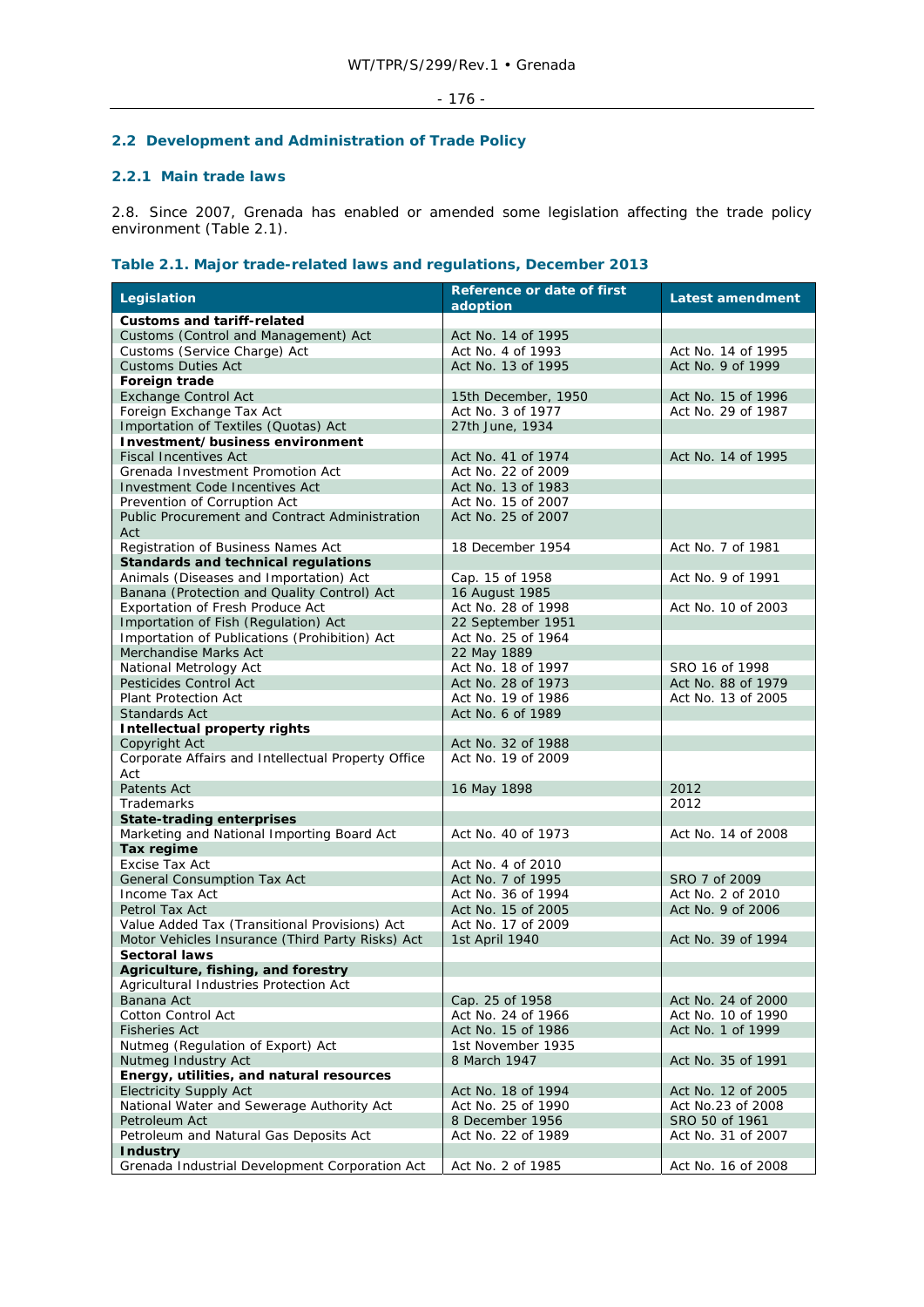| Legislation                                       | Reference or date of first<br>adoption | <b>Latest amendment</b> |
|---------------------------------------------------|----------------------------------------|-------------------------|
| Transportation                                    |                                        |                         |
| Carriage of Goods by Sea Act                      | 27 March 1926                          |                         |
| <b>Civil Aviation Act</b>                         | Act No. 12 of 2004                     | Act No. 18 of 2006      |
| Eastern Caribbean Civil Aviation Authority        | Act No. 11 of 2004                     |                         |
| Agreement Act                                     |                                        |                         |
| <b>Embarkation Tax Act</b>                        | Act No. 1 of 1969                      |                         |
| Shipping Act                                      | Act No. 47 of 1994                     | Act No. 14 of 2006      |
| <b>Financial services</b>                         |                                        |                         |
| <b>Banking Act</b>                                | Act No.19 of 2006                      |                         |
| Co-Operative Development Agency Act               | Act No. 18 of 1980                     | Act No. 59 of 1980      |
| Co-Operative Societies Act                        | Act No. 20 of 1996                     | Act No. 1 of 2008       |
| Grenada Authority for the Regulation of Financial | Act No. 1 of 2008                      | Act No. 22 of 2008      |
| <b>Institutions Act</b>                           |                                        |                         |
| <b>Insurance Act</b>                              | Act No. 5 of 2010                      | SRO 12 of 2009          |
| International Insurance Act                       | Act No. 37 of 1996                     | Act No. 1 of 2008       |
| <b>International Trusts Act</b>                   | Act No. 40 of 1996                     | Act No. 1 of 2008       |
| Marine Insurance Act                              | 1st January, 1960                      |                         |
| Money Laundering (Prevention) Act                 | Act No. 18 of 1999                     | Act No. 15 of 2002      |
| Money Services Business Act                       | Act No. 10 of 2009                     |                         |
| National Insurance Act                            | Act No. 14 of 1983                     | Act No. 3 of 2010       |
| <b>Offshore Banking Act</b>                       | Act No. 13 of 2003                     | Act No. 1 of 2008       |
| Securities Act                                    | Act No. 23 of 2001                     | Act No. 18 of 2005      |
| <b>Others</b>                                     |                                        |                         |
| Aliens (Land-Holding Regulation) Act              |                                        | Act No. 6 of 2009       |
| Caribbean Community (movement of factors) Act     | Act No. 17 Of 2006                     |                         |
| Caribbean Community Skilled Nationals Act         | Act No. 32 of 1995                     | Act No. 16 of 2006      |
| Companies Act                                     | Act No. 35 of 1994                     | SRO 5 of 2009           |
| Deeds and Land Registry Act                       | 31 December 1904                       | Act No. 21 of 2009      |
| Distribution and Price of Goods Act               | Act No. 17 of 1972                     |                         |
| <b>Electronic Transaction Act</b>                 | 14 May 2008                            |                         |
| Environmental Levy Act                            | Act No. 5 of 1997                      | Act No. 13 of 2007      |
| Food and Drugs Act                                | Act No. 14 of 1986                     |                         |
| Forest, Soil and Water Conservation Act           | 1st August 1949                        | Act No. 34 of 1984      |
| Grenada Postal Corporation Act                    | Act No. 21 of 1996                     | Act No. 21 of 2008      |
| <b>Immigration Act</b>                            | Act No. 26 of 1969                     | Act No. 6 of 2007       |
| International Companies Act                       | Act No. 29 of 1989                     | Act No. 1 of 2008       |
| <b>Telecommunications Act</b>                     | Act No. 31 of 2000                     | Act No. 8 of 2001       |
| Eastern Caribbean Telecommunications Authority    | Act No. 30 of 2000                     |                         |
| <b>Treaty Act</b>                                 |                                        |                         |

Source: Online information. Viewed at: http://laws.gov.gd/; and information provided by the authorities.

# **2.2.2 Trade policy objectives**

2.9. The ultimate goal of Grenada's trade policy is to contribute to a sustained economic goal and poverty reduction. This goal is pursued through the following objectives: fostering export-led economic growth; improving the competitiveness of the manufacturing sector; achieving diversification in the agriculture sector; developing an internationally competitive services sector; gaining greater market access for exports, especially from non-traditional sectors such as agri-processed goods, and identifying niche markets in order to maximize value added.

2.10. Grenada sees the negotiation of multilateral, regional, and bilateral trade agreements as a means of securing its trade interests and enhancing its trade performance. Within the framework of the Economic Partnership Agreement with the European Union, Grenada's focus is to enable the private sector to take advantage of market opportunities, both in the CARIFORUM area and in Europe. Most businesses in Grenada are, in general, individually run or small scale, and this hinders their ability to compete outside the country and target large markets. The Government intends to give them incentives to cluster and team up on markets. Specific actions include: helping entrepreneurs to prepare projects to access funds to improve their businesses, putting in place a legislative framework to facilitate investments, ensuring that exports meet the required standards; and further developing the services sector.

2.11. The Ministry of Economic Development, Planning, Trade and Cooperatives is responsible for trade policy formulation, trade negotiations, and monitoring trade agreements (Table 2.2). Trade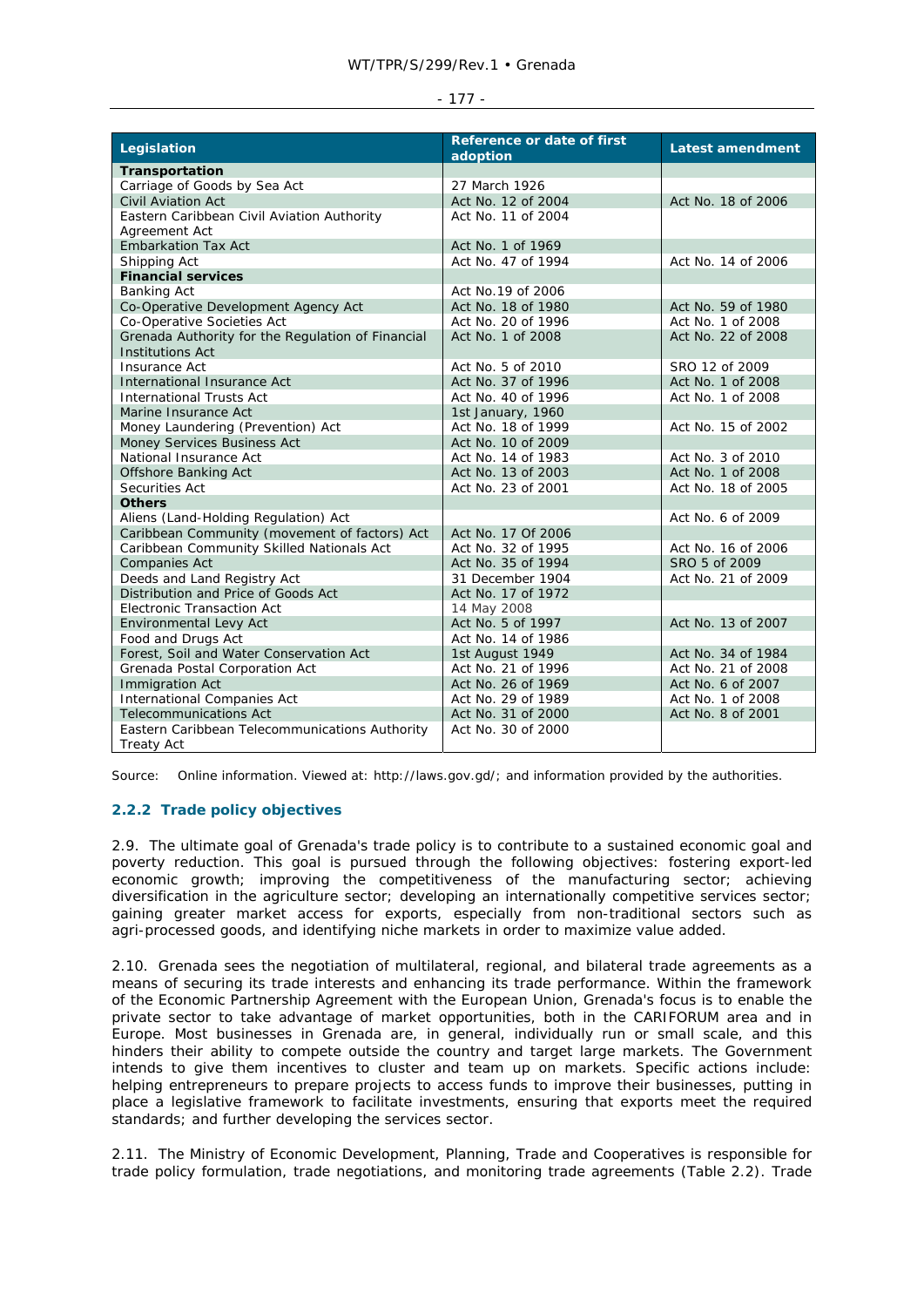negotiations are coordinated by the National Trade Policy Committee (NTPC), comprising representatives from ministries and departments involved in trade policy, as well as the private sector and civil society. There are regular consultations among the various stakeholders in the preparation and formulation of trade policy.

### **Table 2.2 Main agencies dealing with trade, 2013**

| <b>Government agencies</b>                                                 | <b>Trade-related mandates</b>                                                                                     |
|----------------------------------------------------------------------------|-------------------------------------------------------------------------------------------------------------------|
| Ministry of Economic Development, Planning,<br>Trade, and Cooperatives     | Tariffs, trade negotiations, government procurement,<br>export promotion, import and export licensing, industrial |
|                                                                            | development, investment incentives, and state trading                                                             |
| Ministry of Finance and Energy                                             | Tariffs, government procurement, investment incentives                                                            |
| Ministry of Tourism, Civil Aviation and Culture                            | Development of the tourism industry                                                                               |
| Ministry of Agriculture, Lands, Forestry,<br>Fisheries and the Environment | SPS measures, Agreement on Agriculture                                                                            |
| Ministry of Foreign Affairs and International<br><b>Business</b>           | WTO issues, trade negotiations, CSME                                                                              |
| Ministry of Legal Affairs                                                  | Registration of companies, intellectual property issues                                                           |
| Grenada Bureau of Standards                                                | Preparation and promotion of standards                                                                            |
| Grenada Industrial Development Corporation                                 | Trade-related investment measures                                                                                 |

Source: Information provided by the authorities.

# **2.3 Foreign Investment Regime**

2.12. According to the World Bank, Grenada ranks 107 out of 189 economies in the overall indicator for the "ease of doing business".<sup>7</sup> Grenada has higher rankings in terms of dealing with construction permits (9/189) and protecting investors (34/189), but is in the bottom quintile when it comes to enforcing contracts (166/189) or resolving insolvency (189/189).

2.13. The Grenada Industrial Development Corporation (GIDC) is the primary agency responsible for investment promotion.<sup>8</sup> It aims at attracting new FDI, and at promoting and facilitating the growth and development of businesses, in particular small businesses. Grenada welcomes any investment likely to have positive effects on income, employment, skills development, energy savings, and foreign exchange earnings, or likely to promote technology transfers domestically. Priority is given to investment in: agri-processing, information communication technology, tourism, and financial services.

2.14. In general, foreign investment in Grenada is not subject to any restrictions, and foreign investors receive national treatment. OECS citizens are granted rights of establishment as nationals. Investors from other countries are required to obtain alien landholding licences to invest in property<sup>9</sup>, and a work permit to gain employment. All fields of lawful economic activity are open to foreign investors, with the exception of some small-scale and low-technology services activities, especially in areas where there is local capacity. These include retail and distribution trade, taxi and self-drive services, restaurants and catering, night clubs, hair-dressing, laundry and dry cleaning, movie houses, travel agencies, and real estate agencies. Certain types of light manufacturing are also reserved for nationals. The GIDC maintains a list of activities reserved for local investors.

2.15. Grenada has signed bilateral investment treaties with the United Kingdom and the United States. The treaty with the United Kingdom covers investment in all kind of assets and property rights, including intellectual property rights, and concessions to search for or exploit natural resources. Investments by nationals or companies of each contracting party are granted national treatment in the other country, and are also subject to an MFN engagement. The treaty with the United States covers, in addition to the protection of investment, a non-exhaustive list of five groups of specific rights: traditional property rights; rights in companies; monetary claims and titles to performance associated with an investment; intellectual property rights; and rights conferred by law or contract or any licences and permits pursuant to law.

 $\overline{\phantom{a}}$  $7$  World Bank (2014).

<sup>&</sup>lt;sup>8</sup> Grenada Industrial Development Corporation Act, Act 2 of 1985.

<sup>&</sup>lt;sup>9</sup> The cost of landholding licence is 10% of the value of the land or interest in the real estate or shares to be purchased.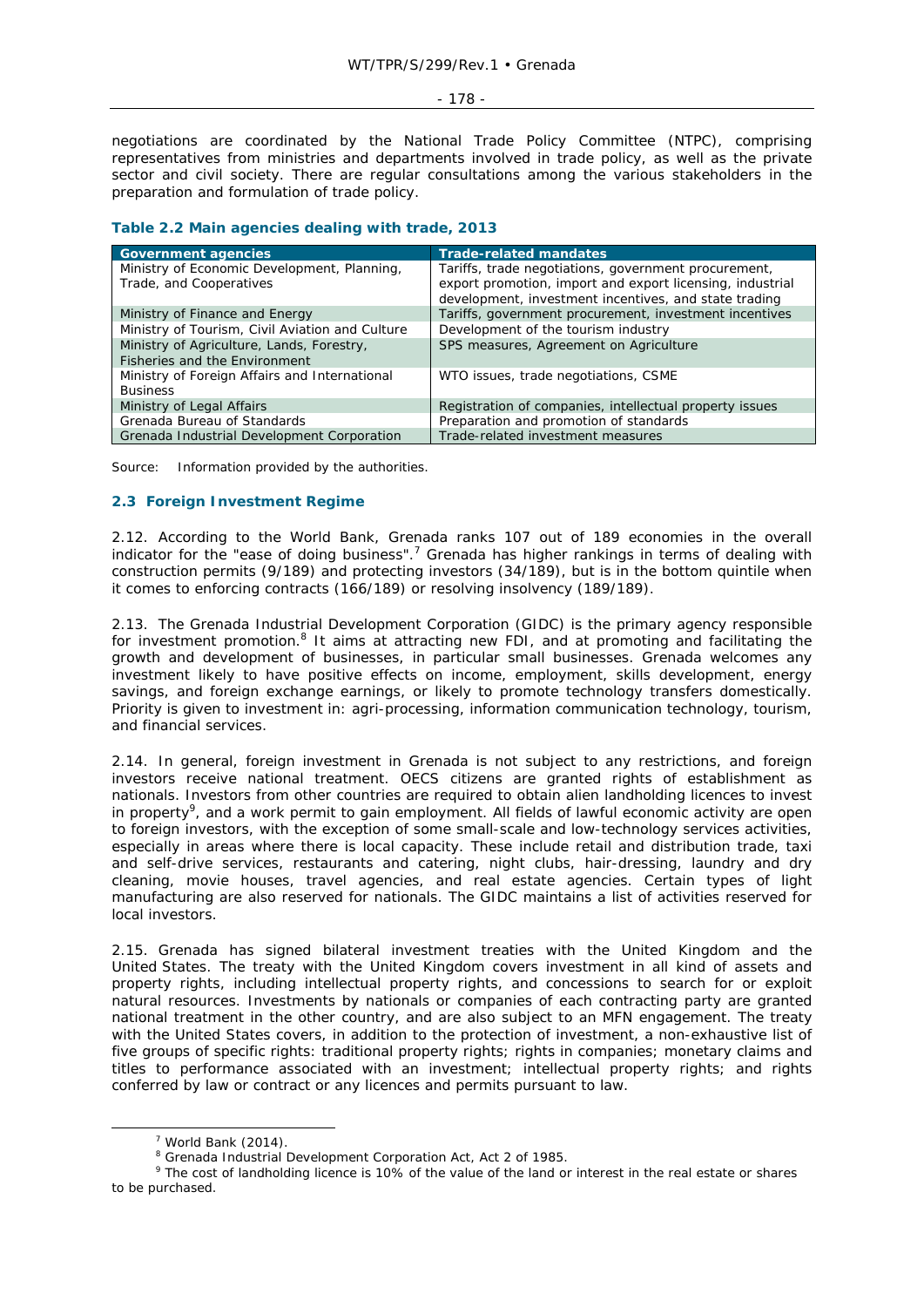2.16. Grenada has double-taxation arrangements with South Africa, Switzerland, the United Kingdom, and some CARICOM member States (Antigua and Barbuda, Barbados, Belize, Dominica, Guyana, Jamaica, Saint Kitts and Nevis, Saint Lucia, Saint Vincent and the Grenadines, and Trinidad and Tobago), all of which are currently in force.<sup>10</sup> Grenada has signed tax information and exchange agreements (TIEAs) with 18 countries, of which nine are currently in force (Australia, Denmark, Finland, France, Ireland, Netherlands, Norway, the United Kingdom, and the United States).<sup>11</sup>

2.17. Grenada is a member of the Multilateral Investment Guarantee Agency (MIGA) and the International Centre for Settlement of Investment Disputes (ICSID).

2.18. In 2013, the Government re-introduced its citizenship-by-investment programme.<sup>12</sup> The programme allows qualified investors to apply to become a Grenada citizen or a permanent resident against the payment of at least US\$500,000 to the National Transformation Fund, which was established for funding sponsored projects including public-private partnerships, or the investment of the same amount into approved projects. A list of approved projects is published in the *Gazette*. In 2013, the Mount Cinnamon Resort was the only approved project. In the 2014 Budget, the Government announced the following approved projects: a new hospital, the West India Spices project, Port Louis Development, Mt. Hartman and Hog Island Hotel Resort and St. David Town Development centre.<sup>13</sup>

2.19. In 2011, Grenada developed an investment-generation strategy with the goal of increasing private investment in some selected sectors. Five sectors were identified as transformational, and some niches have been identified:

- agri-business: production of organic fruits, vegetables, spices and herbs;
- health education and wellness services: spas, natural preparations, and food products for the wellness services sector;
- information and communication technology: incoming call centres, outsourcing, customized software;
- tourism and hospitality, in particular, medical and medical wellness tourism (assisted living facilities, obesity treatment centres, rehabilitation infrastructures; and
- energy development: the manufacturing, installation and servicing of solar water heaters and solar-powered products.

2.20. However, this strategy may be hindered by the small size of domestic markets and the relatively high operating cost, especially with respect to energy and trade logistics.

# **2.4 Trade Agreements and Arrangements**

# **2.4.1 World Trade Organization**

2.21. Grenada was a contracting party of the GATT, and has been a WTO Member since 22 February 1996. It extends at least MFN treatment to all its trading partners. Under the GATS, Grenada made initial commitments in: telecommunications and courier services; reinsurance; hotels development<sup>14</sup>; and entertainment and sporting services. Market access and national treatment in these subsectors are granted subject to compliance with relevant domestic legislation

<sup>&</sup>lt;sup>10</sup> Grenada Government online information. Viewed at:

http://www.eoitax.org/jurisdictions/GD#agreements (7 October 2013).<br><sup>11</sup> The TIEA with the United States has been in force since 1987; all the others were signed more<br>recently and entered into force in 2012.

 $2$  Grenada Citizenship by Investment Act, 2013. Grenada ran a similar programme between 1997 and 2001.<br><sup>13</sup> Government of Grenada (2013).<br><sup>14</sup> Market access is limited to the development of hotels in excess of 100 rooms. Hotel developments of

less than 100 rooms may be subject to an economic needs test.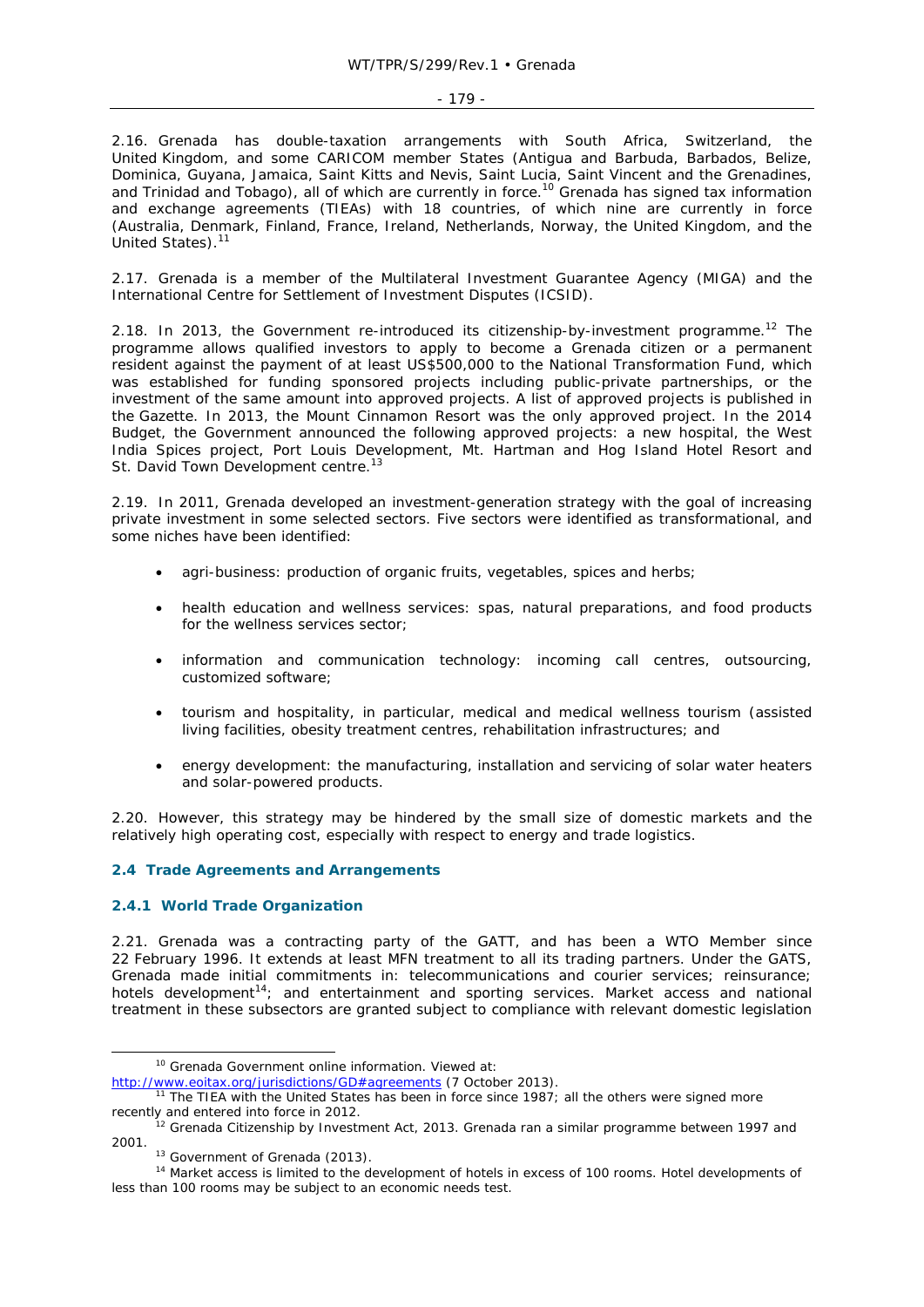(Exchange Control Act, Withholding Tax, Aliens Landholding, work permit and immigration regulations).

2.22. In the WTO, Grenada, like its OECS peers, is a member of the Small, Vulnerable Economies (SVEs)-NAMA group, a negotiating group comprising proponents of a proposal for flexibilities for SVEs in the NAMA negotiations. Grenada is also member of the ACP group, the G-90, the G-33 and the group of "W52" sponsors.<sup>15</sup>

2.23. Grenada's recent notifications to the WTO cover the repeal of its subsidies programme; its import licensing regime; the absence of anti-dumping measures; the activities of its State Trading Enterprises; and technical regulations (Table 2.3). Grenada has not been a complainant or defendant in any case before the Dispute Settlement Body. Grenada joined the *European Communities – Regime for the Importation, Sale and Distribution of Bananas* as a third party.16

### **Table 2.3 Notifications to the WTO, 2007-13**

| <b>Topic and description</b>                         | <b>Document symbol</b>               | <b>Document</b><br>date |
|------------------------------------------------------|--------------------------------------|-------------------------|
| Anti-dumping                                         |                                      |                         |
| Articles 16.4 and 16.5                               | G/ADP/N/193/GRD                      | 25/06/2010              |
| <b>Import licensing</b>                              |                                      |                         |
| Article 7.3 (reply to the questionnaire)             | G/LIC/N/3/GRD/2                      | 25/09/2007              |
|                                                      | G/LIC/N/3/GRD/3                      | 09/10/2009              |
|                                                      | G/LIC/N/3/GRD/4                      | 08/09/2010              |
| <b>Regional Trade Agreements</b>                     |                                      |                         |
| Notification of RTA (CARICOM-EC EPA)                 | S/C/N/469; WT/REG255/N/1             | 20/10/2008              |
| Notification of RTA (CARICOM-EC EPA - Revision)      | S/C/N/469/Rev.1: WT/REG255/N/1/Rev.1 | 24/10/2008              |
| <b>State Trading</b>                                 |                                      |                         |
| Article XVII: 4(a) of the GATT 1994 and              | G/STR/N/13/GRD                       | 24/08/2010              |
| Paragraph 1 of the Understanding on the              |                                      |                         |
| Interpretation of Article XVII                       |                                      |                         |
| <b>Subsidies and Countervailing Measures</b>         |                                      |                         |
| Article 27.4 (continuation of extension of the       | G/SCM/N/211/GRD                      | 05/07/2010              |
| transition period for the elimination of export      | G/SCM/N/243/GRD                      | 28/06/2012              |
| subsidies)                                           |                                      |                         |
| Article 27.4 (extension of the transition period for | G/SCM/N/163/GRD                      | 18/09/2007              |
| the elimination of export subsidies)                 |                                      |                         |
| Article XVI: 1 of the GATT 1994 and Article 25 of    | G/SCM/N/155/GRD/Suppl.1              | 03/07/2008              |
| the Agreement on SCM (extension of the               | G/SCM/N/177/GRD                      |                         |
| transition period for the elimination of export      | G/SCM/N/155/GRD                      | 30/10/2007              |
| subsidies)                                           | G/SCM/N/160/GRD                      |                         |
|                                                      | G/SCM/N/186/GRD                      | 06/07/2009              |
|                                                      | G/SCM/N/192/GRD                      |                         |
|                                                      | G/SCM/N/220/GRD                      | 29/06/2011              |
|                                                      | G/SCM/N/226/GRD                      |                         |
| <b>Technical Barriers to Trade (Article 2.9)</b>     |                                      |                         |
| - Portland cement                                    | G/TBT/N/GRD/11                       | 24/05/2007              |
| - Hollow concrete blocks                             | G/TBT/N/GRD/12                       | 24/05/2007              |
| - Hotels, apartments, guesthouses and villas         | G/TBT/N/GRD/13                       | 24/05/2007              |
| - Mixed concrete                                     | G/TBT/N/GRD/14                       | 24/08/2007              |
| - Fruit and vegetable juices and drinks, and fruit   | G/TBT/N/GRD/15                       | 09/07/2012              |
| nectars                                              |                                      |                         |
| - Retail packages of aerosol insecticides            | G/TBT/N/GRD/16                       | 09/07/2012              |

Source: WTO Secretariat.

### **2.4.2 Preferential agreements and arrangements**

2.24. Grenada is a founding member of the Organization of Eastern Caribbean States. In 2011, Grenada ratified the Revised Treaty of Basseterre Establishing the Organization of Eastern Caribbean States Economic Union (Overview Report), and is currently in the process of adapting legislation to fulfil the requirements of the Union. The goal is to reach a point where all policies will

<sup>&</sup>lt;sup>15</sup> WTO online information. Viewed at:

http://www.wto.org/english/tratop\_e/dda\_e/negotiating\_groups\_e.htm.<br><sup>16</sup> A mutually agreed solution was notified to the Dispute Settlement Body in November 2012. WTO online information. Viewed at: http://www.wto.org/English/tratop\_e/dispu\_e/cases\_e/ds 27\_e.htm.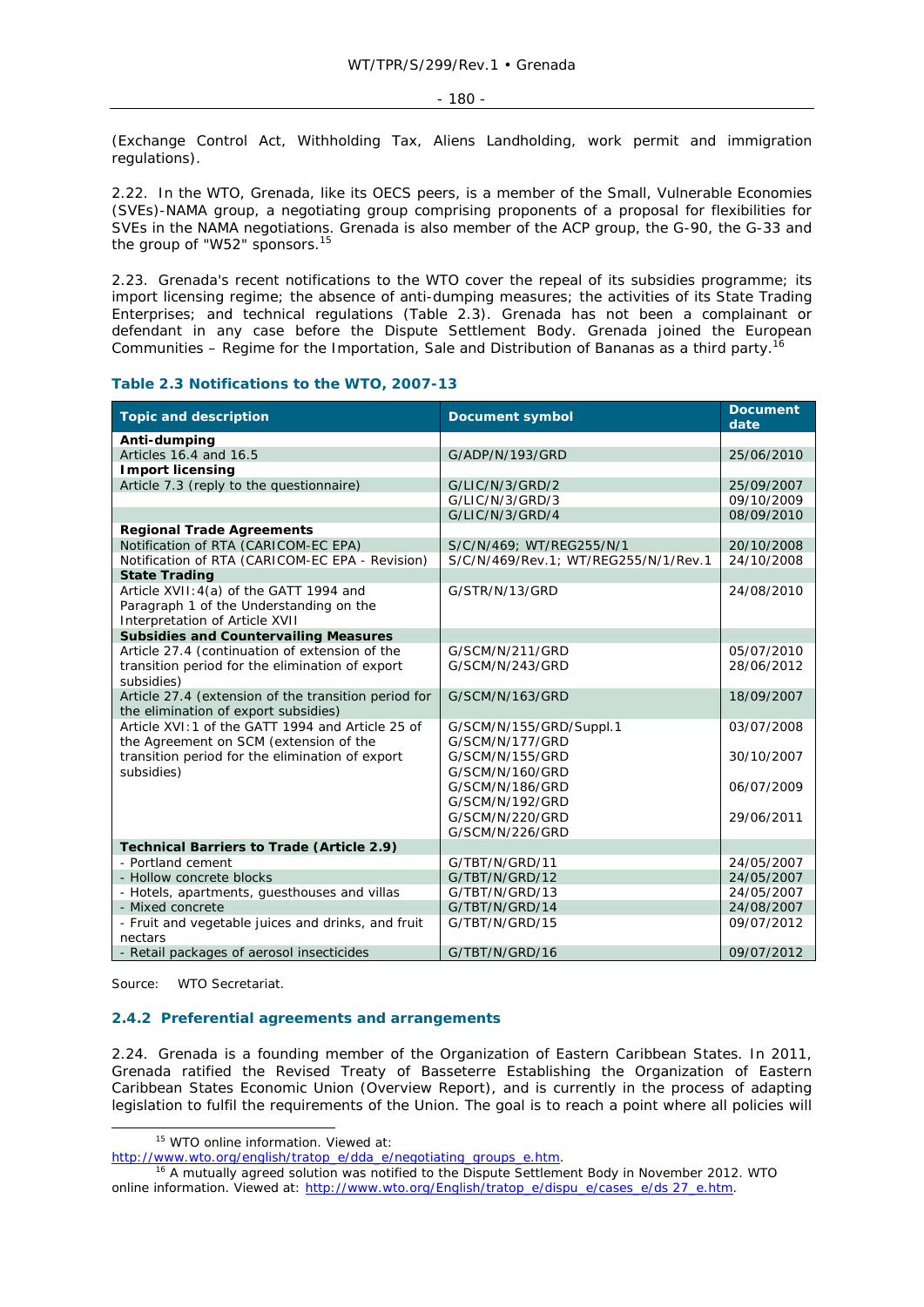be common within the OECS, and economies of scale achieved by avoiding a duplication of functions.

2.25. Grenada has been a member of the Caribbean Community and Common Market (CARICOM) since its independence in 1974 (Common Report). Through the CARICOM, Grenada is party to the Caribbean Basin Initiative (1993), the CARIFORUM–EC Economic Partnership Agreement (2008), and the agreements between CARICOM and Venezuela (1992), Colombia (1994), Cuba (2000), Dominican Republic (2001), and Costa Rica (2004). Within the CARICOM, Grenada is involved in the negotiation of a new trade and development agreement with Canada.

2.26. Grenada, together with 14 other ACP-CARIFORUM members, signed the CARIFORUM-EU Economic Partnership Agreement (EPA) in 2008. The Government of Grenada is committed to positioning itself to reap the benefits of the agreement, and is promoting stakeholders' participation in the implementation process as a key to the success of the EPA. With assistance from the Caribbean Aid for Trade and Regional Integration Trust Fund, Grenada established a National Economic Partnership Agreement Implementation Unit (NEPAIU) in 2010<sup>17</sup>, with the purpose of ensuring that "the requisite regulatory landscape, legislative architecture, institutional arrangements, policies and guidelines as stipulated by the agreement, are instituted and strengthened". The NEPAIU has undertaken consultations with various national stakeholders, and is maintaining an export helpdesk.

2.27. Grenada is eligible for the GSP schemes of Canada, Japan, New Zealand, the Russian Federation, Switzerland, Turkey, and the United States.<sup>18</sup> With the entry into force of the EPA with the EU, Grenada's products are no longer eligible for the EU's GSP scheme scheduled to start in January 2014.

<sup>&</sup>lt;sup>17</sup> NEPAIU online information. Viewed at: http://nepaiu.gov.gd/.<br><sup>18</sup> Other qualifying members in the CARICOM region are: Belize, Dominica, Guyana, Jamaica,

Montserrat, St. Kitts and Nevis, Saint Lucia, and Saint Vincent and the Grenadines. These countries are treated

as one for GSP rule-of-origin requirements.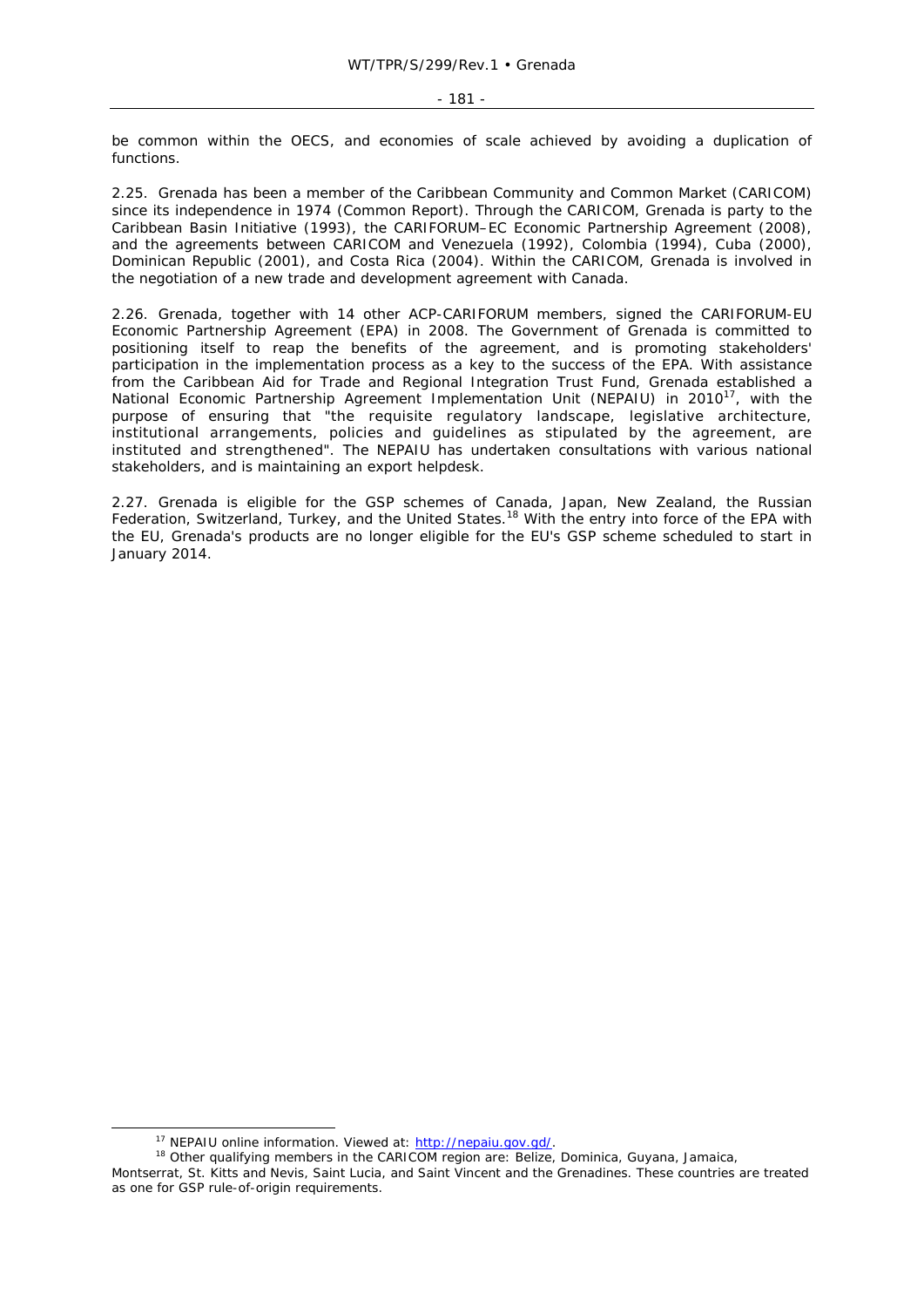# **3 TRADE POLICIES AND PRACTICES BY MEASURE**

# **3.1 Measures Directly Affecting Imports**

### **3.1.1 Procedures**

3.1. Import procedures in Grenada are regulated by the Customs Act No. 35 of 1960, its various amendments and S.R.O. No. 37 of 1999.<sup>19</sup> The import documents required by Customs are the customs declaration (CARICOM Single Administrative Document), a commercial invoice, and the bill of lading/airway or shipping bill. Other documents such as an import licence or permit, a certificate of origin, or a concession letter may be required if applicable. For goods with a c.i.f. value of EC\$500 (US\$188) or more, a value declaration is required. In the absence of an invoice, the goods will be examined and valued by a customs officer. Applications are generally processed within one business day.

3.2. The performance of customs procedures is not limited to agents or brokers. However, commercial importers are required to register with ASYCUDA in order to be able to use the system.<sup>20</sup>

3.3. Since 2008, the Government has undertaken a vast reform aiming, *inter alia*, at modernizing and improving the efficiency and effectiveness of Customs, and improving revenue collection. The customs processing system has been upgraded to ASYCUDA World, and traders may submit customs declarations electronically. There are four selectivity lanes: red (documentary check and physical examination); yellow (documentary check); blue (post-clearance audit); and green (declaration automatically released). There is a random factor in the selectivity. The Customs Division was unable to provide the individual clearance times for each lane. According to the World Bank, within weeks of upgrading the system, the rate of physical inspection of commercial cargo had dropped from 60% to 18%, and the clearance time dropped to less than 1.5 days in June 2012 (from four days in early 2011).<sup>21</sup> A single window for customs procedures is being implemented, but currently, not all the relevant agencies are present.

3.4. There is no mechanism for appeal procedures other than the courts. No customs decisions have been challenged to date.

3.5. Under the National Export Strategy, a trade portal was launched in 2012 aimed at providing manufacturers and traders with a tool to access export market information, and advertise their products.<sup>22</sup> The authorities indicated that the portal is not being widely used by businesses.

3.6. Grenada does not use pre-shipment inspection.

# **3.1.2 Customs valuation and rules of origin**

3.7. Grenada's legislation on customs valuation is still based on the Brussels Definition of Value.<sup>23</sup> The authorities indicated that the transaction value is used in many cases, although there is no legal basis for its application. In general, Customs relies on the value as declared in the invoices. At the time of the previous TPR, a new Customs Act intended to include the CVA valuation rules was at a drafting stage; it has not been enacted yet.

3.8. A valuation database with reference prices to assist with the identification of under-invoicing is maintained and constantly updated. Some imported items are still subject to minimum import prices to determine their customs value. The list (Table 3.1) was reduced considerably during the last review period, and currently consists of only four categories of items. Two items are listed as "restricted", and may not be imported without a licence from the Ministry of Economic Development and Planning; the restrictions were imposed to protect domestic production.

<sup>&</sup>lt;sup>19</sup> A new Customs Act is currently before the Parliament for consideration.<br><sup>20</sup> Commercial importers are required to register with the Inland Revenue Division to obtain a Trade Identification Number, and a VAT identification number (if applicable).<br><sup>21</sup> World Bank (2012), *Grenada – Technical Assistance Project*. Washington DC: World Bank. Viewed at:

http://documents.worldbank.org/curated/en/2012/12/18278195/grenada-technical-assistance-project.<br><sup>22</sup> Online information. Viewed at: http://www.tradegrenada.gd/.<br><sup>23</sup> Customs (Amendment) Law No. 94 of 1979 and Customs (Ame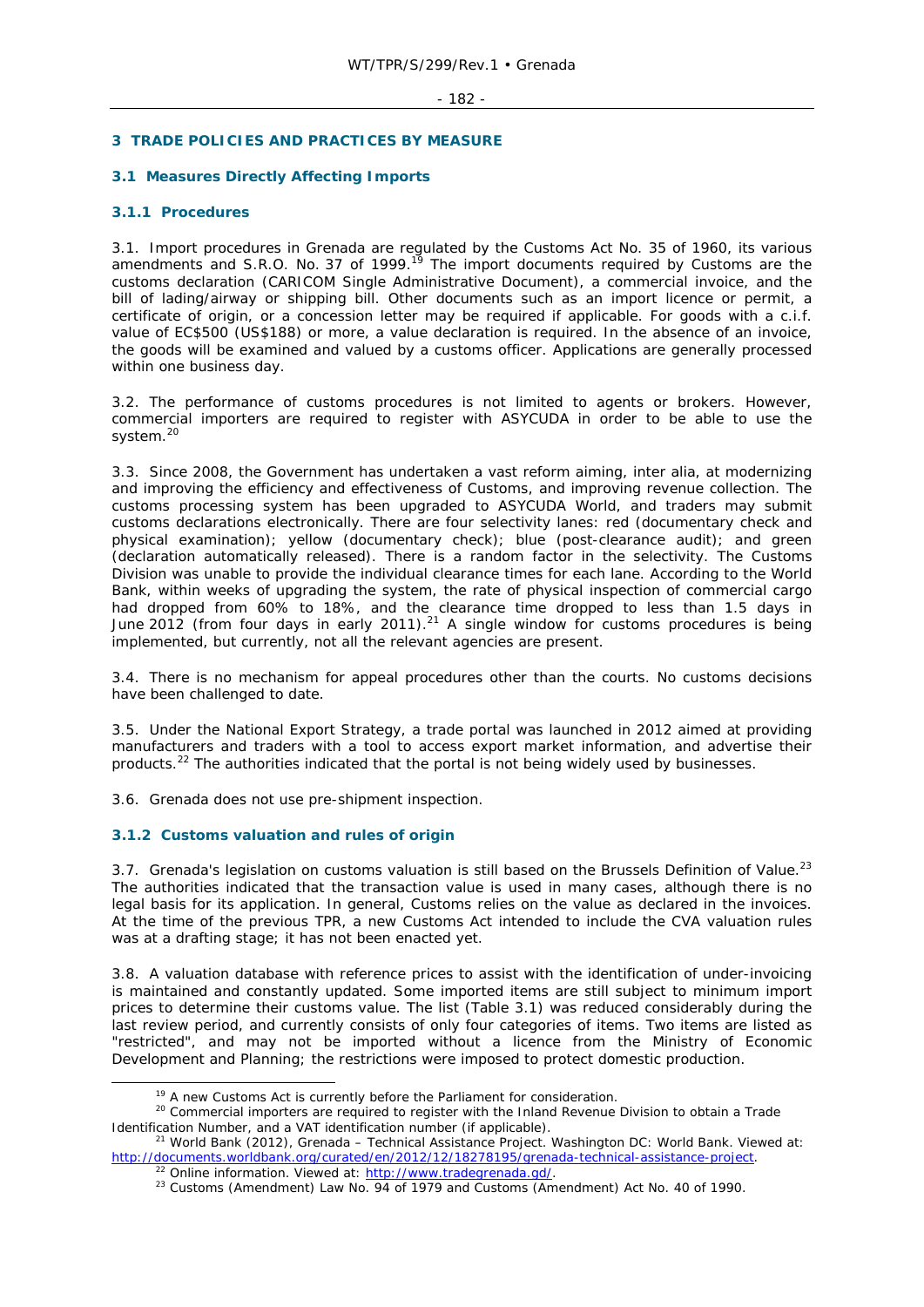#### $-183 -$

# **Table 3.1 Minimum import prices, 2013**

| <b>HS tariff heading</b> | <b>Items</b> | Minimum c.i.f. price<br>(EC\$/dozen) |
|--------------------------|--------------|--------------------------------------|
| ex6110                   | Jerseys      | 135                                  |
| ex6109                   | T-shirts     | 94                                   |
| 6110                     | Baby diapers | 10                                   |
| 4012.12.90               | Used Tyres   | \$35.00 per unit                     |

Source: Information provided by the authorities.

3.9. The under-valuation of used vehicles remains a particular problem, and Customs frequently relies on commercial guidebooks to check the values of imported vehicles. The authorities noted that under-invoicing of imports of motor vehicles from Japan is a particular problem. The Customs Division will search the vehicle information on the Internet to verify the price; and the Post-clearance Unit conducts further checks to ensure that the values are accurate.

3.10. Grenada did not invoke the special and differential treatment provisions in the Customs Valuation Agreement. It has not responded to the WTO checklist of issues on customs valuation or notified its customs valuation regime.<sup>24</sup>

### **3.1.3 Rules of origin**

3.11. Grenada applies the rules of origin introduced by CARICOM in 1998. In accordance with CARICOM origin rules, duty-free treatment is accorded only to goods shipped between member states that satisfy the CARICOM origin rules. The CARICOM Treaty contains a derogation facility to the application of Common Market Rules of Origin for MDCs, known as the Safeguard Mechanism. Grenada, like other CARICOM members, was expected to implement the rules of origin contained in Amended Schedule I of the revised Treaty of Chaguaramas, based on the 2012 HS nomenclatures from 1 January 2013. The authorities indicated that this will be in effect in 2014.

3.12. The EPA with the European Union contains specific rules of origin (Common Report).

3.13. Grenada has not notified to the WTO its preferential rules of origin, or its use (or non-use) of non-preferential rules of origin.25

# **3.1.4 Tariffs**

3.14. Taxes collected on international transactions in goods, mostly imports, remain a major source of revenue for the Government. In 2012, revenue from these taxes (excluding the VAT) amounted to EC\$124 million, and represented 27.3% of total government revenue (Table 3.2). The actual percentage may be above 50% if the VAT on imports is included.

# **Table 3.2 Taxes on international transactions in goods, 2007-13**

|                                      | 2007  | 2008  | 2009  | 2010  | 2011  | 2012  | $2013^a$ |
|--------------------------------------|-------|-------|-------|-------|-------|-------|----------|
| Import duty                          | 51.0  | 55.4  | 44.3  | 47.9  | 48.9  | 48.8  | 50.8     |
| General consumption tax <sup>b</sup> | 98.3  | 107.1 | 85.3  | 6.3   | 0.3   | 0.3   | 0.0      |
| Petrol tax                           | 27.9  | 16.1  | 30.9  | 27.4  | 25.3  | 24.9  | 26.1     |
| Customs services charge              | 39.6  | 43.5  | 33.5  | 33.6  | 37.3  | 36.1  | 37.4     |
| Total <sup>c</sup>                   |       |       |       |       |       |       |          |
| Value                                | 227.7 | 234.6 | 197.9 | 129.6 | 124.5 | 124.0 | 130.3    |
| As a share of tax revenue            | 56.5% | 54.1% | 52.1% | 32.1% | 31.0% | 30.8% | 30.8%    |
| As a share of current revenue        | 53.2% | 50.5% | 48.8% | 30.2% | 29.3% | 29.1% | 27.3%    |

(EC\$ million unless otherwise indicated)

 $^{24}$  WTO document G G/VAL/W/219, 15 October 2012.<br> $^{25}$  WTO document G/RO/W/106, 29 September 2006.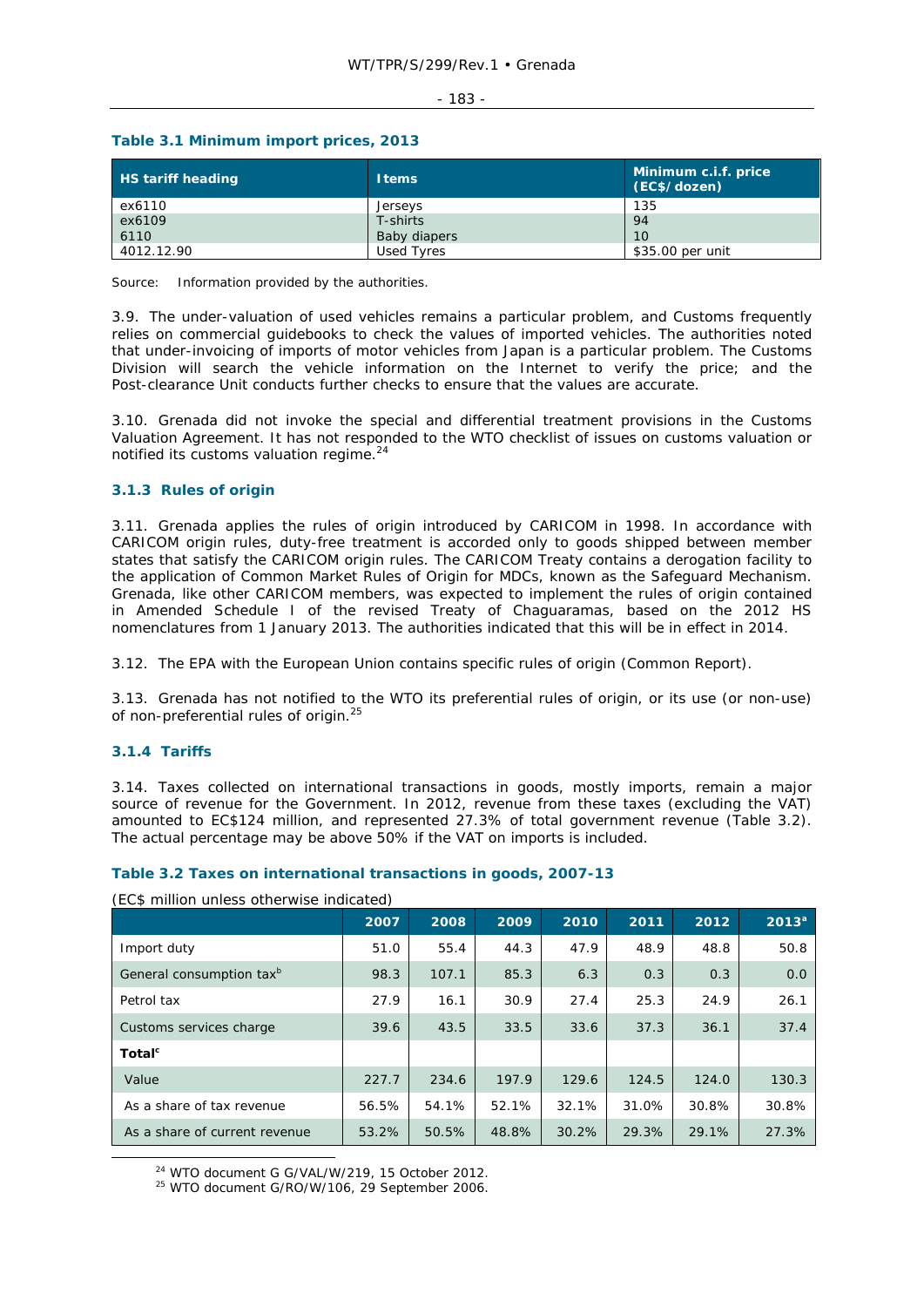#### $-184 -$

|                                      | 2007 | 2008 | 2009 | 2010  | 2011  | 2012  | $2013^{\circ}$ |
|--------------------------------------|------|------|------|-------|-------|-------|----------------|
| Value-added tax (memorandum<br>item) | n.a. | n.a. | n.a. | 140.5 | 159.9 | 153.4 | 162.9          |

a Budgeted.

b Replaced in 2010 by the VAT.

c Does not include the VAT.

#### n.a. Not applicable.

Source: Government of Grenada online information. Viewed at: http://www.gov.gd/egov/pdf/fiscal\_data.pdf [03.12.13].

## **3.1.4.1 MFN applied tariff structure**

3.15. Grenada's tariff is based on the CARICOM's Common External Tariff (Common Report), with exceptions included in Lists of Exceptions A and C of the CET. Goods in List A may be imported at rates below the CET, and goods in List C, at rates higher than the CET. With the introduction of the OECS Economic Union in 2011, tariff changes are, in principle, under the responsibility of the OECS Economic Affairs Council. At the time of this Review, the Government still retains the authority to change tariffs within the limits of the CET. Tariff changes are generally announced in annual budget speeches, and notified to the COTED. Grenada grants at least MFN treatment to all its trading partners.

3.16. The 2013 applied tariff is based on the Harmonized Commodity Description and Coding System 2007.<sup>26</sup> All tariff rates are *ad valorem*, with the exception of one tariff line related to sugar products.27 Grenada does not apply seasonal duties or tariff quotas. The 2013 tariff comprised 6,288 tariff lines at the ten-digit level (Table 3.3).

### **Table 3.3 Structure of the tariff schedule in Grenada, 2006 and 2013**

|                                                                   | 2006 <sup>a</sup> | 2013             |
|-------------------------------------------------------------------|-------------------|------------------|
| Total number of tariff lines                                      | 6,330             | 6,288            |
| Non-ad valorem tariffs (% of all tariff lines)                    | 0.0 <sup>b</sup>  | 0.0 <sup>b</sup> |
| Non-ad valorem with no AVEs (% of all tariff lines)               | 0.0               | 0.0              |
| Lines subject to tariff quotas (% of all tariff lines)            | 0.0               | 0.0              |
| Simple average tariff (%)                                         | 11.2              | 11.4             |
| Duty-free tariff lines (% of all tariff lines)                    | 5.7               | 5.4              |
| Dutiable lines tariff average rate (%)                            | 11.8              | 12.0             |
| Domestic tariff "peaks" (% of all tariff lines) <sup>c</sup>      | 6.4               | 7.5              |
| International tariff "peaks" (% of all tariff lines) <sup>d</sup> | 28.2              | 28.5             |
| Overall standard deviation                                        | 10.1              | 10.5             |
| Bound tariff lines (% of all tariff lines)                        | 100.0             | 100.0            |

a Based on the 2006 tariff schedule (in HS 2002).

b Non-*ad valorem* duty applied to 2 lines in 2006 tariff, and one line in the 2013.

c Domestic tariff peaks are defined as those exceeding three times the overall average applied rate.

d International tariff peaks are defined as those exceeding 15%.

Source: WTO Secretariat calculations, based on data provided by the authorities of Grenada.

3.17. The simple average MFN tariff is 11.4%. The highest rate (40%) applies to 6.1% of tariff lines, mostly agricultural products. Over half of tariff lines (56.7%) are subject to a rate of 5%, and duty free treatment is granted to 5.4% of tariff lines. International peaks, that is tariff rates exceeding 15%, affect 28.5% of tariff lines. International peaks, that is, tariff rates exceeding 15%, affect 28.5% of tariff lines.

<sup>&</sup>lt;sup>26</sup> Grenada has completed the transposition of its tariff to the HS2012 nomenclature; the authorities indicated that the 2012 nomenclature will be effective January 2014.<br><sup>27</sup> HS tariff heading 1701.999 (other sugar excluding raw sugar and sugar containing added flavouring

or colouring) is subject to a specific duty of EC\$6.60 per 100 kg. Specific duty has been removed on icing sugar (17019910), which is now subject to a rate of 25%.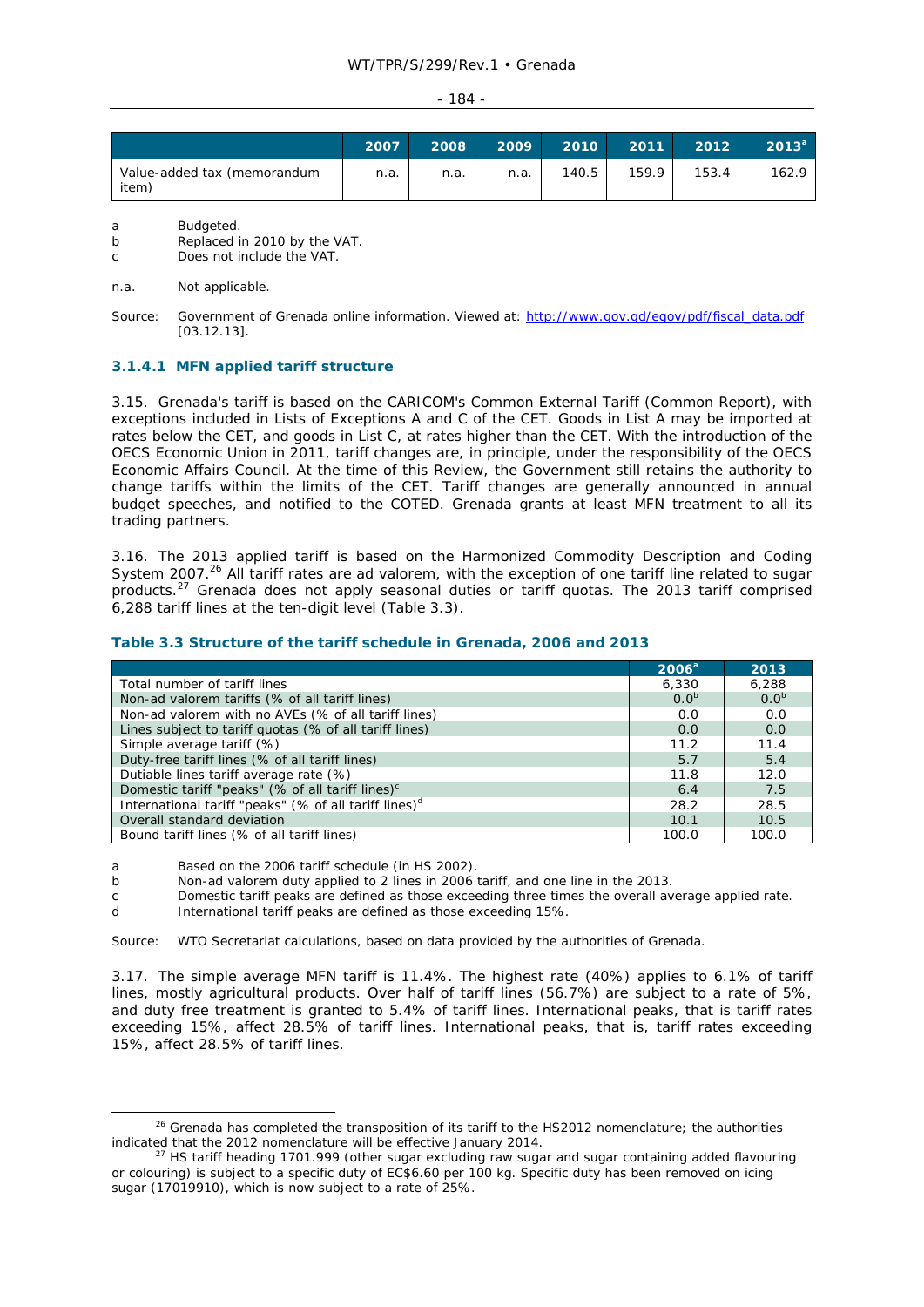#### **3.1.4.2 Bound MFN tariffs**

3.18. Upon its accession to the WTO in 1996, Grenada bound all its tariff lines at rates between 0 and 200%. Tariffs on products under HS headings 25-97, other than those included in Annex I of the WTO Agreement in Agriculture, were bound at a uniform rate of 50%. Agricultural products (WTO definition) were bound at a ceiling level of 100%, with an implementation period of six years. A number of fruits (e.g., bananas, pineapples, citrus fruit), as well as spices (e.g. cloves, nutmeg, mace, ginger, saffron, turmeric) were bound at 200%. The average bound tariff is about five-fold the applied rate (58.2%). The average bound rate is 100.1% for agricultural products (WTO definition), and 50% for non-agricultural goods (Table 3.4).<sup>28</sup>

| Table 3.4 Summary analysis of the MFN tariff, 2013 |  |  |  |  |  |  |
|----------------------------------------------------|--|--|--|--|--|--|
|----------------------------------------------------|--|--|--|--|--|--|

| <b>Description</b>                       |              | <b>MFN</b> |          | <b>Bound tariff</b> |                    |
|------------------------------------------|--------------|------------|----------|---------------------|--------------------|
|                                          | No. of       | Average    | Range    | <b>Coefficient</b>  | <b>Final bound</b> |
|                                          | <b>lines</b> | $(*)$      | $(\%)$   | of variation        | (average %)        |
| <b>Total</b>                             | 6,288        | 11.4       | $0 - 40$ | 0.9                 | 58.2               |
| <b>HS 01-24</b>                          | 1,122        | 21.4       | $0 - 40$ | 0.7                 | 91.4               |
| HS 25-97                                 | 5,166        | 9.2        | $0 - 40$ | 0.8                 | 51.0               |
| <b>By WTO categories</b>                 |              |            |          |                     |                    |
| <b>WTO Agriculture</b>                   | 1,025        | 19.2       | $0 - 40$ | 0.8                 | 100.1              |
| - Animals, and products thereof          | 149          | 23.3       | $0 - 40$ | 0.6                 | 97.0               |
| - Dairy products                         | 24           | 6.7        | $0 - 20$ | 0.9                 | 100.0              |
| - Fruit, vegetables, and plants          | 306          | 23.0       | $0 - 40$ | 0.7                 | 106.5              |
| - Coffee and tea                         | 29           | 17.4       | $5 - 40$ | 0.8                 | 117.2              |
| - Cereals and preparations               | 125          | 15.9       | $0 - 40$ | 0.7                 | 83.2               |
| - Oil seeds, fats, and oils, and their   | 95           | 17.3       | $0 - 40$ | 1.0                 | 97.4               |
| products                                 |              |            |          |                     |                    |
| - Sugars and confectionary               | 21           | 22.2       | $5 - 40$ | 0.7                 | 100.0              |
| - Beverages, spirits, and tobacco        | 118          | 25.2       | $5 - 40$ | 0.5                 | 92.9               |
| - Cotton                                 | 6            | 5.0        | $5 - 5$  | 0.0                 | 100.0              |
| - Other agricultural products, n.e.s.    | 152          | 9.4        | $0 - 40$ | 1.3                 | 108.6              |
| WTO Non-agriculture (incl. petroleum)    | 5,263        | 9.9        | $0 - 40$ | 0.9                 | 50.0               |
| - WTO Non-agriculture (excl.             | 5,237        | 9.9        | $0 - 40$ | 0.9                 | 50.0               |
| petroleum)                               |              |            |          |                     |                    |
| - - Fish and fishery products            | 175          | 27.1       | $0 - 40$ | 0.6                 | 50.9               |
| - - Minerals and metals                  | 1,115        | 8.1        | $0 - 35$ | 0.9                 | 50.0               |
| - - Chemicals and photographic           | 1,006        | 7.3        | $0 - 40$ | 0.8                 | 50.1               |
| supplies                                 |              |            |          |                     |                    |
| - - Wood, pulp, paper and furniture      | 329          | 9.9        | $0 - 20$ | 0.7                 | 50.0               |
| - - Textiles                             | 639          | 7.7        | $0 - 30$ | 0.7                 | 50.0               |
| - - Clothing                             | 277          | 19.9       | $5 - 20$ | 0.1                 | 50.0               |
| - - Leather, rubber, footwear and travel | 179          | 10.2       | $0 - 25$ | 0.7                 | 50.0               |
| goods                                    |              |            |          |                     |                    |
| - - Non-electric machinery               | 588          | 6.6        | $0 - 35$ | 0.9                 | 50.0               |
| - - Electric machinery                   | 264          | 10.7       | $0 - 35$ | 0.8                 | 50.0               |
| - - Transport equipment                  | 182          | 10.1       | $0 - 30$ | 0.9                 | 50.0               |
| - - Non-agriculture articles, n.e.s.     | 483          | 13.4       | $0 - 35$ | 0.7                 | 50.0               |
| - Petroleum                              | 26           | 9.8        | $0 - 25$ | 0.9                 | 50.0               |
| By ISIC sectors <sup>a</sup>             |              |            |          |                     |                    |
| Agriculture and fisheries                | 411          | 22.4       | $0 - 40$ | 0.8                 | 92.1               |
| Mining                                   | 107          | 7.0        | $0 - 35$ | 1.0                 | 50.0               |
| Manufacturing                            | 5,769        | 10.7       | $0 - 40$ | 0.9                 | 55.9               |
| By stage of processing                   |              |            |          |                     |                    |
| First stage of processing                | 818          | 18.2       | $0 - 40$ | 0.9                 | 77.4               |
| Semi-processed products                  | 1,850        | 6.0        | $0 - 40$ | 0.7                 | 53.1               |
| Fully processed products                 | 3,620        | 12.6       | $0 - 40$ | 0.7                 | 56.5               |

a ISIC (Rev.2) classification, excluding electricity (1 line).

Source: WTO Secretariat estimates, based on data provided by the authorities of Grenada.

3.19. Some items were bound at rates lower than the applied rates. In the 2013 tariff, applied rates appear to exceed bound rates for some 18 HS headings at the ten-digit level (Table 3.5). Bound rates on these items are lower than the CET. The authorities noted that Grenada would be

<sup>&</sup>lt;sup>28</sup> The averages in the table are slightly different from the averages in the original tariff schedule because of the transposition to the HS 2007.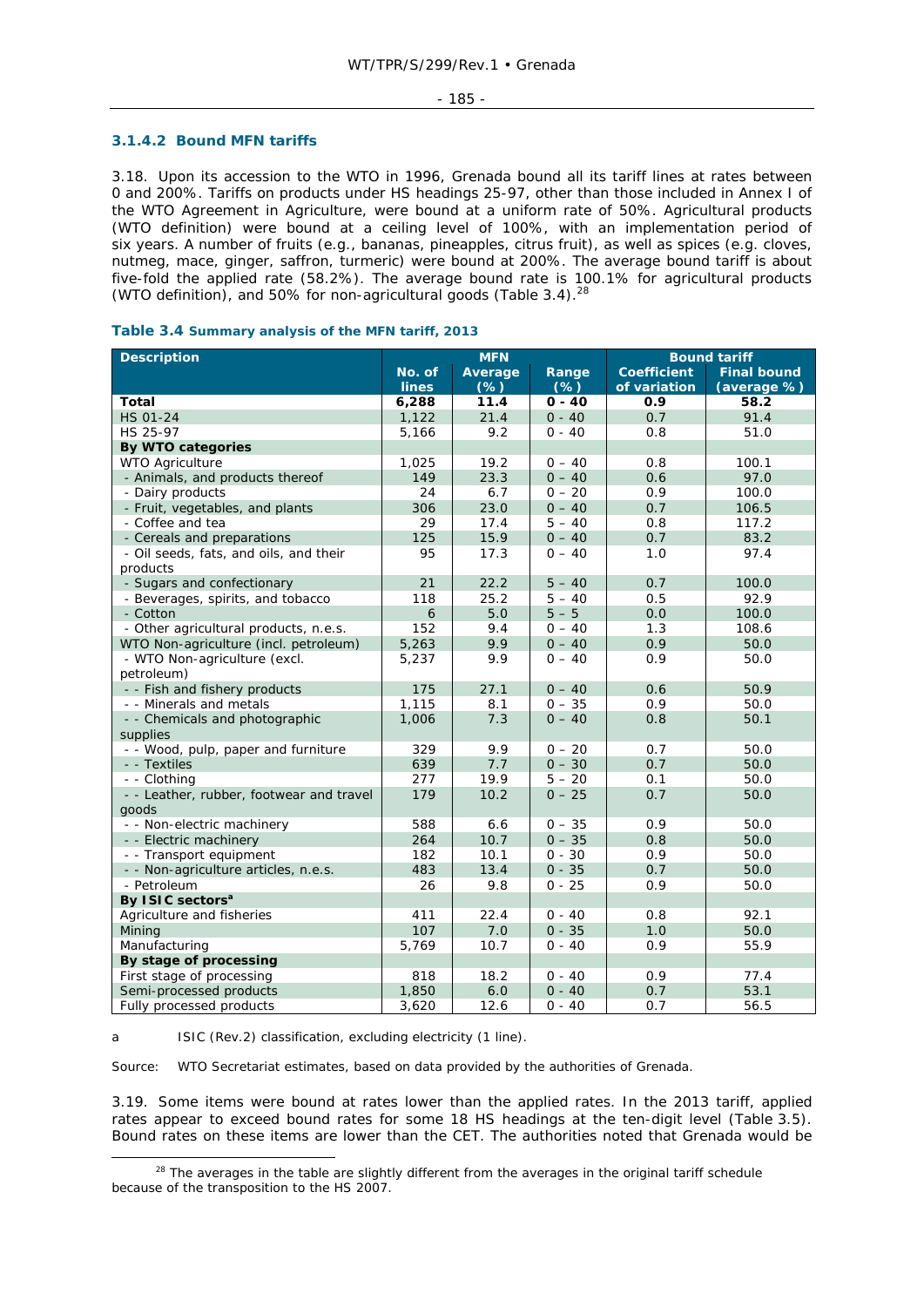working through the CARICOM Secretariat's Office of Trade Negotiations to have this anomaly addressed.

| <b>HS code</b> | <b>Description</b>                                                                             | <b>MFN duty</b> | <b>Bound</b><br>duty |
|----------------|------------------------------------------------------------------------------------------------|-----------------|----------------------|
| 0202.3010      | Boneless tenderloin, frozen                                                                    | 30              | 25                   |
| 0202.3020      | Boneless sirloin, frozen                                                                       | 30              | 25                   |
| 0202.3030      | Boneless minced (ground), frozen                                                               | 30              | 25                   |
| 0202.3090      | Other boneless meat of bovine animals frozen                                                   | 30              | 25                   |
| 0207.1430      | Fowl liver frozen                                                                              | 30              | 25                   |
| 0207.3400      | Fatty liver, duck, geese or guinea fowl, fresh or chilled                                      | 30              | 25                   |
| 0709.6010      | Sweet peppers                                                                                  | 40              | 35                   |
| 0709.9030      | Pumpkins                                                                                       | 40              | 35                   |
| 1502.0010      | Tallow                                                                                         | 5               | $\Omega$             |
| 1507.9000      | Other soy-bean oil and its fractions, not chemical grade                                       | 40              | 35                   |
| 2009.9020      | Other mixtures of grapefruit and orange juices                                                 | 40              | 30                   |
| 2106.9080      | Preparations of types used in manufacture of beverages with<br>alcohol higher than 0.5% volume | 35              | 30                   |
| 2203.0090      | Beer made from malt, n.e.s.                                                                    | 35              | 30                   |
| 2204.1000      | Other beer made from malt                                                                      | 35              | 30                   |
| 2204.2100      | Sparkling wine                                                                                 | 35              | 30                   |
| 2204.2910      | Grape must with fermentation prevented or arrested by<br>adding alcohol                        | 35              | 30                   |
| 2204.2990      | Other wines                                                                                    | 35              | 30                   |
| 2204.3000      | Other grape must                                                                               | 32              | 30                   |

|  |  | Table 3.5 Tariff headings where applied rates exceed bound rates, 2013 |  |
|--|--|------------------------------------------------------------------------|--|
|--|--|------------------------------------------------------------------------|--|

Source: WTO Secretariat.

# **3.1.4.3 Tariff and tax concessions**

3.20. Like other CARICOM countries, Grenada maintains a List of Conditional Duty Exemptions, which is included in the CARICOM External Tariff Statutory Rules and Orders No. 37 of 2009. The list contains items classified under 53 HS headings, as well as the purpose for which the goods are imported. Under Article 164 of the Revised Treaty of Chaguaramas a country may request temporary suspension of the Community origin treatment for certain products as a measure to promote the development of an industry. According to the authorities, there are ongoing consultations to request this provision for soft drinks, beers, malts, curry, candles, water, flour, animal feed, and wooden furniture.

3.21. Import duty exemptions are available for beneficiary industries under Grenada's Investment Promotion Act. Import duties and the customs service charge are not applied on imports destined for government institutions; SRO 37/99 provides the legal basis for this exemption. Customs and the Grenada Industrial Development Corporation examined the full list of conditional duty exemptions. The authorities indicated that the full list of exemption will be attached to the new Tariff Schedule, based on the HS 2012 nomenclature.

3.22. Under CARICOM regulations, goods included in the List of Items Ineligible for Duty Exemption may not be exempted in part or in whole from tariffs, nor imported at a reduced rate, even when imported for use in an approved industry under some incentives programmes. Goods included in this list are generally produced in the CARICOM region in quantities considered adequate to meet regional needs.

# **3.1.4.4 Tariff preferences**

3.23. Grenada grants duty-free access to imports from other CARICOM countries, provided they meet the CARICOM rules of origin (Common Report). Exceptions include articles subject to licensing under Article 164 of the revised CARICOM Treaty.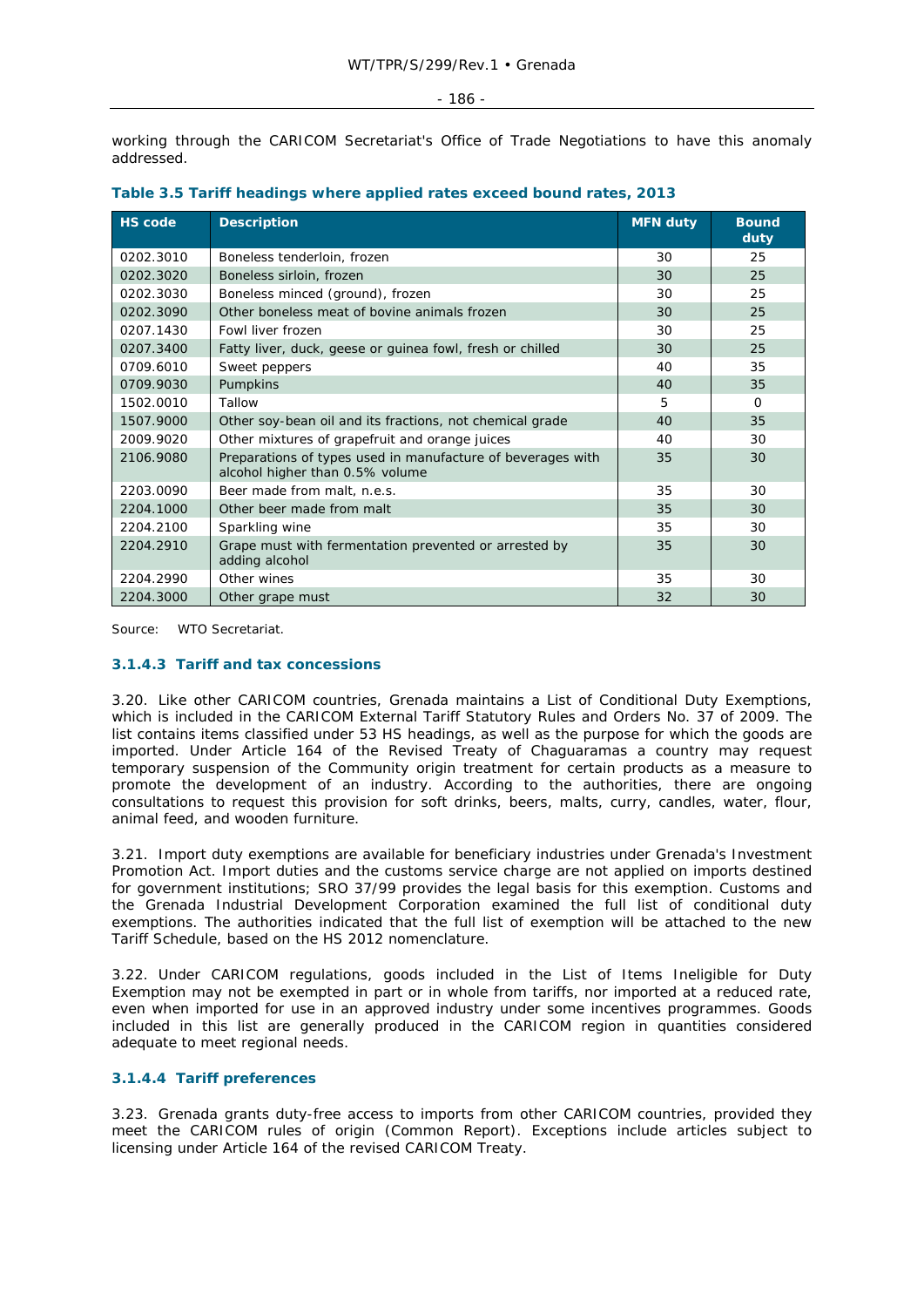- 187 -

3.24. Under the CARIFORUM-EC EPA, Grenada grants preferential access to most EU products. Preferences are being implemented gradually, between 1 January 2009 and 2033, most products originating in the EU are expected to be granted duty-free access to Grenada and other OECS countries by the end of the period (see Overview). In Grenada, the phasing-out of tariffs applies to 65% of tariff lines (15% of tariff lines are exempted from EPA treatment, and 20% were duty free as of 2009). Excluding exempted products, the average preferential rate granted by Grenada to the EU declined from 9.4% in 2009 to 6.8% in 2013. It is expected to fall below 3% by 2019.

# **3.1.5 Other charges affecting imports**

# **3.1.5.1 Customs service charge**

3.25. Grenada, like most of OECS countries, has not included other duties and charges applied on imports in its WTO tariff schedule of bindings.29 However, it does levy such charges on its imports.

3.26. A Customs Service Charge (CSC) of 5% of the c.i.f. value is collected on imports, including goods originating from CARICOM countries. Some manufacturing companies are allowed to pay a lower rate when importing raw materials as inputs. These rates are negotiated individually and may be as low as 0.2%. As of 3 May 2011, six companies benefit from CSC rates ranging from 0.2% to 3.85% on their imports of raw inputs.

3.27. Petroleum products imported for local consumption are subject to a Petrol Tax of EC\$3 per gallon at the time of the importation. The zero-rate VAT applies in that case.

## **3.1.5.2 Value-Added tax**

3.28. The VAT was introduced in 2010 to replace the General Consumption Tax and two other taxes.<sup>30</sup> It is levied at a standard rate of 15% on most goods and services.<sup>31</sup> The supply or import of some food items is zero rated. Gasoline, diesel, LPG, cooking gas or kerosene may also be zero-rated if they have been already subject to the Petrol Tax (Petrol Tax Act 2005).

3.29. For imports, the tax base comprises the c.i.f. value of goods, customs duties, the Customs Service Charge, the environmental levy and the excise tax. Businesses can charge on their supplies the VAT paid on their inputs.

3.30. The legislation grants VAT exemptions to imported goods and services if their locally produced counterparts benefit from an exemption. Other exempted goods include goods in transit or trans-shipment, microcomputers, software, and accessories. Goods used to produce exempted supplies are also exempted.

### **3.1.5.3 Excise tax**

3.31. As well as the VAT, Grenada collects since 2010 an excise tax (ET) on some imported goods (Table 3.6).<sup>32</sup> The tax base includes the c.i.f value, the customs duties, the customs service charges, and the environmental levy. Under some circumstances, excise tax paid on imports can be refunded if the goods are in compliance with the conditions for drawback of duties (Customs Act).

<sup>&</sup>lt;sup>29</sup> St. Kitts and Nevis is the only OECS country to have included other duties and charges in its WTO tariff schedule of bindings (Annex 4, Saint Kitts and Nevis).

<sup>&</sup>lt;sup>30</sup> Value Added Tax (Transitional Provisions) Act, No. 17 of 2009. In addition to the General Consumption Tax, the VAT replaces the Airline Ticket Tax and the Motor Vehicle Purchase Tax.

 $\overline{C}$ <sup>i</sup> Mobile telecommunication services and tourism service are taxed at 20% and 10%, respectively (Value Added Tax Regulations (SRO 41 of 2009)). Diving activities, together with hotels and holidays, also

attract the special rate of 10%.<br><sup>32</sup> Excise Tax Act, 2010, repealing the Excise Act, Chapter 94, and the Excise (General Commodities) Act, Chapter 95.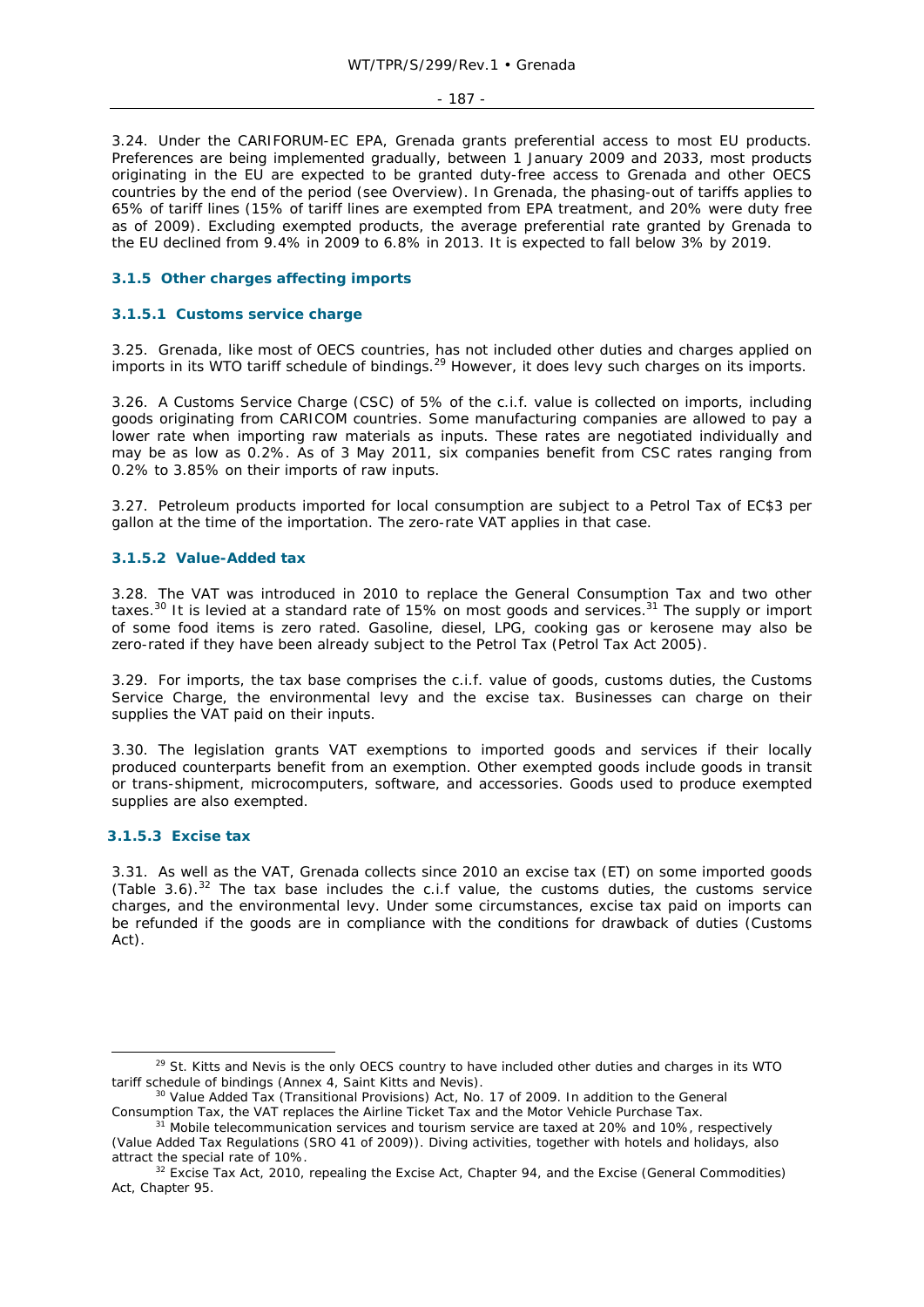#### - 188 -

# **Table 3.6 Goods subject to excise tax**

| H <sub>S</sub><br>Heading | <b>Description of goods</b>                                                                                                                              | <b>Rates</b>                |
|---------------------------|----------------------------------------------------------------------------------------------------------------------------------------------------------|-----------------------------|
| 22.03                     | Beer made from malt                                                                                                                                      | EC\$4.00/litre <sup>a</sup> |
| 22.04                     | Wine of fresh grapes, including fortified wines; grape must other than that<br>of heading 20.09                                                          | EC\$1.00/litre <sup>a</sup> |
| 22.05                     | Vermouth and other wine of fresh grapes flavoured with plants or aromatic<br>substance                                                                   | EC\$1.00/litre <sup>a</sup> |
| 22.07                     | Undenatured ethyl alcohol of an alcoholic strength by volume of 80%<br>volume or higher; ethyl alcohol and other spirits, denatured, of any<br>strength  | EC\$4.00/litre <sup>a</sup> |
| 22.08                     | Undenatured ethyl alcohol of an alcoholic strength by volume of less than<br>80% vol.; spirits, liqueurs and other spirituous beverages                  | EC\$4.00/litre <sup>a</sup> |
| 24.02                     | Cigars, cheroots, cigarillos and cigarettes, of tobacco or of tobacco<br>substitutes                                                                     | 95%                         |
| 24.03                     | Other manufactured tobacco and manufactured tobacco substitutes:<br>"homogenized" or "reconstituted" tobacco; tobacco extracts and essences              | 25%                         |
| 87.02                     | Motor vehicles for the transport of 10 or more persons                                                                                                   | $36 - 45\%$ <sup>b</sup>    |
| 87.03                     | Motor cars and other vehicles principally designed for the transport of<br>persons (other than those of Heading 87.02) station wagons and racing<br>cars | $14 - 50\%$ <sup>b</sup>    |
| 87.04                     | Motor vehicles for the transport of goods                                                                                                                | $32 - 45\%$ <sup>b</sup>    |
| 87.05                     | Special purpose motor vehicles, other than those principally designed for<br>the transport of persons or goods                                           | $18 - 40\%$ <sup>b</sup>    |

a Litre refers to litre of absolute alcohol.

b The actual rate depends on the age and/or the tonnage of the vehicle.

Source: Excise Tax Act, 2010, First Schedule.

3.32. Under certain circumstances, excise tax exemptions are granted on: imported goods that are exempted from the VAT (Fifth Schedule of the VAT Act, 2009); household, personal and professional effects imported upon change of residence to Grenada; imports by diplomatic and consular missions; and imports of goods made available free-of-charge by a country or an international institution, with a view to assisting the economic development of Grenada.

3.33. Some exemptions are granted from time to time to certain industries or products. For instance, in 2010, the Government granted a 10% rebate to manufacturers on their sales; they were allowed to use it against their excise tax liability. Similarly, towards the end of 2010, the excise tax was temporary removed on new motor vehicles.

# **3.1.5.4 Environmental levy**

3.34. An environmental levy applies to imported vehicles, "white goods"<sup>33</sup>, and beverage containers.<sup>34</sup> The rate is 1% of the c.i.f. value for "white goods", and ranges from 2% to 30% of the c.i.f. value for cars (depending on the age) and trucks over five years old (depending on the tonnage) (Table 3.7). For plastic or glass containers, it is levied at a rate of EC\$0.25 to EC\$0.50 per container. The levy may be refunded partly (75%) if the importer produces to the Comptroller of Customs, within six months of importation, satisfactory evidence of re-export of the container or its disposal in a manner acceptable to the Grenada Solid Waste Management Authority. A full refund is granted for containers imported for manufacturing purposes that are re-exported.

 $33$  These include stoves, ranges, grates, cookers and other cooking appliances (73.21); fans (84.14.50); air conditioning machines (84.15.10); refrigerators, freezers and other refrigerating or freezing equipment, electrical or other (84.18); clothes driers for domestic and other uses (84.21); dish washing machines (84.22.10); household or laundry-type washing machines (84.5); vacuum cleaners (8509.1); floor polishers (8509.2); kitchen waste disposer (8509.3); food grinders and mixers, fruit or vegetable juice extractors (8509.4); fruit or vegetable juice extractors (8509.8); electric heaters (85.16); television receivers, including videos monitors and video projectors (85.28); and motor vehicles (87.02, 87.03, 87.04, 87.05, 87.11, 87.12). Source: Environmental Levy Act, Second Schedule.<br><sup>34</sup> This levy is also applied on households that consume 100 kilowatt hours or more of electricity per

month, and on stay-over and marine visitors.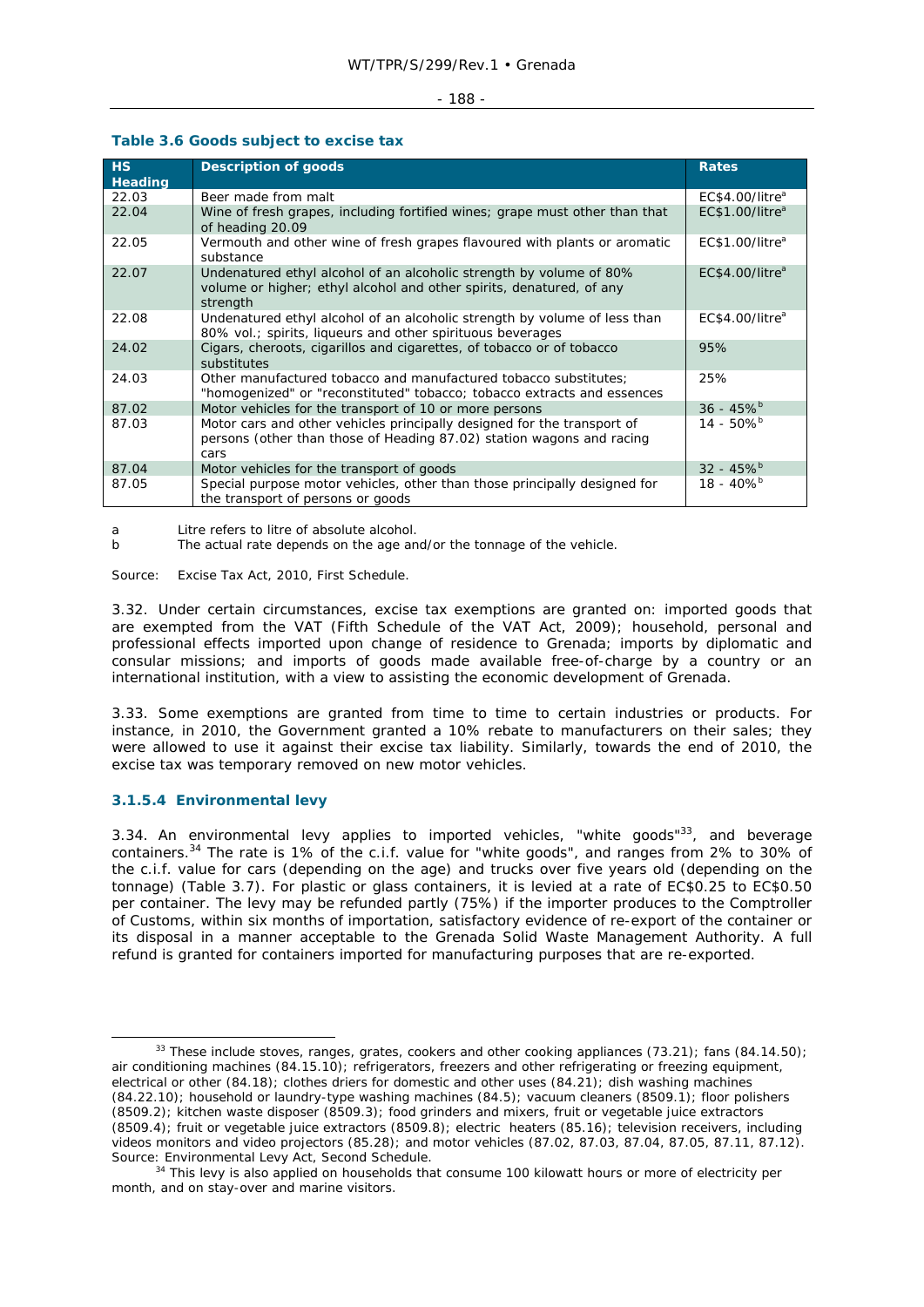#### - 189 -

| Persons goods and services<br>liable to levy          | <b>Persons liable to</b><br>pay levy | Amount or rate of levy (in EC\$)                                                |
|-------------------------------------------------------|--------------------------------------|---------------------------------------------------------------------------------|
| Households (electricity)                              | Occupier                             | EC\$5 to EC\$10/month depending on the<br>consumption of electricity            |
| <b>Vehicles</b>                                       | Importer                             | 2% of c.i.f.                                                                    |
| Imported used vehicles five<br>years old and over     | Importer                             | 30% of c.i.f.                                                                   |
| Imported used trucks over five<br>years old           | Importer                             | 5%, 10 or 20% of the c.i.f. value, depending on<br>the tonnage                  |
| White goods                                           | Importer                             | 1% of c.i.f. value                                                              |
| Beverage containers                                   | Importer                             | Per container, EC\$0.50 plastic and EC\$0.25 for<br>glass and other containers; |
| Tipping service                                       | Owner or operator of<br>business     | EC\$75.00 per tonne                                                             |
| Haulage service                                       | Owner or operator of<br>business     | EC\$30.00 per tonne                                                             |
| Stay-over visitors                                    | Visitor                              | EC\$4.05                                                                        |
| Marine visitors                                       | Agent of ship                        | EC\$4.05                                                                        |
| Haulage and disposal of<br>ship-generated solid waste | Agent of ship                        | EC\$185.00 per tonne                                                            |

# **Table 3.7 Goods subject to the environmental levy, December 2013**

Source: Environmental Levy Act, Third Schedule.

# **3.1.6 Import prohibitions, restrictions, and licensing**

3.35. Grenada's import-licensing regime is regulated by the Supplies Control Act No. 314, notified to the WTO in 2010.<sup>35</sup> The regime is administered by the Ministry of Economic Development, Planning, Trade and Cooperatives through its Licensing Division. According to the authorities, the system is used for regulating and monitoring, security, and environmental purposes. The system is also used to encourage sourcing from other OECS or CARICOM partners (Table 3.8). Licences are generally valid for three months or one year, and the fee is EC\$5 per licence. Licences are not transferable, and there are no penalties for the non-use of an import licence. There are currently 23 categories of import licences labelled from L1 to L23.

# **Table 3.8 Goods subject to import, restriction, or licensing**

| (HS code in parenthesis)                              |                                                                                         |                                                       |
|-------------------------------------------------------|-----------------------------------------------------------------------------------------|-------------------------------------------------------|
| <b>Restricted</b>                                     | <b>Priority sourcing from OECS LDCs</b>                                                 | <b>Priority sourcing</b><br>from CARICOM <sup>a</sup> |
| Ozone depleting substances<br>(Montreal Protocol)     | Curry powder (0910.50.00)                                                               | Oils (ex 15.17)                                       |
| Chicken (0207.1)                                      | Pasta products (19.02)                                                                  | Margarine (ex 15.17)                                  |
| Eggs (0407.003)                                       | Flour wheat or meslin (1101.00.00)                                                      | Shortening (ex 15.17)                                 |
| Processed pork products (ex 2.10)                     | Aerated beverages (2202.10.10)                                                          | Soaps of all kinds<br>(34.01)                         |
| Milk, bulk (04.02)                                    | Beer, stout & other (22.03)                                                             |                                                       |
| Sugar (1701.10)                                       | Malt (2202.90.20)                                                                       |                                                       |
| Rice, bulk (ex 10.06)                                 | Industrial gases (2804.4; 2901.29.20;<br>2811.21.00)                                    |                                                       |
| Ground spices (0910.99)                               | Candles of paraffin wax (3406.00.00)                                                    |                                                       |
| Jellies and jams (2007.109)                           | Solar water heaters (8419.19.00)                                                        |                                                       |
| High proof spirits (2208.209)                         | Aerated waters; other waters (2201.10.00)                                               |                                                       |
| Cigarettes (2402.20)                                  | Prepared animal feed (2309.90.30;<br>2309.90.40; 2309.90.50; 2309.90.60;<br>2309.90.90) |                                                       |
| Paint (3209.001)                                      | Upholstered (9401.61.00)                                                                |                                                       |
| Varnishes & lacquers (3209.003)                       | Other (9401.69.00)                                                                      |                                                       |
| Toilet paper (4818.1)                                 | Other furniture of wood and upholstered<br>fabric (9403.60.00)                          |                                                       |
| Other tissue paper (4818.409)                         | Other (9403.60.90)                                                                      |                                                       |
| Corrugated galvanised sheets<br>(7210.909)            | Chairs & other seats of wood upholstered<br>fabrics (94.01.60)                          |                                                       |
| Aluminium windows, doors & parts<br>thereof (7610.10) |                                                                                         |                                                       |

35 WTO document G/LIC/N/3/GRD/4, 8 September 2010.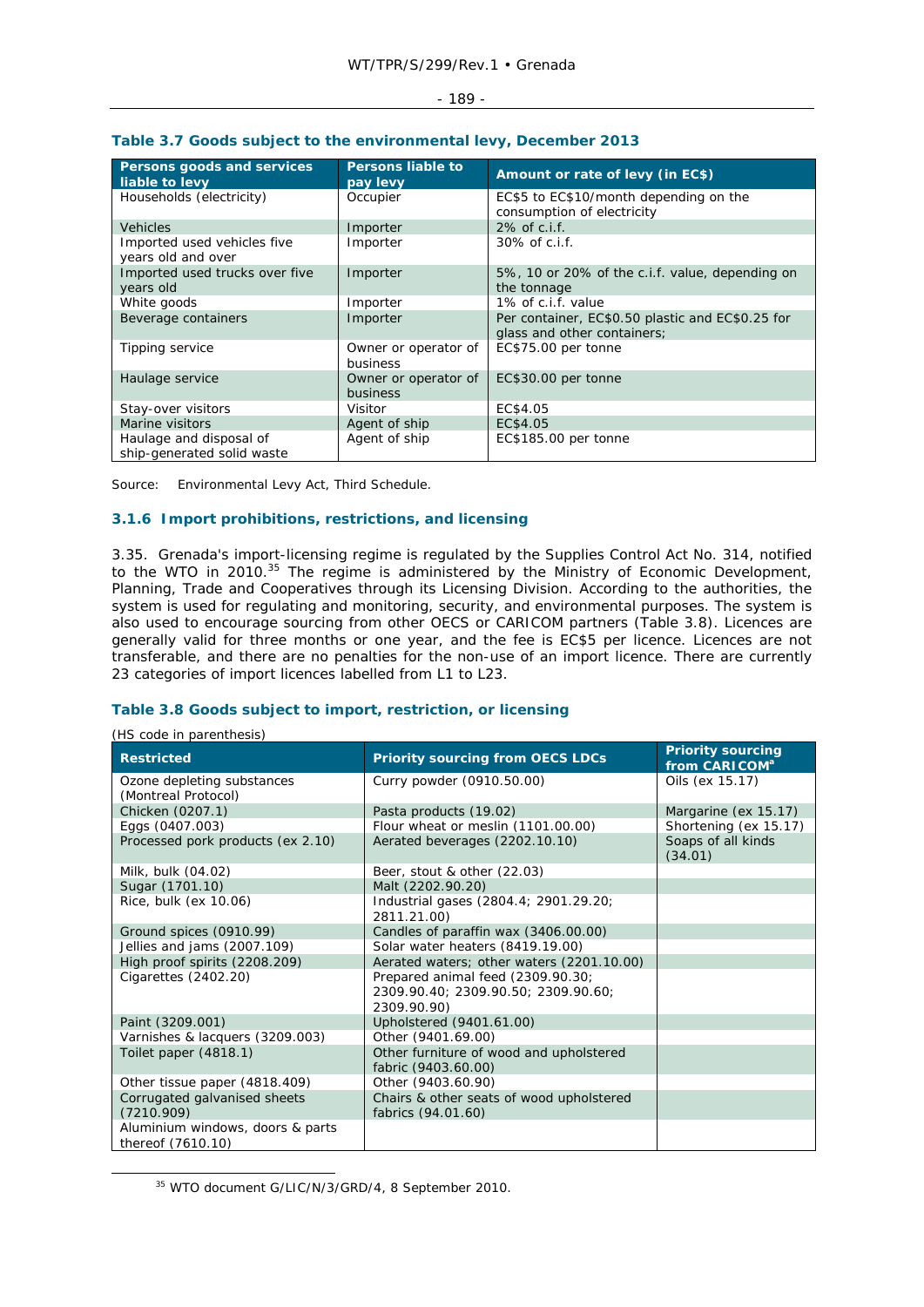#### WT/TPR/S/299/Rev.1 • Grenada

#### $-190 -$

| <b>Restricted</b>                              | <b>Priority sourcing from OECS LDCs</b> | <b>Priority sourcing</b><br>from CARICOM <sup>a</sup> |
|------------------------------------------------|-----------------------------------------|-------------------------------------------------------|
| Wooden doors incl. panelled doors<br>(4418.20) |                                         |                                                       |
| Mattress & mattress supports<br>(ex 94.04)     |                                         |                                                       |
| Mops (9603.002)                                |                                         |                                                       |

a A licence is required prior to imports from CARICOM's More Developed Countries.

Source: WTO document G/LIC/N/3/GRD/4, 8 September 2010.

3.36. In its notification to the WTO, Grenada noted that the licensing system applies to goods originating from CARICOM and from extra-regional countries. However, under a priority sourcing condition for most products subject to import licensing, the sources must be OECS countries or CARICOM less-developed countries (Table 3.8). Licensing is automatic except for whole chicken (HS 0207.12) and eggs (HS 0407.003). An SPS certificate or an import permit may be required for the importation of eggs, chicken, planting materials, fruits, and vegetables.

3.37. For restricted products, quotas are determined annually and are communicated to importers in writing or published in the *Gazette*. Licences are allocated on a first-come, first-served basis. There are no bilateral quotas or export restraint arrangements. Applications should be submitted one week prior to the arrival of goods, and are processed within 48 hours. According to the authorities, it is not unusual for applications to be presented a few hours before customs clearance.

3.38. According to the authorities, applications for licences are approved automatically, unless they fail to meet the specified criteria.

3.39. The importation of the following is prohibited:

- a. black bass, all varieties of carp, and all varieties of goldfish (Importation of Fish (Regulation) Act, Cap 146 of the Laws of Grenada);
- b. goods intended to be used in the practice of witchcraft;
- c. war toys (HS subheading 9503.90); and
- d. publications considered contrary to public interest (The Publications (Prohibition) Act, Cap 147).

3.40. Permission from the Commissioner of Police is needed for the importation of weapons, fireworks, and explosives from all sources, and military wear (camouflage).

### **3.1.7 Contingency measures**

3.41. Grenada has not adopted new legislation on anti-dumping, safeguards or countervailing measures to reflect the requirements and characteristics of the corresponding WTO Agreements. Grenada's legislation on anti-dumping and countervailing measures, notified to the WTO in 2002, dates from 1960.<sup>36</sup> This legislation provides for the imposition of duties where goods imported are considered dumped or subsidized if it is in the interest of the State and when the effect of the dumping or of the subsidy is considered to cause or threaten material injury to an established industry in Grenada. Goods are regarded as being dumped if their export price is less than their "fair market price" in their country of origin or export, that is, the local price at which the goods (or identical or comparable goods) are being sold for use. Subsidies include any direct or indirect support to the production or export of goods.

<sup>&</sup>lt;sup>36</sup> The Customs Duties (Dumping and Subsidies) Ordinance of 1960 (WTO documents G/ADP/N/1/GRD/2 and G/SCM/N/1/GRD/2, 5 April 2002).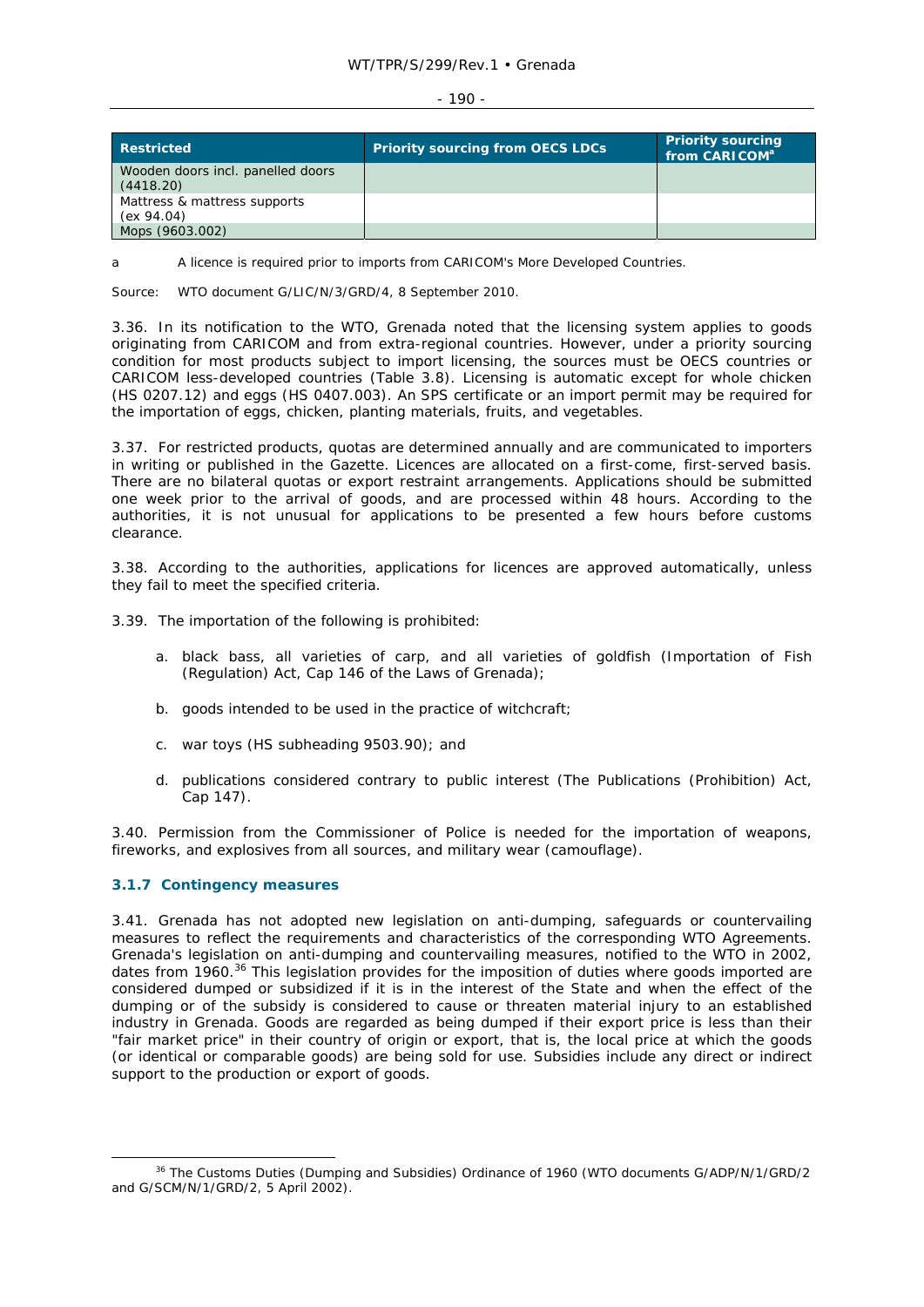3.42. In practice, no anti-dumping or countervailing regime or body is in place in Grenada. Grenada did not implement any safeguard measures during the period under review. It did not make use of the safeguard provisions included in the Uruguay Round Agreement on Agriculture.

3.43. Grenada does not have specific national legislation with respect to safeguards. However, as a CARICOM less developed country, Grenada may invoke the special provisions in Chapter 7 of the Revised Treaty of Chaguaramas when necessary to impose safeguard measures. Article 150 of the Treaty (Safeguard Measures) entitles a disadvantaged country to limit imports of goods from other CARICOM member states, for up to three years (unless COTED authorizes a longer period), and to take such other measures as COTED may authorize. Article 164 (Promotion of Industrial Development) allows less developed CARICOM countries to petition COTED to suspend community-origin treatment to certain products and to apply tariff rates higher than the CET.<sup>37</sup> Grenada has never made recourse to the safeguard provisions in Articles 150 or 164 of the revised Treaty of Chaguaramas.

### **3.1.8 Technical regulations and standards**

3.44. The Grenada Bureau of Standards (GDBS) is the enquiry point and national notification authority under the WTO Agreement on Technical Barriers to Trade (TBT).<sup>38</sup> Standards are developed on a consensus basis, through the work of local technical committees. Currently, approximately 20 technical committees are in place.<sup>39</sup> These committees comprise persons from various interest groups, such as producers, consumers, technologists, and other professionals from both the private and public sectors. Standards are either adopted or adapted from existing international or regional ones. There is usually a 60-day period for public comments on drafts. Once adopted, standards are published in the *Official Gazette*, with a 60-day period notice for technical regulations. Technical regulations are notified to the WTO with a 60-day period for circulation and comments. They may be amended, if necessary, on the basis of comments received from WTO Members.

3.45. At end 2013, there were 178 national standards in Grenada, of which 27 had become technical regulations (Table 3.9). Of the 95 standards developed and adopted/adapted between 2000 and 2013, 17 became technical regulations. During the review period, Grenada notified to the Committee on TBT its requirements regarding the accommodation sector, and specifications for: ready-mix concrete; labelling of retail package of aerosol insecticides; and fruit and vegetable juices and drinks, and fruit nectars.

| Name of standard                                                                     | <b>Reference</b>       | <b>WTO</b><br>notification |
|--------------------------------------------------------------------------------------|------------------------|----------------------------|
| Specification for the Labelling of Commodities - General Principles                  | GDS 1: Part 1:<br>1990 |                            |
| Specification for the Labelling of Commodities – Labelling of Pre-<br>packaged Goods | GDS 1: Part 2:<br>1990 |                            |
| Specification of all products Manufactured from Textile                              | GDS 1: Part 3:<br>1990 |                            |
| Specification for the Labelling of Commodities – Labelling of Pre-<br>packaged Food  | GDS 1: Part 4:<br>1992 |                            |
| Specification for Care Labelling of Textile Articles                                 | GDS 1: Part 5:<br>1992 |                            |
| Specification for Wheat Flour                                                        | GDS 12: 1992           |                            |
| Specification for Toilet Tissue                                                      | GDS 14: 1992           |                            |
| Specification for Pneumatic Passenger Car Tyres                                      | GDS 26: 1997           |                            |

#### **Table 3.9 Technical regulations adopted by Grenada, December 2013**

 $37$  The goods for which Article 164 may be applied and CARICOM origin suspended are (number of years, MDC/third-party rates in %, between parentheses): aerated beverages (10, 70/100); waters, other waters (10, 70/100); beer (10, 70/100); malt (10, 70/100); candles, paraffin wax (7, 40/50); curry powder (5, 30/40); pasta (5, 50/100); animal feed (10, 50/100); wooden furniture (10, 40/50); solar water heaters (10, 40/50); industrial gases, oxygen, carbon dioxide, acetylene (10, 40/50). 38 WTO document G/TBT/2/Add.67, 12 March 2002. 39 The areas covered include: the accommodation subsector; animal feeds; child care homes;

engineering; food and food products; fruits and vegetables; herbs and spices; pesticides; quality assurance; national Codex Committee; occupational health and safety; tourism products and services; weights and measures; advertising; consumer products; environment; fresh produce; furniture; metrology; pneumatic tyres; and quality control.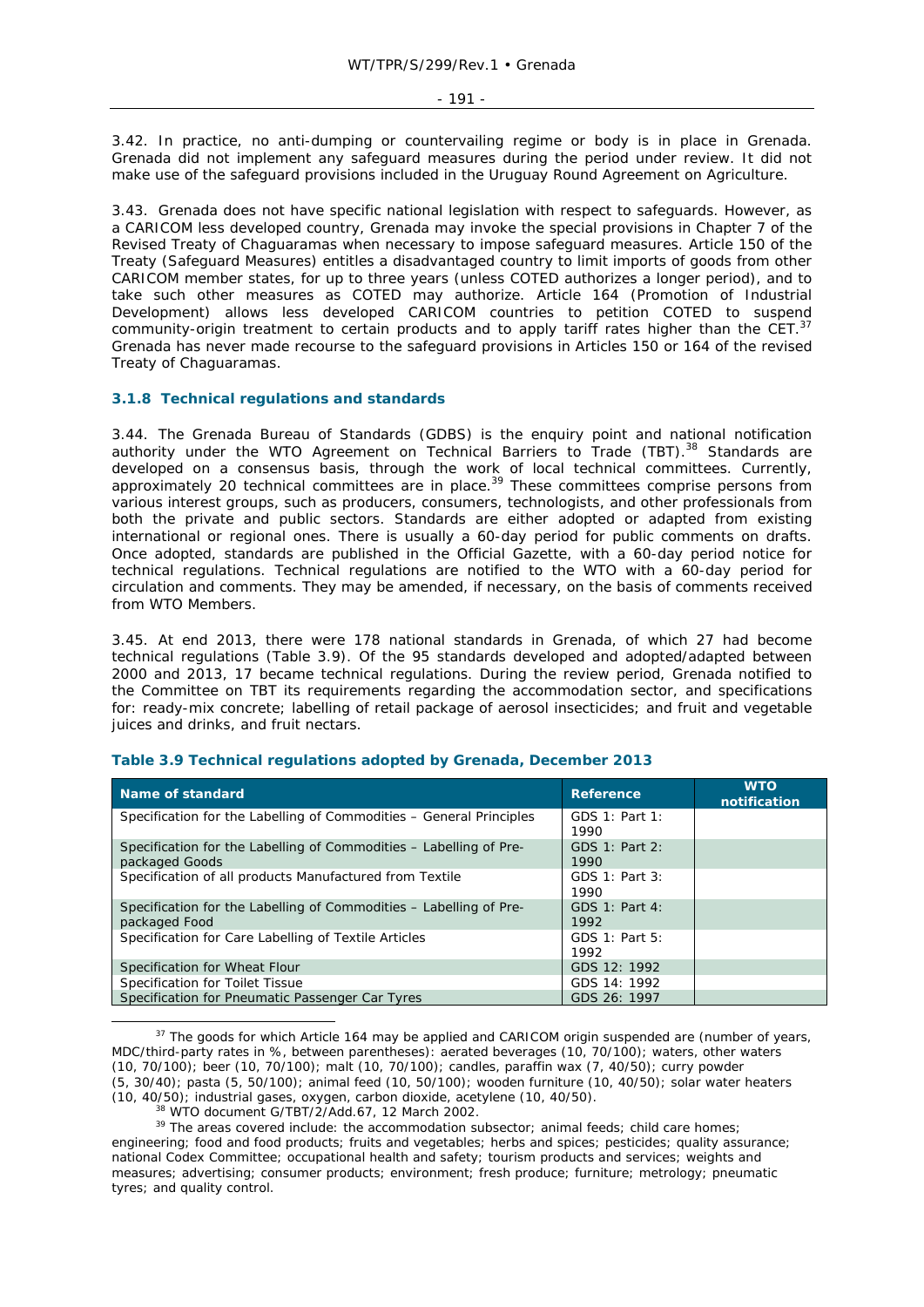| <b>Name of standard</b>                                                | <b>Reference</b> | <b>WTO</b><br>notification |
|------------------------------------------------------------------------|------------------|----------------------------|
| Specification for Pneumatic Tyres for Highway Commercial Vehicles      | GDS 48: 1998     |                            |
| Requirements for Labelling of Brewery Products (Beer, Stout,           | GDS 41: 1998     |                            |
| Shandy, and Malt)                                                      |                  |                            |
| Specification for Wet Seasoning                                        | GDS 42: 1998     | G/TBT/N/GRD 1              |
| Specification for Labelling - Labelling of Pesticides and other Toxic  | GDS 1: Part 7:   | G/TBT/N/GRD 2              |
| Chemicals                                                              | 1999             |                            |
| Requirements for the Labelling of Domestic Electrical Appliances       | GDS 1: Part 8:   | G/TBT/N/GRD 3              |
|                                                                        | 2001             |                            |
| Requirements for the Approval and Licensing of Child Care Homes        | GDS 64: 2002     | G/TBT/N/GRD 4              |
| Rice - Specification, Sampling, Test and Analysis                      | GDS 69: 2003     | G/TBT/N/GRD 5              |
| Labelling of Retail Packages of Cigarettes                             | GDS 1: Part 6:   | G/TBT/N/GRD 8              |
|                                                                        | 1997             |                            |
| Specification for Safety Matches                                       | GDS 70: 2003     | G/TBT/N/GRD 7              |
| Specification for Packaged Water                                       | GDS 71: 2003     | G/TBT/N/GRD 6              |
| Labelling of Retail Packages of Cigarettes                             |                  |                            |
| Specification for Rum                                                  | GDS 73: 2003     | G/TBT/N/GRD 9              |
| Specification for Brewery Products                                     | GDS 74: 2003     | G/TBT/N/GRD 10             |
| Specification for Corrugated Galvanized and Aluminium and Zinc         | GDS 78: 2005     |                            |
| (Aluzinc), Coated Steel Sheets for Roofing and General Purposes        |                  |                            |
| Specification for Portland Cement                                      | GDS 50: 1999     | G/TBT/N/GRD 11             |
| Specification for Hollow Concrete Blocks                               | GDS 6: 1992      | G/TBT/N/GRD 12             |
| Specification for Ready-Mix Concrete                                   | GDS 63: Part 2:  | G/TBT/N/GRD 14             |
|                                                                        | 2002             |                            |
| Specification for Requirement for Assessment, Licensing and            | GDS 25: 2003     | G/TBT/N/GRD 13             |
| Registration of the Accommodation Sector                               |                  |                            |
| Specification for Fruit and Vegetable Juices & Drinks & Fruit Nectars  | GDS 94: 2011     | G/TBT/N/GRD 15             |
| Specification for Labelling of Retail Packages of Aerosol Insecticides | GDS 113: 2012    | G/TBT/N/GRD 16             |

Source: Grenada Bureau of Standards.

3.46. Grenada uses the harmonization system to adopt technical regulations or standards. The Standards Act No. 6 of 1989 (Cap 310 of the Laws of Grenada), which established the Grenada Bureau of Standards (GDBS), sets the rules on standardization, testing, and type approval of goods. In addition to the development of standards, the Bureau is in charge of their implementation and diffusion, as well as the development and testing of products, and their certification, metrological services, material testing, and training.

3.47. The GDBS is a member of the Caribbean Regional Organisation for Standards and Quality; the Pan American Standards Commission; the International Electro-technical Commission (affiliate member); and the Inter-American Metrology System.

3.48. The GDBS is authorized to certify products and services, and conducts batch, product, and quality certification. During the period under review, the technical capabilities of GDBS and the Produce Chemistry Laboratory were upgraded with support from various partners. In partnership with the FAO and with funding from the European Union, the two institutions implemented a Livelihood Development via Agro Processing Project. Through the project, laboratory facilities were upgraded and new food-testing equipment was installed at the GDSB. In addition, the GDSB received assistance in the form of training of staff, as well as new laboratory equipment for the testing of construction materials, for testing electrical meters, for conducting microbiological analysis of food, and for chemical analysis.

3.49. There is a mandatory conformity assessment programme for all the products that are notified as subject to technical regulations. Imported and domestically produced goods are assessed under the same terms and conditions. Food-related products must be accompanied by a certificate of analysis by an independent, recognized laboratory. The certificates are processed and verified by the GDBS. Domestic electrical appliances, corrugated galvanized and alu-zinc sheets, and pneumatic tyres are physically inspected to ensure compliance with labelling requirements and product specifications. Surveillance of pre-packaged goods and foods for compliance with labelling requirements is conducted at the point of entry and by random inspection of goods at retail outlets. There is a certification programme for hollow concrete blocks that includes continuous testing prior to compliance. Upon compliance and subsequent certification, there is structured continuous testing based on random sampling.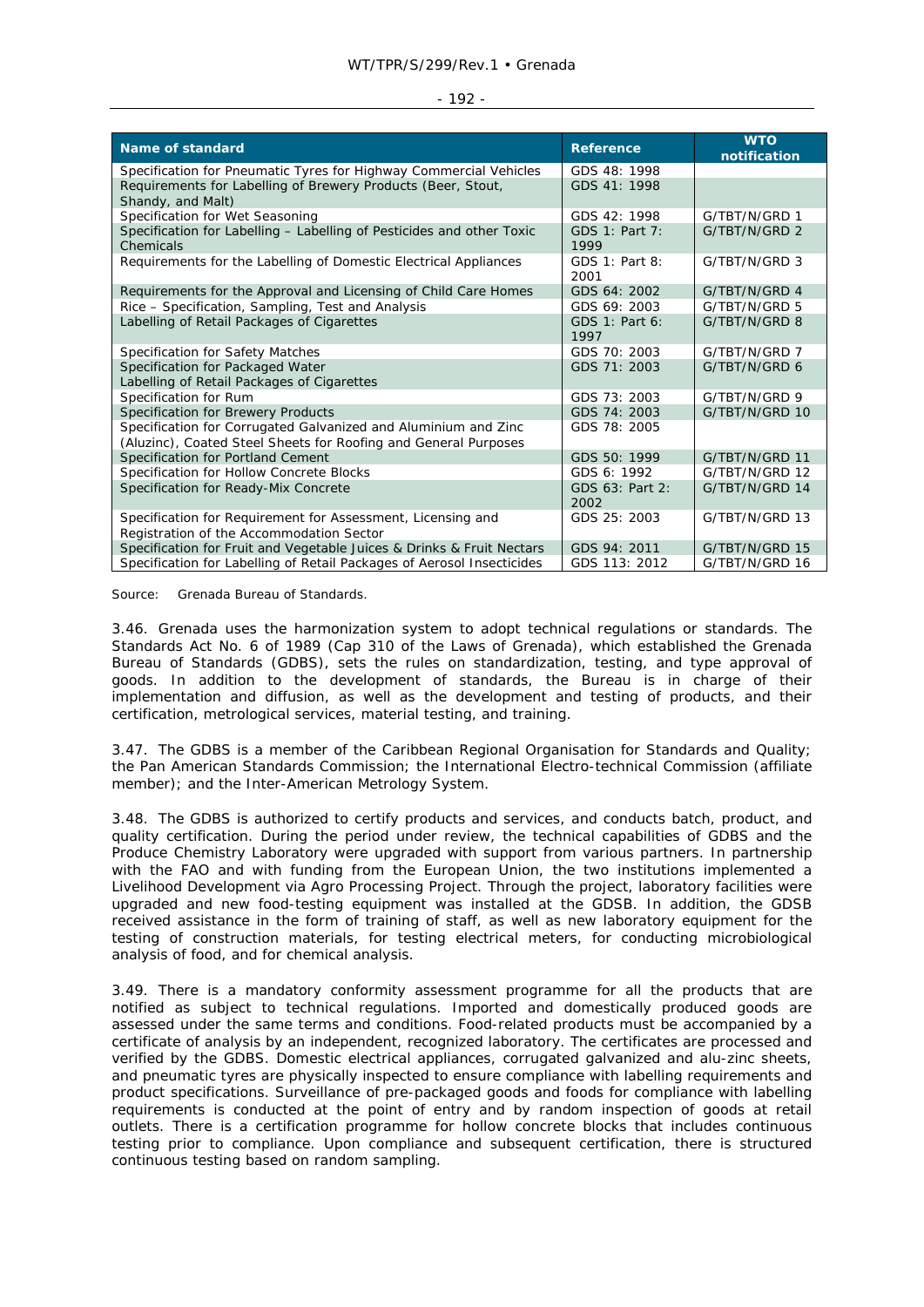#### $-193 -$

### **3.1.9 Sanitary and phytosanitary measures**

3.50. Grenada has not made any notifications to the WTO SPS Committee. The Veterinary and Livestock Division of the Ministry of Agriculture is responsible for sanitary (animal health) issues, while the Pest Management Unit for Phytosanitary issues and the Produce Chemist Laboratory are responsible for issues relating to pesticides and toxic chemicals. The Bureau of Standards and the Ministry of health both have responsibilities and legal authority for food safety. The primary legal instruments for SPS matters are the Plant Protection Act No. 19 of 1986 (Cap 242); the Animal (Disease and Importation) Act (Cap 15), and Acts Nos. 7 and 23 of 1967; and the Pesticides Control Act, No. 18 of 1973.

3.51. Under the Plant Protection Act, an import permit must be issued prior to the importation of plants, plant products, plant pests, or soil. Applications for the permit must be submitted to the Ministry of Agriculture, indicating the type of plant and/or plant products, their quantity and origin. The Pest Management Unit assesses the pest risk potential, and may deny the permit if the risk potential is deemed high. Permit fees are EC\$100 for planting materials, and range from EC\$5 to EC\$50 for food items, depending on the weight.

3.52. The Act also mandates that all plants, plant products, plant pests, live beneficial organisms, and soils imported into Grenada be accompanied by a phytosanitary certificate, issued by the appropriate agricultural authority of the exporting country. This document must conform to the model adopted by the International Plant Protection Convention. The Pest Management Unit imposes measures on imports from countries with pests included on the Plant Quarantine Pest List. All prerequisite documentation and conditions must be satisfied by the time the goods arrive at a port of entry, otherwise, they are to be returned or destroyed.

3.53. Under the Plant Protection Act, the Plant Protection Board and Plant Quarantine are responsible for the protection of Grenada's agricultural resources. The Board's main duty is to advise the Minister on all matters covered by the Act. The Board consists of six members from various government agencies, and meets quarterly to review legislation, discuss the status of plants and plant products, and consider other relevant issues. As at March 2014, the Board was not yet functioning.

3.54. Under the Animal (Disease and Importation) Act (Cap 15), of 1953, and Acts Nos. 7 and 23 of 1967, imports of live animals and poultry, and carcasses or parts of animals and poultry require a special permit from the Chief Veterinary Officer. For sanitary reasons, licences are also required to import birds, reptiles, and insects. The Act allows for the restriction, control, and prohibition of imports of animals or poultry to prevent the introduction or spread of any disease. Fish imports require a licence from the Ministry of Agriculture, in accordance with the Fish and Fishery Products Regulations SRO 170/99.

3.55. Imports of pesticides require licences from the Pesticide Control Board under the Pesticides Control Act No. 18 of 1973.

3.56. The authorities indicated that the Ministry of Health has a draft Food Safety Act before the Attorney General (March 2014).

3.57. Grenada is a member of the Codex Alimentarius Commission. The Grenada Bureau of Standards is the National Contact Point for Codex and as a result houses Codex food standards, guidelines, procedures, and other relevant documents.

3.58. Grenada is a contracting party to the International Plant Protection Convention (IPPC). It is not a member of the World Organization for Animal Health (OIE).

# **3.2 Measures Directly Affecting Exports**

## **3.2.1 Procedures**

3.59. Documents required for exports include a customs declaration (CARISAD); commercial invoice(s); a bill of lading, airway bill or shipping bill; a CARICOM certificate of origin and/or an export licence (if applicable). The customs declaration can be submitted online, through ASYCUDA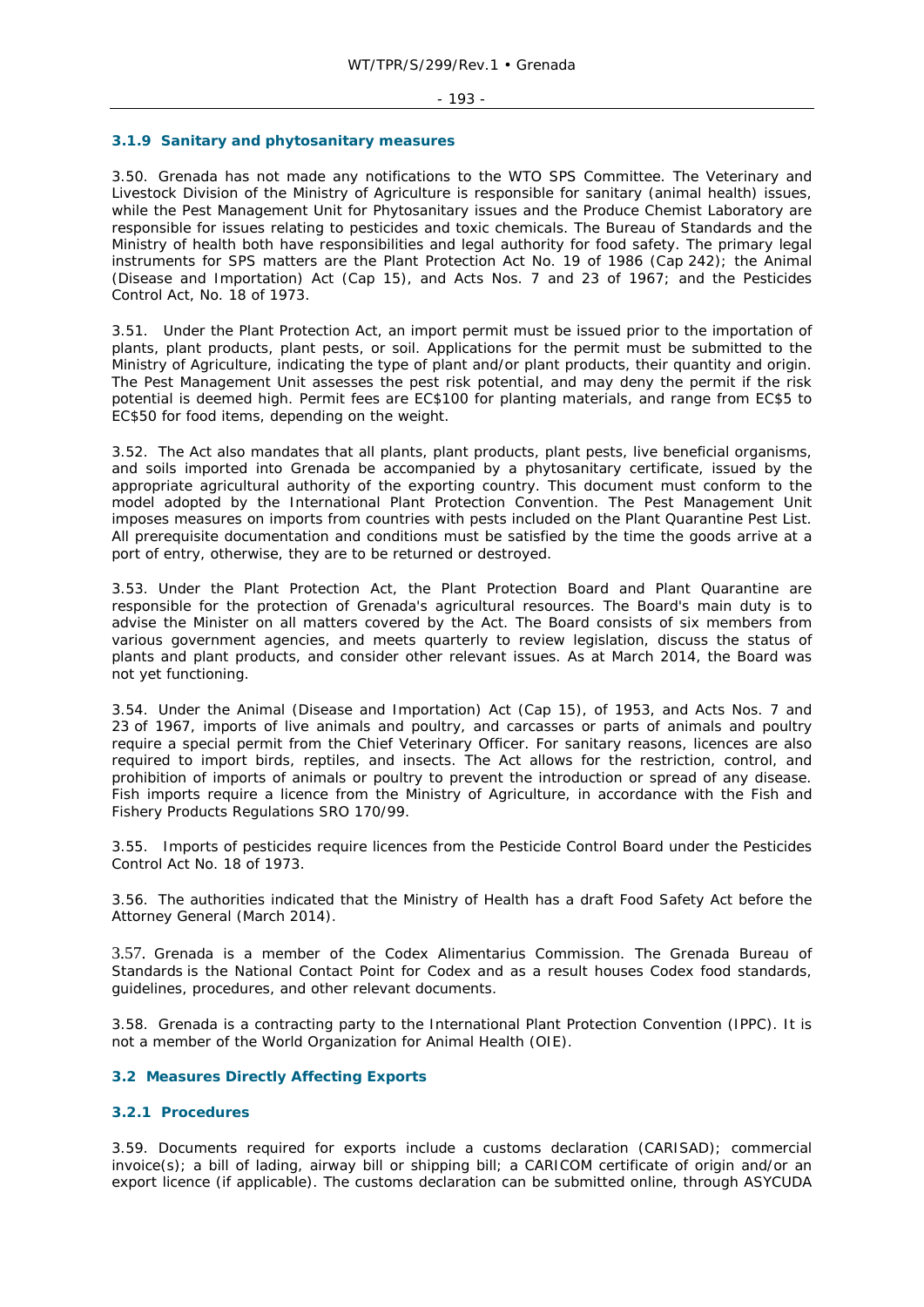#### - 194 -

World. Exporters are not required to use the services of a customs broker. After processing, the Customs and Excise department issues export approvals to exporters. All shipments are inspected at the port of exit. The authorities indicated that inspections are usually done for VAT reimbursement purposes.

# **3.2.2 Export taxes, charges and levies**

3.60. Grenada does not charge any taxes or levies on exports.

# **3.2.3 Export prohibitions, restrictions, and licensing**

3.61. Exports of prepared opium, Indian hemp, and unfermented cocoa are prohibited under the Customs Act, 1960. In accordance with the Birds and other Wild Life (Protection) Act, exports of wild birds (HS 0106.99) are prohibited. The exportation of some selected fresh produce and agri-processed goods is reserved for the Marketing and National Importing Board (Table 3.10).

**Table 3.10 Goods subject to exports control and/or licensing, December 2013** 

| <b>Description (HS code)</b>             | Conditions/requirements (relevant legislation)                       |
|------------------------------------------|----------------------------------------------------------------------|
| Exotic birds (0106.99)                   | Licence by the Veterinary Division, Ministry of Agriculture          |
| Cocoa                                    | Approval of the Grenada Cocoa Association                            |
| Nutmeg                                   | Licence by the Grenada Nutmeg Association                            |
| Gas cylinders (7311.00)                  | Not available                                                        |
| Coral (0508.00)                          | Licence by Ministry of Agriculture                                   |
| Mineral products (chapter 25)            | Licence by Ministry in charge of mining                              |
| Live sheep (0104.10) and goats (0104.20) | Licence by the Veterinary Division, Ministry of Agriculture          |
| Banana                                   | Licence by the Grenada Banana Co-operative Society                   |
| Fresh produces                           | Licence by the Marketing and National Importing Board                |
| Fish and fishery products                | Licence by Fisheries Division of the Ministry of Agriculture         |
| "Minor" spices (in excess of 4 kg)       | Export permit, by the Minor Spices Co-operative Marketing<br>Society |

Source: Information provided by the authorities.

3.62. There is only one category of export licence (L24) under which all approved items fall. The fee is EC\$5 per licence.

3.63. The Agricultural Industries Protection Act, Cap 7 enables the Minister of Agriculture to prohibit temporarily the exportation of plants necessary for the establishment or extension of any agricultural industry in Grenada, or to make exportation contingent upon the receipt of a licence. Export restrictions may also be applied on items considered to be part of Grenada's national heritage, in accordance with the National Heritage Protection Act, Cap 204. Restrictions on exports of oysters are regulated by the Oyster Fishery Act, Cap 223.

### **3.2.4 Export finance, insurance, and guarantees**

3.64. Grenada has not notified any export subsidies on agricultural products to the WTO Committee on Agriculture. Grenada has notified to the Committee on Subsidies and Countervailing Measures (SCM) it laws related to export subsidies as well as its export subsidy programmes. The legislation notified includes the Fiscal Incentives Act No. 41 of 1974; Statutory Rules and Orders No. 37 of 1999; and Qualified Enterprises Act No. 18 of 1978, under Article 27 of the SCM Agreement as providing export subsidies.<sup>40</sup> Some benefits under these schemes were contingent upon export, e.g. the 15-year income tax holiday under Fiscal Incentives Act No. 41 of 1974 to enterprises exporting all their production. These programmes are no longer in use; their benefits were terminated in 2010 with the passing of the Investment Promotion Act 2010, which repealed the previous acts and eliminated benefits based on or linked to export performance. The authorities indicated that no enterprise is currently benefiting from export subsidies granted under the Fiscal incentives Act or and the Qualified Enterprises Act (the benefits were for up to 15 years).

12 November 2002; G/SCM/N/95/GRD and G/SCM/N/99/GRD, 2 July 2003; G/SCM/N/114/GRD, 1 July 2004; G/SCM/N/123/GRD and G/SCM/N/128/GRD, 8 July 2005; G/SCM/N/123/GRD/Corr.,

 <sup>40</sup> WTO documents G/SCM/N/74/GRD/Suppl.1, 26 March 2002; G/SCM/N/71/GRD/Suppl.2,

G/SCM/N/128/GRD/Corr.1, and SCM/N/128/GRD, 26 July 2005; G/SCM/N/128/GRD/Corr.1, 26 July 2005; and G/SCM/N/146/GRD, 10 July 2006.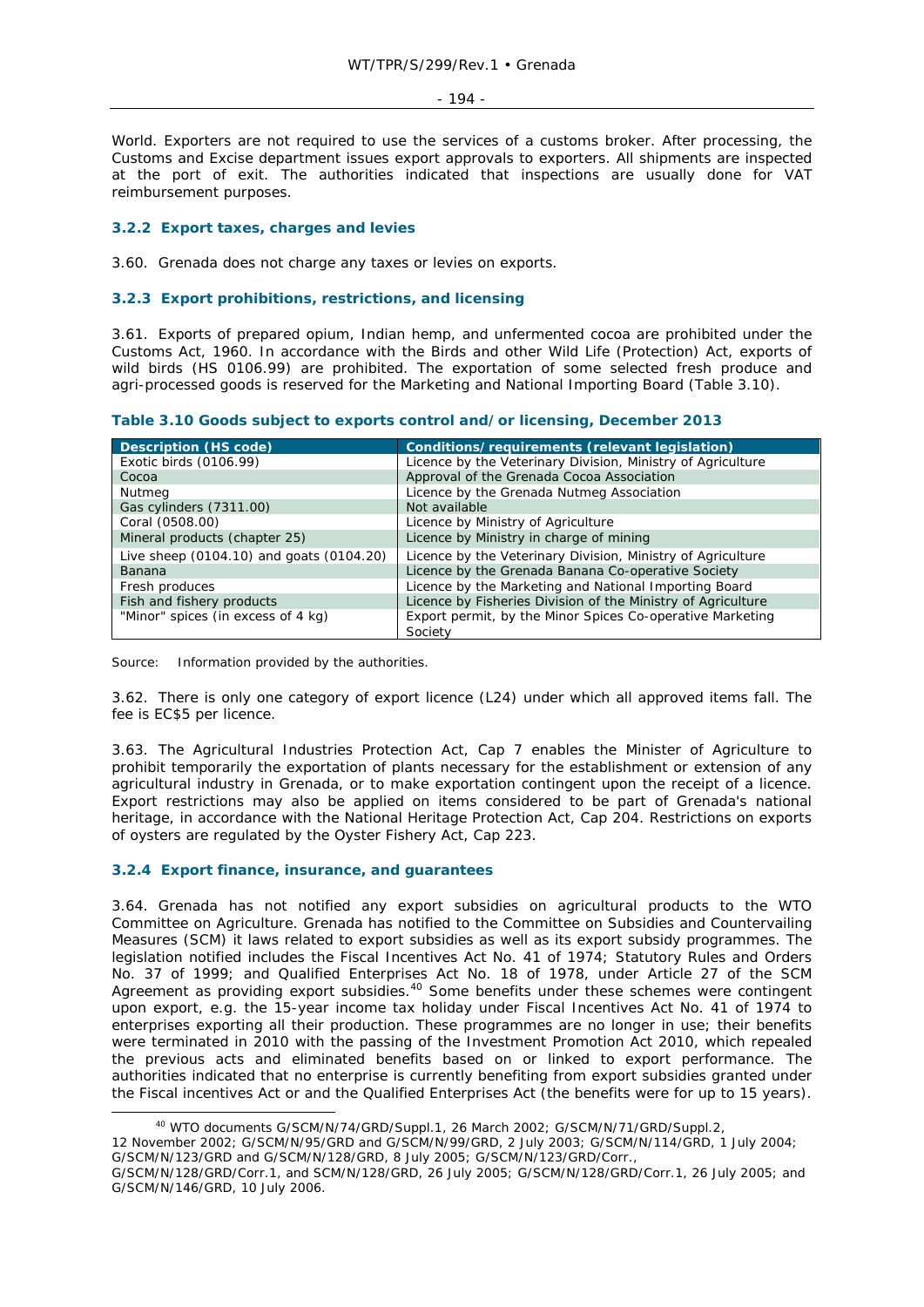### **3.2.5 Export promotion and marketing assistance**

3.65. A National Export Strategy (NES), being implemented since 2008, was developed in partnership with private sector stakeholders and NGOs, with the goal of supporting and promoting existing and potential export sectors through policies relating to the general business environment, training, trade liberalization, trade promotion, the reduction of transaction costs (including through customs reform), and the institutional strengthening of the trade support network. The Strategy also seeks to create support industries around specific clusters of activity, in particular tourism. A trade information portal has been created, and capacity-building activities have taken place at the Grenada Bureau of Standards.

3.66. Exporters of manufactured goods may benefit from a VAT rebate of 10% of their gross sales (since 2010) to compensate for VAT paid upon importation of equipment, machinery, parts and raw materials (section 4.3).

3.67. Grenada has no legislation regarding the establishment of free zones. The construction of a duty-free zone and a container port on the island of Carriacou is under consideration, but the authorities indicated that no concrete steps have been taken.

3.68. At the regional level, the OECS's Export Development Unit has the mandate to contribute to the promotion and marketing of domestic products of the different OECS countries. Support is generally limited to participation in trade fairs and trade promotion activities at the request of the Government. Financial support may also be provided by the Government to allow exporters to participate in trade fairs. Grenada also receives support from bilateral partners, such as China and the Republic of Korea, to organize trade missions and attend fairs.

# **3.3 Measures Affecting Production and Trade**

### **3.3.1 Legal framework for businesses registration and licensing**

3.69. Foreign or local individuals wishing to establish a business in Grenada have various options: sole proprietorships; partnerships; corporations; joint ventures; and branches of foreign corporations. Companies are required to register with the Register of Companies at the Corporate Affairs and Intellectual Property Office (CAIPO). Sole proprietorships and partnerships that trade under a name other than that of one of the owners must register with the Registrar of the Supreme Court. There is no requirement for an annual business licence.

3.70. Foreign investors are allowed to repatriate 100% of profits. The taxation system is summarized in table 3.11. The corporate tax rate is 30%. There is no tax on capital gains. Grenada maintains a withholding tax at 15% (Withholding Tax Act 36/1994), payable on salaries, rent, royalties, fees and commissions, and non-bank deposit interests.

3.71. Under the 1994 Companies Act, companies may be incorporated in Grenada by signing and sending articles of incorporation to the Registrar of Companies. Foreign companies must appoint a solicitor resident in Grenada to handle the formation and registration of a company.

| Tax or mandatory<br>contribution        | <b>Rate</b>                                                    | <b>Tax base</b>                          | <b>Comments</b> |
|-----------------------------------------|----------------------------------------------------------------|------------------------------------------|-----------------|
| Corporate income<br>tax                 | 30%                                                            | All profits                              |                 |
| Personal income tax                     | 15% (EC\$36,000-<br>EC\$60,000); 30%<br>(EC\$60,000 and above) | Profit/salary in excess of<br>EC\$36,000 |                 |
| Withholding tax<br>(non-residents only) | 15% (applied upon<br>repatriation)<br>15 % on Lottery winnings | Revenue earned                           |                 |
| Stamp tax                               | 0%, 0.25% or 0.5%<br>(depending on sales)                      | Gross sales receipts                     |                 |
| Customs duties                          | $0\% - 40\%$                                                   | c.i.f. value of extra-CARICOM            |                 |

# **Table 3.11 Summary of taxes and mandatory contribution in Grenada**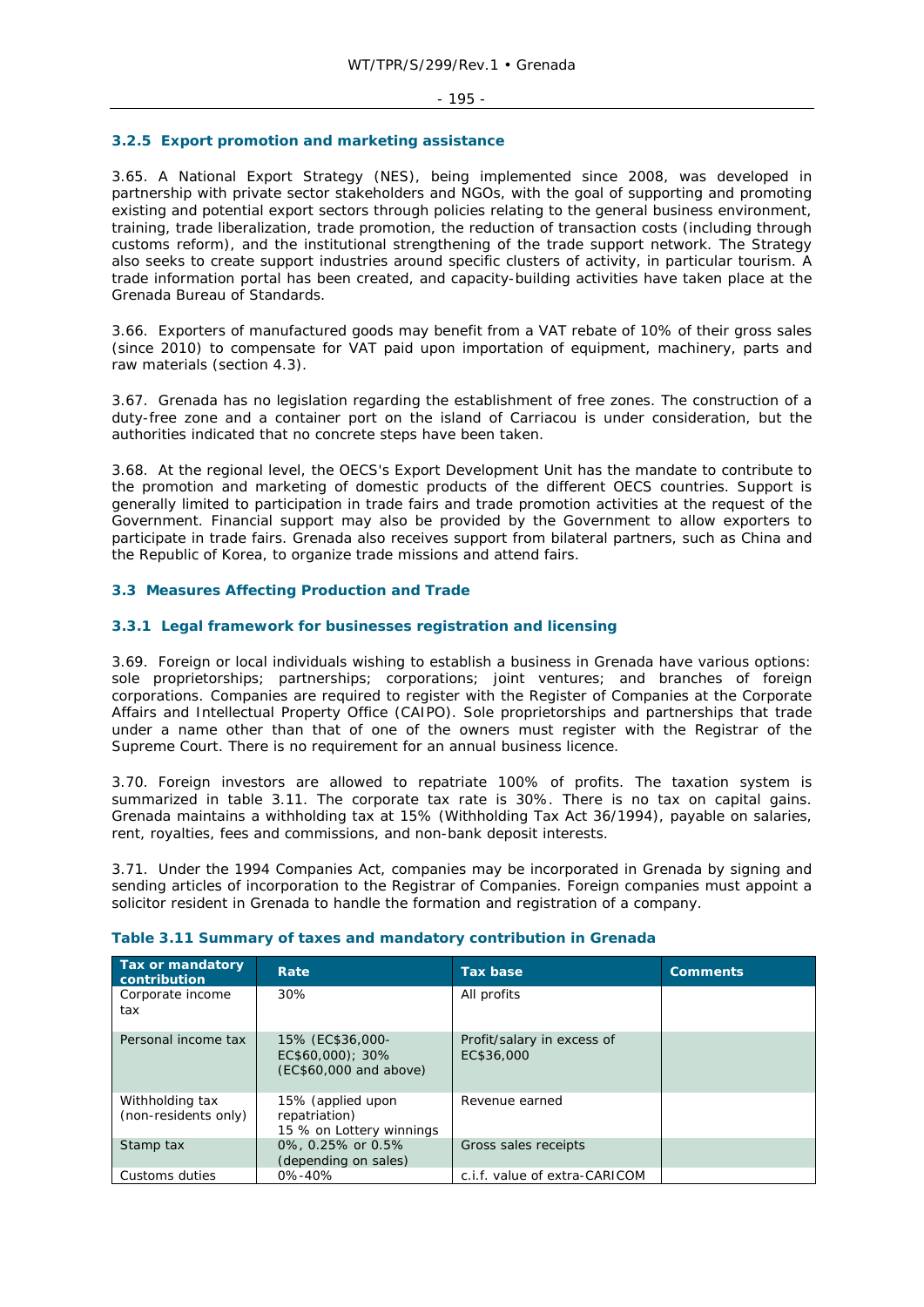### - 196 -

| <b>Tax or mandatory</b><br>contribution                              | Rate                                                                  | <b>Tax base</b>                                                                          | <b>Comments</b>                                                               |
|----------------------------------------------------------------------|-----------------------------------------------------------------------|------------------------------------------------------------------------------------------|-------------------------------------------------------------------------------|
| (CET)                                                                |                                                                       | imports                                                                                  |                                                                               |
| Customs service<br>charge                                            | $0.2\% - 5\%$                                                         | c.i.f. value of imports                                                                  |                                                                               |
| Excise Tax                                                           |                                                                       |                                                                                          |                                                                               |
| Social security<br>contributions                                     | Employer: 5%<br>Employee: 4%<br>Sole proprietors: 9%                  | Gross salaries                                                                           | Subject to an annual<br>cap of EC\$3,500                                      |
| Property transfer<br>tax (lands, real<br>estates, companies,<br>etc) | Citizens: 5% (seller)<br>Non-citizens:<br>10% (buyer)<br>15% (seller) | Sale price minus EC\$20,000                                                              | Real estate valued<br>EC\$20,000 or less                                      |
| Property tax                                                         | Land: $0\% - 0.2\%$ :<br>Buildings: 0% - 0.3%;<br>(depending on use)  | Market value of the property<br><b>Exemption on first</b><br>EC\$100,000.                |                                                                               |
| Tax on cheque<br>transactions                                        | EC\$0.01                                                              | per cheque                                                                               |                                                                               |
| <b>VAT</b>                                                           | 0%, 10% or 15%                                                        | Imports: c.i.f.+ duties and<br>taxes<br>Domestic goods and supplies:<br>value receivable | Rates contained in<br>Schedule IV and V of<br>the Value Added Tax<br>Act 2009 |
| Environmental levy                                                   | Specific, or between 1%<br>and 30%                                    | c.i.f. value of imports                                                                  |                                                                               |

Source: Information provided by the authorities.

# **3.3.2 Incentives**

3.72. Grenada notifies regularly to the WTO its incentive programmes under Article 25 and Article 27 of the Agreement on SCM.<sup>41</sup> The Fiscal Incentives Act and the Qualified Enterprises Act have been repealed and replaced by the Investment Promotion Act. The main legislation providing for incentives includes the Income Tax Act, the Common External Tariff (SRO 42/09), the Property Transfer Act, the Petrol Tax Act, and the Customer Service Charge Act. The authorities have indicated that, although the incentives programmes under these acts have been reformed under the Investment Promotion Act 2010, they are still in force pending the adoption of an incentives regime. Incentives are available to all businesses, and currently include:

- accelerated depreciation (50% on plant and machinery, and 10% on buildings);
- an investment allowance: a 100% write off on total investment, and the possibility to carry forward losses for 5 years;
- 100% relief from customs duties and taxes on plant, equipment, and raw materials; and
- the possibility to deduct expenditure incurred for marketing, training, research and development.

3.73. Under the Fiscal Incentives Act No. 17 of 1974, a tax holiday of up to 15 years was granted for the manufacture of approved products by approved enterprises. The length of the tax holiday depended on the local value added generated or on whether the company exported all its production. To this end, companies were classified in four categories: (i) Group 1 enterprises, with local value of 50% or more of sales, could enjoy a tax holiday of up to 15 years; (ii) Group 2 enterprises, with local value of between 25% and 50% of sales, were granted concessions for up to 12 years; (iii) Group 3 enterprises, with local value of between 10% and 25% of sales, could

 <sup>41</sup> WTO documents G/SCM/N/253/GRD and G/SCM/N/260/GRD, 9 July 2013.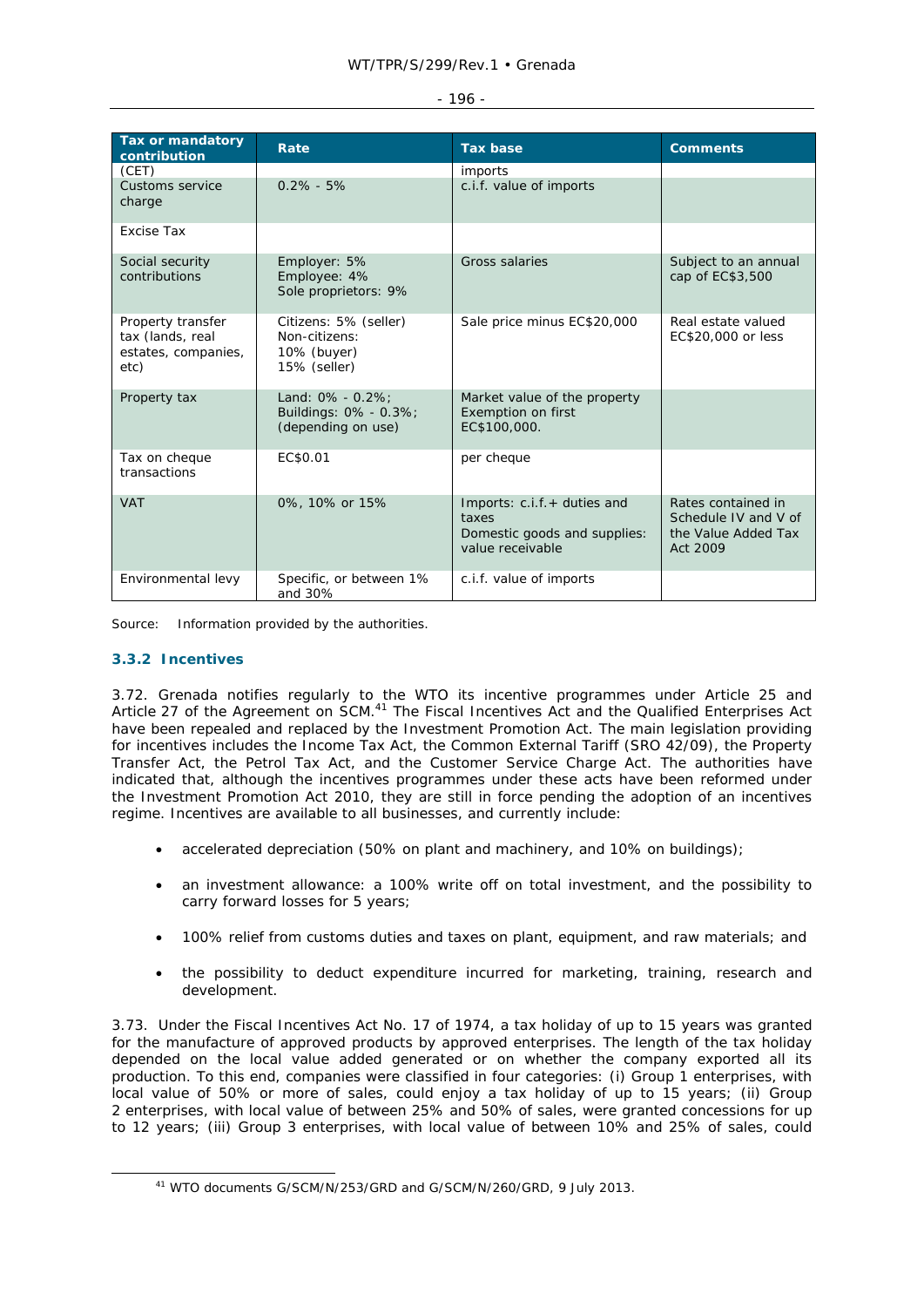benefit from a tax holiday of up to 10 years; and (iv) enclave enterprises, with production exclusively for export, benefited from a tax holiday of up to 15 years.

3.74. Grenada enacted the Investment Promotion Act in 2010, and notified the WTO of the repeal of its exports subsidies programme, the Fiscal Incentives Act. The new legislation repealed several other pieces of legislation<sup> $42$ </sup>, and provides a unified framework for the granting of incentives, delinked from any direct export requirement. Under the Investment Promotion Act, incentives may be granted only to qualifying enterprises that meet at least one of the following criteria:

- priority investment project: to qualify as a priority investment project, the project has to be valued at least at EC\$500,000 or employ more than 20 Grenadians, and contribute to the economy in one of the following areas: increase foreign exchange, either through exports or import substitution; technology transfer/acquisition; reduce dependence on imported energy; enhance skills development and skill-based employment; sustainable use of domestic raw materials, supplies and services; incremental economic diversification with significant value-added; or linkages between emerging and traditional economic sectors;
- priority industry or sector (tourism, manufacturing, agriculture and agri-business, education and training, ICT services, financial services, health and wellness services, creative industries, energy, and research and development); and
- Priority geographic area, mainly rural areas.

3.75. The Grenada Industrial Development Corporation (GIDC) is responsible for administering this incentive programme. There is no statistical information on revenue forgone under this Act.

3.76. Incentives are granted on a case-by-case basis. An investor must apply for an investment certificate under the Investment Promotion Act, and if granted, must start the business within two years. The Act offers enterprises guarantees against expropriation (except in accordance with the Constitution), and guarantees the right to transfer overseas net profits or dividends, royalties and fees, or the proceeds in the event of the sale or liquidation of the enterprise.

3.77. The regulations required to implement the Investment Promotion Act incentives regime are yet to be passed.

3.78. In its July 2013 notification to the WTO, Grenada indicated that there were no beneficiaries of export subsidies.<sup>43</sup>

### **3.3.3 State-owned enterprises**

3.79. Grenada submitted a new and full notification to the WTO in July 2010 in which it identified the Grenada Cocoa Association (GCA) as a state trading enterprise (section 4.1).<sup>44</sup> Public enterprises in Grenada are involved in areas such as ports and marketing.<sup>45</sup>

3.80. The Marketing and National Importing Board (MNIB) is a state-trading entity established to import, procure, export, wholesale and retail some agricultural products. The MNIB is the sole importer of "specified imports", as identified by an Order issued by the Minister in charge of trade and finance; these products may include foodstuff, building materials, and agricultural equipment. Currently, unrefined sugar, rice and full cream milk in bulk (in packages greater than 10 kg) are

 $42$  The Investment Promotion Act repealed the Hotels Aid Act, Chapter 138; the Fiscal Incentives Act, Chapter 107; the Qualified Enterprises Act, Chapter 155; and the Investment Code Incentives Act,

Chapter 155.<br>
43 WTO document G/SCM/N/253/GRD, 9 July 2013.<br>
44 WTO document G/STR/N/13/GRD, 24 August 2010.<br>
45 Grenada's public enterprises include: the National Water and Sewerage Authority; Grenada Industrial Development Corporation; Gravel, Concrete and Emulsion Production Corporation; the Market and National Importing Board; the Grenada Postal Corporation; the Grenada Craft Center (under private lease); and the Grenada Commercial Fisheries Company.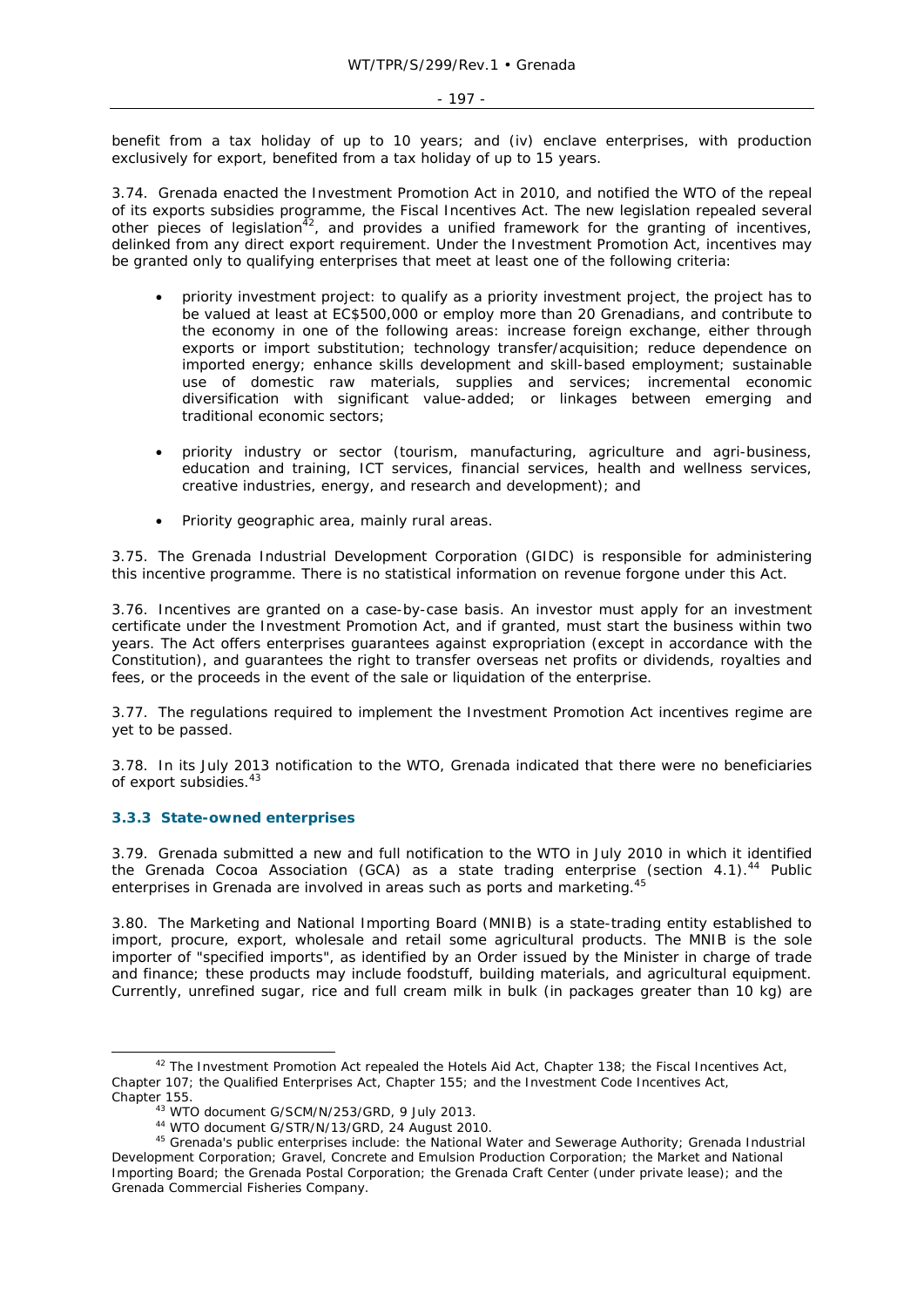classified as "specified imports".<sup>46</sup> The MNIB has discretion to grant licences for the import or exports of these products. Licences are valid for a maximum of 12 months.

3.81. In 2010, the MNIB imported EC\$764,030 of brown rice; EC\$3,568,895 of brown sugar; EC\$2,907,383 of white sugar; and EC\$589,129 of full cream milk. The respective amounts for 2011 were: EC\$1,476,980; EC\$3,318,172; EC\$4,092,041; and EC\$682,877.

3.82. Grenada's traditional exports (bananas, cocoa, nutmeg, and minor spices) are marketed by commodity boards, including: the Grenada Banana Co-operative Society (GBCS); the Grenada Cocoa Association; and the Grenada Co-operative Nutmeg Association (GCNA). The Grenada Minor Spices Co-operative Marketing Society Limited has the exclusive right to export cloves, cinnamon, pimento and all other spices except nutmeg and mace.47 The Grenada Cooperative Nutmeg Association (GCNA) is the sole authorized exporter of nutmeg. The GBCS is the sole authorized purchaser of bananas for export to countries outside the Caribbean area; since 1995, it has sold its produce to the Windward Islands Banana Development and Exporting Company Limited (WIBDECO), which markets it in the United Kingdom.

3.83. During the review period, the Government divested some of its share in companies such as Cable and Wireless.

#### **3.3.4 Government procurement**

3.84. Table 3.12 presents government procurement statistics for the 2008/12 period.

| (EC\$)                       |             |               |             |             |             |
|------------------------------|-------------|---------------|-------------|-------------|-------------|
|                              | 2008        | 2009          | 2010        | 2011        | 2012        |
| Supplies and materials       | 15,448,700  | 15,583,619    | 20,718,850  | 21,597,609  | 21,266,111  |
| Operating and<br>maintenance | 2,310,154   | 2,797,835     | 3,074,662   | 3,375,864   | 2,753,006   |
| Rental of assets             | 5,303,781   | 5,911,942     | 7,368,054   | 7,077,386   | 6,746,4510  |
| Insurance                    | 2,224,812   | 2,436,160.13  | 2,520,400   | 3,492,014   | 2,807,056   |
| Other services               | $\cdot$ .   | $\cdot$ .     | $\cdot$ .   | 2,447,534   | 3,970,906   |
| Capital projects             | 203,469,828 | 139,444,089.7 | 112,792,392 | 125,608,785 | 100,541,033 |
| Capital items                | 4,101,140   | 4,593,072     | 3,136,723   | 3,475,713   | 1,315,874   |

## **Table 3.12 Government procurement indicators, fiscal years 2008/12**

Not available.

Source: Information provided by the Grenada authorities.

3.85. Grenada is neither a party nor an observer to the WTO Plurilateral Agreement on Government Procurement. As a CARICOM member, Grenada participates in various consultations towards the elaboration of a community regime for government procurement (Common Report).

3.86. There is no unified public procurement law in Grenada. The Finance and Audit Act 1964 and its 1998 amendment remain the main legislation regulating Government procurement.<sup>48</sup> They are supplemented by various regulations issued from time to time by the Ministry of Finance. However, in practice, public procurement is governed by policies set by the various procuring agencies. A Public Procurement and Contract Administration Act was enacted in 2007, but never proclaimed. In late 2013, the authorities indicated that this Act was under revision.

3.87. The Finance and Audit Amendment Act, which dates from Grenada's colonial period, provides that supplies to the Government must in principle be tendered locally or in the United Kingdom. Since this legislation is now obsolete, in practice, procurement takes place by invitation for tenders for goods or services by the ministries and departments. Domestic competitive bids are the main method of public procurement. According to the authorities, domestic procurement is open to nationals from other CARICOM countries. Procurement below EC\$150,000 may be dealt

<sup>&</sup>lt;sup>46</sup> Marketing Board (Un-refined Sugar and Bulk (Milled and Unmilled) Rice) Order, SRO 16 of 1994.<br><sup>47</sup> Minor Spices Act Cap 195.<br><sup>48</sup> Finance and Audit Amendment Act 1998 (Act No. 25 of 1998).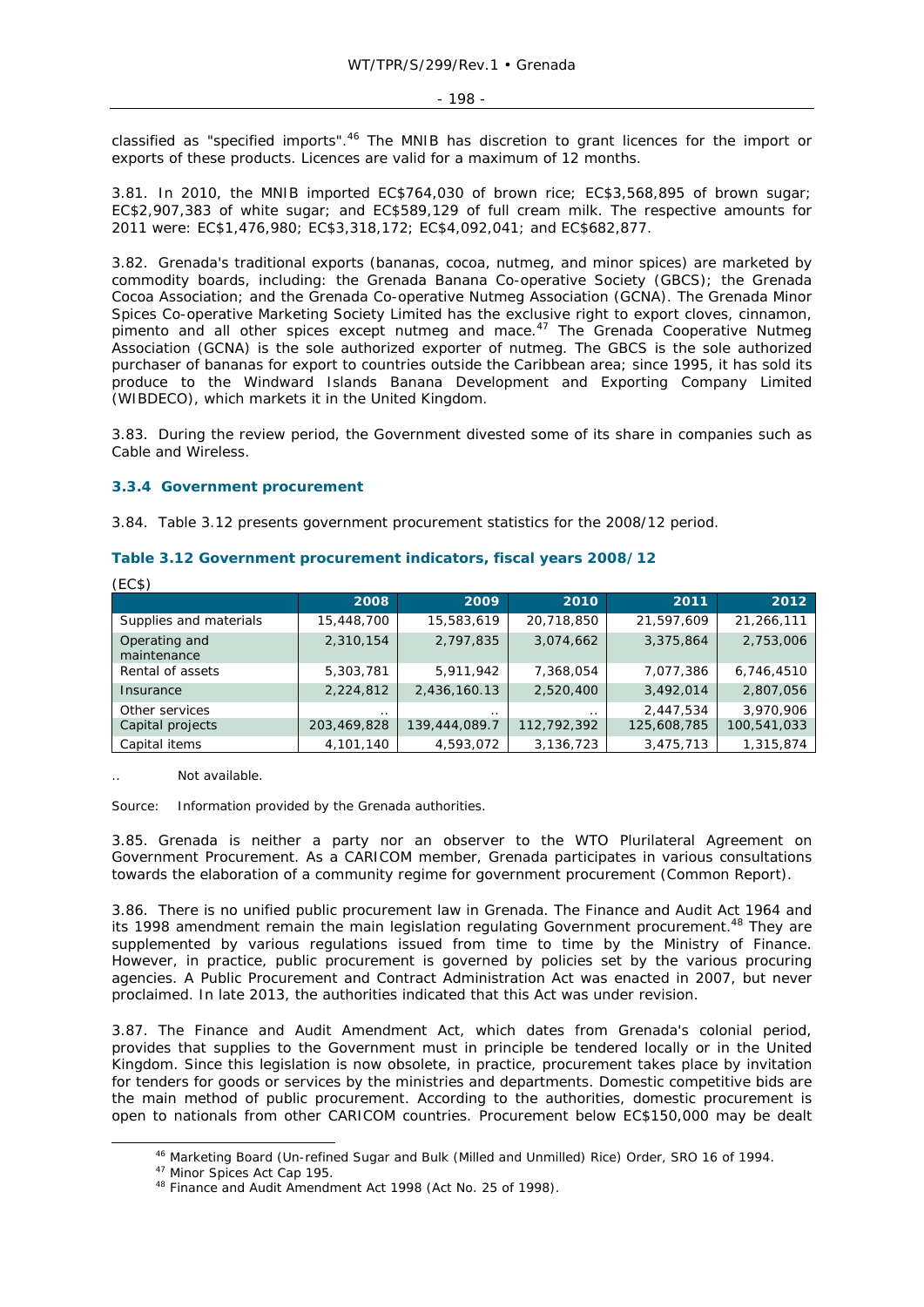#### - 199 -

with directly by departmental tender boards. Procurement above this threshold requires the approval of the Central Tender Board, and possibly the Cabinet. Offers are opened by the Tender Opening Committee, and decisions are based on the most advantageous offer, which is generally the lowest price or best technical offer. Other factors may be considered when adjudicating a bid, such as: the bidder's ability to deliver the project on time; the ability to mobilize labour and resources to carry out the task; the ability to obtain equipment and the movement of equipment on a timely basis; and the reputation of the bidder as regards ability to handle tasks and deliver quality work within an acceptable timeframe.

3.88. Procurement involving multilateral institutions or development banks are generally conducted in accordance with rules set out by these institutions. State-owned enterprises follow their own rules. There is an arrangement at regional level for the procurement of pharmaceutical and medical supplies.

3.89. The CARIFORUM-EC EPA includes provisions related to transparency and the use of agreed international standards in public procurement (Common Report). Its main provisions include the obligation not to discriminate against EU companies, and the publication of all laws, regulations, decisions, and administrative rulings related to the procurement. They apply to procurement above €164,000.

# **3.3.5 Competition policy and regulatory issues**

3.90. Grenada does not have anti-trust or any other kind of competition legislation. It has signed Protocol VIII revising the CARICOM Treaty, which provides for the enactment of harmonized competition legislation in CARICOM members. The protocol provides for the establishment of a regional competition authority, to deal with issues at CARICOM level, and a national authority to deal with domestic issues. However, the protocol is not yet in place, pending ratification by Montserrat and Suriname. The authorities indicated that the national authority could be established in 2014.

3.91. Price controls are regulated by the Supplies Control (Prices) Regulations (SRO 14 of 1959, last amended by SRO 7 of 1988). The regulations set maximum retail and wholesale prices or mark-ups for a number of products included in two schedules, with three and four lists, respectively. Around 60 items are under price control, comprising food products, pharmaceuticals, clothing, stationery, and hardware products. Prices are in general controlled by setting a fixed mark-up for wholesalers, retailers or both. The Ministry of Trade is responsible for enforcing price controls.

3.92. The Second Schedule to the Regulations sets the maximum percentage may be added to the landed cost of imported goods. The mark-up rate ranges from 5% to 15%. The MNIB sets the mark-ups for bulk sugar, rice, and powdered, full-cream milk. They are calculated on the landed cost plus the MNIB's commission; they are set at 10% for sugar, 15% for bulk rice, and 5% for milk.

# **3.3.6 Intellectual property rights**

3.93. Grenada is party to the Convention establishing the World Intellectual Property Organization (WIPO). It is also a contracting party to the Berne Convention for the Protection of Literary and Artistic Works, the Paris Convention for the Protection of Industrial Property, and the Patent Cooperation Treaty. These treaties have been in force since September 1998. Grenada has recently signed the Beijing Treaty on Audiovisual Performances (the Treaty is not yet in force).

3.94. The latest notification by Grenada of its legislation on intellectual property rights (IPRs) to the TRIPS Council dates from 2001.<sup>49</sup> Since then, Grenada has adopted new legislation on trademarks, patents, and copyright, but this legislation has not been notified to the WTO, although the new legislation aims at implementing the provisions of the TRIPS Agreement and making Grenada's IPR laws WTO-consistent. Grenada notified the Registrar of the Supreme Court as its

 <sup>49</sup> WTO document IP/Q/GRD/1, 8 June 2004.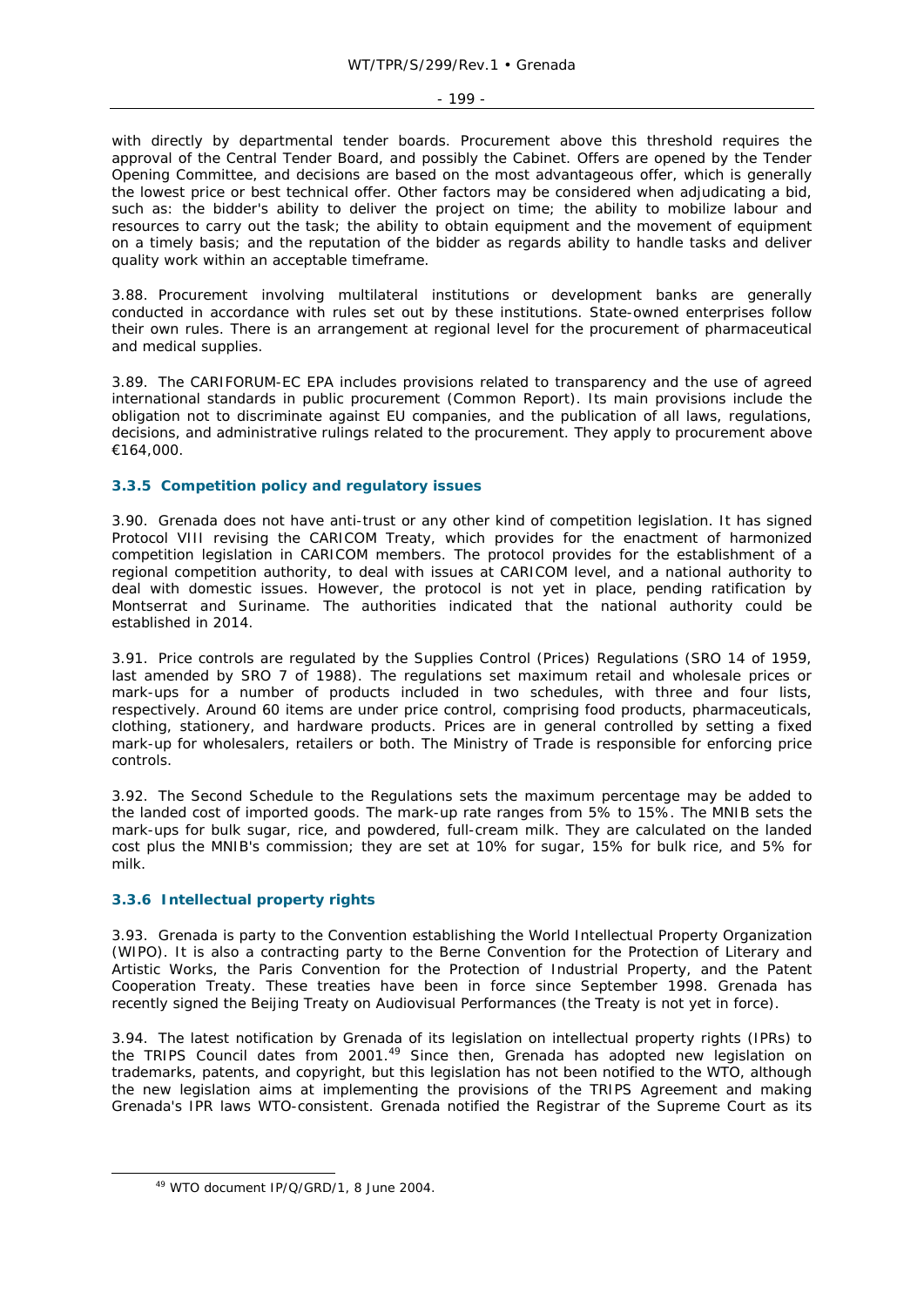contact point under Article 69 of the TRIPS Agreement.<sup>50</sup> However, as of 2009, the Corporate Affairs and Intellectual Property Office (CAIPO) is the focal point for intellectual property to WIPO.

3.95. Grenada enacted the Trademarks Act, 2012, repealing the Merchandise Mark Act, 1899 and the Registration of United Kingdom Trade Marks Act, 1939. Under the new act prior registration in the United Kingdom is no longer a pre-requisite for applying to register a mark in Grenada. The exclusive right to a trademark is acquired through registration in the Registry of Trade Marks of the Supreme Court of Grenada. The application must be submitted to the Corporate Affairs and Intellectual Property Office (CAIPO). Registration is granted for ten years, and may be extended for the same duration. Registered marks that are not used within three years from their date of registration are vulnerable to a revocation action for non-use.

3.96. Well-known marks are recognized. The law recognizes a right of priority, allowing the claimant of a mark to claim a priority right in filing the application in another country. A proprietor or licensee of a registered mark can give notice to Customs to restrict the importation of a good if such importation infringes his/her rights.

3.97. The Trademarks Act, 2012 provides for an expedited examination of applications for a trademark and for the option of filing electronically (subject to submitting the originals at the CAIPO within one month). The law recognizes first-use priority of a mark over first-to-file. The granting of a trade mark may be opposed; the opposition period is one month from the date of publication.

3.98. During the period under review, Grenada also enacted new legislation on patents. Grenada's Patent Act (Act No. 16 of 2011), enacted in 2011<sup>51</sup>, gives full effect to the provisions of the Patent Cooperation Treaty, and any other international treaty on industrial property to which Grenada is party.

3.99. The Patent Act provides that patents may be granted to inventions considered as new, involving an inventive step, and capable of industrial application. Patents are recorded in the Register and a notice is published in the *Gazette.* Patents are granted for 20 years, renewable.

3.100. Grenada also adopted new copyright legislation in 2011. The Copyright Act, 2011 provides the basis for the protection of copyright and neighbouring rights in Grenada.<sup>52</sup> Protection granted in the United Kingdom by virtue of the UK Copyright Act 1956 is no longer extended in Grenada. Under the new Copyright Act, literary, musical, and artistic works are protected for up to 50 years after the death of the author (or the last surviving author), or after the year of publication, broadcast or communication, if the latter take place after the death of the author. Collective works (other than of applied art or photography) and audio-visual works are protected for 50 years after the year of publication or the year of their availability to the public.

3.101. The Copyright Act makes provision for restricting the importation of copies infringing copyright. Copyright owners may request Customs to prohibit imports of goods that may constitute an infringement of their rights for a period of five years or less. Upon application by the owner or exclusive licensee of a copyrighted work in Grenada, a court may direct the Comptroller of Customs to detain the infringing importation.

3.102. Consultations are ongoing on draft legislation on geographical indications, layout designs of integrated circuits, protection of plant varieties, and undisclosed information.

3.103. As regards enforcement, the authorities have stated that because IPRs are private rights, "the burden is on the right holder to enforce such rights".<sup>53</sup> In order for penalties to be imposed, complainants must prove to the satisfaction of the Court that their interests have been prejudicially affected by the registration of patents, trademarks or designs or that their rights have been infringed.

<sup>&</sup>lt;sup>50</sup> WTO document IP/N/3/Rev.9, 8 November 2005.<br><sup>51</sup> It repeals the Patents Act, 1898.<br><sup>52</sup> It repeals the Copyright Act, Cap. 67.<br><sup>53</sup> WTO document IP/Q/GRD/1, 8 June 2004, p. 1.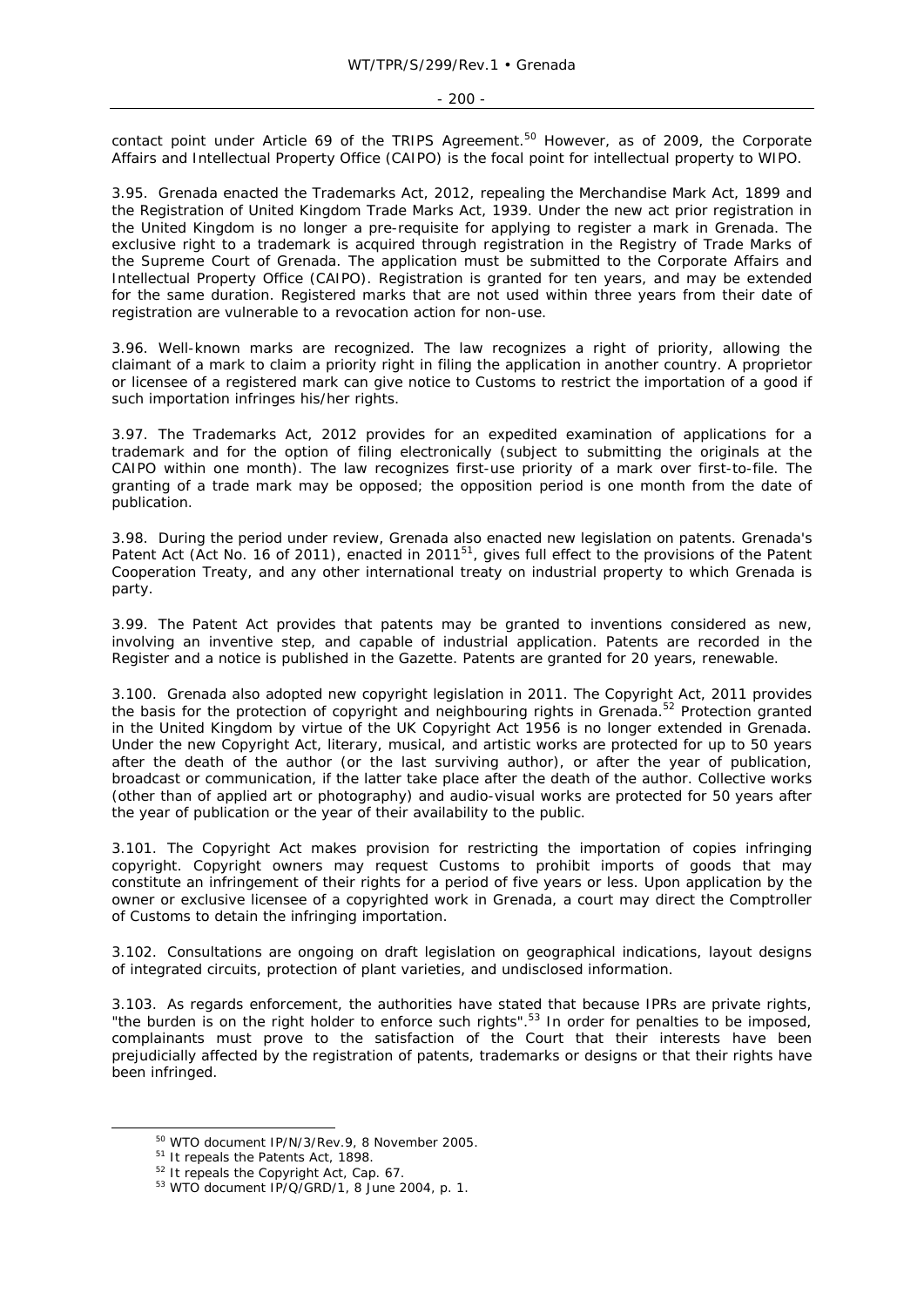3.104. The Ministry of Legal Affairs has lead authority for the administration of intellectual property laws in Grenada. The Registrar of the Supreme Court is responsible for the registration of patents, trademarks, and copyright. Customs has access to this public Register, and may use the information in it to seize goods that infringe rights at the border.

3.105. A decision on infringement of IPRs may be appealed, in accordance with section 57 of the Copyright Act, only in cases of fraud, of other specific illegality or when the High Court had no jurisdiction to adjudicate the matter or exceeded its jurisdiction.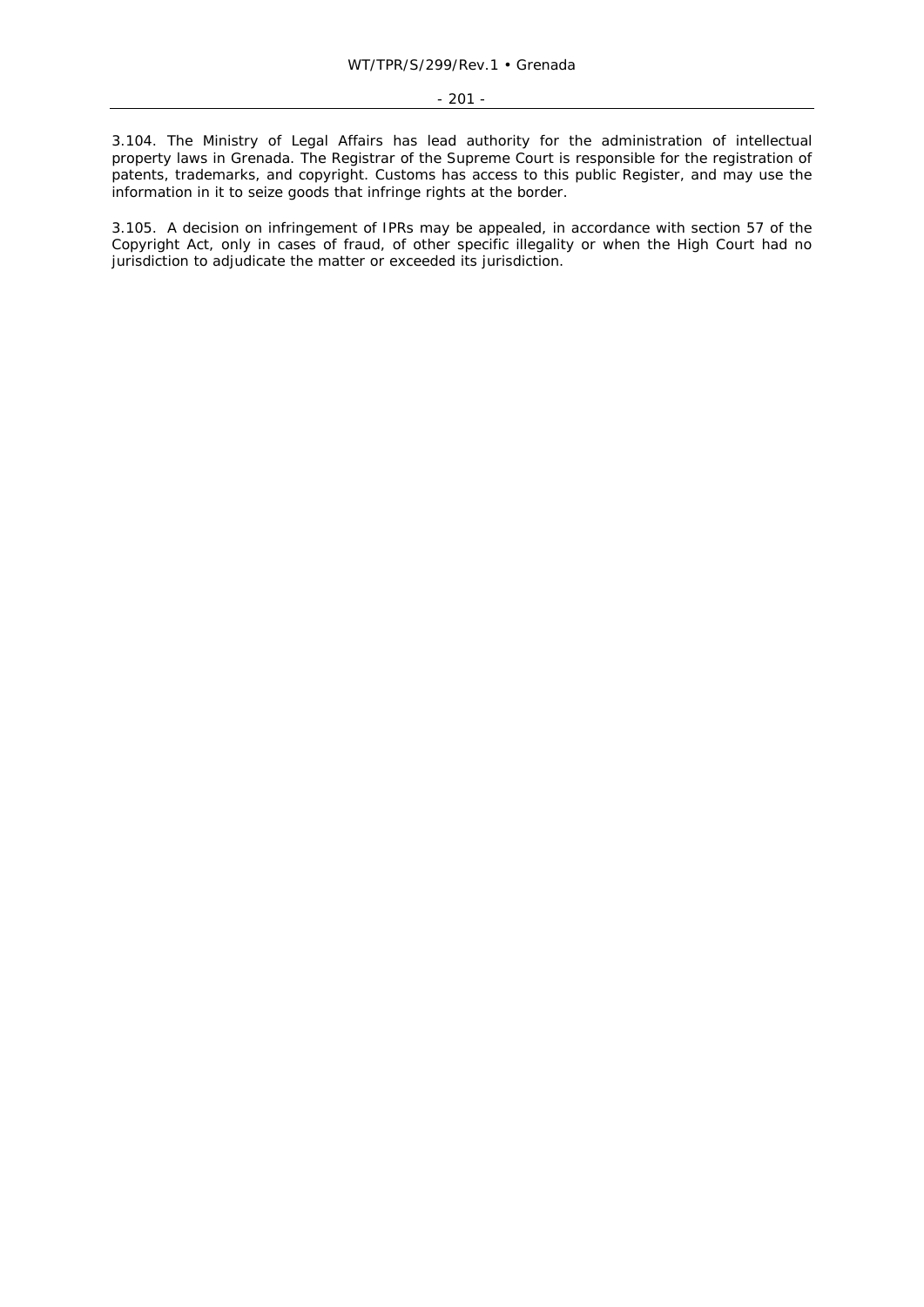#### $-202 -$

# **4 TRADE POLICIES BY SECTOR**

# **4.1 Agriculture**

4.1. The agriculture sector remains the backbone of the rural economy, although it accounted for less than 4% of GDP over the review period (Table 1.1). The sector is Grenada's third largest employer. It has been severely affected in recent years by the devastating effects of hurricanes Ivan and Emily. Agricultural exports are composed mainly of fish products (55.3% of the total in 2011), nutmeg and mace (35%), cocoa (8.5%), and to some extent, fresh fruits and vegetables (Table 4.1). Since the previous Trade Policy Review, the share of agricultural exports in total exports has been growing, reaching 46.5% of total exports in 2011.

# **Table 4.1 Grenada's agricultural exports, 2008-13**

| (EC\$'000)       |          |          |          |             |             |                   |
|------------------|----------|----------|----------|-------------|-------------|-------------------|
|                  | 2008     | 2009     | 2010     | 2011        | $2012^a$    | 2013 <sup>b</sup> |
| <b>Bananas</b>   | 129.5    | 63.7     | O        | O           | Ω           |                   |
| Cocoa            | 3,674.5  | 4,809.6  | 4,964.5  | 6,386.5     | 8910.4      | 7058.0            |
| Nutmeg           | 7.212.4  | 6.995.4  | 7.741.1  | 16,121.5    | 18612.9     | 14983.5           |
| Mace             | 592      | 703      | 614.4    | 1,954.6     | 1188.2      | 1580.8            |
| Fresh fruits and | 307.6    | 385.9    | 294.6    | 374.1       | 471.2       | 334.9             |
| vegetables       |          |          |          |             |             |                   |
| Fish             | 10,587.1 | 10,506.3 | 14,989.2 | 14,365.4    | 17039.6     | 20956.4           |
| Other            | 79.2     | 83       | 100.7    | 94.0        | 96.4        | 27.7              |
| <b>Total</b>     |          |          |          |             |             |                   |
| Value            | 22,582.3 | 23,546.9 | 28,704.5 | 39,296.1    | 46318.7     | 44941.3           |
| In percentage of | 27.6     | 29.9     | 42.6     | $\bullet$ . | $\bullet$ . |                   |
| exports          |          |          |          |             |             |                   |

Not available

a Figures for 2012 are estimates.

b Figures for 2013 are estimates for the January to September period.

Source: GIDC online information. Viewed at: http://www.thegcic.org/downloads/GCIC\_AR2012.pdf.

4.2. The agriculture sector is predominantly composed of small farms, and is still struggling to recover from the devastating effects of hurricanes Ivan and Emily. Bananas, which were among the main exports, now account for only a marginal fraction of exports. Other challenges include limited resources to enforce agriculture policies; limited investment in the sector; disorganized markets; and limited access to credit for producers.

4.3. The Ministry of Agriculture, Lands, Forestry, Fisheries and Environment is responsible for devising and implementing Grenada's agriculture and forestry policy. The Ministry provides nonfinancial support to the sector, through support services to farmers, such as market research, and marketing assistance, and capacity building through the Farmer Training Programme. Financial incentives are granted to the sector in various forms, mostly tax and import duty concessions; these include a special VAT rate for water used by farmers for agriculture; and duty and tax concessions on farm vehicles, farm equipment, and farm inputs.

4.4. The EC\$6 million Commercial Agriculture Development Project was launched in 2010 as the main framework for the Government's agricultural strategy. The project was to be implemented in collaboration with the Marketing National and Importing Board (MNIB). It comprised three components:

- a price and market guarantee scheme, under which guaranteed prices are offered for the production of specific crops through a contractual arrangement with the MNIB;
- a working capital and term loan facility to provide credit for farmers requiring additional financing for the development of their production enterprise; and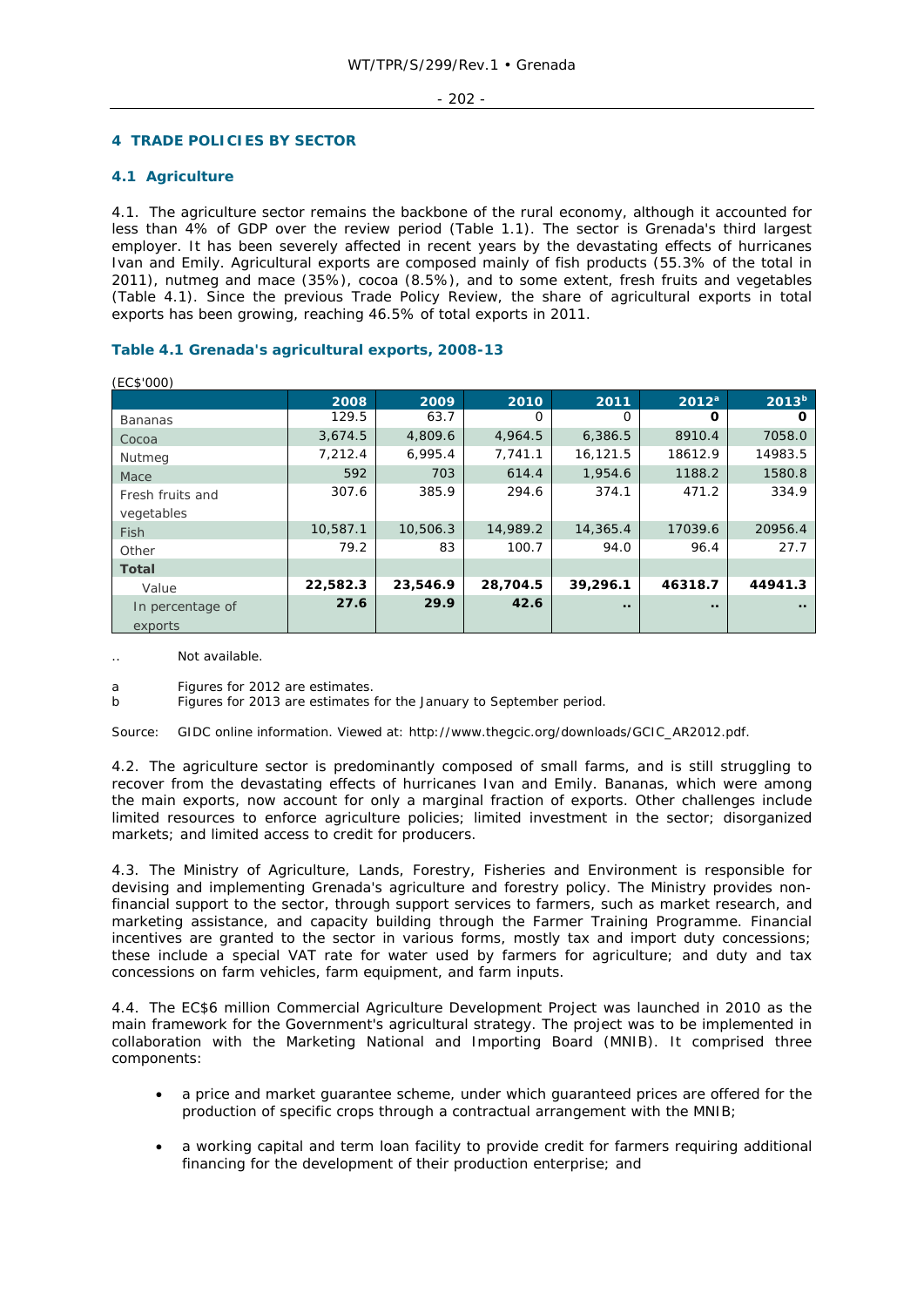• an information system aiming at providing beneficiaries with access to information related to commercial agriculture as well as training.

4.5. The authorities indicated that, as at January 2014, the project had not entered into effect and hence no price guarantee schemes were in place.

4.6. Under the Agricultural Loans Act, 1937 (Amended by Act No. 10 of 1990), the Government may extend loans to small farmers, with repayment periods not exceeding three years. The authorities stated that this programme is not in effect.

4.7. Grenada grants higher than average tariff protection to its agriculture sector. Its average tariff on agricultural products (WTO definition) was 19.2% in 2013, and. The highest tariff rate on agricultural products is 40%. Grenada bound all its tariff lines during the Uruguay Round: with some exceptions, agricultural products were bound at 100%; some fruits and spices were bound at 200%. The average bound tariff is 100.1%.

4.8. Grenada maintains a number of agricultural products on import licensing requirements. In most cases licences are automatic, although regional priority sourcing requirements apply to some agri-industry products (pasta, aerated beverages, curry powder, margarine). Non-automatic licences are required for whole chicken (HS 0207.12) and eggs (HS 0407.003) (section 3.1.6), which are subject to import restrictions.

### **4.1.1 Nutmeg**

4.9. Grenada was once the world's second largest producer of nutmeg; it is currently ranked about fifth or sixth. Production has been severely affected by the effects of hurricane Ivan, which destroyed approximately 90% of nutmeg trees, along with nutmeg wilt disease; and the industry produces barely 17% of its pre hurricane level.<sup>54</sup> In 2011, nutmeg and mace represented 12% of total exports and 35% of agricultural exports. Although starting to recover, the nutmeg industry is now being affected by a root-disease, which poses a serious threat to its future. The Ministry of Agriculture hired a consultant to study the disease, and recommendations were made to the Ministry. The Ministry is currently conducting experiments to understand the effects of the disease in Grenada.

4.10. Under the Nutmeg Industry Act, the Grenada Cooperative Nutmeg Association (GCNA) is the sole marketing agent for Grenada's nutmeg. The Association manufactures and exports nutmeg and mace.

4.11. A five-year plan for the development of the subsector, the Grenada Nutmeg Sector Development Strategy, was endorsed by the Government in 2010. The strategy addresses the critical factors related to revitalizating the subsector and focuses on actions to increase production through field rehabilitation, and revitalize the industry and enhance quality and value added. It identifies target markets as well as six major objectives: (a) reinforcing access to market information to enable better decision-making; (b) reinforcing the GCNA's capacity to develop the nutmeg industry in Grenada and better compete internationally; (c) increasing the quality and quantity of nutmeg and mace collected and supplied to the GCNA; (d) improving access to finance for all stakeholders to facilitate operations and manage risk; (e) improving cross-ministry coordination and public/private partnerships for better policymaking; and (f) ensuring the long-term sustainability of the nutmeg industry in Grenada. The authorities noted that the GCNA has implemented some of the objectives, but some of the objectives are yet to be realized, for example increasing the production level.

### **4.1.2 Cocoa**

4.12. The Grenada Cocoa Association (GCA), established in 1964, is the sole body in charge of regulating and controlling the production, processing, and marketing of cocoa. $55$  The GCA is

<sup>&</sup>lt;sup>54</sup> Nutmeg production dropped from nearly 13 million lbs in 2003, to below 1 million in 2006 after the two hurricanes destroyed nearly 90% of the trees. Since then, it has been picking up slowly, reaching almost 2 million lbs in 2011. 55 The GCA was established by the Grenada Cocoa Industry Ordinance Act 30 0f 1964, superseded by

the Grenada Cocoa Industry Act No. 4 of 1989.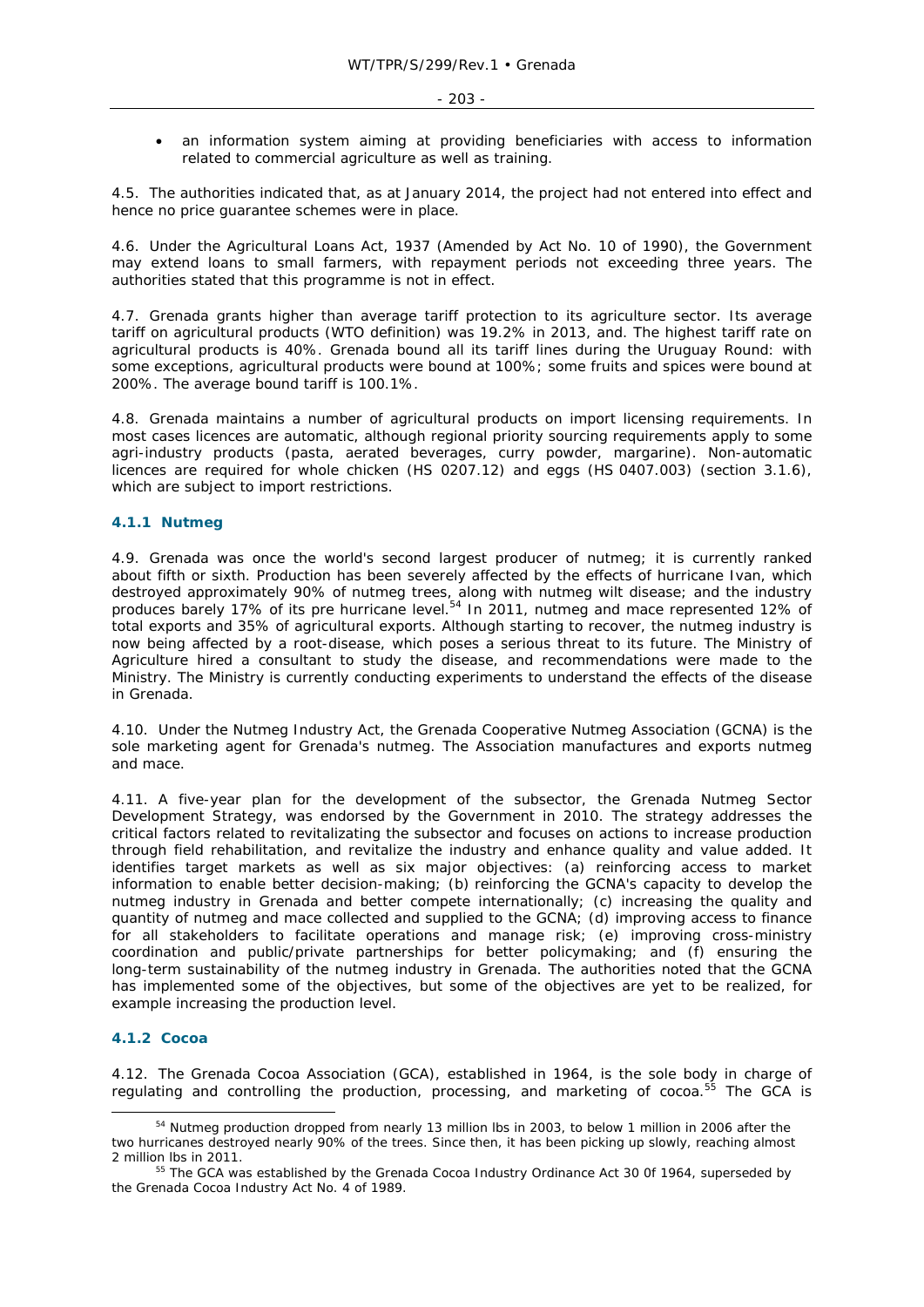responsible for cocoa marketing, plant protection, and post-harvest handling including fermenting, drying and quality control, plant propagation, cocoa extension services, and oversight of cocoa husbandry on farmers' fields. The GCA was notified to the WTO as a state trading enterprise in July 2010.56

4.13. The GCA uses a custom-made crop forecasting model to forecast the following year's crop. The projected production is then offered to the market; the majority is exported. The GCA is the sole exporter of cocoa, and it determines the price paid to producers. This is a farm-gate price determined on a per tonne basis and includes the administrative cost per tonne. Export prices are determined through price negotiation with the main clients. Long-term contracts are rarely negotiated. The GCA has the exclusive right to grant licences to local agents to purchase cocoa beans from farmers.

4.14. The GCA guarantees the purchase of all cocoa produced by farmers in Grenada. It has approximately 7,000 registered farmers, who sell their cocoa directly to the GCA or to the three licensed agents. These agents operate by way of their own funding and are responsible for fermenting and drying wet cocoa beans; they sell the dry cocoa beans through the GCA who then grades and bags and export them to contracted customers abroad.

4.15. An export permit is required for the export of "minor" spices in excess of 4 kg. The permit is granted by the Minor Spices Co-operative Marketing Society Ltd, upon payment of a fee of EC\$25. The permit is valid for one month, but extendable.

# **4.1.3 Fisheries**

4.16. Although its contribution to GDP is small (1.3% in 2012), the fisheries subsector accounted for 55.3% of agricultural exports and for 18.5% of exports earnings in 2011. Figures for 2007 indicate that the subsector comprises about 1,500 fishermen and 700 registered vessels, and employs about 3,000 people. The sector is dominated by a large number of small-sized units.<sup>57</sup> The bulk of exports goes to the United States, Martinique, and Canada.

4.17. Fish exports are regulated under the Fish and Fish Product Regulation SRO 170/1999, administered by the Fisheries Division of the Ministry of Agriculture, which has exclusive authority to grant licences for fish exports. Licences are valid for one year.

4.18. According to the authorities, some of the problems the industry faces include illegal fishing activities and inadequate access to transportation. A new fishing complex built in 2011 on the west coast of Grenada in the community of Gouyave (with the assistance from Japan) comprises a processing facility and a fish market equipped with storage facilities.

4.19. As an ACP country, Grenada has benefited from the ACP Fish II Programme.

# **4.2 Energy**

4.20. Grenada depends almost entirely on fossil fuel imports for its energy needs. In 2008, its oil import bill exceeded EC\$78 million, and represented 76% of export revenue. Grenada is part of the Petro Caribe Agreement, and has access to petroleum products from Petroleos de Venezuela on a concessionary loan-financed basis. Each year, this company supplies about 340,000 barrels of gasoline, fuel oil, and diesel to Grenada; 60% of the bill is paid for after delivery, and the remaining balance is paid over 25 years with interest accruing annually at a rate of 1%.

4.21. Grenada Electricity Services limited (GRENLEC) is the sole provider of electricity services. Since 1961, it has had the exclusive licence to generate, transmit, distribute, and sell electricity in Grenada (until 2073).<sup>58</sup> The Government holds 10% of its shares. In 2010, total gross electricity generation was 209 GWh, with an installed capacity of 52.4 MW. Grenada has one of the highest electrification rates in the Caribbean. According to GRENLEC, 99.5% of communities in Grenada are electrified. In 2008, 41,228 customers (domestic and commercial) were connected to the

<sup>&</sup>lt;sup>56</sup> WTO document G/STR/N/13/GRD, 24 August 2010.<br><sup>57</sup> EU online information. Viewed at: http://acpfish2-eu.org/index.php?page=grenada&hl=en.<br><sup>58</sup> As provided for in the Electricity Supply Ordinance, 1961; and the Electric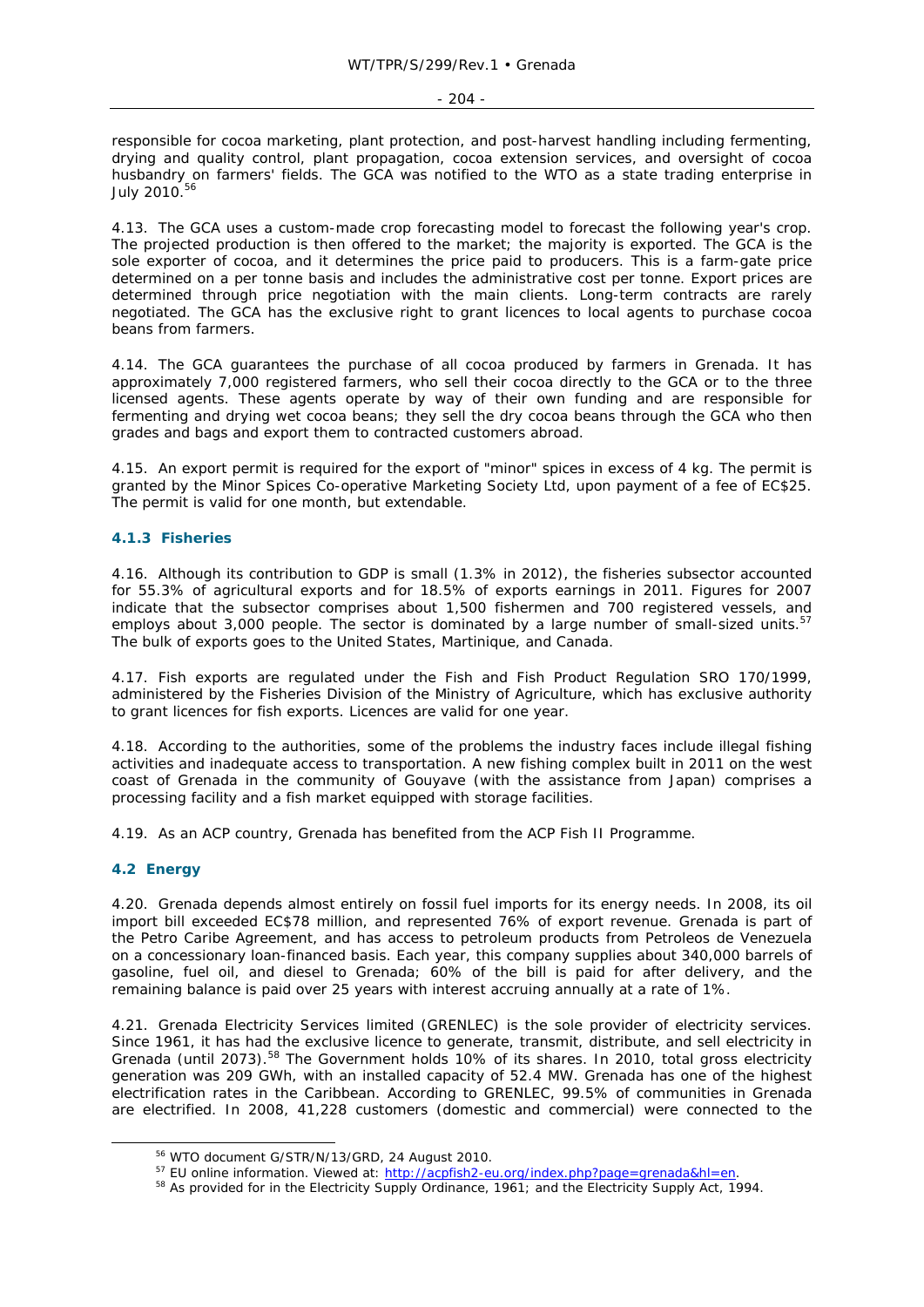#### - 205 -

national electricity grid. The commercial sector consumed about 57% of the electricity sold in 2008. The price paid by final consumers of electricity comprises various charges (Table 4.2), and is one of the highest in the region. This is due to the lack of competition in the industry, since GRENLEC holds a de jure monopoly and hence has absolute power to determine prices.

| Charge             | <b>Domestic</b> | <b>Commercial</b>                   | <b>Industrial</b> | <b>Street lighting</b> |
|--------------------|-----------------|-------------------------------------|-------------------|------------------------|
| <b>VAT</b>         |                 | 15% of non-fuel charge <sup>a</sup> |                   |                        |
| Environmental levy | $EC$0 - 5$      |                                     |                   |                        |
| Fuel (sur)charge   |                 | Varies with the price of oil        |                   |                        |
| Floor area charge  |                 | EC\$0.2/50 sq feet<br>of floor      |                   |                        |
| Non-fuel charge    | EC\$0.4146/kWh  | EC\$0.4471/kWh                      | EC\$0.3277/kWh    | EC\$0.3745/kWh         |
| Horsepower charge  |                 |                                     | EC\$2/horsepower  |                        |

# **Table 4.2 Taxes and charges in the electricity sector, December 2013**

a The first 99 kWh of electricity for domestic consumption are exempted from VAT.

Source: Information provided by the authorities.

4.22. Since 2007, GRENLEC has run a pilot programme that allows consumers who auto generate renewable energy to connect to its grid. Customers are required to sell all the power they generate to GRENLEC, and buy all the power they need from GRENLEC. The selling price is based on an annual average of the cost of fuel. GRENLEC is also diversifying its infrastructure to accommodate the use of renewable energy, the goal being to use it to meet 30% of its demand by 2016 using this type of energy. A project of a wind farm on the island of Carriacou, financed with an EU grant, is expected to meet approximately 40% of local demand.

4.23. In 2011, the Government released the National Energy Policy (NEP), with the goal of increasing energy from renewable sources by 20% in 2020 and in general reducing the dependence on imported hydrocarbons. The Government offers incentives for renewable energy production in the form of tax exemptions. Eligible equipment (including wind and solar systems) is exempted from import duties and the general consumption tax.

4.24. Despite these efforts, the electricity market in Grenada remains heavily dependent on inexpensive fuel provided by Venezuela. Searching to overcome this situation, Grenada is exploring its potential for petroleum resources. In 2008, an agreement was entered into with Global Petroleum Group Ltd for the exploration, development, and production of offshore petroleum resources. An exploration licence was issued to the group for four years, renewable for two additional periods of two years each. The company was also granted preferential rights to obtain a development licence for 20 years, renewable for a further 10 years.<sup>59</sup>

# **4.3 Manufacturing**

4.25. Grenada's manufacturing sector is relatively small, and concentrated around the production of light manufactures (Table 4.3). Its contribution to real GDP oscillated between 3.5% and 4% during the period under review. Manufactures are exported mainly to the United States, the United Kingdom, and other CARICOM countries.

4.26. The agri-processing industry comprises an estimate of 250 small units producing items such as confectionary, plantain chips, banana chips, various flavours of cocoa balls, dried herbs, and various kinds of green seasoning.

4.27. Grenada's tariff on manufactured goods (ISIC classification) averaged 10.7% in 2013, but is highly dispersed, with a coefficient of variation nearing 1. The average tariff rate in the clothing sector was 19.9%.

<sup>59</sup> Online information. Viewed at: http://www.ihs.com/News/WW-News/news-2008/Global-Petroleum-Ltd-awarded-Grenada-acreage.htm [12.12.13].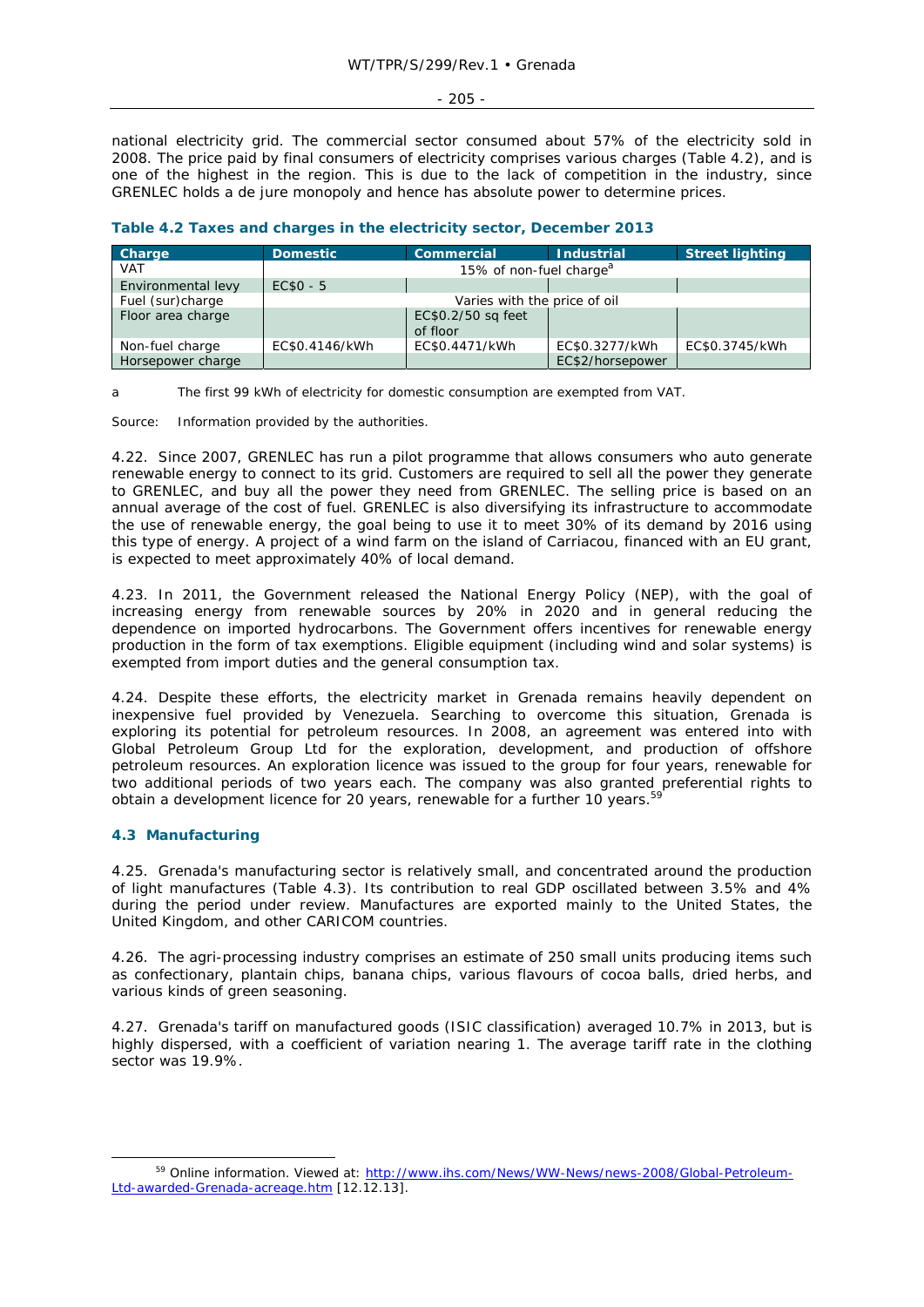#### $-206 -$

| (EC\$'000)               |        |        |        |        |        |           |                   |
|--------------------------|--------|--------|--------|--------|--------|-----------|-------------------|
|                          | 2005   | 2008   | 2009   | 2010   | 2011   | $2012^a$  | 2013 <sup>b</sup> |
| Flour                    | 10,140 | 18,936 | 18,775 | 15,883 | 19,443 | 17.809    | 13,151            |
| Paper products           | 6,864  | 8,222  | 6,307  | 5,427  | 5,401  | 5,364     | 4,164             |
| Animal feed              | 3,586  | 4,013  | 4,796  | 4,614  | 4,517  | 5,114     | 4,283             |
| Clothing                 | 1,763  | 2,017  | 2,101  | 1,849  | 1,411  | 1,410     | $690*$            |
| Paints and varnishes     | 1,525  | 2,069  | 2,346  | 1,814  | 2,089  | 2.597     | 2,358             |
| Other                    | 2,396  | 3,969  | 2,210  | 2,833  | 2,896  | 2,899     | 1,031             |
| <b>Total</b>             |        |        |        |        |        |           |                   |
| Value                    | 26,274 | 39,227 | 36,536 | 32,421 | 36,730 | 35,685    | 26,116            |
| In percentage of exports | 35.2   | 48.0   | 46.4   | 48.1   | . .    | $\cdot$ . | . .               |

# **Table 4.3 Selected manufactured exports, 2005 and 2008-13**

Not available.

a Figures for 2012 and 2013 are estimates.

b Figures for 2013 are for the January to September period.

Source: Grenada's Central Statistical Office.

4.28. Incentives granted to manufacturing were streamlined during the period under review. The sector no longer benefits from the provisions of the Fiscal Incentives Act, 1974, which provided full exemption from taxes on corporate profits for up to 15 years. Current benefits, provided under Grenada's Investment Promotion Act, include accelerated deprecation provisions and import duty exemptions on plant, machinery, equipment (including equipment for transportating goods), spare parts, raw materials, and components used in manufacturing. Industrial infrastructures attract a property tax of 0.3% on land and 0.2% on buildings.

4.29. According to the authorities, the introduction of the VAT penalized some export-oriented manufacturers, who must pay the VAT on inputs upon importation and claim the VAT refund only upon exportation of the final product. In 2010, as a temporary relief measure, the Government granted exporters a VAT rebate equivalent to 10% of their gross sales. The programme was extended in 2012. In 2013, the Government launched the Manufacturers Competitiveness Programme (MCP), to help manufacturers remain competitive.

### **4.4 Services**

4.30. Grenada is a services-driven economy. The services sector accounts for nearly 75% of GDP. The contribution of the private education subsector to real GDP increased from 8.1% in 2006 to 14.1% in 2011. The authorities indicated that this is the result of increases in private education, primarily due to the increase in non-national students attending St. George's University. The services sector is an important source of foreign reserves. During the period under review, the sector has maintained a positive trade balance reaching EC\$171 million in 2013, i.e. 7.6% of GDP (Table 1.3). The main components of the sector are education services (essentially private); real estate, renting, and business activities; and transport, storage, and communications (Chart 4.1). Tourism is a key activity, although the contribution of hotel and restaurants to GDP is just 5%. Including the indirect effects, tourism is estimated to account for almost 22% of GDP (section 4.4.4).

4.31. In the GATS, Grenada made commitments in: reinsurance; hotel development; entertainment services; sporting and other recreational services; courier services; and telecommunication services. Market access and national treatment limitations scheduled on cross-border supply and consumption abroad in the telecommunication subsector expired in 2006.

4.32. The horizontal section of Grenada's commitments contains limitations regarding commercial presence and the movement of natural persons. Foreign investors must comply with domestic provisions in order to establish a business locally, such as withholding tax provisions and property ownership regulations. Employment of foreign natural persons is normally limited to people with managerial and technical skills that are in short supply or not available in Grenada. Grenada did not list any Article II (MFN) exemptions.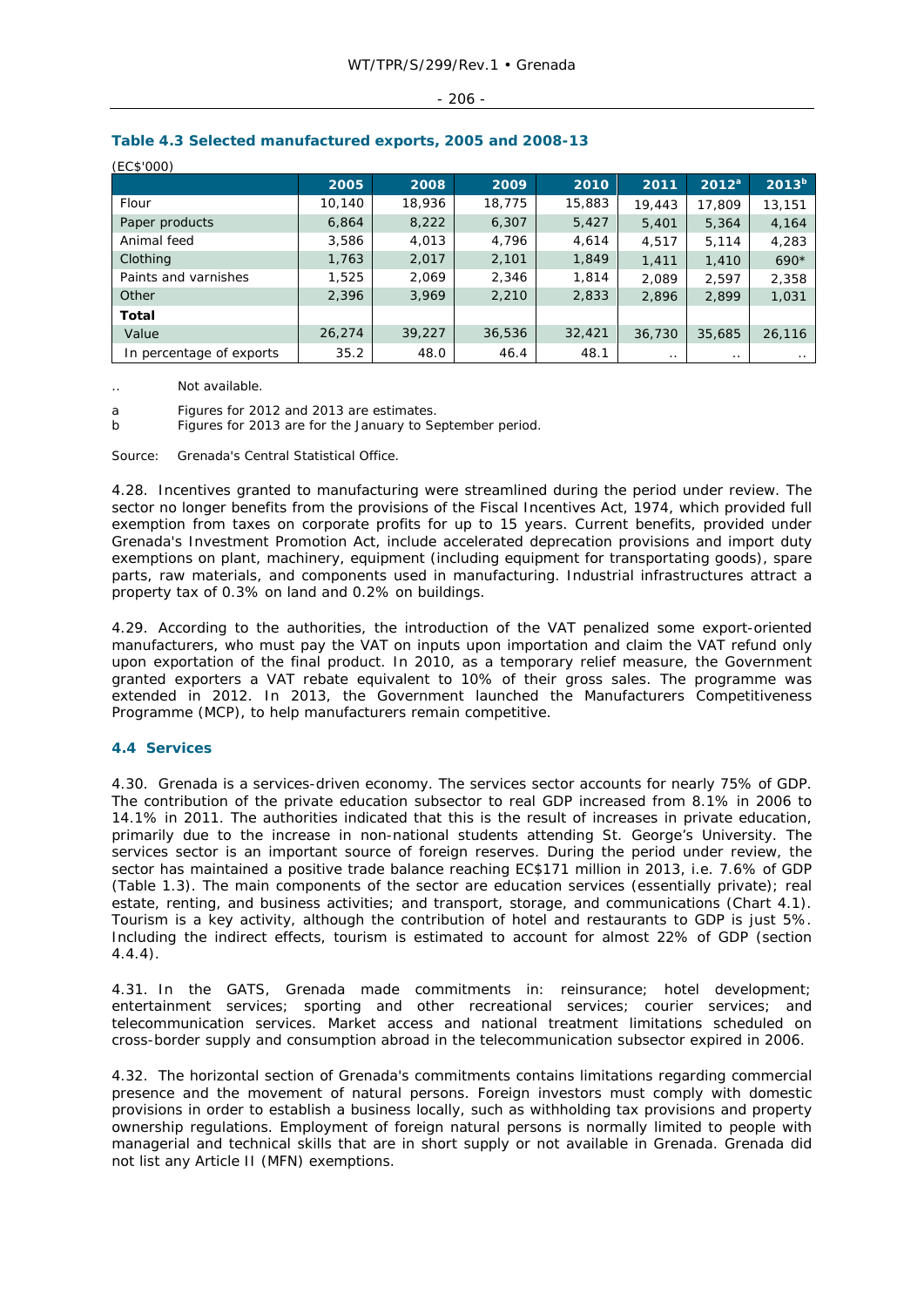- 207 -



#### **Chart 4.1 Structure of the services sector (average for 2007-12)**

Source: Secretariat calculations, based on data from the Eastern Caribbean Central Bank. Viewed at: http://www.eccb-centralbank.org/Statistics/index.asp.

4.33. Commercial activities attract a property tax of 0.5% on land (the highest), and 0.3% on buildings. They are the most heavily taxed activities.

#### **4.4.1 Financial services**

# **4.4.1.1 Regulators**

4.34. The Grenada Authority for the Regulation of Financial Institutions (GARFIN)<sup>60</sup> is responsible regulating all financial institutions, except domestic commercial banks and domestic securities businesses, which are regulated by the ECCB. Institutions regulated by GARFIN include credit unions, insurance companies, international financial services, and money services.<sup>61</sup>

### **4.4.1.2 Onshore financial services**

# **4.4.1.2.1 Institutions**

4.35. Onshore financial services comprise banking activities, regulated by the ECCB in coordination with the Ministry of Finance, and insurance, regulated by GARFIN.

### **4.4.1.2.2 Banking**

4.36. Grenada's banking sector contributed slightly more than 5% of GDP during the period under review. There are currently five commercial banks operating in Grenada (Table 4.4). The degree of financial intermediation increased during the period under review. Between 2007 and 2012, domestic credit provided by the banking sector increased from 79.1% of GDP to 91.5%, driven largely by household demand.<sup>62</sup> Households account for the majority of loans and advances provided by commercial banks. In 2012, they were the beneficiaries of 58.7% of all loans and

<sup>&</sup>lt;sup>60</sup> Grenada Authority for the Regulation of Financial Institutions (GARFIN) Act No. 5 of 2006, amended by Act No. 22 of 2008. This Act was proclaimed effective on 1 February 2007 by way of SRO No. 2 of 2007. Viewed at: http://www.garfingrenada.org/.<br><sup>61</sup> GARFIN has responsibility for the administration of: the Building Societies Act, Cap. 38; Friendly

Societies Act, Cap. 118; Cooperative Societies Act, 2011 (cooperatives and credit unions); Insurance Act, 2010; Company Management Act, 1996; International Betting Act, 1998; International Trusts Act, 1996; International Companies Act, Cap. 152; International Insurance Act, 1996; Offshore Banking Act, 2003; Grenada Development Bank Act, Cap. 129; and Money Services Business Act, 2009.<br><sup>62</sup> ECCB (2013b).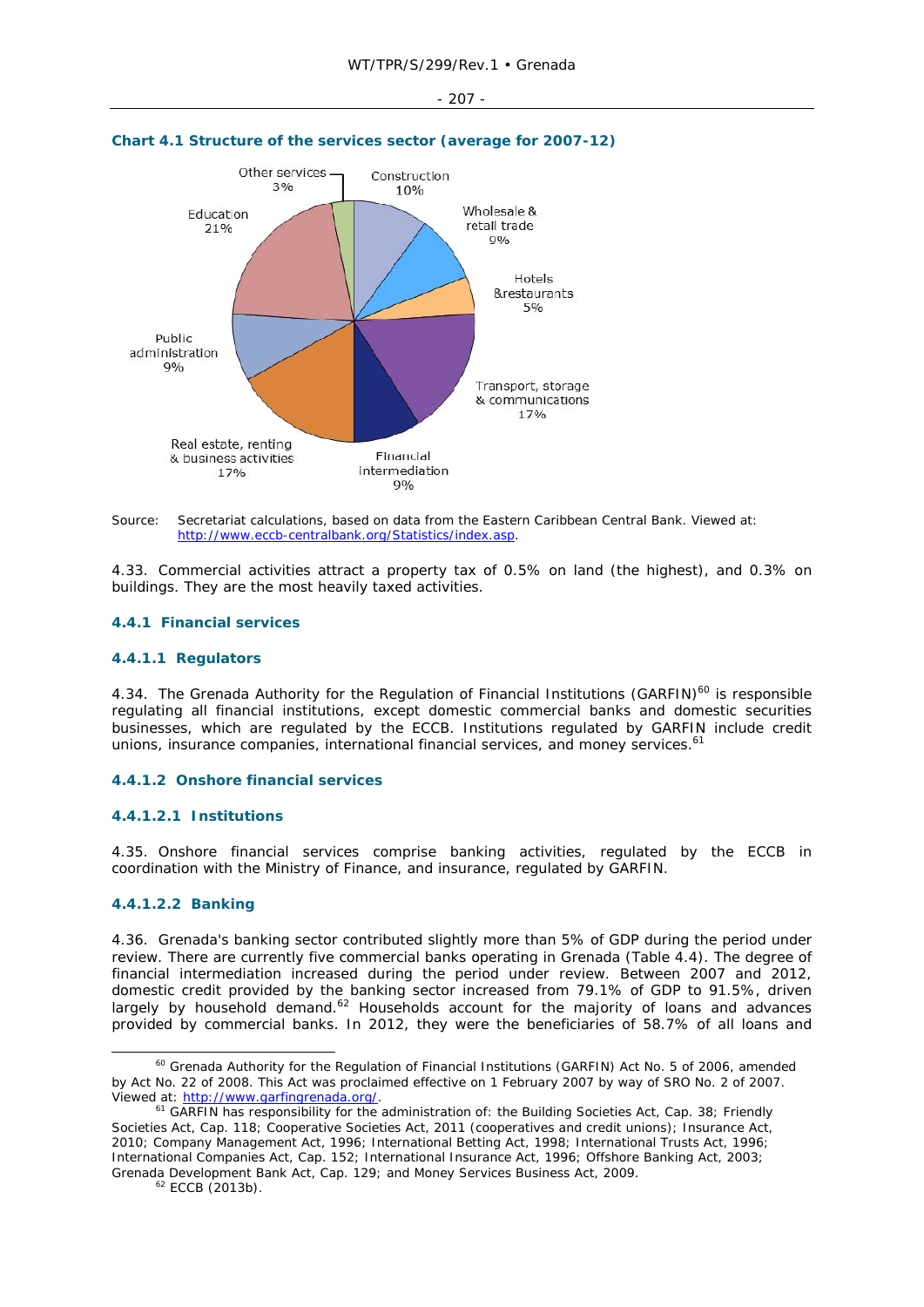#### $-208 -$

advances, followed by private businesses (31.4%). Other personal loans (i.e. not related to property acquisition or durable consumer goods) increased from EC\$355.2 million in 2007 to EC\$506.1 in 2012.

|  |  |  | Table 4.4 Financial institutions licensed under the Banking Act, 2005 (December 2013) |  |
|--|--|--|---------------------------------------------------------------------------------------|--|
|  |  |  |                                                                                       |  |

| <b>Financial institution</b>                           |                               |
|--------------------------------------------------------|-------------------------------|
| <b>Commercial banks</b>                                |                               |
| Bank of Nova Scotia                                    | Branch (foreign incorporated) |
| CIBC First Caribbean International Bank (Barbados) Ltd | Branch (foreign incorporated) |
| Republic Bank (Grenada) Limited                        | Foreign subsidiary            |
| RBTT Bank Grenada Ltd                                  | Foreign subsidiary            |
| Grenada Co-operative Bank Ltd                          | Locally owned                 |
| <b>Non-bank financial institutions</b>                 |                               |
| Republic Finance & Merchant Bank Ltd                   |                               |
| Caribbean Micro-Finance Grenada                        |                               |

Source: Information provided by the authorities.

4.37. Lending and deposit rates are similar to those in other OECS countries. In December 2012, the average lending and deposit rates were respectively 9.19% and 2.68%, both lower than their 2007 levels (9.65% and 3.04%, respectively).

4.38. The ECCB Agreement Act (Common Report) and the Banking Act, No. 19 of 2005 comprise the main legislation governing domestic banks in Grenada. The ECCB is the regulatory body for all financial institutions licensed under the Banking Act in Grenada. Like in the other ECCU member countries, the Banking Act is based in part on the Basel Committee on Bank Supervision's core principles for effective banking supervision. These changes include strengthened oversight of financial institutions by the ECCB, and more stringent and systematic reporting requirements by such institutions.

4.39. The licensing conditions for banks are the same across OECS countries (Common Report). The Ministry in charge of finance is responsible for local supervision of the banking sector. It prescribes the annual licensing fees, in consultation with the ECCB. They are currently EC\$20,000 per annum. Citizens and companies of Grenada are not restricted from borrowing or placing deposits with banks located abroad. There are no limitations on foreign investment in onshore banks in Grenada. Foreign-owned banks licensed and incorporated in Grenada are subject to the same requirements as locally owned and locally incorporated banks and may provide the same services. Branches of foreign banks must submit additional information when applying for a licence to show that they are subject to effective supervision at home and must confirm that the regulatory body in their home jurisdiction does not object to the application. There are no residency or citizenship requirements for bank managers or directors.

4.40. The minimum capital required is EC\$5 million for banks, and EC\$1 million for credit or other financial institutions. The Banking Act requires licensed financial institutions to maintain a reserve fund, and transfer to the fund at least 20% of their net profits, whenever the reserve fund falls below 100% of their paid-up capital. Capital adequacy ratio has been raised to  $8\%$ .<sup>63</sup>

### **4.4.1.2.3 Insurance**

4.41. The insurance subsector contributes nearly 2% of GDP. There are 24 registered insurance companies in Grenada, of which 17 in general insurance, nine in long-term insurance, and two in both. Most insurance companies are branches or subsidiaries of regional companies. In general, long-term insurance companies provide ordinary life insurance services, while general insurance companies provide mostly property and motor-vehicle insurance.

4.42. GARFIN is responsible for regulating and supervising the onshore insurance sector, including reinsurance. All domestic insurance companies are presently governed by the Insurance Act, Cap 150 of the Continuous Revised Edition of the Laws of Grenada. Insurance legislation is generally in line with international standards and practices.

<sup>&</sup>lt;sup>63</sup> The Banking (Capital Adequacy and Capital Ratios) Regulations, SRO 10 of 2010, repealed the Banking (Assigned Capital) Regulations, No. 17 of 1994.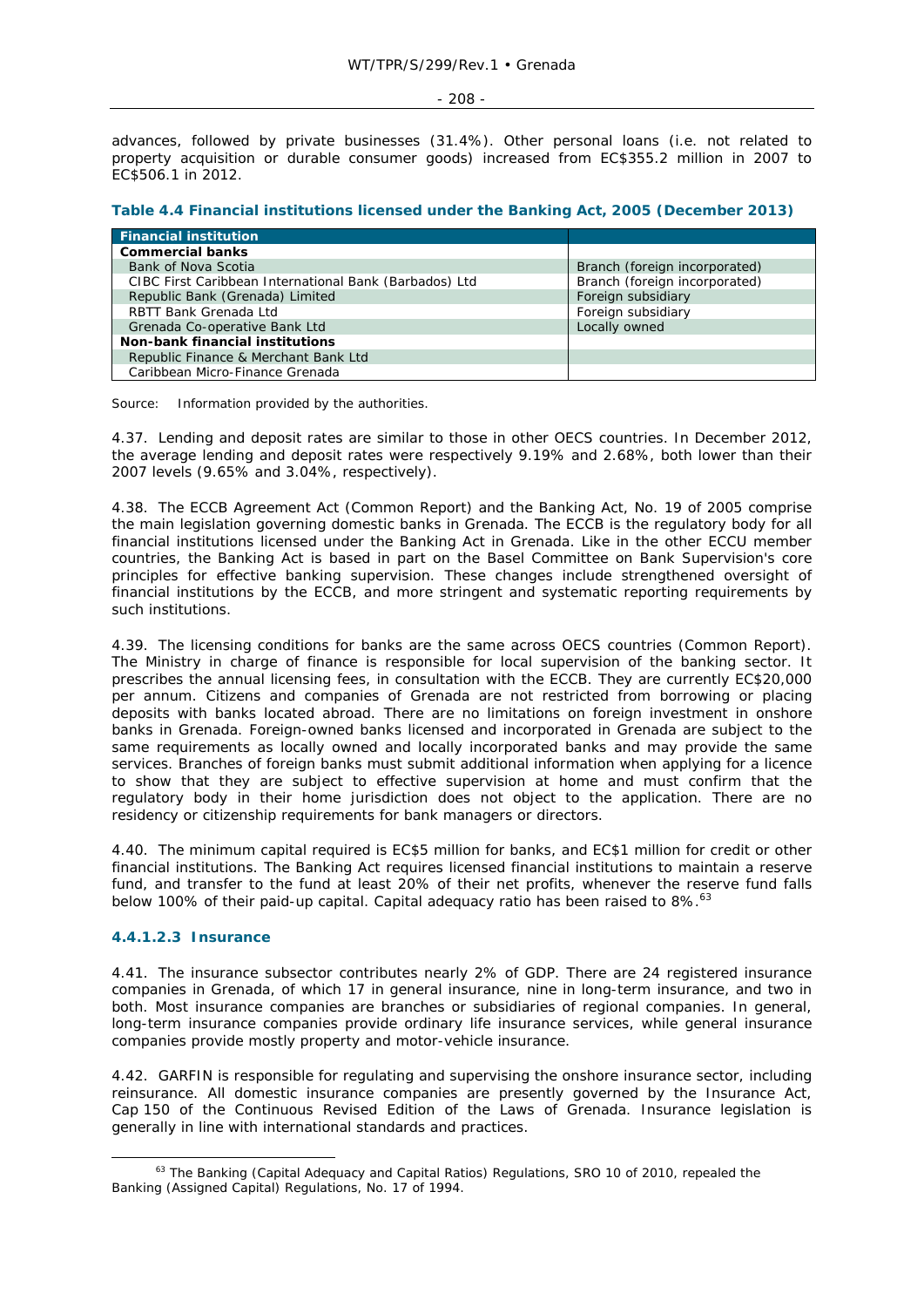4.43. Insurance companies must be registered by the Supervisor of Insurance within GARFIN. Foreign insurance companies may establish branches in Grenada. Minimum paid-up share capital is set at EC\$2 million for local companies and EC\$5 million for foreign companies; the EC\$5 million must be fully paid-up in cash.<sup>64</sup> Mutual companies must have uncommitted reserves of at least EC\$5 million; this is the case for long-term and other classes of insurance business.

4.44. Apart from a higher capital requirement, to be granted a licence to operate in Grenada, a foreign company must have been lawfully constituted in the country in which it was incorporated, and have undertaken insurance business in that country for at least five years. It must appoint a resident person in Grenada to be its principal representative, who must have power of attorney and a principal office in the country.

4.45. Insurance (excluding reinsurance) companies are required to deposit cash, assets or a combination of both with the Supervisor of Insurance.<sup>65</sup> Deposits for foreign-incorporated companies are higher. In 2010, the required deposit for long-term insurance businesses was raised from EC\$100,000 to EC\$250,000 for foreign companies, and from no requirement to EC\$150,000 for local companies. The required deposit for general insurance businesses companies is 40% of the net premium income from the previous year or EC\$150,000 (foreign companies) (EC\$50,000 for local companies), whichever is greater.<sup>66</sup> Associations of underwriters must be registered under the Insurance Act to carry on any class of insurance business; they must deposit with the Supervisor of Insurance an amount equal to EC\$200,000.

4.46. The Supervisor of Insurance may grant approval for insurance policies to be placed with companies that are not registered under the Act, if he determines that it is not possible to obtain similar protection from a registered company. A person wishing to enter into an insurance contract (except reinsurance) with an insurer not registered under the Act, must apply to the Supervisor of Insurance for permission to do so. This may be granted if the Supervisor is satisfied that it is not possible to obtain similar insurance protection at a comparable cost from an insurer registered under the Act.

4.47. An insurance company may not apply the assets of an insurance fund, directly or indirectly, to any class of insurance business other than that in respect of which the fund was established and is maintained.

4.48. The following insurances are mandatory: motor vehicles insurance policy or security against third-party liabilities.<sup>67</sup>

### **4.4.1.2.4 Other on shore financial services**

4.49. A new Cooperatives Societies Act entered into force in September 2011.

4.50. A new Money Services Business Act entered into force in 2009.

### **4.4.1.3 Offshore financial services**

4.51. GARFIN is the regulatory body for all offshore financial services. The main legislation governing the offshore banking sector and banks providing trust services in Grenada is the Offshore Banking Act, Cap 217A of the Continuous Revised Edition of the Laws of Grenada; the Grenada Authority for the Regulation of Financial Institutions Act, Cap 125A; and the International Companies Act, Cap 152. Offshore trust companies are governed by the International Trusts Act, Cap 152C.

 $64$  As specified in Insurance Act No. 10, 2002, a local company is a company incorporated under the Companies Act, 1994, with not less than 51% of its issued share capital held by citizens of Grenada; or any company incorporated in a country, other than Grenada, which the Minister has specified by Order in the *Gazette* for purposes of this definition.

<sup>&</sup>lt;sup>65</sup> Assets registered with the Eastern Caribbean Central Securities Registry may be used as well.

<sup>&</sup>lt;sup>66</sup> In the previous legislation (Insurance Act, 2002) the requirements were EC\$50,000 for foreign general insurance companies (excluding motor vehicle insurance), and EC\$25,000 for local companies. 67 Motor Vehicles Insurance (Third Party Risks) Act, Act No. 39 of 1994.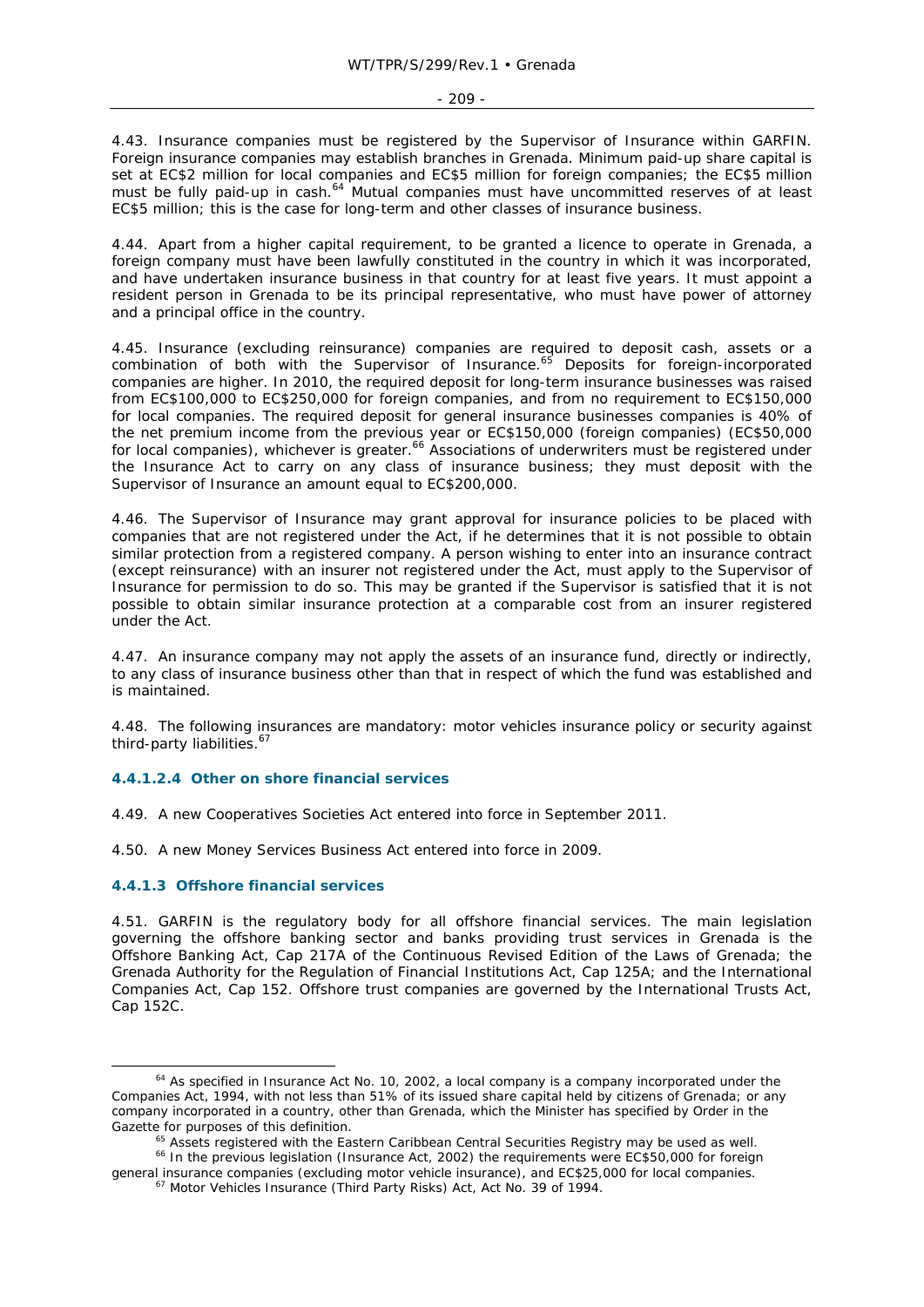4.52. Offshore banks must be incorporated under the International Companies Act, Cap 152. As required by the Offshore Banking Act, Cap 217A, offshore banks must be licensed by the Minister of Finance. Conditions for licensing include the maintenance of a principal office in Grenada and the appointment of an authorized agent and alternate agent. For restricted licences (class II), the minimum capital requirement is EC\$6 million for banks, and EC\$2 million for trusts. Capital requirements for unrestricted licences (class I) are double these amounts. Offshore licensees are also required to make a special deposit with GARFIN, and constitute a reserve fund into which they must transfer 10% of profits every year.<sup>68</sup> Offshore banks are exempt from payment of taxes and duties, except for service charges and utility charges for services provided by the Government. There are currently no offshore banks operating in Grenada.

4.53. Offshore insurance services are regulated by International Insurance Act No. 37 of 1996 (most recently amended by Act No. 1 of 2008). Insurance companies licensed under the Act must perform all their operations outside Grenada, and maintain capital requirements in accordance with the type of business in which they engage (EC\$1 million for reinsurance, EC\$2 million for long-term business, and EC\$3 million for general insurance business). Licences are valid for 12 months and renewed every year upon payment of a fee. Activities are monitored by GARFIN. There are currently no registered international insurance companies in Grenada.

4.54. Offshore insurance businesses are exempt from any currency and exchange control, and any foreign exchange levy. They are also exempt from income tax, withholding tax, corporation tax, business levy, and aliens land-holding.

4.55. The Mutual Exchange of Information on Taxation Matters Act, No. 24 of 2011 allows the Government to share tax information with some foreign treaty partners (section 2).

# **4.4.2 Telecommunications**

4.56. Grenada made commitments during the extended negotiations on basic telecommunications services.<sup>69</sup> Since 2006, several restrictions have expired, and the sector has become more open to the competition.<sup>70</sup> The mobile penetration rate increased from 67% in 2006 to 115% in 2012, while fixed-line penetration remained stagnant, at some 25% (Table 4.5).

|                                      | 2006  | 2007  | 2008  | 2009  | 2010  | 2011  | 2012  | 2013  |
|--------------------------------------|-------|-------|-------|-------|-------|-------|-------|-------|
| Providers revenues (EC\$<br>million) | 170.1 | 173.1 | 163.3 | 145.8 | 148.3 | 145.9 | 156.0 | 153.0 |
| Investment (EC\$ million)            | 29.6  | 40.1  | 44.1  | 39.5  | 17.9  | 20.4  | 18    | 17    |
| Employment                           | 207   | 216   | 304   | 267   | 268   | 240   | 218   | 231   |
| Penetration rates<br>(percentage)    |       |       |       |       |       |       |       |       |
| --Fixed-line                         | 28    | 26    | 27    | 26    | 26    | 25    | 25    | 27    |
| --Mobile                             | 67    | 85    | 98    | 106   | 106   | 109   | 115   | 120   |
| --Fixed Internet                     | 6     | 7     | 11    | 11    | 13    | 13    | 14    | 17    |

# **Table 4.5 Telecommunications statistics, 2006-13**

Note: Information is provided for year ending on 31 March.

Source: NTRC Grenada and ECTEL, *Key Telecoms Indicators*. Viewed at: http://www.ntrc.gd/Documents%204/Key%20Telecommunications%20Indicators2.pdf.

4.57. The sector is regulated by Telecommunications Act No. 31 of 2000 (amended by Act No. 8 of 2001). The Act guarantees open entry, market liberalization, and competition in the telecommunications sector. It, *inter alia*, specifies criteria for the granting of a licence; universal service conditions that may be applied; and procedures for concluding interconnection

<sup>&</sup>lt;sup>68</sup> The amount of the special deposit is EC\$270,000 for banks, and EC\$150,000 for trusts.<br><sup>69</sup> WTO document GATS/SC/96/Suppl.1, 11 April 1997.<br><sup>70</sup> Cross-border supply and commercial presence in voice telephone, packet-s circuit-switched data transmission, telex, telegraph, private-leased circuit, and facsimile services, as well as the provision of terrestrial-based mobile services, including cellular/mobile telephone, paging and others were reserved for the exclusive operator until 2006.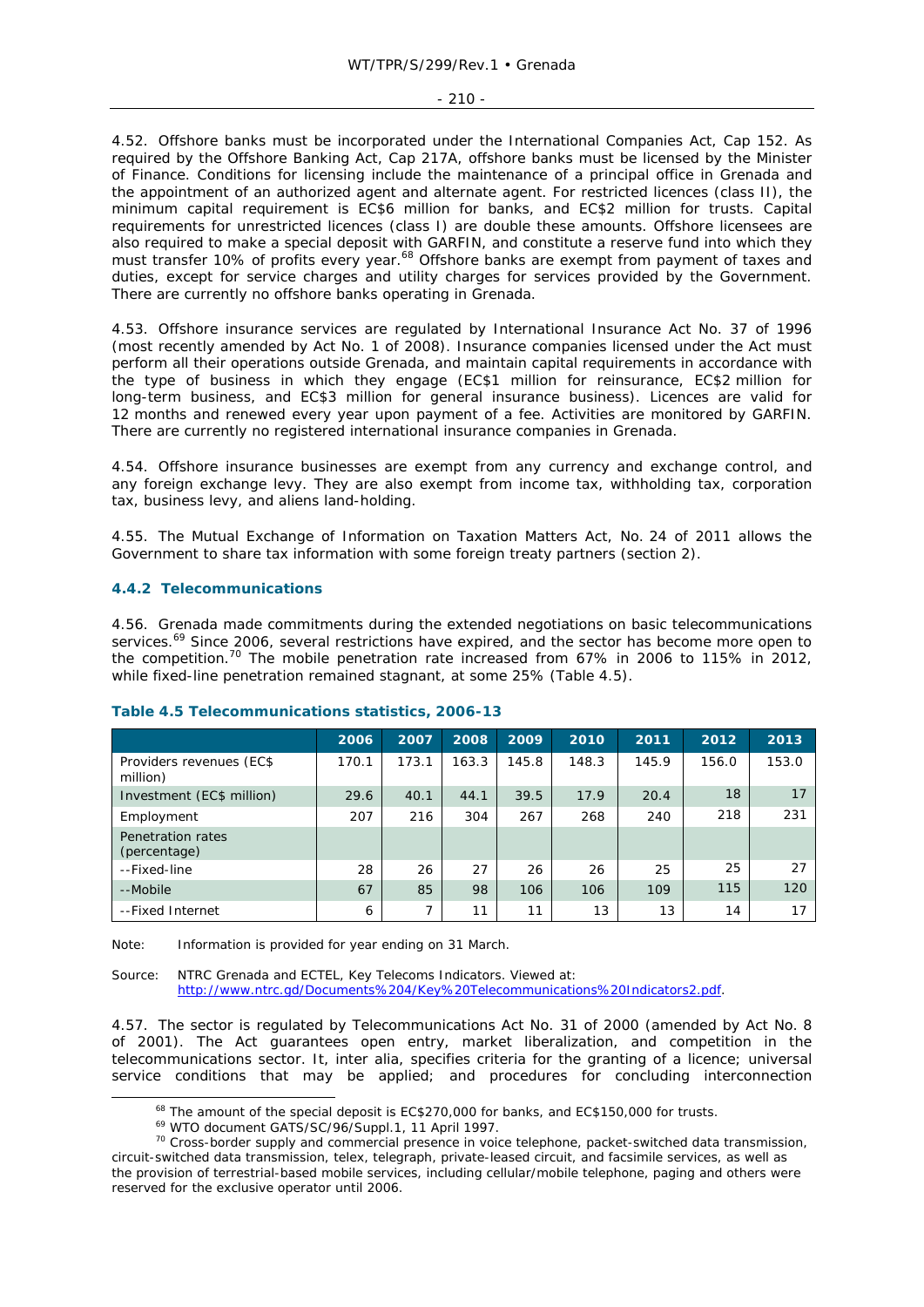agreements. The Act established the National Telecommunications Regulatory Commission of Grenada, the regulatory agency.

4.58. The National Telecommunications Regulatory Commission (NTRC) and the Eastern Caribbean Telecommunications Authority (see Common Report) are the regulatory bodies. The NTRC is under the responsibility of the Ministry of Communications, Works, Physical Development, Public Utilities and ICT.

4.59. The NTRC may designate a particular telecommunications service as a regulated service if it determines that the degree of competition is not sufficient to protect consumers (Telecommunications (Retail Tariff) Regulations, SRO 6 of 2005). The tariffs for regulated services in Grenada are determined in accordance with a price cap plan agreed between Cable and Wireless and the ECTEL Member States.<sup>71</sup> For regulated services, price cap plans are elaborated at the regional level by the ECTEL, in collaboration with the companies concerned, currently Cable & Wireless/LIME. The latest revision of the PCP, in 2010, was approved for three years, and introduced, among others, a gradual reduction in the tariff for fixed to mobile communication, from EC\$0.71 in 2010, to EC\$0.40 by October 2011. It eliminated the provisions for access deficit.72

4.60. Grenada allows full foreign participation in telecommunications companies. VAT is applied to international telephone calls at a rate of 20%, while the rate is 15% for other services. There are no sector-specific fiscal incentives. During the period under review, the Government of Grenada reduced its stake in the incumbent provider, Cable and Wireless (Grenada) Ltd (LIME), from 30% to 16.58%.

4.61. Universal service obligations include the provision of public voice telephony, Internet access, and telecommunication services to schools, hospitals, and similar institutions, the disabled, and the physically challenged.73 A Universal Service Fund (USF) was established in 2009 to compensate any provider who is required to provide or promote the service.<sup>74</sup> Providers are required to contribute 0.25% of their gross annual revenue to the USF for their first year of licence, 0.5% for the second year, and 1% annually for remainder of their licence.<sup>75</sup> The NTRC is in charge of approving projects for USF funding. Cable and Wireless (LIME), Columbus Communication Ltd (Flow), and Affordable Communication Ltd. have been compensated by the USF.

4.62. As of December 2013, 22 "individual" licences had been granted (of which six since 2007): five for fixed public telecommunications; seven for public mobile telecommunications; eight for Internet networks and services; and two for submarine cable landing. Most of these licences were granted for 15 years and some will expire in 2015. In addition, a number of "class" licences have been granted for essentially value-added telecommunications services. Cable and Wireless (LIME) is the only provider of fixed-line services. Tariffs for local fixed-line-to-fixed-line calls and local fixed-line-to-mobile calls are regulated by a price cap plan.

4.63. The Telecommunications (Tariff) Regulations (SRO No. 34 of 2003) stipulate that providers are free to set tariffs for services for which there is effective competition in the market. If the regulatory body determines that there is a dominant position in the market, tariffs are set in accordance with conditions. The NTRC may designate a provider as a dominant telecommunication provider in a particular service. In this case, the provider has the obligation to file its tariffs with the NTRC for approval. Providers that are not in a dominant position must notify the NTRC of their tariffs and may file any modification. The only dominant provider identified is C&W (LIME).

4.64. Provisions for interconnections are set out in the Telecommunications (Interconnection) Regulations, 2009. The legislation guarantees non-discrimination and transparency in the provision

 <sup>71</sup> ECTEL online information. Viewed at: http://www.ectel.int/grd/Telelcommunications%20(Tariff) %20Regulation.%202003%20NEW-.doc.<br><sup>72</sup> In 2013, the NTRC extended the PCP for one year. Online information. Viewed at:

http://www.barnaclegrenada.com/index.php/featured-stories/2725-ntrc-says-its-peoples-telecommunications-watchdog [12.03.14].

 $^{73}$  Telecommunications (Universal Service Fund) Regulations 2009.<br><sup>74</sup> Telecommunications (Universal Service Fund) Regulations, SRO 21 of 2009.<br><sup>75</sup> Telecommunications (Universal Service Fund Contribution) Order, SRO 2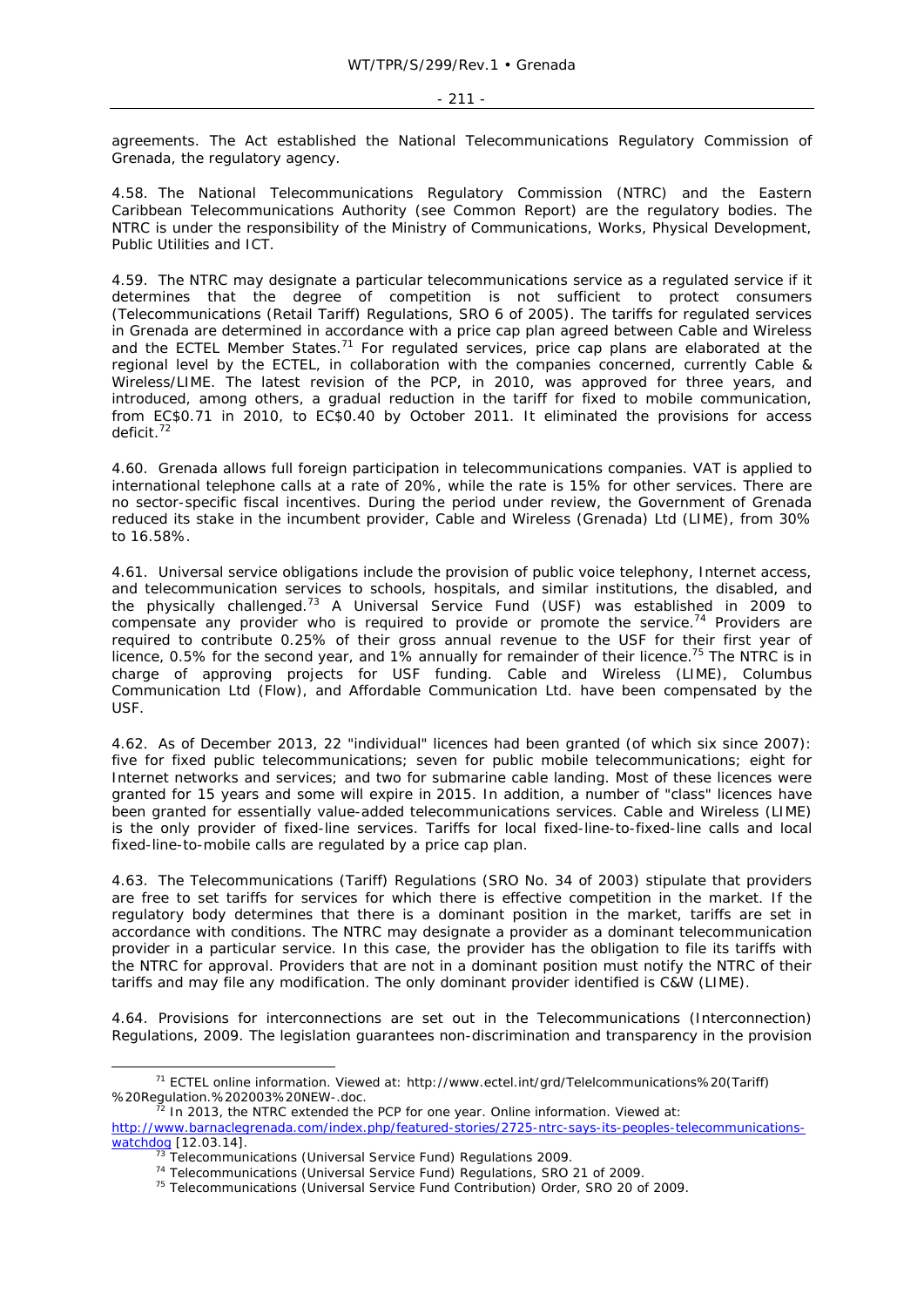#### - 212 -

of interconnection by any public network operator. Companies may freely negotiate, amend or modify interconnection agreements, but the approval of the NTRC is required. Maximum interconnection rates are set by ECTEL. Current rates are set out in the Decision on Interconnection Rates taken at the 19<sup>th</sup> ECTEL Council of Ministers in 2009. In that decision, ECTEL recommended a three-year phased reduction of rates that should lead to a reduction up to 60% in rates. The recommended rate for mobile termination was reduced from EC\$0.369 per minute in April 2009 to EC\$0.2510 per minute in 2011.

4.65. Interconnections agreements are in place between the historic provider, Cable & Wireless (Grenada) Ltd, and the following companies: Affordable Island Communications Inc.; Columbus Communications (Grenada) Ltd.; Digicel (Grenada) Ltd.; and Global Network Providers (Grenada) Inc.

4.66. In accordance with the Telecommunications Act, the NTRC is responsible for the administration of Grenada's numbering plan. Assignment of numbers is subject to an application fee, an initial fee, and an annual fee. The annual fee is EC\$410 for a code (a block of 10,000 numbers), and EC\$1,060 for a block of 10 codes.76

4.67. Two licences have been granted for the landing of a submarine cable; as at early 2014, there were two operators C&W (LIME) and Solar Caribbean Fiber.

### **4.4.3 Transport**

#### **4.4.3.1 Air transport**

4.68. Grenada has not made any GATS commitments on air transport services.<sup>77</sup>

4.69. Grenada's two airports, the Maurice Bishop International Airport and Lauriston Airport (located on the island of Carriacou) are both owned by the Government and operated by the Grenada Airport Authority.78 The Authority sets the fees for airport services and has a monopoly on the provision of airport management services. However, private (local and foreign) participation is permitted for auxiliary services. The Authority provides ground-handling services through a wholly owned subsidiary company, Aviation Services of Grenada Ltd. Chevron West Indies Ltd. operates the fuel tank system, and catering services are provided by Goddard Caterers (Grenada) Ltd.

4.70. The main indicators with respect to airport movements are shown in Table 4.6.

|                                             | 2009      | 2010      | 2011      | 2012      | 2013      |  |  |  |  |  |  |
|---------------------------------------------|-----------|-----------|-----------|-----------|-----------|--|--|--|--|--|--|
| <b>Maurice Bishop International Airport</b> |           |           |           |           |           |  |  |  |  |  |  |
| Aircraft movement                           | 13,668    | 14,218    | 14,258    | 13,356    | 12,819    |  |  |  |  |  |  |
| Passengers movement                         | 312,447   | 297.386   | 307,553   | 301,657   | 300.276   |  |  |  |  |  |  |
| Freight movement (kg)                       | 1,526,579 | 1,703,533 | 1,443,058 | 1,761,599 | 2,220,390 |  |  |  |  |  |  |
| Mail movement (kg)                          | 75,530    | 83,898    | 78,299    | 103,085   | 125,005   |  |  |  |  |  |  |
| <b>Lauriston Airport</b>                    |           |           |           |           |           |  |  |  |  |  |  |
| Aircraft movement                           | 2.396     | 2.032     | 1.279     | 2.234     | $\cdot$ . |  |  |  |  |  |  |
| Passenger movement                          | 11,214    | 10,039    | 9,641     | 12,076    | $\cdot$ . |  |  |  |  |  |  |
| Freight Movement (kg)                       | 121,334   | 121.574   | 60.275    | $\cdot$ . | $\cdot$ . |  |  |  |  |  |  |
| Mail Movement (kg)                          | 74        | 115       | 58        | $\cdot$ . | $\cdot$ . |  |  |  |  |  |  |

#### **Table 4.6 Air traffic indicators, 2009-13**

Not available.

Source: Information provided by the authorities.

4.71. Several international airlines service Grenada: Air Canada, American Airlines, British Airways, Caribbean Airlines, Delta Airlines, and Virgin Atlantic Airways. Regional carriers include LIAT, Saint Vincent Grenada Air, and Conviasa Airlines. Three companies provide charter services

<sup>&</sup>lt;sup>76</sup> Telecommunication (Numbering) Regulations, 2009.<br><sup>77</sup> WTO document GATS/SC/96, 15 April 1994.<br><sup>78</sup> Grenada Airports Authority Act No. 9 of 1985.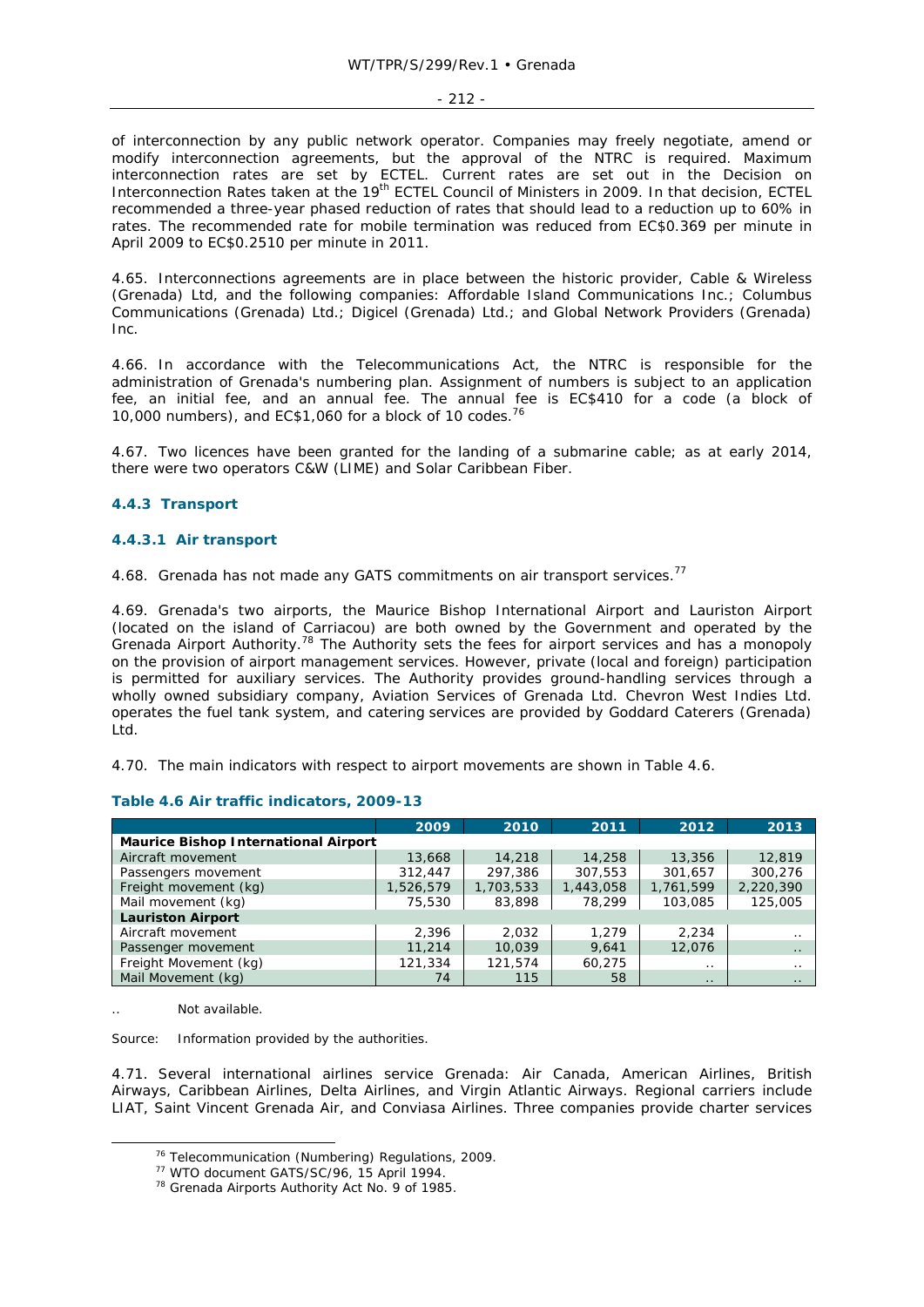(Air Canada, Air Transat, and Caribbean Airways), one provides cargo services (Amerijet International), and two provide air courier services (FedEx and DHL).

4.72. The main legislation governing air transport, the Civil Aviation Act, 2004, remained unchanged during the review period. Overall responsibility for air transport rests with the Minister of Tourism, Civil Aviation and Culture. The Air Transport Licensing Board is responsible for issuing air transport licences and permits, and for approving tariffs for passengers and cargo transportation. At the regional level, safety and security matters are the responsibility of the Eastern Caribbean Civil Aviation Authority (ECCAA) (Common Report). The granting of licences or permits to non-nationals or bodies not incorporated in Grenada is subject to the approval of the Minister.

4.73. Under the Civil Aviation Act, approval by the Minister of Tourism is required before air transport service licences may be granted by the Air Transport Licensing Board. This requirement does not apply, however, to citizens of Grenada or a member state of the OECS or CARICOM, or to a body incorporated in Grenada that is substantially controlled by citizens of Grenada or a OECS/CARICOM member state.

4.74. As a member of the International Civil Aviation Organization, Grenada recognizes and applies its Standards and Recommended Practices (SARPs). Grenada also applies the provisions of the Chicago Convention.

4.75. Grenada has two bilateral air services agreements, recorded by ICAO, with the United Kingdom and Suriname (1996). The open sky agreement with the United Kingdom was renewed in 2011, and permits airlines of both countries (or a designated airline) to operate air services between the two territories.<sup>79</sup> Under the agreement, each party grants the other the right to fly across its territory without landing, and the right to make stops for non-traffic purposes. The agreement includes provisions guaranteeing fair competition between the designated airlines providing the agreed services, and prohibits the granting of state subsidies or support that would adversely affect such a fair competition. It also allows Grenada to designate a carrier from any other CARICOM State.

### **4.4.3.2 Maritime transport**

4.76. Grenada did not schedule any GATS specific commitments on maritime transport services. The Ministry of Finance is responsible for formulating maritime transport policy.

4.77. The Grenada Shipping Act of 1994 provides the legislative framework for merchant shipping. In order to be registered in Grenada, vessels must be substantially owned by Grenadian citizens or public bodies, companies incorporated in Grenada, or nationals of a CARICOM member state. Non-incorporated companies may be authorized by the Minister, provided the company is established in and has its principal place of business in Grenada, where the majority of the ownership of the company is vested in Grenadian citizens, and the company is managed by Grenadian citizens. Cabotage is not restricted to Grenadian registered ships. Evidence of financial responsibility against risk of damage to third parties is mandatory.

4.78. According to the authorities, no government or other cargos are reserved for domestically flagged vessels or for ships owned or operated by the Government. There are no cargo preferences or fiscal incentives to domestically flagged ships.

4.79. The Grenada Ports Authority, established under the Ports Authority Act, has responsibility for providing, managing, and maintaining port services and facilities.<sup>80</sup> Ports are designated by law. There are currently six designated ports in Grenada: two are not operational, and three are dedicated for yachting. All ports are owned by the Government of Grenada. During the period under review, Grenada expanded the port of St. Georges, which has the capacity to hold two mega ships simultaneously. $8$ 

<sup>&</sup>lt;sup>79</sup> Online information. Viewed at: http://www.officialdocuments.gov.uk/document/cm83/8307/8307.pdf. 80 Port Authority Act Cap 247. 81 Grenada Board of Tourism online information. Viewed at: http://www.grenadagrenadines.

com/cruise\_facts.html.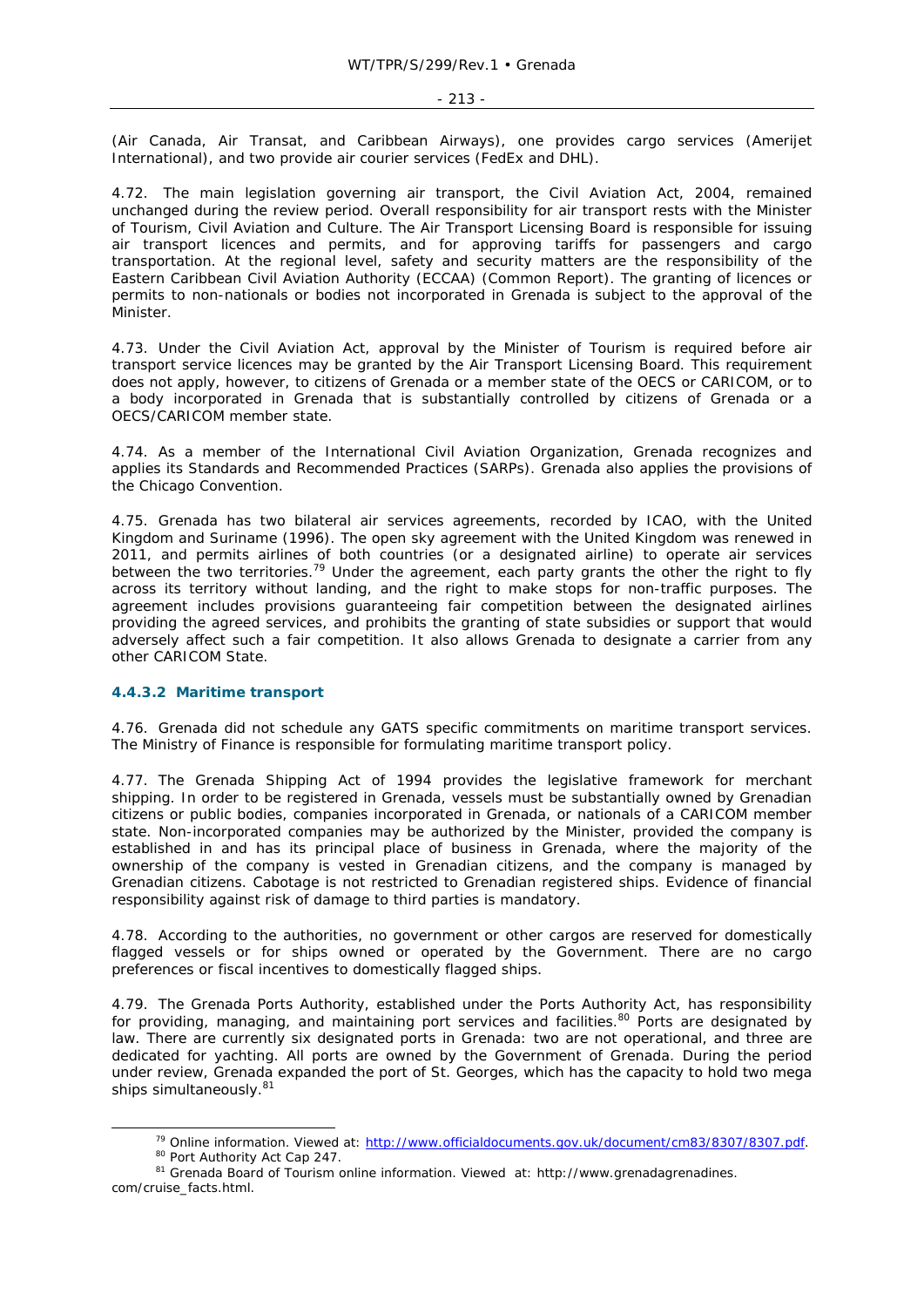4.80. Private sector companies (including foreign companies incorporated as local subsidiaries) may apply to the Port Authority to provide services within privately owned terminals, but not in the main commercial seaports. Charges levied on carriers and passengers are determined by the Government by way of the Ports Authority Tariff.

4.81. Grenada applies a levy of US\$3 per visitor arriving by ship, a cruise passenger tax, and an environmental levy on vessels to cover the costs of garbage disposal.<sup>82</sup>

4.82. Grenada is a member of the International Maritime Organization, and has signed some of its conventions relating to liability and compensation, and maritime safety. Since 2001, Grenada has taken measures to comply with the International Ship and Port Facility Security (ISPS) Code. Safety provisions were incorporated in the Shipping Act.

### **4.4.4 Tourism**

4.83. The tourism sector's direct contribution to Grenada's GDP fluctuated around 4% during the period under review (Table 1.1). However, taking into account indirect effects and induced contributions, the World Travel & Tourism Council estimated the total contribution of the sector at 21.8% of GDP in 2012.83 The sector employs 6% of the labour force. In 2012, Grenada had over 360,000 stay-over visitor arrivals; two out of three visitors were a cruise ship passengers (Table 4.7).

|                                             | 2000  | 2005  | 2008  | 2009  | 2010  | 2011  | 2012  | 2013  |
|---------------------------------------------|-------|-------|-------|-------|-------|-------|-------|-------|
| Total visitors ('000)                       | 314.3 | 384.4 | 426.9 | 459.2 | 445.6 | 428.6 | 360.2 | 313.7 |
| Stay-over visitors                          | 126.7 | 98.5  | 123.8 | 109.5 | 105.4 | 113.9 | 116.2 | 116.4 |
| Cruise ship passengers                      | 180.3 | 275.1 | 292.7 | 342.9 | 333.3 | 309.6 | 242.5 | 197.3 |
| Number of cruise ship calls                 | 360   | 260   | 217   | 246   | 206   | 198   | 185   | 144   |
| Total visitor expenditure (EC\$<br>million) | 481.5 | 192.8 | 341.8 | 302.1 | 301.4 | 315.3 | 300.3 | 306.6 |

#### **Table 4.7 Indicators of the tourism sector, 2000 and 2005-13**

Source: Grenada Board of Tourism.

4.84. Grenada made specific GATS commitments on hotel development, limited to hotels with a capacity of in excess of 100 rooms. The development of hotels with fewer rooms is subject to an economic needs test. Foreign suppliers may hire foreign staff only at managerial and specialist levels, if the skills are in short supply or not available locally.

4.85. The Minister of Tourism, Civil Aviation and Culture has overall responsibility for policy formulation and implementation in the tourism sector.<sup>84</sup> Marketing, development, and promotion activities are carried out by the Grenada Board of Tourism, as well as the Grenada Hotel and Tourism Association. According to the authorities, emphasis is being placed on developing community tourism and niche tourism products such as diving, eco-tourism and a "total spice experience".

4.86. The Government of Grenada levies a number of tourism-related taxes and charges: a US\$20 Airport Service Charge on passengers leaving the country by air (currently included in the price of the air ticket); a US\$3 cruise passenger tax; a hotel room tax of 8%; and a 7.5% refreshment charge on the purchase of food or drinks at hotels, applied under the Hotel Refreshment Charge Act, 1973. At Lauriston Airport, an EC\$20.00 security charge is levied on persons arriving by air. An embarkation tax of US\$1 is levied on persons leaving Grenada by ship.

4.87. The hotel accommodation licence ranges from EC\$600 to EC\$2,500, depending on the number of rooms. Tourism attracts a special VAT rate of 10%. Diving activities also attract the

 $82$  Cruise Ship (Visitors) Levy Act, 1990, Amended by Act No. 20 of 1994.<br>  $83$  The indirect and induced impact of the travel and tourism sector include: related investment spending, Government-related spending, domestic purchase of goods and services by the sectors dealing directly with tourists, as well the contributions of individuals related to the industry. WTTC (2013).<br><sup>84</sup> Ministry of Tourism, Civil Aviation, Culture and the Performing Arts online information. Viewed at:

http://tourism.gov.gd.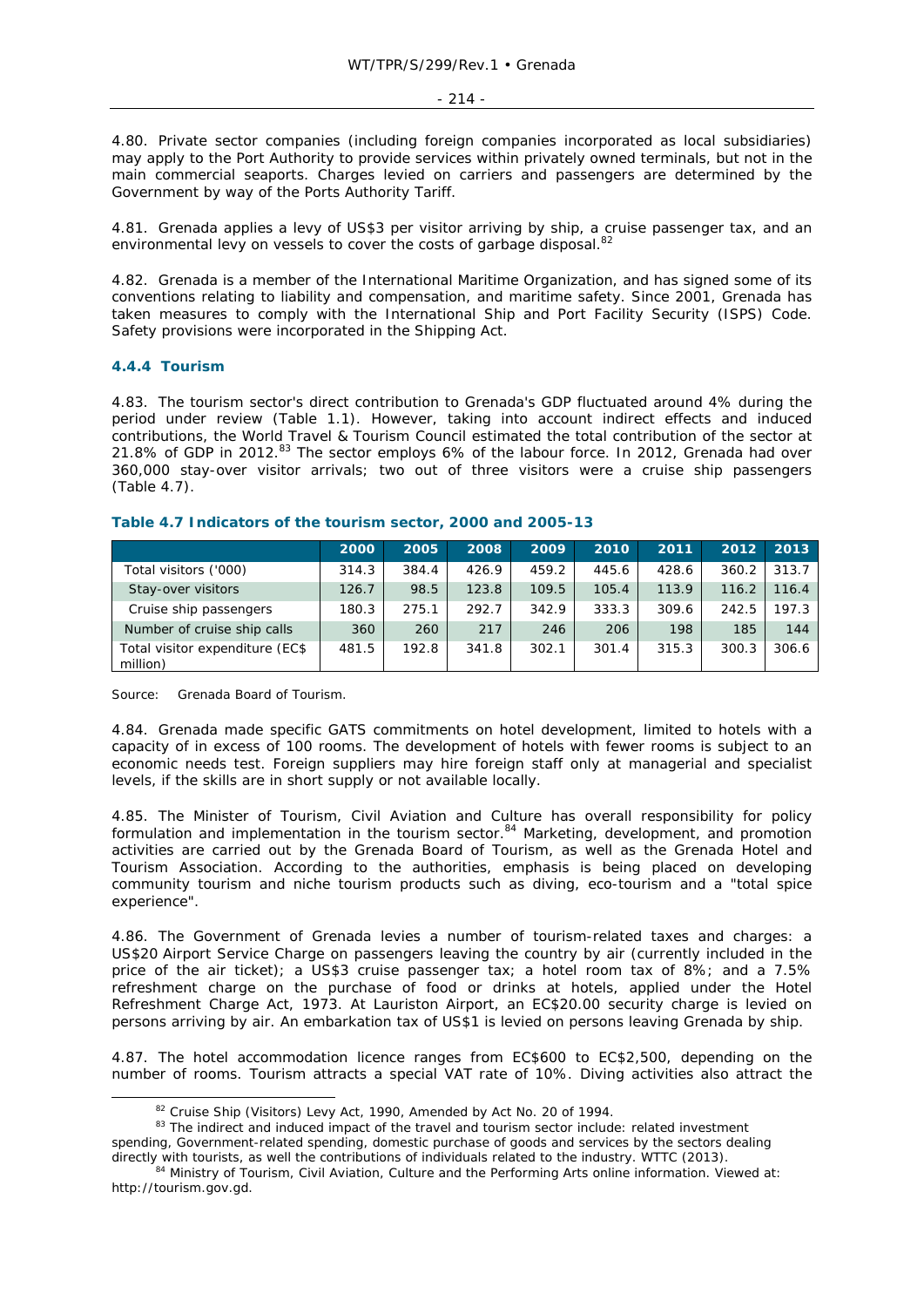special rate of 10%. Hotels attract a 0.3% property tax on the market value of land, and 0.02% on buildings.

4.88. The marine and yachting segment of the tourism industry, regulated by the Grenada Yachting Act, 2000, has been identified as one of the "export-ready" subsectors, i.e. one in which the infrastructure and regulations are in place for the development of a competitive sector.

# **4.4.5 Professional services**

4.89. Grenada did not make any GATS specific commitments on professional services.

4.90. The Government of Grenada has the exclusive authority to pass legislation and regulations to govern the operation of professions in the country; there are no general laws regulating the practice of professions. However, the Medical Officers Act, Cap 188 regulates the practice of certain professional service providers, as defined under the Services Sectoral Classification list.<sup>85</sup> The respective domestic associations have the authority to review professional qualifications, and, if satisfied, issue licences to practice.

4.91. In order to practice law in Grenada, professionals must be admitted to the Bar. The Foreign Nationals and Commonwealth Citizens (Employment) Act, and the work permit requirements contained therein, do not apply to barristers and solicitors who are Commonwealth Citizens, entitled to be in or enter Grenada, and entitled to practice as a solicitor in Grenada. Grenada is also a contracting party to the CARICOM Agreement Establishing the Council for Legal Education. Under some provisions of the Agreement, the government of each of the participating territories undertakes to recognize that any person holding a legal education certificate fulfils the training requirements for practice in its territory.

4.92. Other professional services are currently not regulated, and no licensing requirements apply. According to the authorities, no professions are reserved for nationals, and there are no professions whose practice requires residence in one of the OECS Member states or the Caribbean region. Grenada has not signed any mutual recognition agreements on professional services.

4.93. As the result of a CARICOM initiative to enhance the free movement of skilled persons, professional service providers, by virtue of being university graduates and CARICOM nationals, may enter and work in Grenada without a work permit, under the Caribbean Community Skilled Nationals Act No. 32 of 1995 (Common Report).

# **4.4.6 Other services**

4.94. As part of its strategy to build the New Economy, Grenada has identified "health, wellness and education services" as one of the five transformational sectors of the economy. In that regard, the Government is planning to build a new hospital to respond to the future potential of a growing medical tourism market.

4.95. Aside from offshore financial services, Grenada's offshore services industry comprises international companies (IBCs) established under the International Companies Act.<sup>86</sup> Companies incorporated under the act are exempted from the payment of the following taxes for a period of 20 years: income tax, withholding tax, corporate tax, business levy, and aliens land-holding tax. International companies that wish to carry out banking, insurance, trust, international betting or company management services, must obtain a specific licence from GARFIN. IBCs must have a registered agent in Grenada, and maintain an office in the country. This may be the office of the registered agent or rented office space. IBCs may not own property in Grenada.

4.96. The legislative framework for offshore betting is the International Betting Act, 1998. Licence applications must be made to the Registrar of Offshore Services. Licensees must maintain a principal office in Grenada, and deposit US\$100,000 in a licensed bank in Grenada. A 2% tax on gross receipts derived from betting is payable each month to the Comptroller of Inland Revenue.

 $85$  WTO document MTN.GNS/W/120, 10 July 1991.<br> $86$  Act No. 29 of 2009.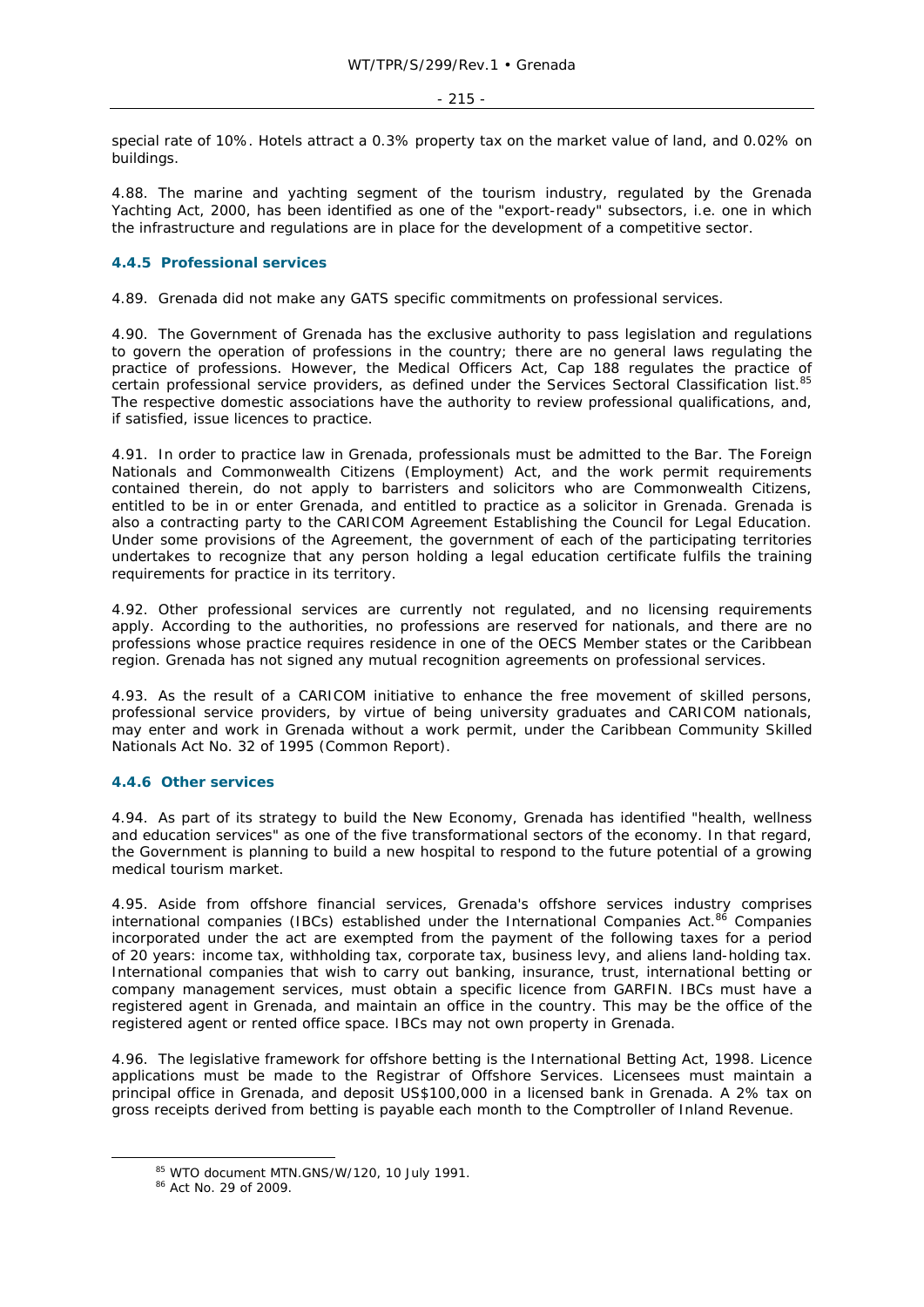#### - 216 -

#### **REFERENCES**

ECCB (2013a), *Economic and Financial Review*, June. Viewed at: http://www.eccbcentralbank.org/PDF/EFRJun2013.PDF.

ECCB (2013b), *Financial Statistics Yearbook 2013*. Viewed at: http://www.eccbcentralbank.org/PDF/fsybook\_2013.pdf.

Government of Grenada (2011), *2011 Budget Statement: Working together for Economic Recovery, Job Creation and Social Protection*. Viewed at: http://www.gov.gd/egov/docs/budget\_speech/budget2011.pdf.

Government of Grenada (2013), *Budget Speech 2014*. Viewed at: http://www.gov.gd/egov/docs/budget\_speech/budget2014.pdf.

Government of Grenada (2011), *The National Energy Policy of Grenada: A low carbon Development Strategy for Grenada, Carriacou and Petite Martinique*. November. Viewed at: http://www.gov.gd/egov/docs/other/GNEP\_Final\_Nov\_23\_2011.pdf.

Grenada Chamber of Industry and Commerce (2013). *Annual Report 2012*. Viewed at: http://www.thegcic.org/wp-content/uploads/2013/05/GCIC-Annual-Report-2012\_updated.pdf.

IMF Press Release No. 12/198, "Statement by the IMF Mission to Grenada", 30 May 2012.

ITC (2010), *Grenada nutmeg sector development strategy, 2010-2015*, July 2010. Viewed at: http://www.google.com/url?sa=t&rct=j&q=&esrc=s&source=web&cd=1&ved=0CCcQFjAA&url=htt p%3A%2F%2Fwww.intracen.org%2FWorkarea%2FDownloadAsset.aspx%3Fid%3D68871&ei=EBce U8bePITqkQffyoDYDw&usg=AFQjCNGUh37q8lyRaVEctFRFWGmUN5f9cg&sig2=29oEhlptmF55HHVF 2gCGWA&bvm=bv.62578216,d.eW0.

United Nations (2012), *Road Map on Building a Green Economy for Sustainable Development in Carriacou and Petite Martinique, Grenada,* UN Department of Economic and Social Affairs. Viewed at:

http://www.uncsd2012.org/content/documents/421Final%20Pub%20Road%20Map%20Carriacou %20&%20Petite%20Martinique%20Grenada%20%20June2012.pdf.

World Bank (2012), *Grenada - Technical Assistance Project,* Washington DC: World Bank. Viewed at: http://documents.worldbank.org/curated/en/2012/12/18278195/grenada-technical-assistanceproject.

World Bank (2013), *Doing Business 2014: Understanding Regulations for Small and Medium-Size Enterprises*, Washington DC: World Bank Group. DOI: 10.1596/978-0-8213-9615-5. Licence: Creative Commons Attribution CC BY 3.0. Viewed at: http://www.doingbusiness.org/~/media/GIAWB/Doing%20Business/Documents/Annual-Reports/English/DB14-Full-Report.pdf.

WTTC (2013), *Travel & Tourism Economic Impact 2013: Grenada.* Viewed at: http://www.wttc.org/site\_media/uploads/downloads/grenada2013\_1.pdf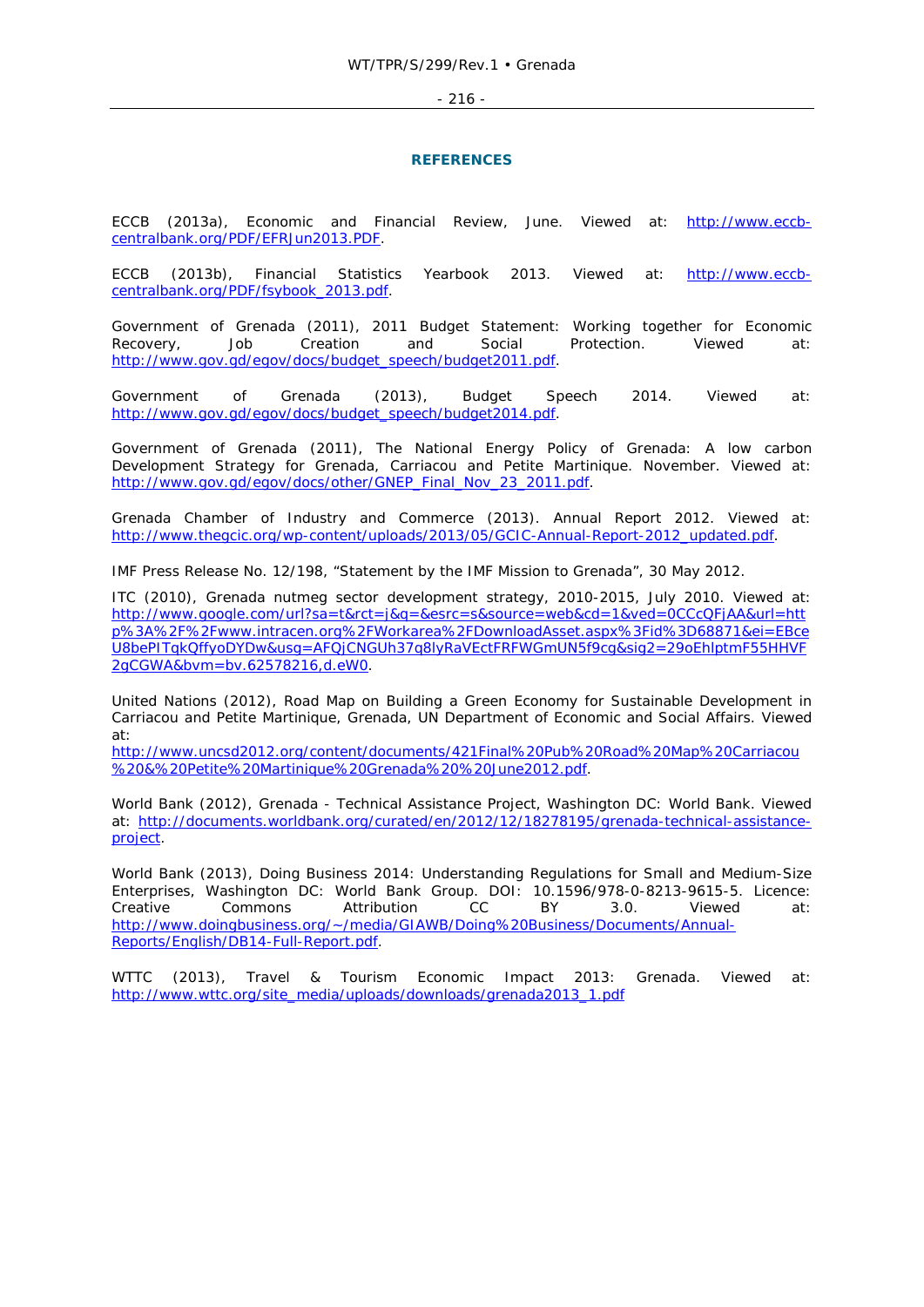### - 217 -

# **5 APPENDIX TABLES**

# **Table A1. 1 Merchandise exports and re-exports by SITC section, 2007-12**

(US\$ million and %)

| <b>Description</b>                                                 | 2007 | 2008 | 2009 | 2010 | 2011 | 2012 |
|--------------------------------------------------------------------|------|------|------|------|------|------|
| Total exports and re-exports (US\$ million)                        | 33.4 | 30.3 | 29.2 | 25.0 | 31.3 | 34.6 |
| Domestic exports (US\$ million)                                    | 19.1 | 22.9 | 22.3 | 22.6 | 28.2 | 30.4 |
| Re-exports (US\$ million)                                          | 14.4 | 7.4  | 6.9  | 2.3  | 3.2  | 4.2  |
| 0 Food and live animals                                            | 42.3 | 56.5 | 60.7 | 74.2 | 75.8 | 67.9 |
| 1 Beverages and tobacco                                            | 0.9  | 1.4  | 0.4  | 1.5  | 2.2  | 2.0  |
| 2 Crude materials, inedible, except fuels                          | 0.2  | 0.4  | 0.4  | 0.1  | 0.3  | 0.2  |
| 3 Mineral fuels and related materials                              | 0.3  |      |      |      |      |      |
| 4 Animal and vegetable oils, fats and waxes                        | n.a. | n.a. | n.a. | n.a. | n.a. | n.a. |
| 5 Chemicals and related products                                   | 2.9  | 2.9  | 3.3  | 3.6  | 2.9  | 3.0  |
| 6 Manufactured goods classified by material                        | 22.1 | 14.3 | 14.9 | 10.7 | 9.5  | 12.1 |
| 7 Machinery and transport equipment                                | 27.9 | 19.2 | 15.5 | 5.6  | 6.5  | 7.0  |
| 8 Miscellaneous manufactured articles                              | 3.6  | 5.3  | 4.9  | 4.2  | 2.7  | 7.8  |
| 9 Commodities and transactions not classified<br>elsewhere in SITC | n.a. | n.a. | n.a. | n.a. | n.a. | n.a. |

n.a. Not applicable.

- Trade share lower than 0.05%.

Source: ECCB online information. Viewed at: http://www.eccb-centralbank.org/Statistics/index.asp.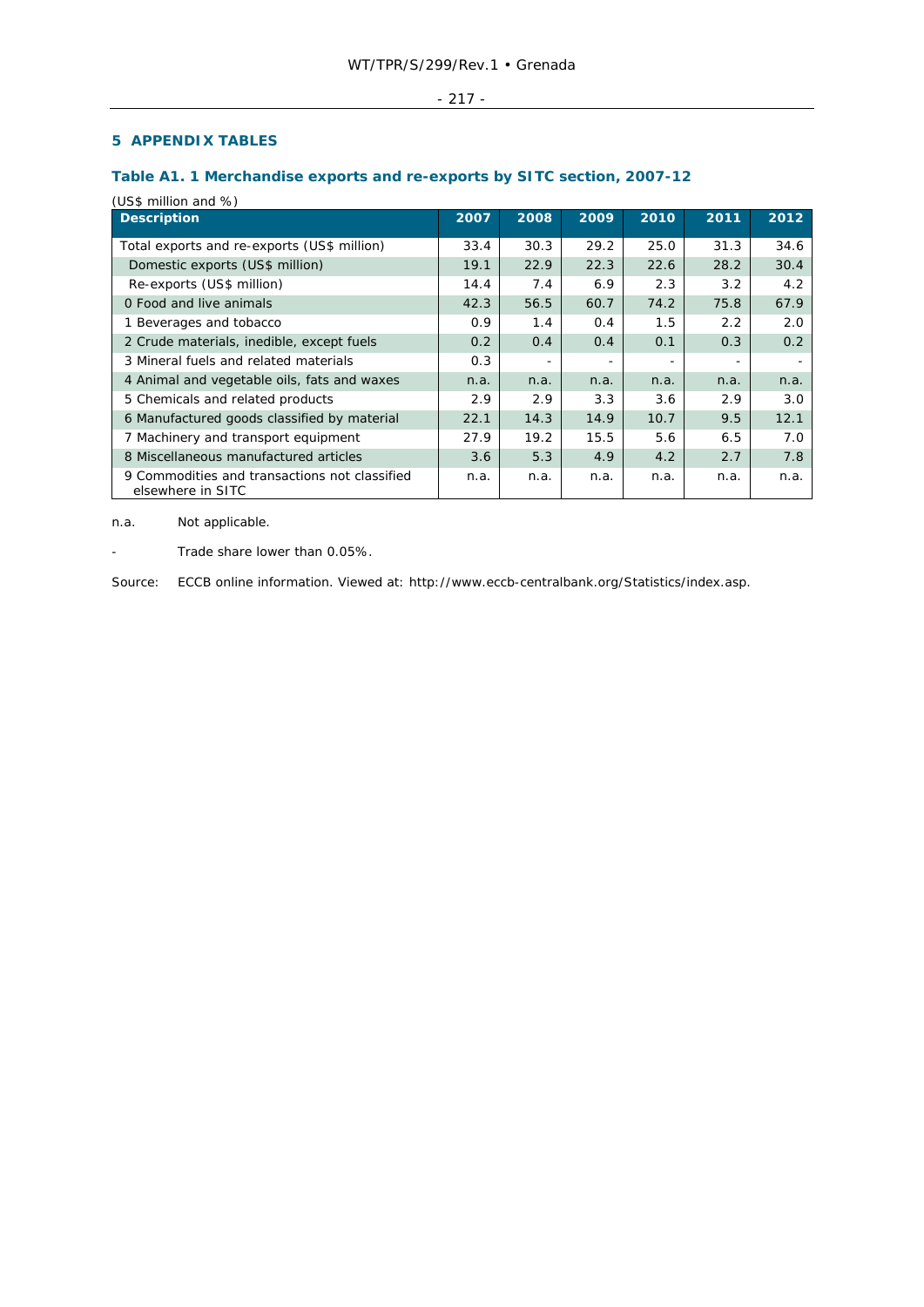| $\sim$ $\sim$<br>. .<br>$- \cdot -$ |
|-------------------------------------|
|                                     |

# **Table A1. 2 Merchandise imports by SITC section, 2007-12**

| <b>Description</b>                                                 | 2007                     | 2008                     | 2009  | 2010  | 2011  | 2012  |
|--------------------------------------------------------------------|--------------------------|--------------------------|-------|-------|-------|-------|
| Total imports (US\$ million)                                       | 365.1                    | 377.2                    | 292.7 | 318.0 | 335.6 | 341.3 |
| 0 Food and live animals                                            | 15.8                     | 17.7                     | 20.2  | 20.5  | 22.7  | 21.0  |
| 1 Beverages and tobacco                                            | 2.0                      | 2.7                      | 2.7   | 2.5   | 2.2   | 2.2   |
| 2 Crude materials, inedible, except fuels                          | 2.5                      | 2.7                      | 2.4   | 2.7   | 1.9   | 2.0   |
| 3 Mineral fuels and related materials                              | 16.7                     | 20.2                     | 17.5  | 21.7  | 26.4  | 30.4  |
| 4 Animal and vegetable oils, fats and waxes                        | 0.4                      | 0.5                      | 0.6   | 0.6   | 0.6   | 0.6   |
| 5 Chemicals and related products                                   | 7.8                      | 7.3                      | 8.9   | 7.7   | 7.2   | 7.2   |
| 6 Manufactured goods classified by material                        | 18.8                     | 18.1                     | 16.6  | 15.2  | 13.1  | 11.1  |
| 7 Machinery and transport equipment                                | 22.9                     | 20.3                     | 19.6  | 16.8  | 16.4  | 16.1  |
| 8 Miscellaneous manufactured articles                              | 13.1                     | 10.6                     | 11.4  | 12.3  | 9.6   | 9.5   |
| 9 Commodities and transactions not classified<br>elsewhere in SITC | $\overline{\phantom{a}}$ | $\overline{\phantom{0}}$ |       |       |       |       |

- Trade share lower than 0.05%.

Source: ECCB online information. Viewed at: http://www.eccb-centralbank.org/Statistics/index.asp.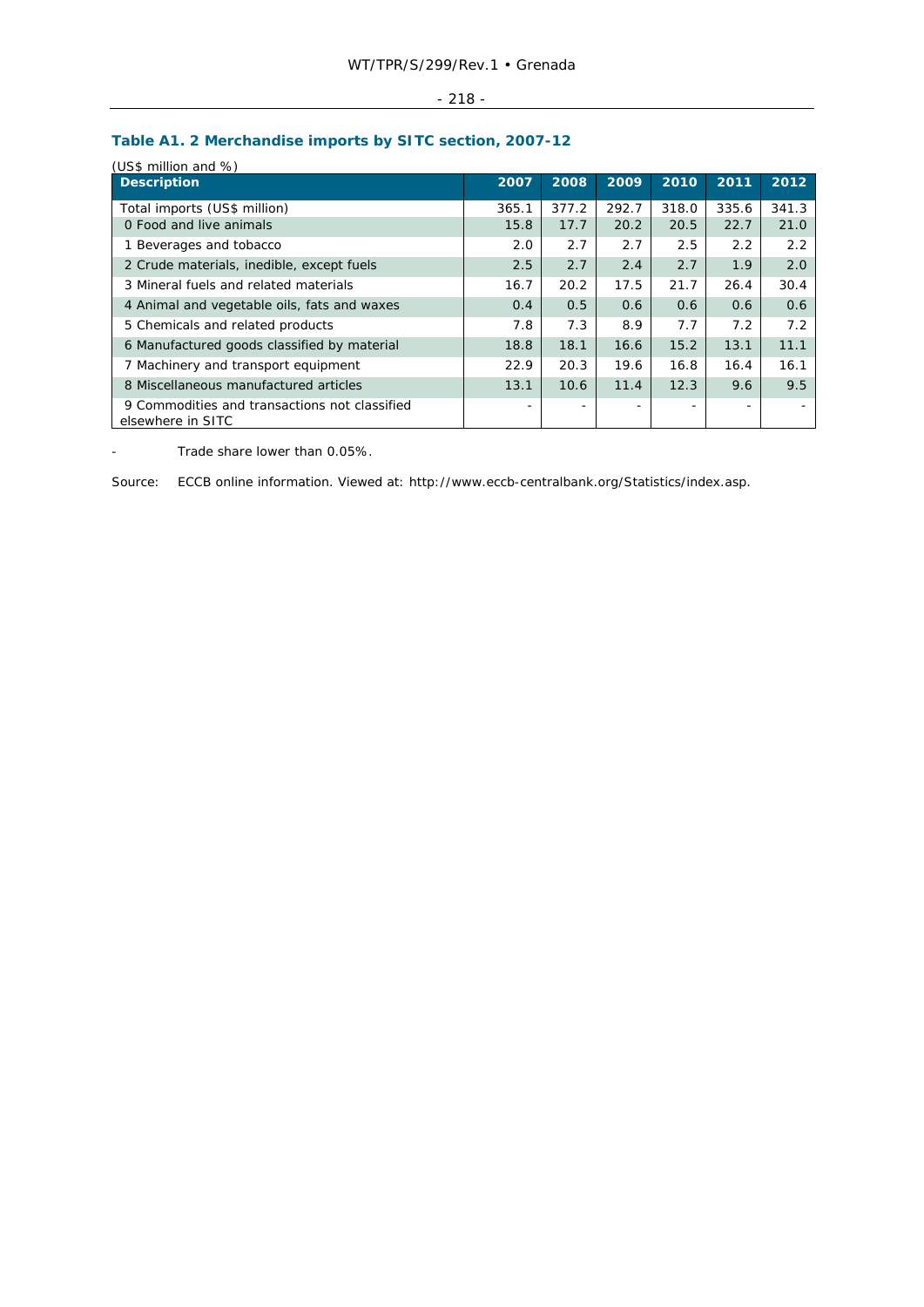|  | ٠ |
|--|---|
|--|---|

### (US\$ million and %) **Description 2007 2008 2009 2010 2011 2012** Total exports and re-exports (US\$ million) 33.4 30.3 29.2 25.0 31.3 34.6 America 56.9 78.2 .. .. .. .. United States 17.2 16.3 .. .. .. .. Other America  $\begin{bmatrix} 39.7 & 61.9 & \dots & \dots & \dots \end{bmatrix}$  Dominica 7.4 16.4 .. .. .. .. St Lucia 8.3 11.2 .. .. .. .. .. ا ... | ... | ... | ... | ... | ... | ... | ... | ... | ... | ... | ... | ... | ... | ... | ... | ... | ... St Kitts and Nevis 4.5 8.5 .. .. .. .. Antigua and Barbuda 2.0 3.3 .. .. .. .. St Vincent and the Grenadines 2.8 3.2 .. .. .. .. .. المساح السابق التابعي المساح التي التي تعليم التي تعليم التي تعليم التي تعليم التي تعليم التي تعليم التي تع<br>التي التي تعليم التي تعليم التي تعليم التي تعليم التي تعليم التي تعليم التي تعليم التي تعليم التي تعليم التي ت ... المساحل الساحل المساحل المساحل المساحل المساحل المساحل المساحل المساحل المساحل المساحل المساحل المساحل الم Trinidad and Tobago 3.8 1.9 ... Jamaica 2.1 1.7 .. .. .. .. Montserrat 0.3 0.4 .. .. .. .. Suriname 0.2 0.2 .. .. .. .. Argentina 0.0 0.2 .. .. .. .. ... السلطان السلطان العربي العربي العربي العربي العربي العربي العربي العربي العربي العربي العربي العربي العربي Europe 23.4 17.2 .. .. .. .. EU (27) EU (27)  $\begin{bmatrix} 22.8 & 16.1 & \dots & \dots & \dots & \dots \end{bmatrix}$  Germany 0.8 6.0 .. .. .. .. ... المساوات المساوات المساوات المساوات المساوات المساوات المساوات المساوات المساوات المساوات المساوات المساوا The Netherlands  $\begin{array}{|c|c|c|c|c|c|c|c|} \hline 4.9 & 3.3 & . . . \hline \end{array}$  United Kingdom 0.9 1.6 .. .. .. .. France 14.3 1.1 .. .. .. .. EFTA 0.6 1.1 .. .. .. .. Switzerland  $\begin{bmatrix} 0.6 & 1.1 & \dots & 0.1 \end{bmatrix}$ Commonwealth of Independent States  $(CIS)^a$  0.0 0.0 ... ... Africa 0.0 0.1 .. .. .. .. Middle East 0.0 0.0 .. .. .. .. Asia 19.7 4.6 .. .. .. .. China  $\begin{bmatrix} 0.3 & 0.6 & \cdots & \cdots & \cdots \end{bmatrix}$  Japan 19.3 3.7 .. .. .. .. Six East Asian Traders  $\begin{bmatrix} 0.0 & 0.1 & \dots & \dots & \dots \end{bmatrix}$  Chinese Taipei 0.0 0.1 .. .. .. .. Korea, Republic of 0.0 0.0 .. .. .. .. Malaysia 0.0 0.0 .. .. .. .. Other Asia 0.0 0.1 .. .. .. .. .. ا ا الله السال الله عنه الله عنه الله عنه الله عنه الله عنه الله عنه الله عنه الله عنه الله عنه الله عنه ال<br>الله عنه الله عنه الله عنه الله عنه الله عنه الله عنه الله عنه الله عنه الله عنه الله عنه الله عنه الله عنه ال Other 0.0 0.0 .. .. .. ..

#### **Table A1. 3 Merchandise exports and re-exports by trading partner, 2007-12**

.. Not available.

Note: Shares are based on UNSD Comtrade data; 0.0 represents negligible trade.

Source: UNSD, Comtrade database (SITC Rev.3); and ECBB online information. Viewed at: http://www.eccbcentralbank.org/Statistics/index.asp.